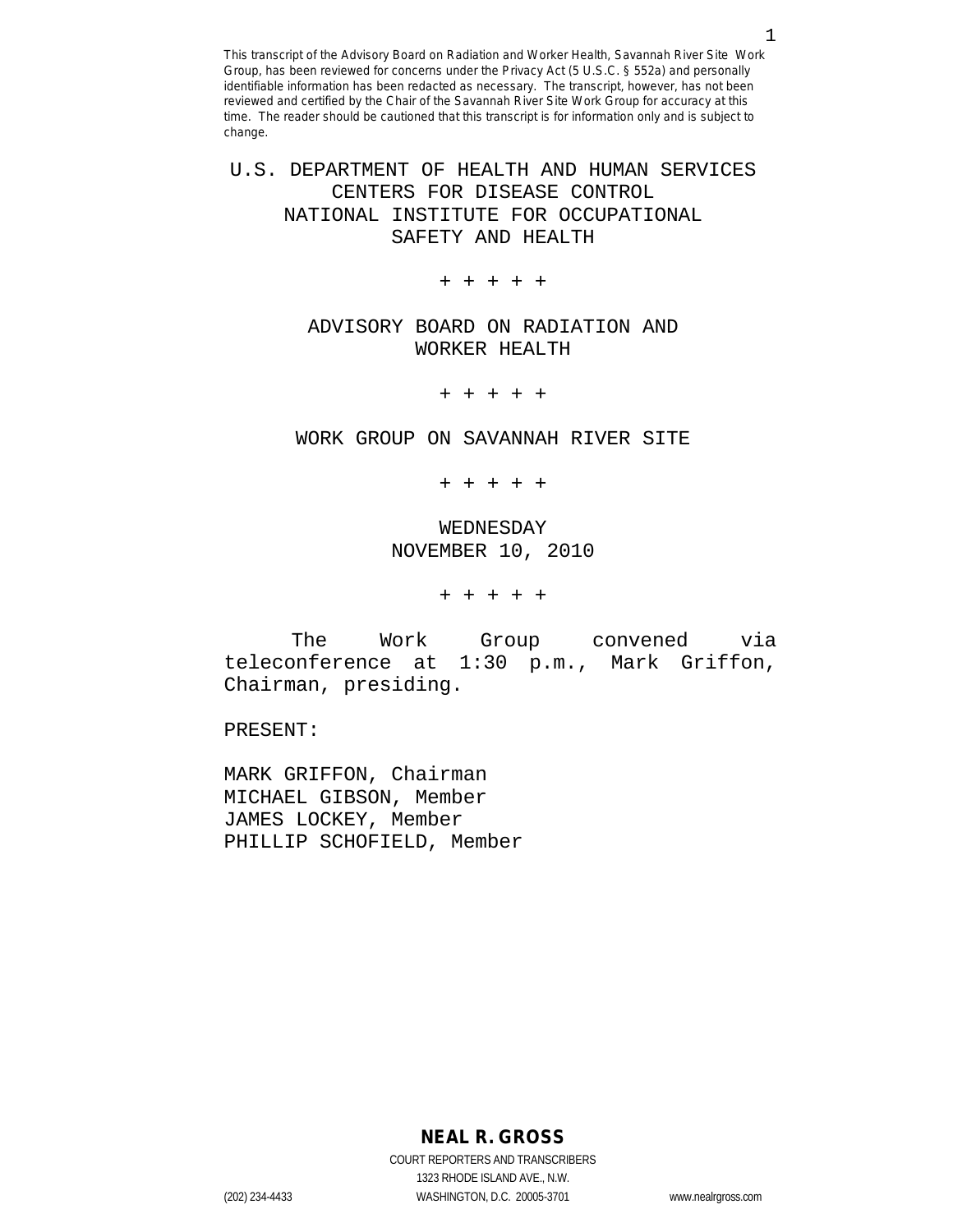ALSO PRESENT:

TED KATZ, Designated Federal Official DAVID ANDERSON, Law Offices of Bob Warren ROBERT BARTON, SC&A MEL CHEW, ORAU HARRY CHMELYNSKI, SC&A JENNY LIN, HHS MICHAEL MAHATHY, ORAU ARJUN MAKHIJANI, SC&A JOHN MAURO, SC&A ROBERT MORRIS, ORAU JAMES NETON, DCAS LAVON RUTHERFORD, DCAS TIM TAULBEE, DCAS BOB WARREN, Law Offices of Bob Warren

# **NEAL R. GROSS**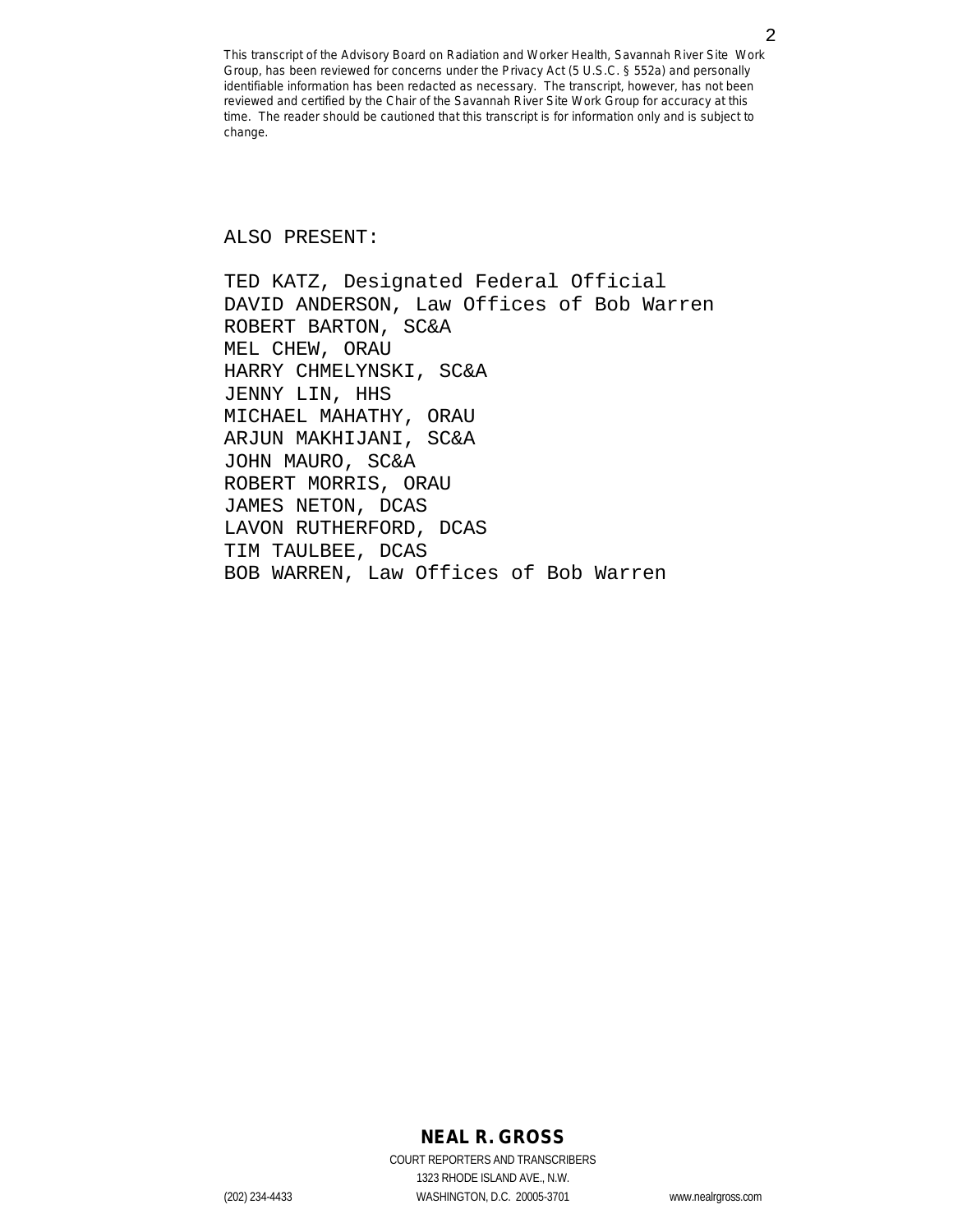$$
C-O-N-T-E-N-T-S
$$

| Roll Call              |     |
|------------------------|-----|
| Update on Action Items | 9   |
| Scheduling Discussion  | 78  |
| Petitioner Comments    | 84  |
| Public Comment         | 90  |
| Adjournment            | 104 |

# **NEAL R. GROSS**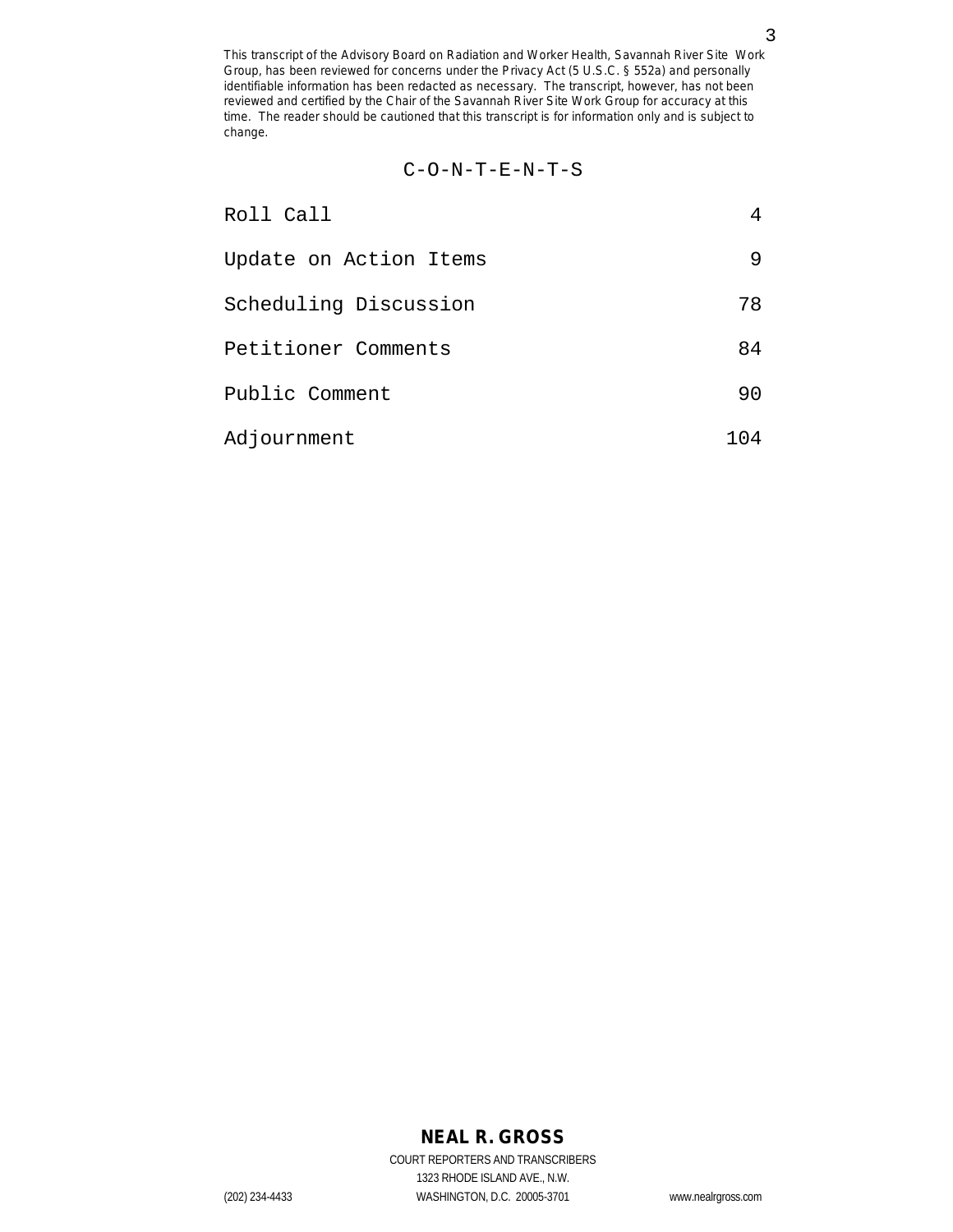4

| 1  | $P-R-O-C-E-E-D-I-N-G-S$                        |
|----|------------------------------------------------|
| 2  | (1:31 p.m.)                                    |
| 3  | KATZ: This is the Advisory<br>MR.              |
| 4  | Board on Radiation and Worker Health, Savannah |
| 5  | River Site Work Group. This is going to be, I  |
| 6  | think, a relatively brief call because we're   |
| 7  | really sort of trying to get on track with     |
| 8  | what's been accomplished and what work needs   |
| 9  | to get to be assigned for a full Work Group    |
| 10 | meeting to happen some time down the road.     |
| 11 | Let's start with roll call, with               |
| 12 | the Advisory Board Members.                    |
| 13 | Mark Griffon,<br>CHAIRMAN GRIFFON:             |
| 14 | Advisory Board Member, Chair of the Work       |
| 15 | Group. No conflict.                            |
| 16 | Lockey,<br>MEMBER LOCKEY:<br>Jim               |
| 17 | Advisory Board Member. No conflict.            |
| 18 | MEMBER SCHOFIELD: Phil Schofield,              |
| 19 | Work Group Member. No conflict.                |
| 20 | MEMBER GIBSON: Mike Gibson,                    |
| 21 | Advisory Board Member. No conflict.            |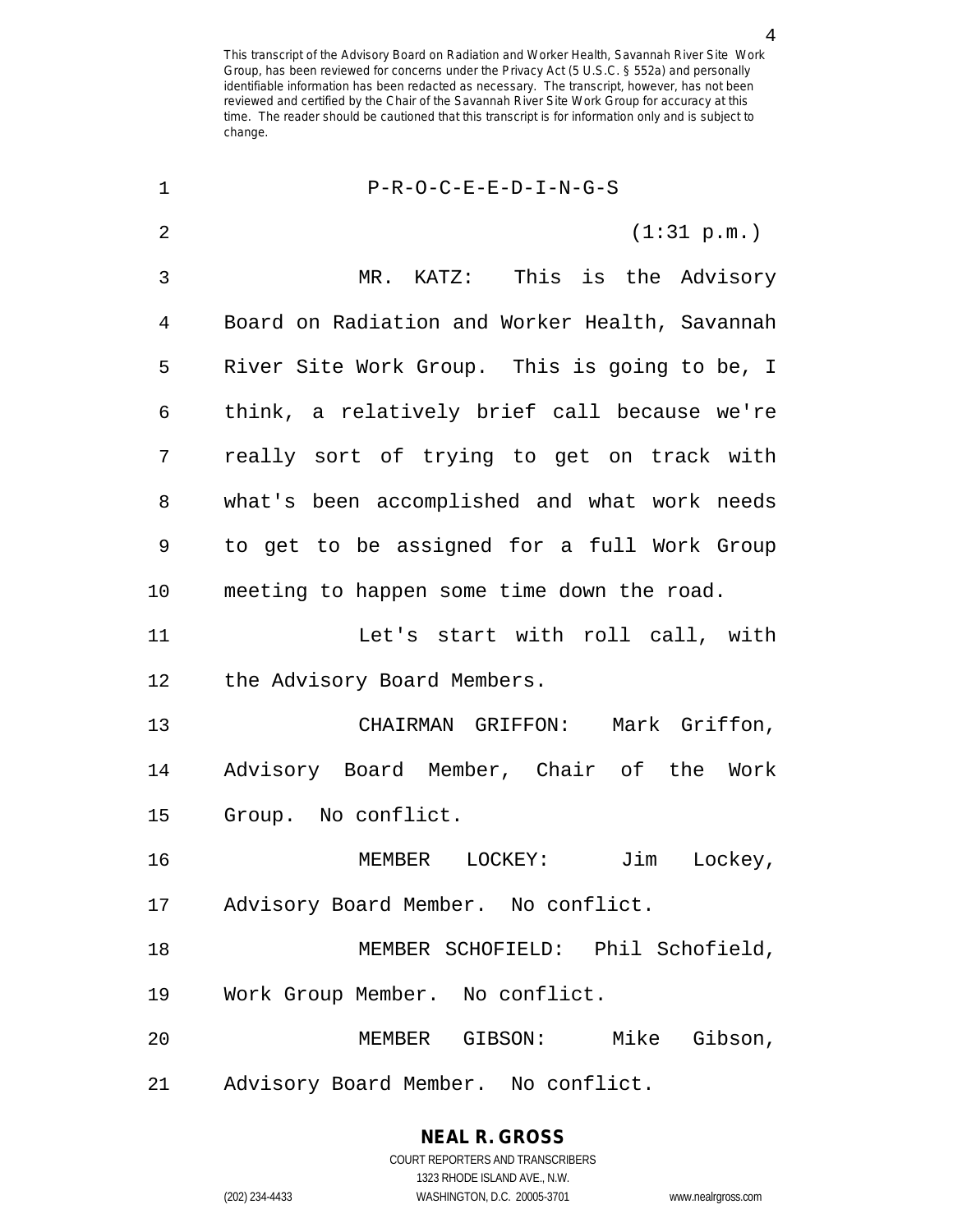1 MR. KATZ: I don't think I heard 2 Brad. Is Brad on the line? There's one Work 3 Group meeting I think he couldn't meet and 4 this might be it. 5 CHAIRMAN GRIFFON: I think he's 6 traveling this morning. 7 MR. KATZ: Right, okay. Well, 8 then let's go to NIOSH ORAU team. 9 DR. NETON: This is Jim Neton, 10 NIOSH. No conflict. 11 DR. TAULBEE: This is Tim Taulbee, 12 NIOSH. No conflict. 13 MR. RUTHERFORD: LaVon Rutherford, 14 NIOSH. No conflict. 15 DR. CHEW: Mel Chew, ORAU team. 16 No conflict. 17 MR. MORRIS: Robert Morris, ORAU 18 team. No conflict. 19 MR. KATZ: Okay, welcome all of 20 you. SC&A Team? 21 DR. MAKHIJANI: Arjun Makhijani,

1323 RHODE ISLAND AVE., N.W.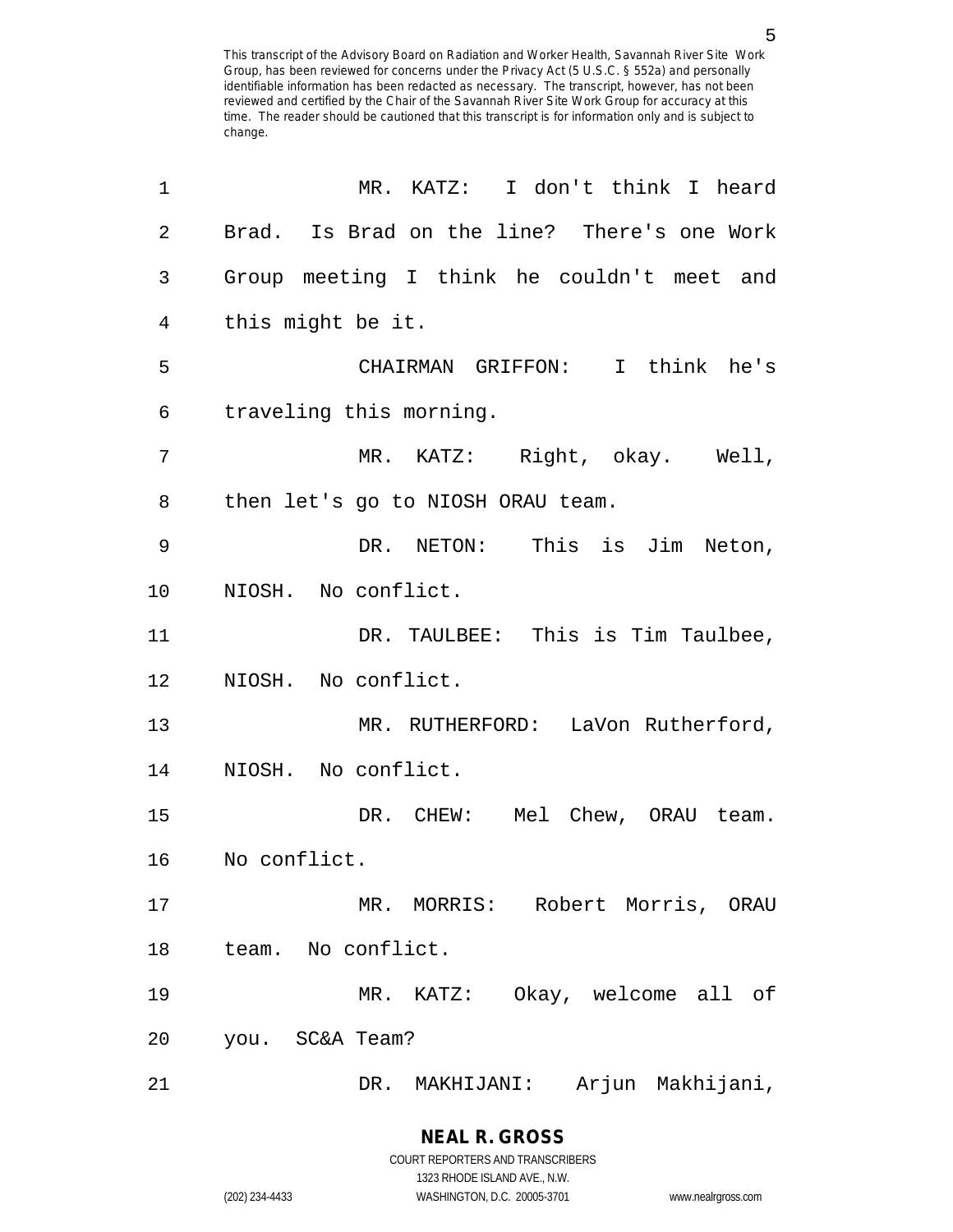| 1  | SC&A. No conflict.                             |
|----|------------------------------------------------|
| 2  | DR. MAURO: John Mauro, SC&A.<br>No             |
| 3  | conflict.                                      |
| 4  | MR. CHMELYNSKI: Harry Chmelynski,              |
| 5  | SC&A. No conflict.                             |
| 6  | MR. BARTON: Bob Barton, SC&A.<br>No            |
| 7  | conflict.                                      |
| 8  | MR. KATZ: Very good. Federal                   |
| 9  | officials and contractors for the feds: HHS or |
| 10 | other departments?                             |
| 11 | MS. LIN: This is Jenny with HHS.               |
| 12 | MR. KATZ: Good. How about any                  |
| 13 | members of the public?                         |
| 14 | MR. WARREN:<br>Bob Warren and David            |
| 15 | Anderson from the Law Offices of Bob Warren in |
| 16 | Black Mountain.                                |
| 17 | MR. KATZ: Okay. Did you say Bob                |
| 18 | Warren and David Anderson?                     |
| 19 | MR. WARREN: Anderson, yes.                     |
| 20 | MR. KATZ: David Anderson. Any                  |
| 21 | other members of the public?                   |

# **NEAL R. GROSS**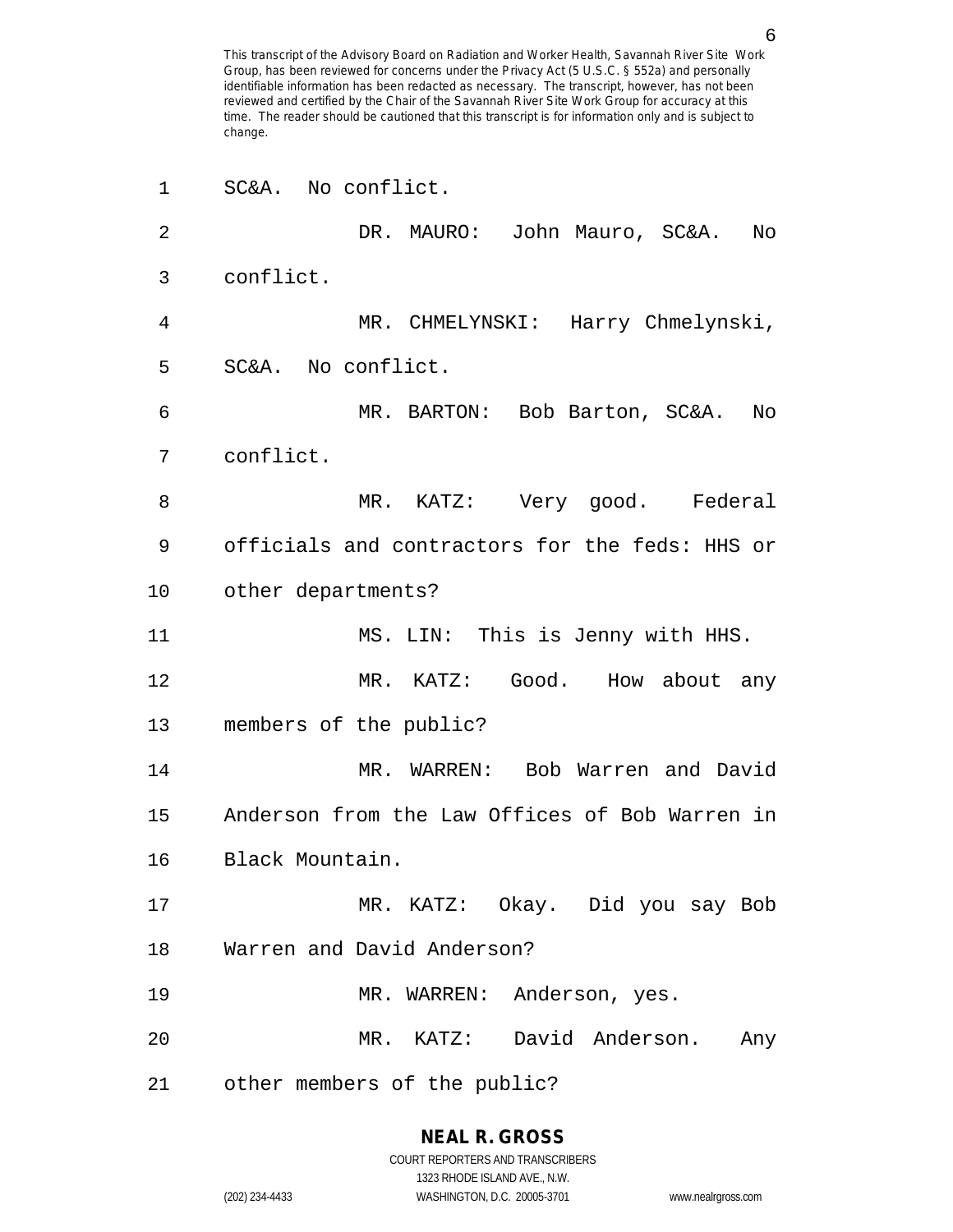| 1              | Okay, Mike, it's your agenda. Let              |
|----------------|------------------------------------------------|
| $\overline{2}$ | me just ask everyone on the line, please, mute |
| 3              | your phones and if you don't have a mute       |
| $\overline{4}$ | button, use *6 because if everybody stays      |
| 5              | muted, the phone will be much, much more       |
| 6              | audible for everyone who is speaking and       |
| 7              | listening.                                     |
| 8              | MR. MAHATHY: Mark and Ted, this                |
| 9              | is Mike Mahathy from the ORAU team.            |
| 10             | MR. KATZ: Thank you, Mike.                     |
| 11             | MR. MAHATHY: You're welcome.                   |
| 12             | MR. KATZ: Glad to have you.                    |
| 13             | Mark?                                          |
| 14             | CHAIRMAN GRIFFON: Thank you, Ted.              |
| 15             | Yes, I realize there's a great amount of       |
| 16             | interest on Savannah River SEC. There's -- I   |
| 17             | was the 25th caller to join the call. I do     |
| $18\,$         | want to say, as Ted said up front, that this - |
| 19             | - I was trying to schedule a full Work Group   |
| 20             | meeting for Cincinnati, but realized that we   |
| 21             | may not have -- may not be far enough along    |

**NEAL R. GROSS**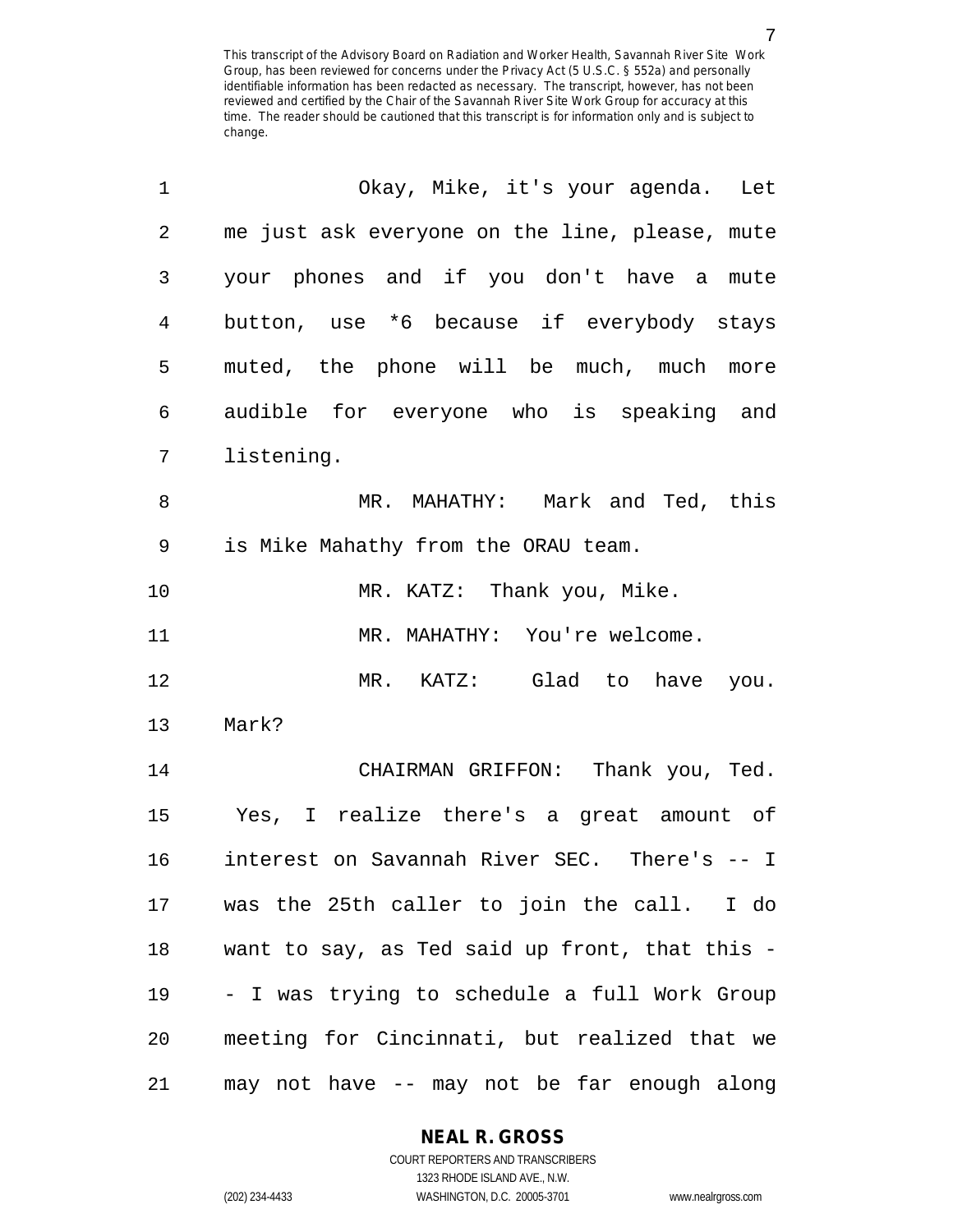| 1              | with some of the action items to make it worth |
|----------------|------------------------------------------------|
| $\overline{2}$ | our while. But I did feel that it was          |
| 3              | worthwhile scheduling this call at least to    |
| 4              | update and make sure we're on the same<br>page |
| 5              | with actions and to just get some<br>hard      |
| 6              | deadlines and set a meeting hopefully not too  |
| 7              | long after the full Advisory Board Meeting     |
| 8              | next week in Cincinnati, where we can go into  |
| $\mathsf 9$    | depth into the individual findings and         |
| 10             | hopefully resolve. So my intent here is to go  |
| 11             | through -- SC&A put a draft memo out.          |
| 12             | Ted, was this available to the                 |
| 13             | public or has this not been cleared? I don't   |
| 14             | know. Ted?                                     |
| 15             | MR. KATZ: I'm sorry, Mark. I was               |
| 16             | on mute. I'll have to check on that. I'm not   |
| 17             | sure that it was available to the public or    |

18 not.

19 CHAIRMAN GRIFFON: Okay. 20 Basically, I think everything we're saying 21 here we'll keep those on the call informed,

#### **NEAL R. GROSS**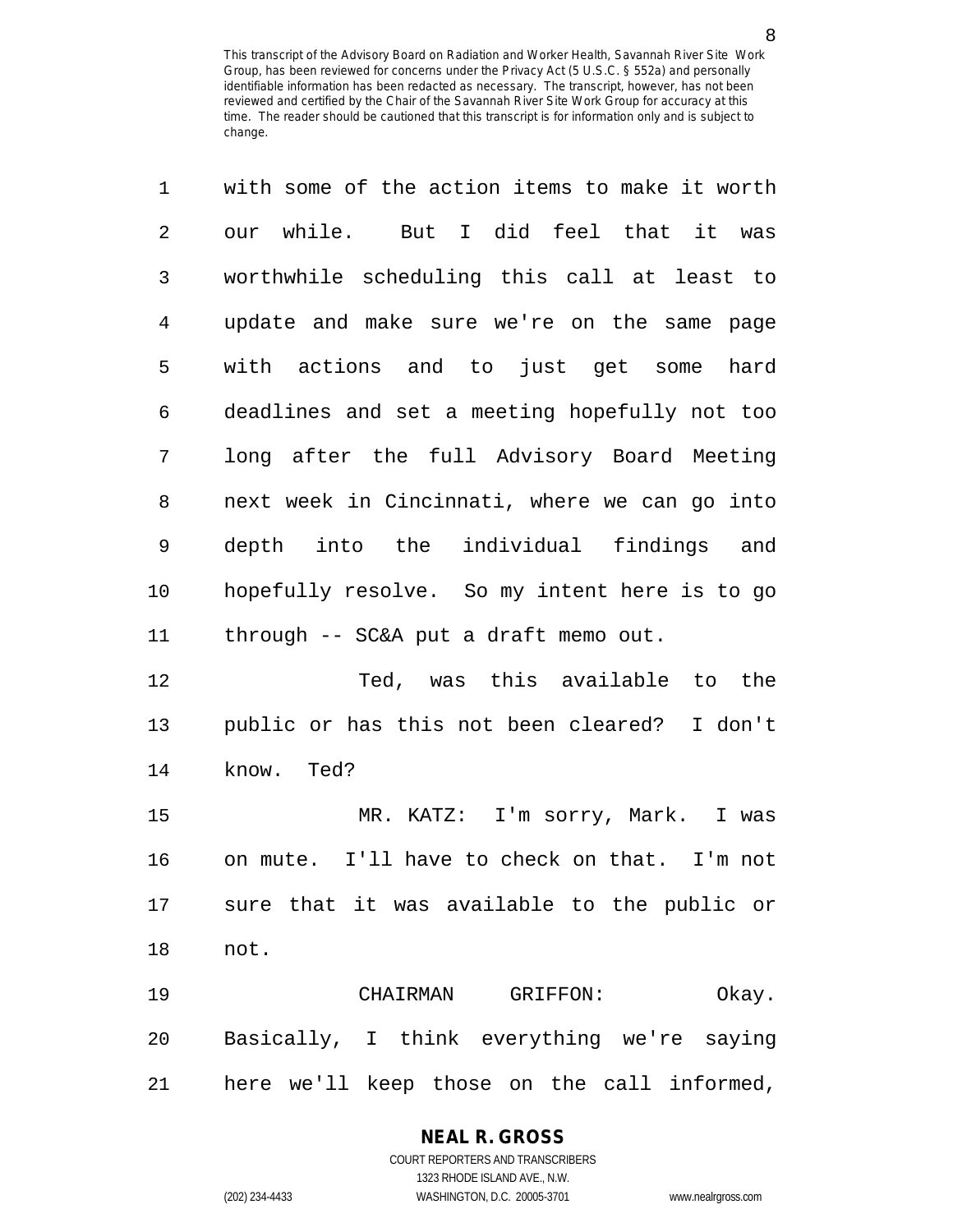| $\mathbf 1$    | but it's basically a memo outlining all the    |
|----------------|------------------------------------------------|
| $\overline{2}$ | findings from the matrix we've been working    |
| 3              | from and it outlines the action items, whether |
| $\overline{4}$ | it be NIOSH, SC&A action items to move toward  |
| 5              | a path forward on resolution of some of these  |
| $\epsilon$     | findings.                                      |
| $\overline{7}$ | So I intend, in this meeting, just             |
| 8              | to go -- mainly go through the action items,   |
| $\mathsf 9$    | you know, and just because I don't want to     |
| 10             | repeat the same discussions at the next Work   |
| 11             | Group meeting in Cincinnati on the substance   |
| 12             | of the findings. I think we're going to have   |
| 13             | to go through these in depth and it would take |
| 14             | a fairly long time. But I don't think we're    |
| 15             | far enough along on some of them to do that    |
| 16             | today, so I want to stick to really getting    |
| 17             | the status updates, updates on the actions,    |
|                |                                                |

18 make sure they're clear, make sure things are 19 on a path to be completed and then schedule 20 another meeting.

21 Laying it out that way, I -- maybe

# **NEAL R. GROSS** COURT REPORTERS AND TRANSCRIBERS

1323 RHODE ISLAND AVE., N.W.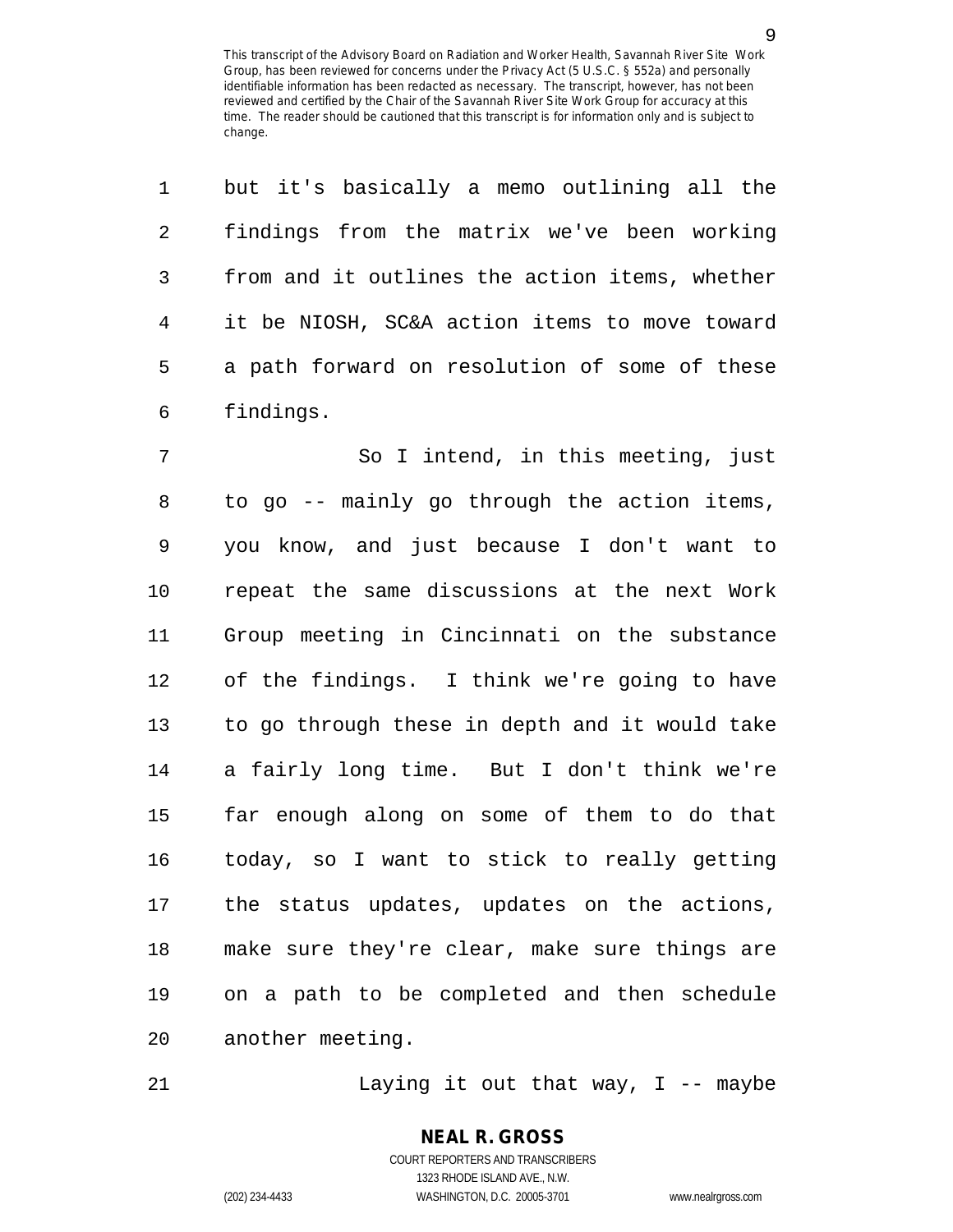| 1              | I can ask SC&A to just take the lead from      |
|----------------|------------------------------------------------|
| $\overline{2}$ | their memo and I assume Tim Taulbee will       |
| 3              | probably be interjecting just to make sure     |
| 4              | we're all in agreement on the actions going    |
| 5              | forward. Tim Taulbee for NIOSH will be         |
| 6              | interjecting, if that's okay.                  |
| 7              | DR. MAKHIJANI: Okay. This is                   |
| 8              | Arjun from SC&A. To go over the first item,    |
| 9              | NIOSH had two reports on thorium, the first    |
| 10             | one after 1965. We have completed an internal  |
| 11             | review of that and are going over it. It's a   |
| 12             | little bit delayed going to the DOE, but that  |
| 13             | should happen very soon. So in a few weeks,    |
| 14             | the Work Group will have that.                 |
| 15             | We were also to review Report 44.              |
| 16             | That I believe has been done and is at the     |
| 17             | DOE right now. That's the first item. John     |
| 18             | Mauro had wanted me to kind of write down our  |
| 19             | findings at this stage and I have reviewed our |
|                |                                                |

21 that are hanging there that it hasn't gone to

20 thorium 1965 report. It's just some details

## **NEAL R. GROSS**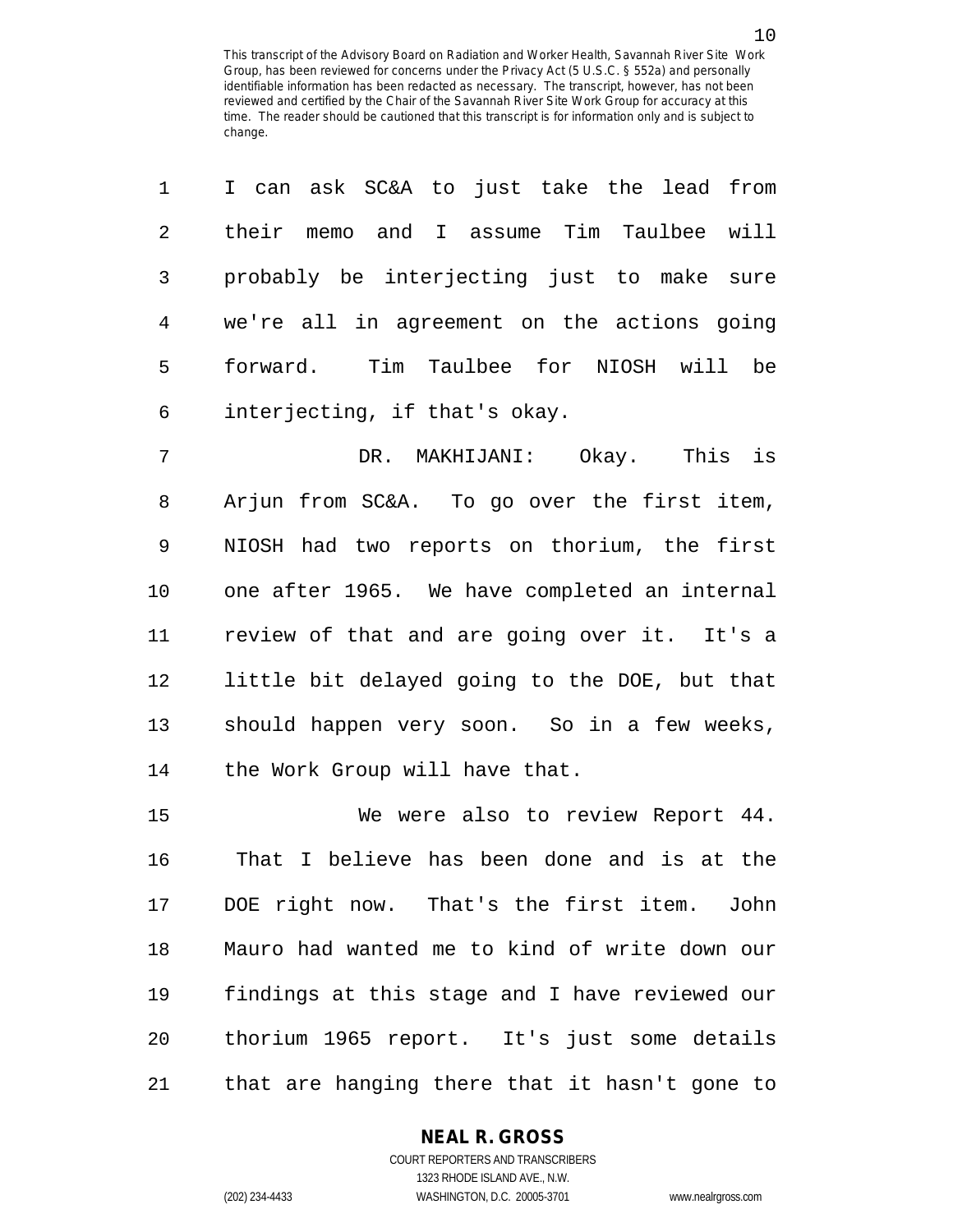| 1              | the DOE yet. But these are our findings. Our   |
|----------------|------------------------------------------------|
| $\overline{2}$ | principal author of this review was Joyce      |
| $\mathbf{3}$   | Lipsztein and I'm the main reviewer.           |
| 4              | CHAIRMAN GRIFFON: Okay. Let's                  |
| 5              | just avoid discussion on the -- the summary of |
| 6              | the findings is there which is useful.         |
| 7              | DR. MAKHIJANI: Right.                          |
| 8              | CHAIRMAN GRIFFON: Hold off<br>on               |
| 9              | discussing those.                              |
| 10             | DR. MAKHIJANI: Right, right. Of                |
| 11             | course, NIOSH will get the full report.        |
| 12             | CHAIRMAN GRIFFON: We'll get the                |
| 13             | full report, right.                            |
| 14             | DR. MAKHIJANI: The one kind of                 |
| 15             | question I have for NIOSH is, in the 1964 time |
| 16             | frame and then in the 773A Building before     |
| 17             | that, if I remember right, there was thorium   |
| 18             | handling and process. There are bioassay data  |
| 19             | from 773A. There was reprocessing of thorium   |
| 20             | target rods in 1964, several tons per day,     |
| 21             | four tons if I remember right. But we haven't  |

**NEAL R. GROSS**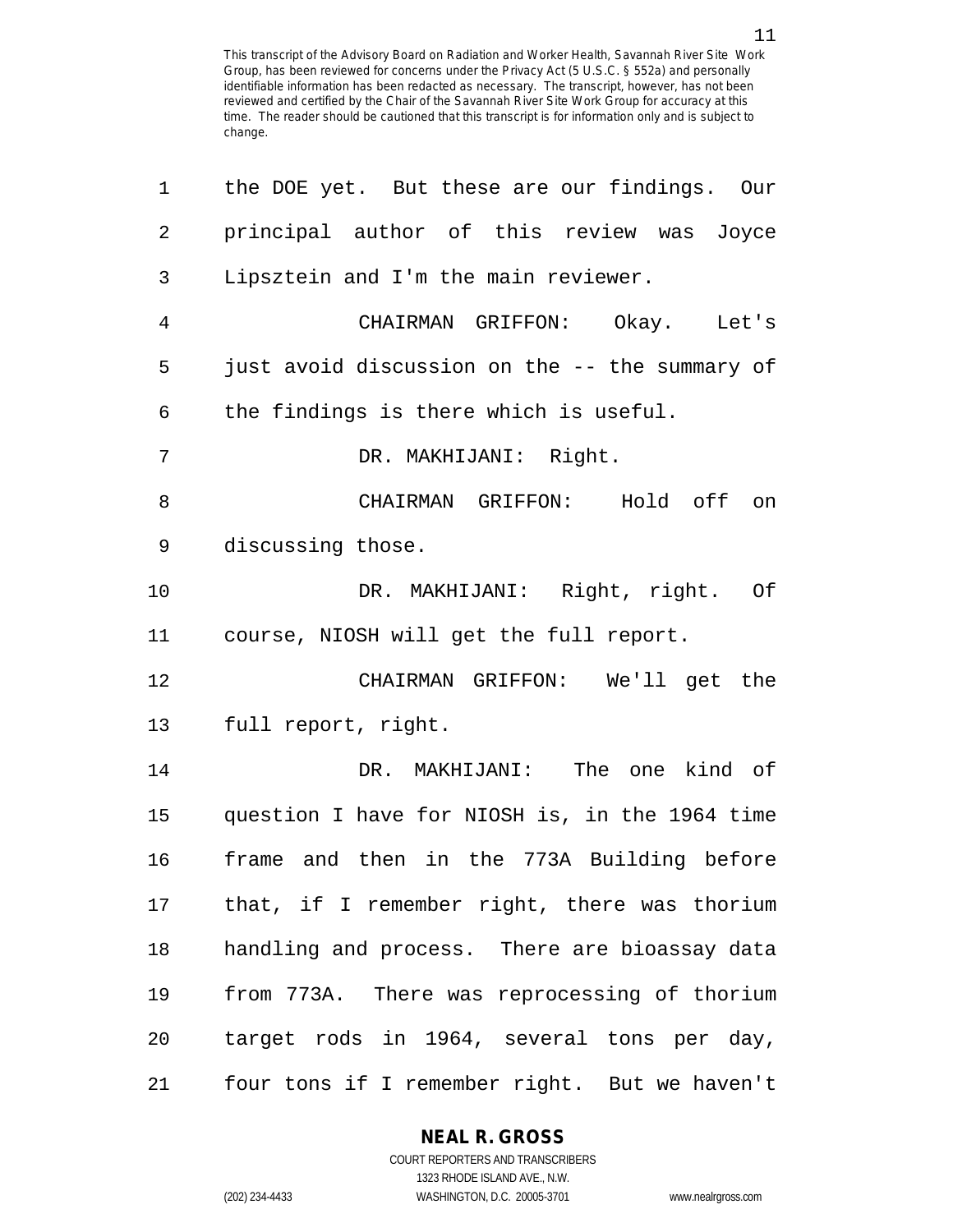1 seen any approach to dose reconstruction for

| 2  | anything other than the 300 area in the period |
|----|------------------------------------------------|
| 3  | of the '65 from NIOSH. And I'm wondering       |
| 4  | whether NIOSH intends to give us something.    |
| 5  | DR. TAULBEE: This is Tim Taulbee               |
| 6  | with NIOSH. We will address those in a         |
| 7  | response to your report. I don't want to get   |
| 8  | into the details of why we did not include the |
| 9  | 1964 reprocessing and it really has to do with |
| 10 | the uranium-233 was the product that was       |
| 11 | extracted. All of the thorium from the         |
| 12 | dissolved rods, as well as the mixed fission   |
| 13 | products as a result of that irradiation were  |
| 14 | directly sent to the tank farms so there was   |
| 15 | really no exposure from the canyon directly    |
| 16 | into the tank farms.                           |
| 17 | DR. MAKHIJANI: Well, there's also              |
| 18 | Building 773 bioassay data with positive       |
| 19 | bioassays. In your report, it says all         |
| 20 | bioassays are below detectable, but we didn't  |
| 21 | find that and all bioassays are from 773A, so  |

# **NEAL R. GROSS**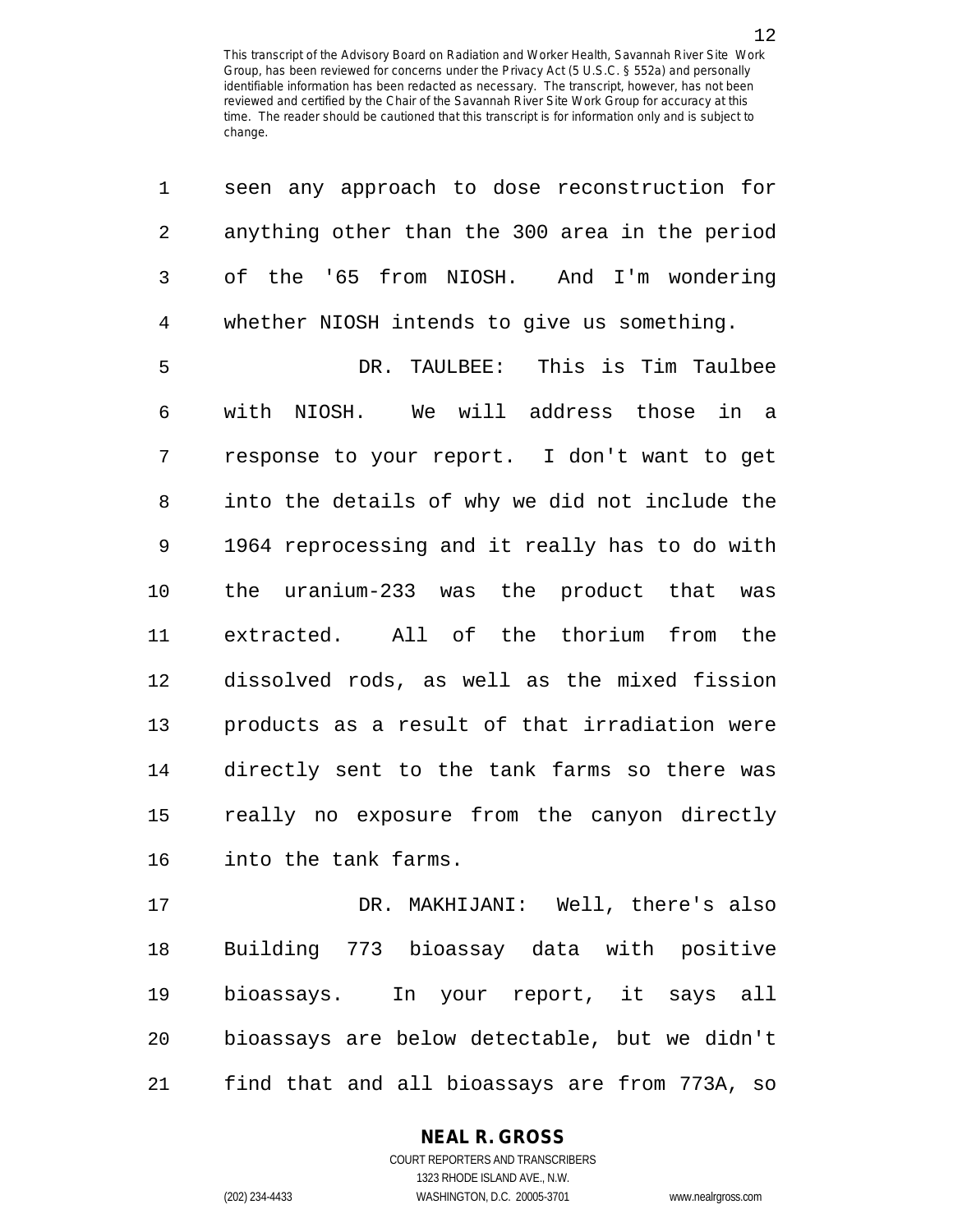| 1  | obviously, there was thorium work going on     |
|----|------------------------------------------------|
| 2  | over there and there were positive bioassays   |
| 3  | and we have seen nothing about that.           |
| 4  | And we haven't done any analysis               |
| 5  | of that. All you're going to see from us is -  |
| 6  | - on those counts -- is that we haven't seen   |
| 7  | anything from you. There's going to be no      |
| 8  | analysis of those things from us because we    |
| 9  | were just tasked with reviewing your reports   |
| 10 | and of course, after reviewing them, we found  |
| 11 | that quite a bit of thorium exposure, at least |
| 12 | thorium handling and processing was<br>not     |
| 13 | covered.                                       |
| 14 | DR. TAULBEE: Like I said, when we              |
| 15 | get your report and I hope identified this in  |
| 16 | your report --                                 |
| 17 | DR. MAKHIJANI: We have.                        |
| 18 | DR. TAULBEE: If this is missing,               |
| 19 | then we will respond to it at that time.       |
| 20 | DR. MAKHIJANI: It's in the                     |
| 21 | summary, so there will be, on this count,      |

**NEAL R. GROSS** COURT REPORTERS AND TRANSCRIBERS

1323 RHODE ISLAND AVE., N.W.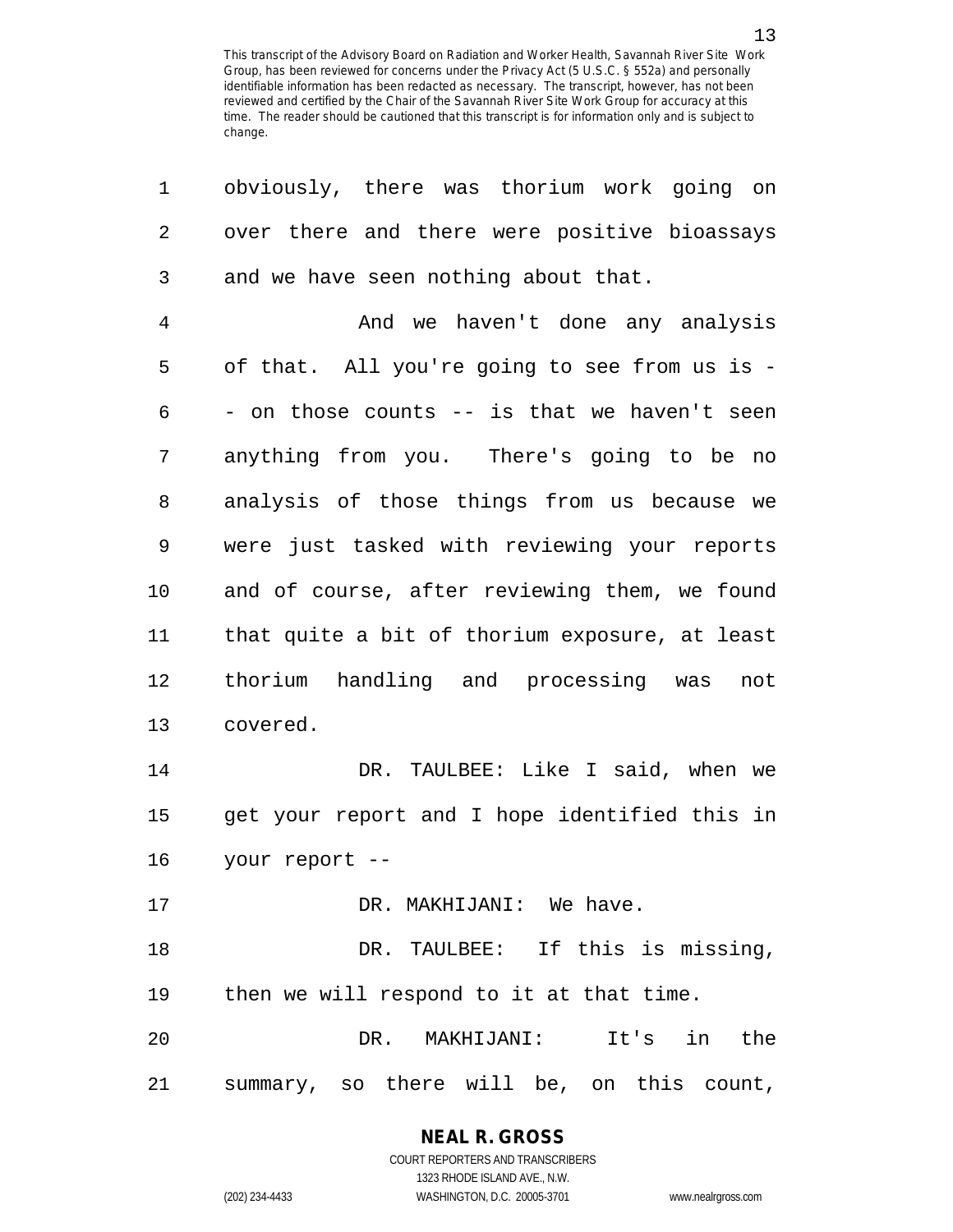1 there will not be more than there is in the 2 summary. 3 DR. TAULBEE: Okay. 4 DR. MAKHIJANI: I don't know where 5 Mark wants to go with that. 6 CHAIRMAN GRIFFON: I'm here. I'm 7 sorry. NIOSH was calling me on the other 8 line. 9 DR. MAKHIJANI: Mark, I was just 10 having an exchange with Tim Taulbee that in 11 regard to the 300 -- and I understand that 12 they want to see our full report before 13 commenting, but in regard to the thorium 14 processing that was done in the pre-1965 15 period in 773A where there are positive 16 bioassay samples and there was in 1964 and 17 '65, we are not going to say anything and we 18 have no analysis of that. We weren't tasked 19 with that. We're only reviewing what NIOSH 20 has done. And in the course of reviewing the 21 thorium documents we found that a lot of

# **NEAL R. GROSS**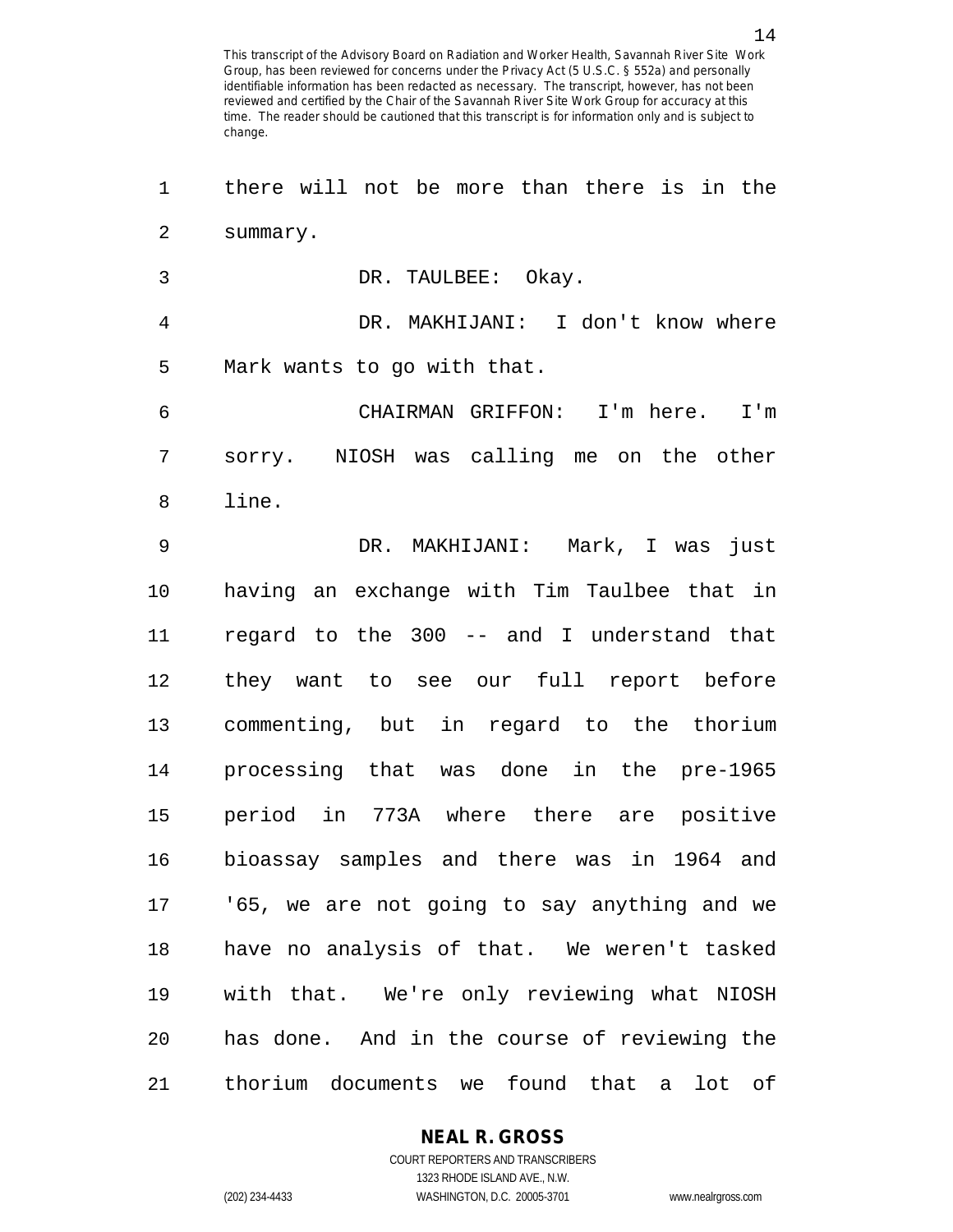| 1  | thorium processing that happened that wasn't   |
|----|------------------------------------------------|
| 2  | covered in the report. So there's going to be  |
| 3  | nothing more in our report than what you see   |
| 4  | in the summary.                                |
| 5  | CHAIRMAN GRIFFON: Right.                       |
| 6  | DR. MAKHIJANI: These items are                 |
| 7  | not covered.                                   |
| 8  | CHAIRMAN GRIFFON: I was going to               |
| 9  | say, I added on the action list for that, and  |
| 10 | I did miss a little of your exchange, but I at |
| 11 | least heard Tim say that NIOSH will address    |
| 12 | this reprocessing question in the response to  |
| 13 | SC&A's review of the supplemental ER report,   |
| 14 | right?                                         |
| 15 | DR. MAKHIJANI: Yes, and<br>my                  |
| 16 | comment to that was you're not going to see    |
| 17 | anything more than what you see right now.     |
| 18 | In our analysis, we have done no               |
| 19 | dose sort of potential evaluation, exposure    |
| 20 | potential evaluation. We have made a comment   |
| 21 | in the context of the Burning Ground that, you |

#### **NEAL R. GROSS**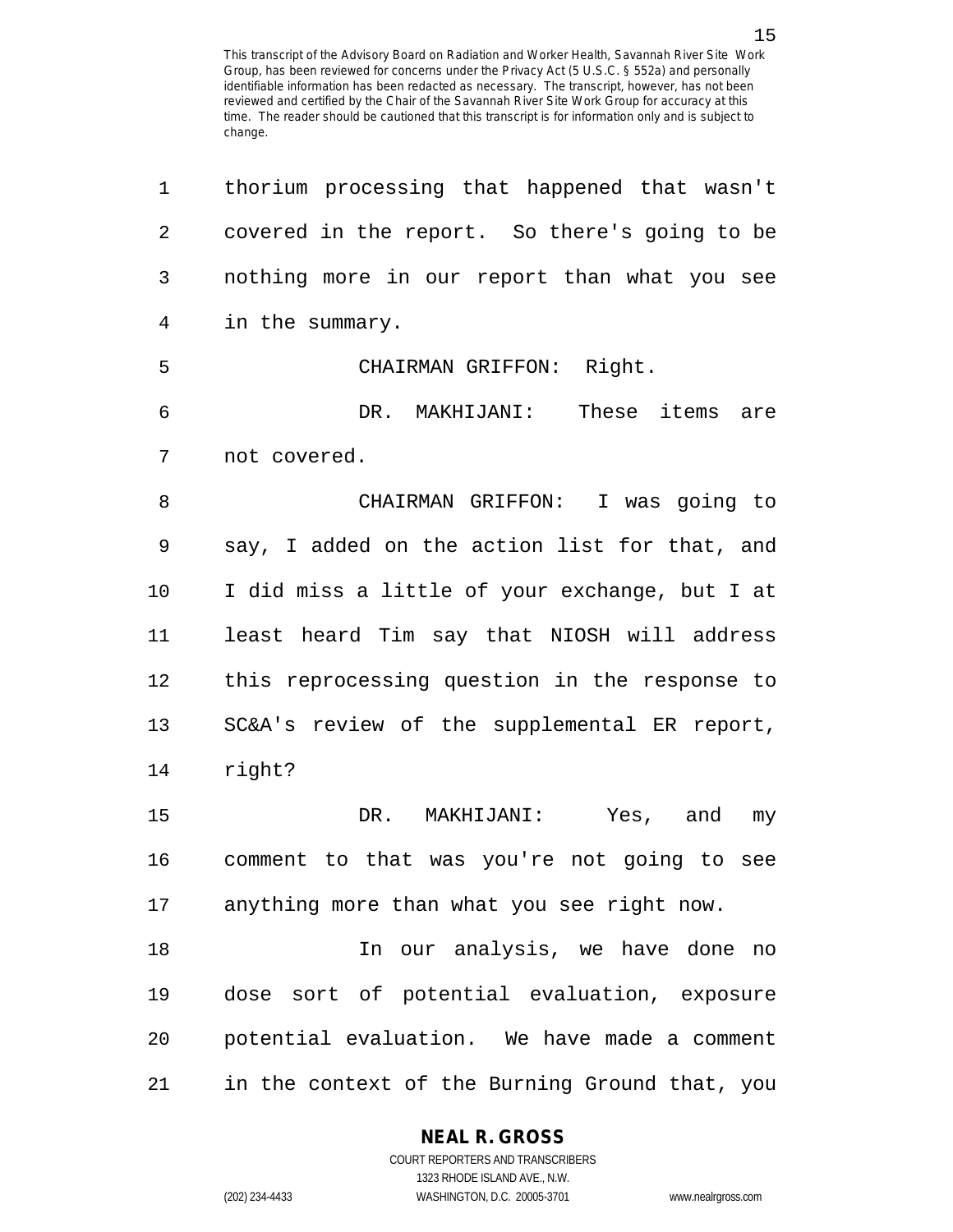| 1              | know, solvents were taken there and maybe     |
|----------------|-----------------------------------------------|
| $\overline{2}$ | there might be exposure potential.            |
| 3              | CHAIRMAN GRIFFON: I would just                |
| 4              | ask that NIOSH incorporate it in their        |
| 5              | response, even though it wasn't specifically  |
| 6              | addressed in the SC&A report. Is that fair,   |
| 7              | Tim, outline your strategy for that --        |
| 8              | DR. TAULBEE: That's correct.                  |
| 9              | That is where we will address that particular |
| 10             | issue.                                        |
| 11             | CHAIRMAN GRIFFON: Okay.                       |
| 12             | DR. TAULBEE: Thank you.                       |
| 13             | CHAIRMAN GRIFFON: Yes, so that's              |
| 14             | an added action for Matrix Item 1.            |
| 15             | DR. MAKHIJANI: And so for Matrix              |
| 16             | Item 2, actually the review of that started a |
| 17             | little bit later, but a lot of the overview   |
| 18             | comment is the same as certain items are not  |
| 19             | covered, actually. In the latest meeting,     |
| 20             | NIOSH indicated that they were going to cover |
| 21             | reprocessing operations in the Report 46, but |

**NEAL R. GROSS**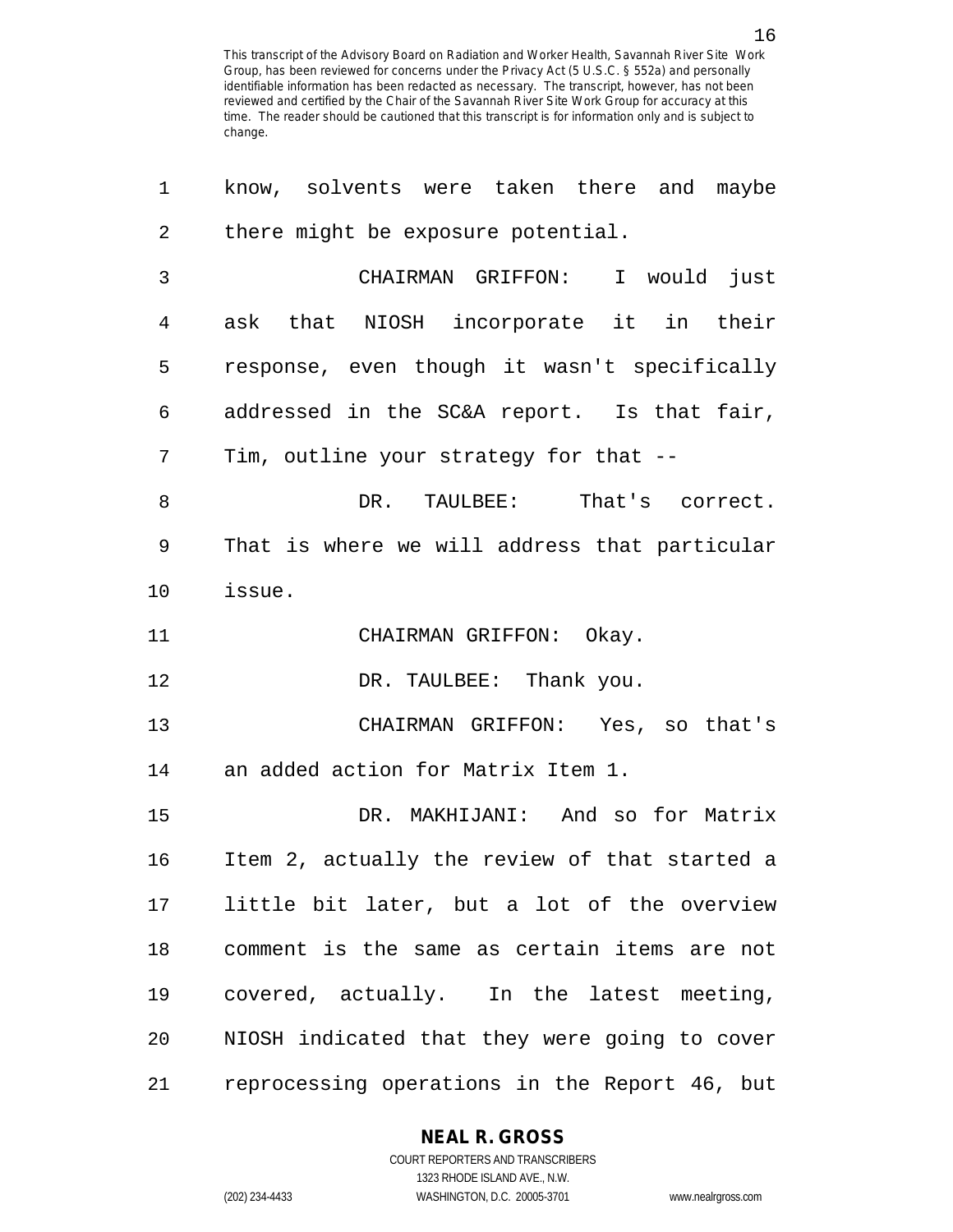| 1              | Report 46 didn't have anything about           |
|----------------|------------------------------------------------|
| $\sqrt{2}$     | reprocessing operations. So that's sort of     |
| $\mathfrak{Z}$ | the main thing that's missing. And then        |
| 4              | there's the full '71 period missing.           |
| 5              | I would just point out the sort of             |
| 6              | gaps that we identified without going into the |
| 7              | substantive findings of what we did analyze.   |
| 8              | CHAIRMAN GRIFFON: Yes, that's                  |
| 9              | fine.                                          |
| 10             | DR. MAKHIJANI: Okay. Matrix                    |
| 11             | Issue 3, recycled uranium, we haven't received |
| 12             | -- I didn't look today or yesterday --         |
| 13             | CHAIRMAN GRIFFON: And Arjun, I'm               |
| 14             | sorry.                                         |
| 15             | Tim, if you have any -- if at any              |
| 16             | point you need any clarification on items or   |
| 17             | something that you think is missing or         |
| 18             | otherwise, please step in as Arjun is going    |
| 19             | through these, okay?                           |
| 20             | DR. TAULBEE: Sure, thank you.                  |
| 21             | CHAIRMAN GRIFFON: All right.                   |

1323 RHODE ISLAND AVE., N.W.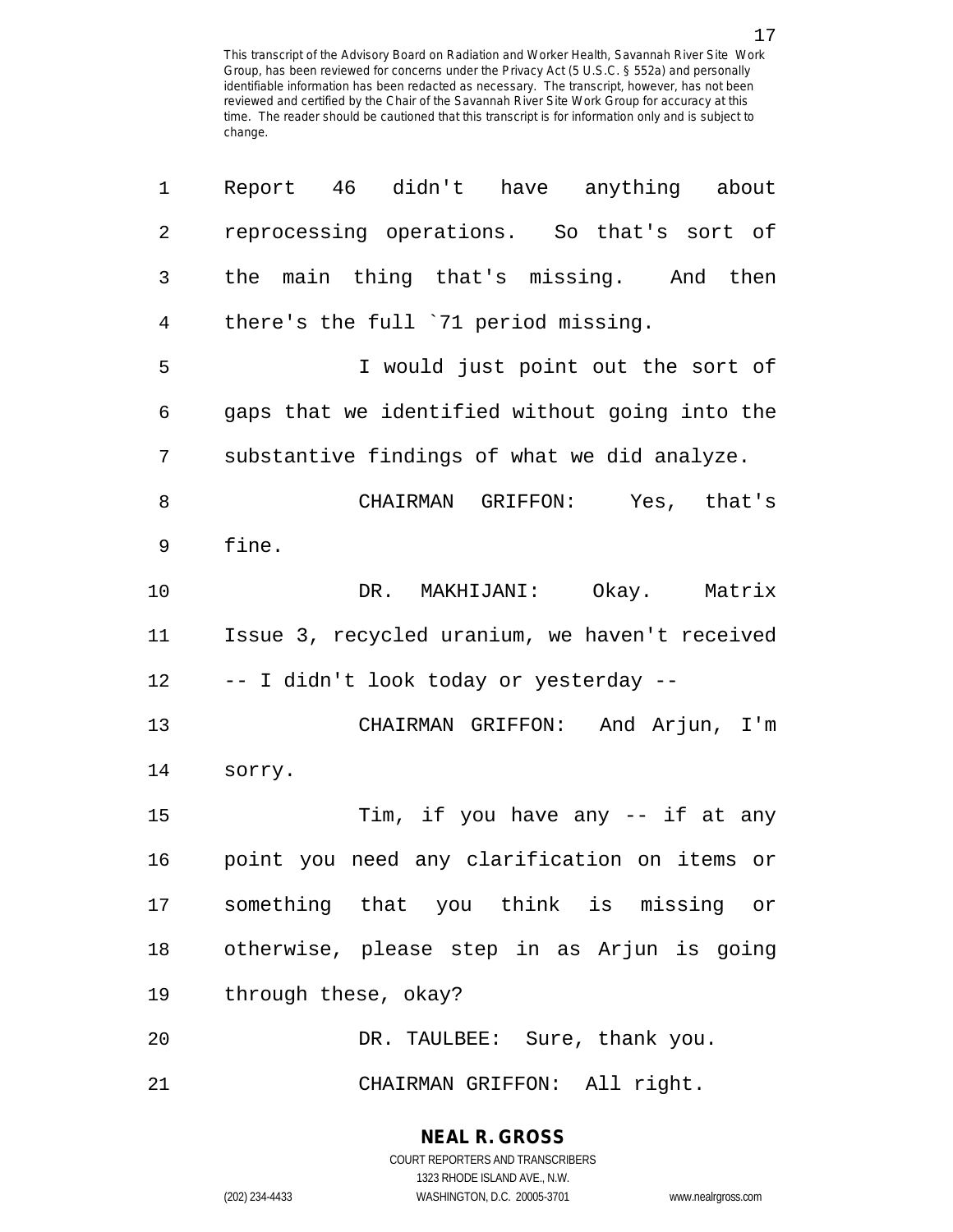| 1  | And in fact, on<br>DR. TAULBEE:                |
|----|------------------------------------------------|
| 2  | Issue 3 is one of those. We did provide a      |
| 3  | response to the Work Group on August 13th.     |
| 4  | That was our documented dated July 19th, where |
| 5  | we did address the recycled uranium issue.     |
| 6  | DR.<br>MAKHIJANI: Your document                |
| 7  | dated July 19 from August 13th: I'm not        |
| 8  | understanding that. I'm seeing your document   |
| 9  | dated July 19th.                               |
| 10 | DR. TAULBEE: We didn't send that               |
| 11 | document to you all until August 13th.         |
| 12 | DR. MAKHIJANI: Okay.                           |
| 13 | DR. TAULBEE: So that's why the                 |
| 14 | two different dates, but yes. We provided a    |
| 15 | response to you all regarding recycled uranium |
| 16 | in that document.                              |
| 17 | DR. MAKHIJANI: I'm looking at it               |
| 18 | and all you say is TBD is being updated to     |
| 19 | resolve this issue and Table 4.6 will be       |
| 20 | revised. But we don't have anything            |
| 21 | substantive.                                   |

**NEAL R. GROSS** COURT REPORTERS AND TRANSCRIBERS

1323 RHODE ISLAND AVE., N.W.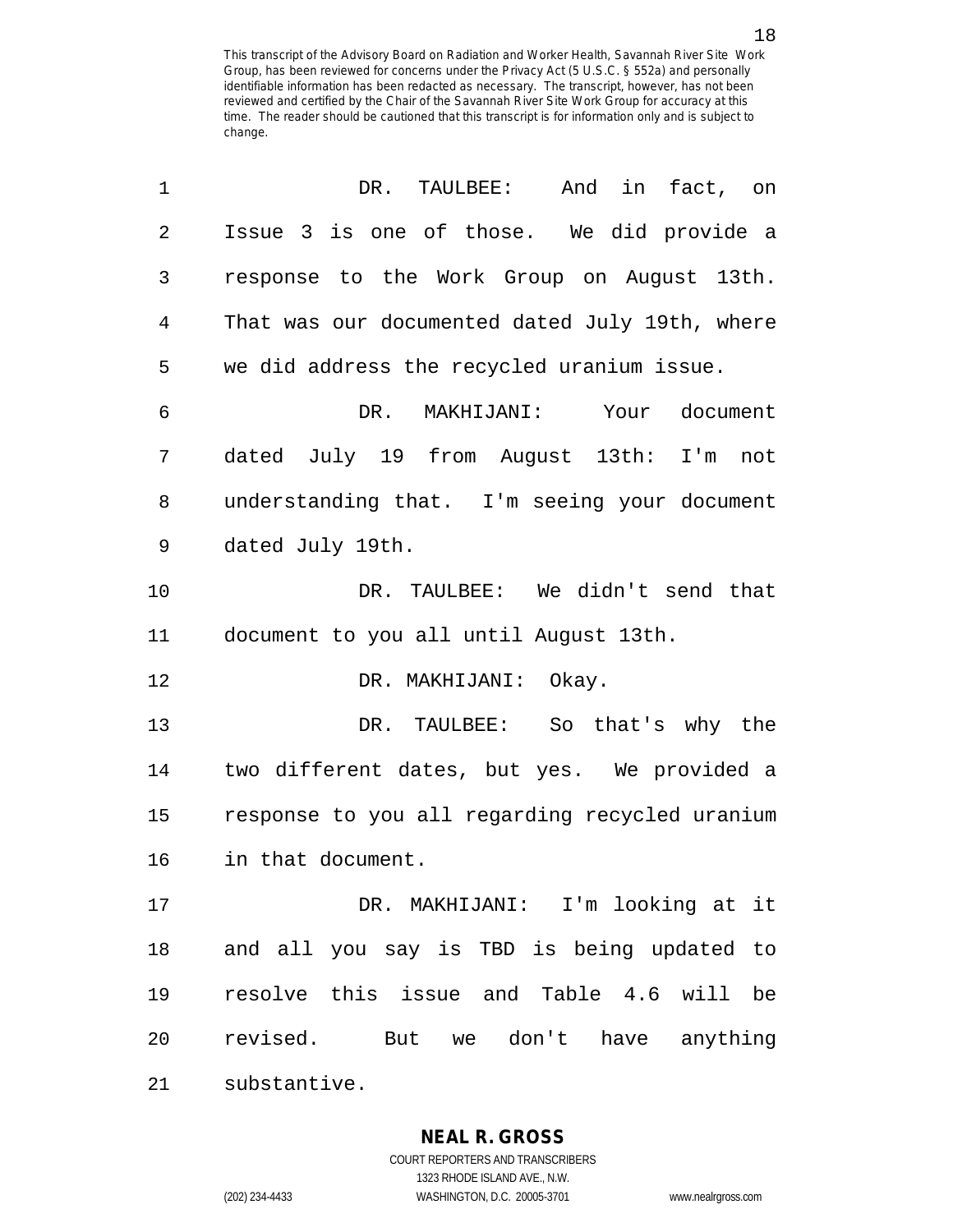| 1              | DR. TAULBEE: Just a second here.              |
|----------------|-----------------------------------------------|
| $\overline{2}$ | I believe if you go to Appendix A of that     |
| $\mathsf{3}$   | particular report. Would somebody please mute |
| 4              | whoever -- it sounds like a pencil is being   |
| 5              | sharpened.                                    |
| 6              | DR. MAKHIJANI: I put myself on                |
| 7              | mute. I'm trying to move away from -- yes.    |
| 8              | Sorry about that. I'll try to be as quiet as  |
| 9              | possible here.                                |
| 10             | DR. TAULBEE: Appendix A provides              |
| 11             | the update of what will appear in the TBD.    |
| 12             | DR. MAKHIJANI: Okay, I guess I                |
| 13             | saw that you had said you are going to update |
| 14             | the TBD and I looked further than that, so -- |
| 15             | DR. TAULBEE: All right, so it                 |
| 16             | seems like it might be in Appendix A. You can |
|                | 17 review --                                  |
| 18             | DR. MAKHIJANI: Well, I'm looking              |
| 19             | at it, there's some numbers in Appendix A.    |
| 20             | And I guess you provided the references up    |
| 21             | front. We can begin a review of this if you   |

# **NEAL R. GROSS**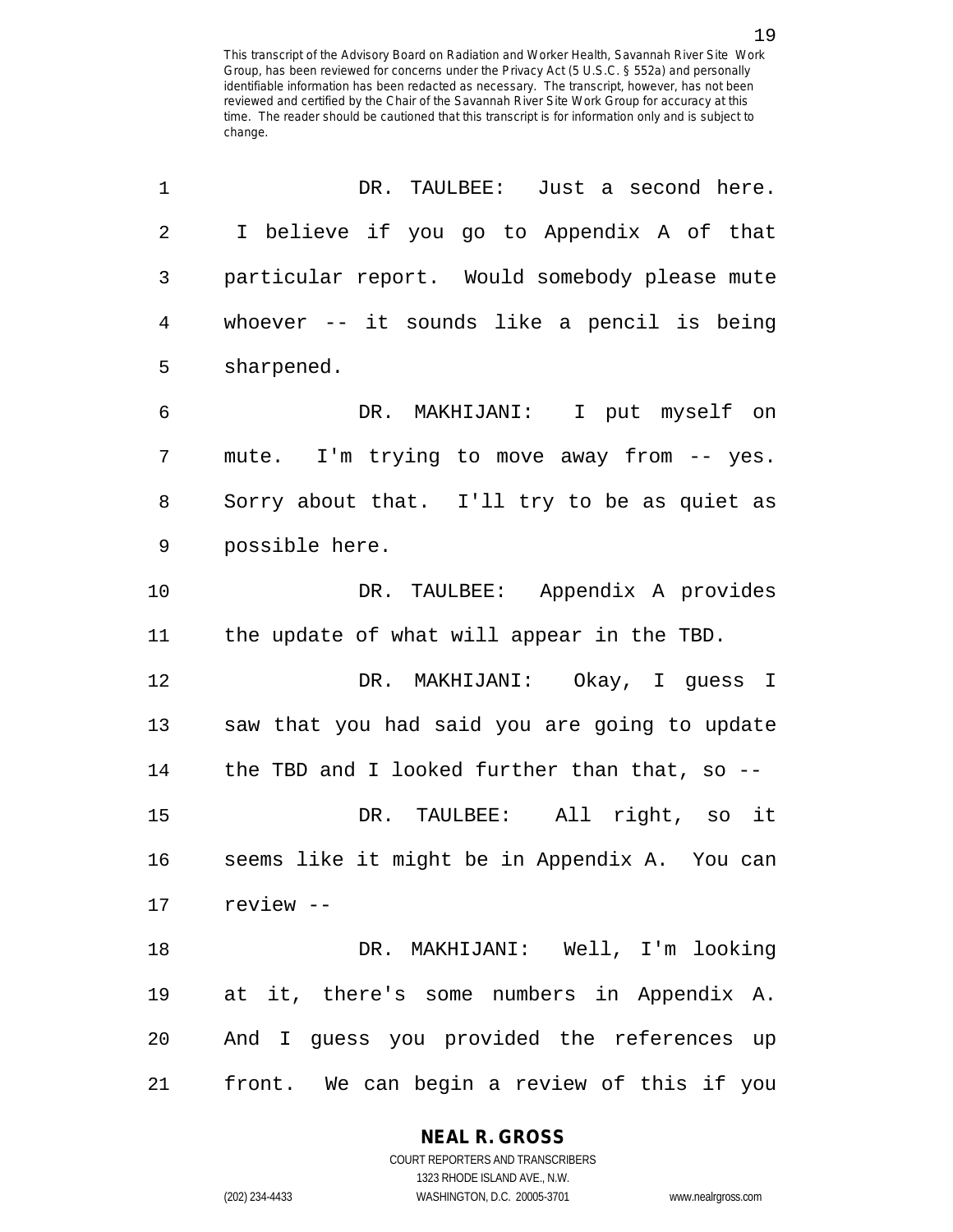| $\mathbf 1$    | want, Mark.                                   |
|----------------|-----------------------------------------------|
| $\overline{2}$ | CHAIRMAN GRIFFON: I think that                |
| 3              | should be the action. SC&A should review      |
| 4              | these as they are outlined in Appendix A of   |
| 5              | that report. Okay.                            |
| 6              | DR. MAKHIJANI: Okay, let me write             |
| 7              | that down. I had a little bit of a mixup with |
| 8              | the schedule. I didn't realize my electricity |
| 9              | would be gone.                                |
| 10             | CHAIRMAN GRIFFON: I'm capturing               |
| 11             | these too.                                    |
| 12             | DR. MAKHIJANI: Thank you.<br>The              |
| 13             | next item is americium, curium<br>and         |
| 14             | californium. Regarding the actual data for    |
| 15             | that, we haven't seen anything from NIOSH, so |
| 16             | far as I know and there was one other issue   |
| 17             | about californium spontaneous fission that    |
| 18             | NIOSH had said, look at ICRP 68, and on that  |
| 19             | we agree with NIOSH. So there's no issue      |
| 20             | outstanding on that.                          |

21 DR. TAULBEE: This is Tim Taulbee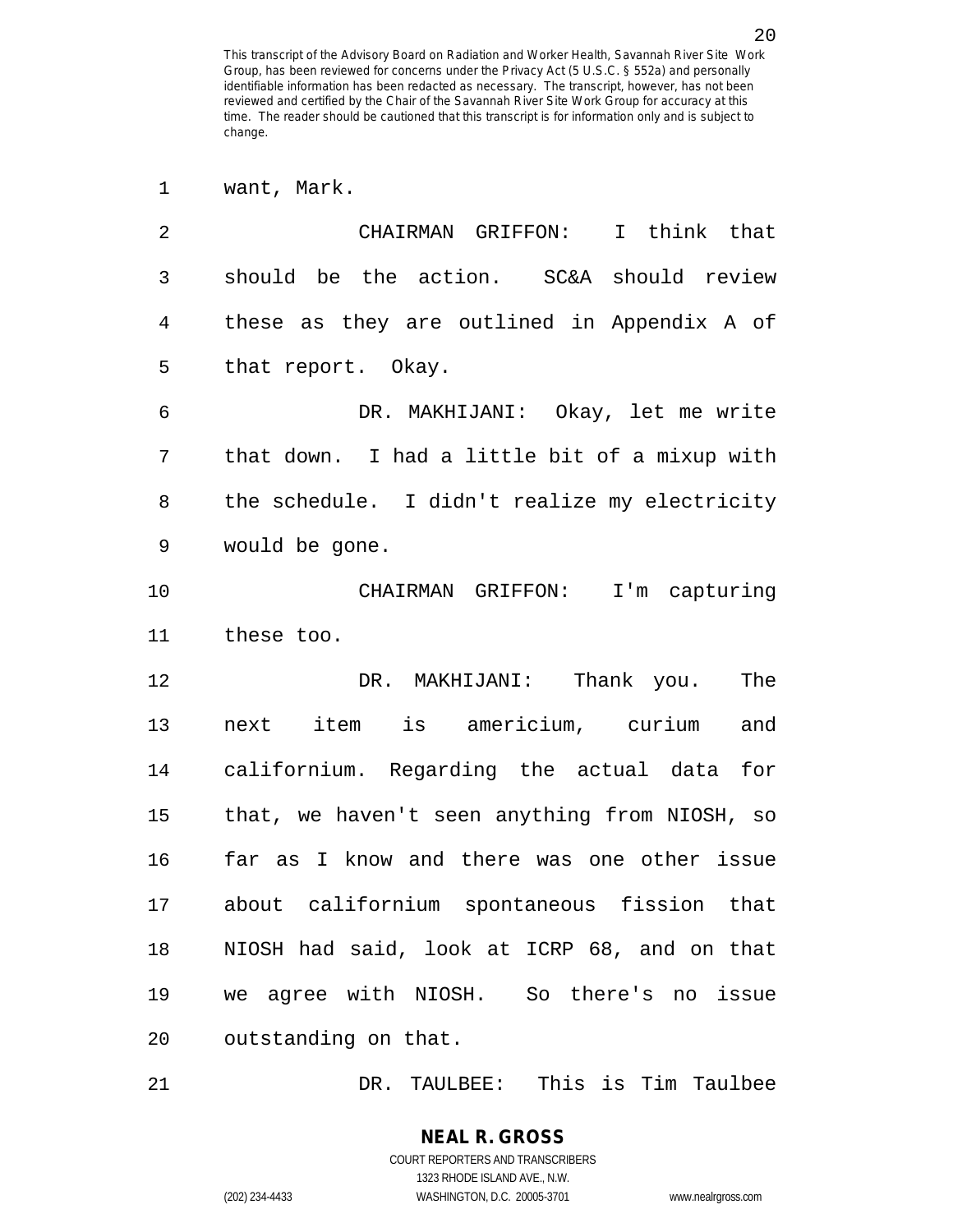| 1              | at NIOSH. Again, for clarification here, I'm   |
|----------------|------------------------------------------------|
| $\overline{2}$ | not sure what our action is on that.<br>We     |
| 3              | addressed the californium-252 issue with       |
| 4              | spontaneous fission in the fission fragments   |
| 5              | and it looks like SC&A agrees with us on this. |
| 6              | Right.<br>DR. MAKHIJANI:                       |
| 7              | DR. TAULBEE:<br>I don't think --               |
| 8              | that was the issue identified originally with  |
| 9              | this particular issue --                       |
| 10             | DR. MAKHIJANI: No, you see there               |
| 11             | are two issues. The californium-252 organ      |
| 12             | dose factor, so it came up as part of our      |
| 13             | review of the data, but the americium, curium  |
| 14             | and californium are the same as all the        |
| 15             | neptunium, polonium and so on. Is there a      |
| 16             | coworker model for the unmonitored workers and |
| 17             | how are you going to address construction      |
| 18             | worker versus non-construction worker issues?  |
| 19             | DR. TAULBEE: It's the same<br>for              |
| 20             | all of these radionuclides.                    |
| 21             | DR. MAKHIJANI: It's the neptunium,             |

**NEAL R. GROSS** COURT REPORTERS AND TRANSCRIBERS

1323 RHODE ISLAND AVE., N.W.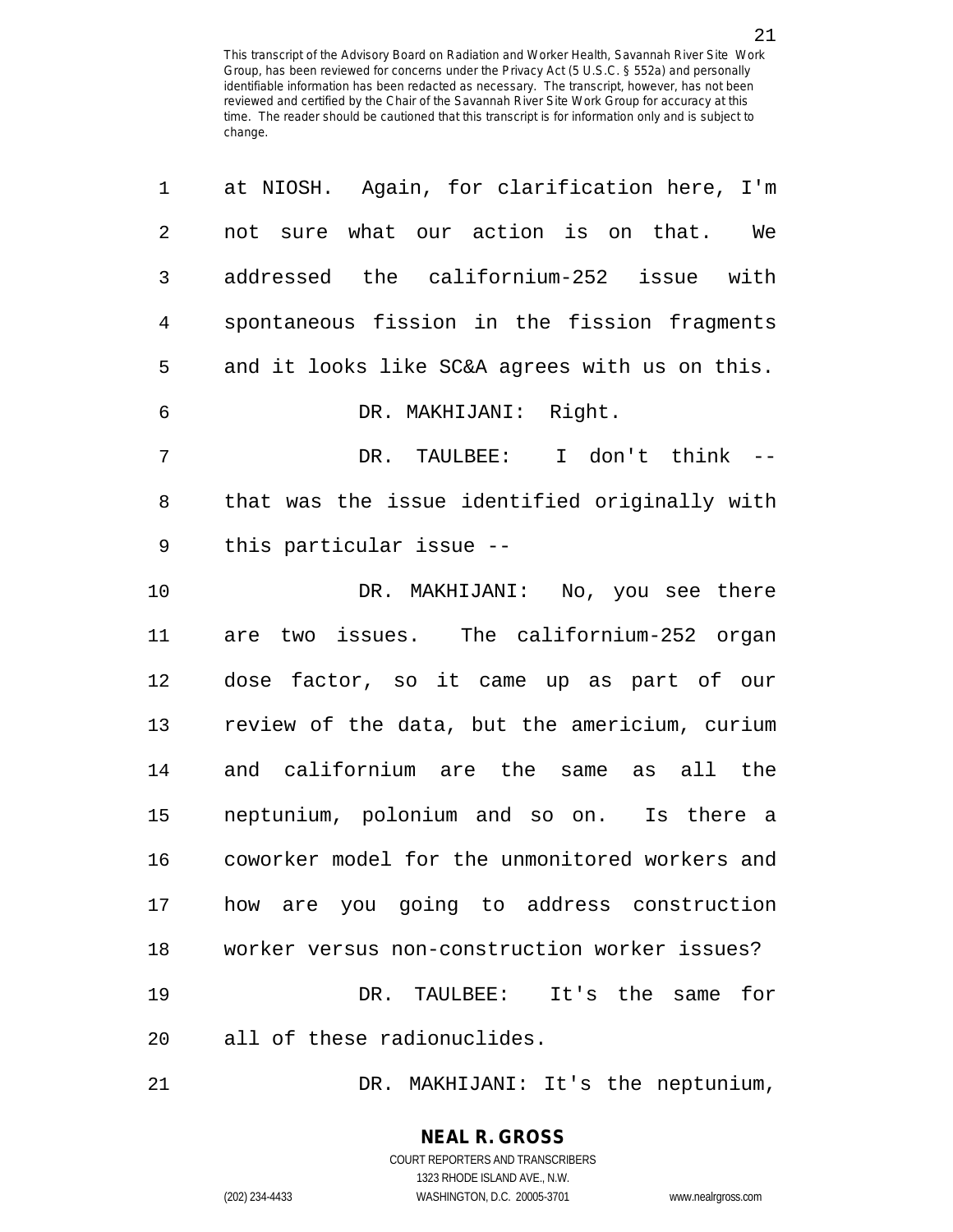1 polonium, recycled uranium.

2 Now we have something on recycled 3 uranium, but a product with the same issues. 4 Is there a dose reconstruction model? And 5 does that model include construction worker 6 versus non-construction worker data? There's 7 an adequacy of data issue and a CW versus NCW 8 issue. 9 DR. TAULBEE: Let me ask you this. 10 This is, again Tim Taulbee with NIOSH. When 11 it comes to the coworker models, shouldn't we 12 combine, then, this particular issue with 13 Issue 11 which is your dose reconstruction 14 approach for exotic radionuclides? 15 DR. MAKHIJANI: I don't think so. 16 I think they have always been listed as 17 separate matrix items because, early on, you 18 said you have data for these and we had begun 19 looking at some data. In most cases, the data 20 are pretty sparse, especially for construction 21 workers and the exotic -- exotic always being

**NEAL R. GROSS**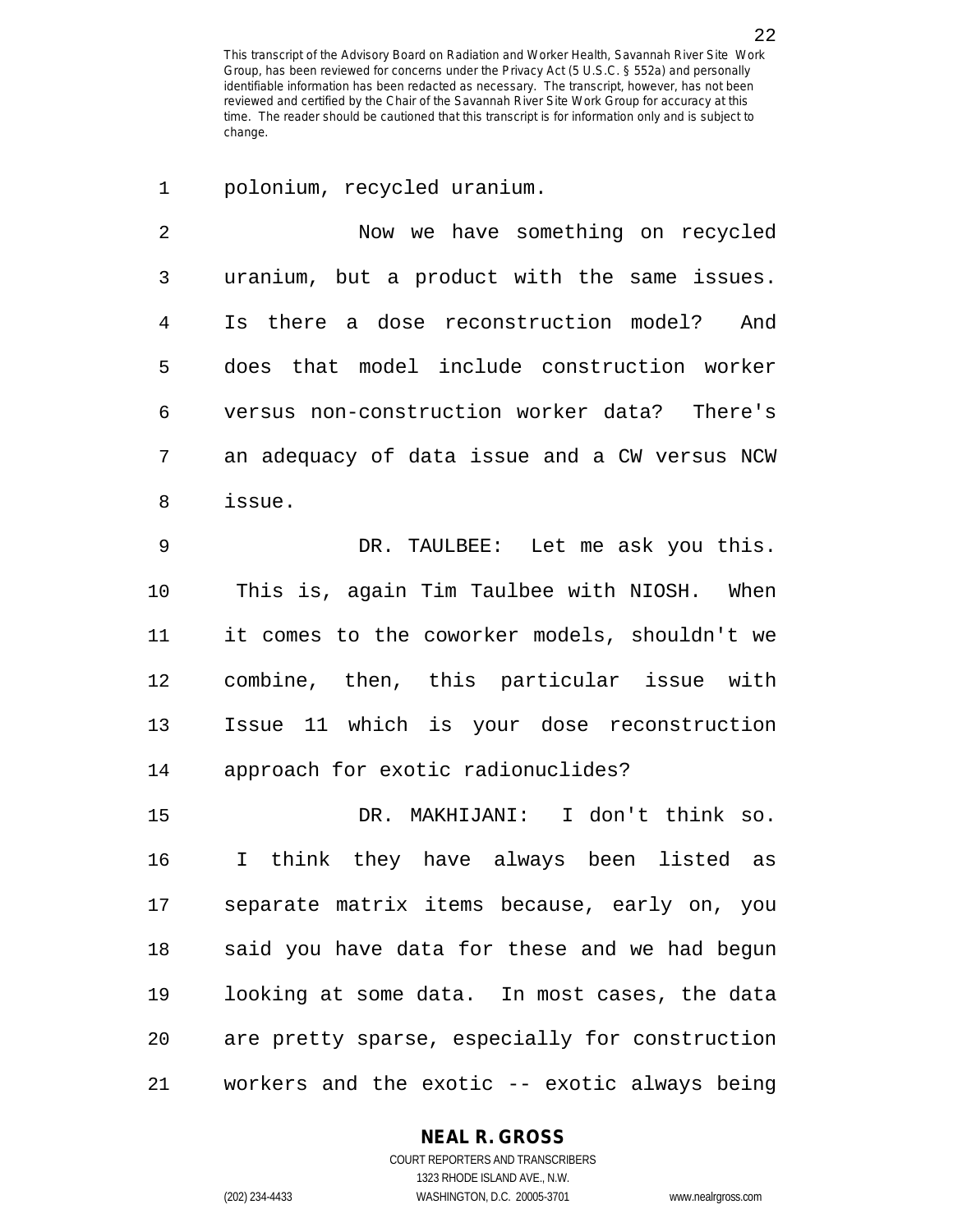1 a separate issue.

2 I'm looking at the matrix and I 3 can read the matrix item. NIOSH proposes to 4 use measured data or coworker model estimating 5 dose with sufficient accuracy since data were 6 collected for all three trivalent 7 radionuclides rather than each separately. 8 NIOSH proposes to assign a result of 9 californium-252 as appropriate.

10 That's the context in which that 11 other issue of californium-232 arose, but the 12 main issue with these radionuclides is, do you 13 have sufficient data and is there a coworker 14 model and how are you going to apply that to 15 construction workers. It's quite separate 16 than the exotics issue.

17 DR. TAULBEE: Okay, so that we 18 don't get this confused again then, can we add 19 to the title, dose reconstruction for 20 americium, curium, californium-252 for 21 coworker models?

1323 RHODE ISLAND AVE., N.W.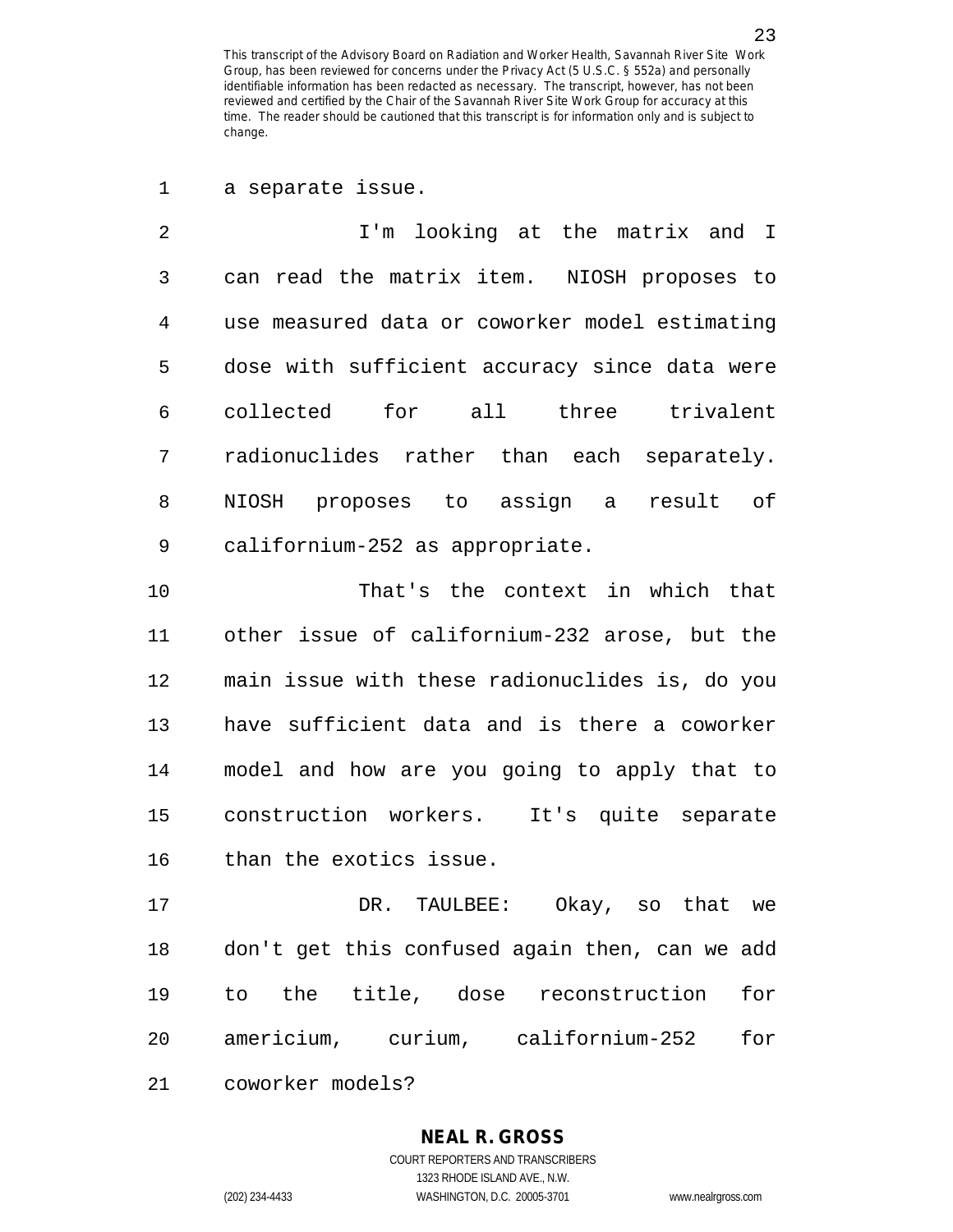| 1              | DR. MAKHIJANI: Yes, this is just               |
|----------------|------------------------------------------------|
| $\sqrt{2}$     | a shorthand from the matrix. I mean it's very  |
| $\mathsf{3}$   | clear in the matrix.                           |
| $\overline{4}$ | DR. TAULBEE: Okay. It wasn't                   |
| 5              | very clear to me from reading this response.   |
| 6              | DR. MAKHIJANI: It's just a title               |
| 7              | and the matrix itself is a condensation of     |
| 8              | items from the ER and the TBD review. I mean   |
| 9              | if we want to repeat the whole matrix item in  |
| 10             | every title or sentence, I'm happy to do that. |
| 11             | CHAIRMAN GRIFFON: Let me ask -- I              |
| 12             | just changed that title, just for              |
| 13             | clarification, Arjun. That's fine. But the     |
| 14             | substance of the -- let me get the action      |
| 15             | correct. It's for these three nuclides, the    |
| 16             | coworker model and adequacy of data question?  |
| 17             | DR. MAKHIJANI: Yes, and for all                |
| 18             | of these things there's a construction worker  |
| 19             | versus non-construction worker question.       |
| 20             | DR. TAULBEE: This, again, is Tim               |
| 21             | Taulbee.<br>Thanks for clarifying that title   |

1323 RHODE ISLAND AVE., N.W.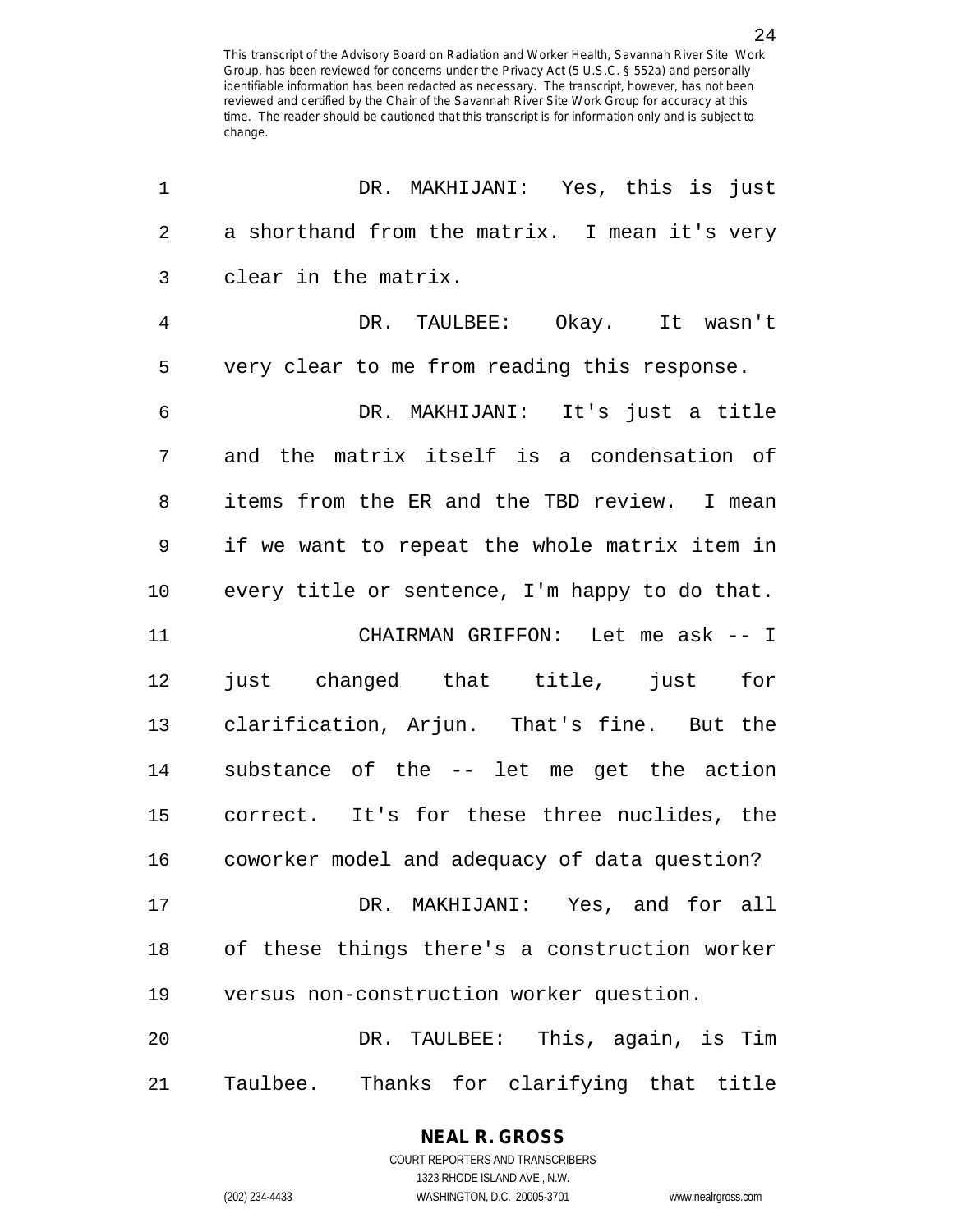| 1              | there, Mark, because really what I think       |
|----------------|------------------------------------------------|
| $\overline{2}$ | happened here is we have two issues in one.    |
| 3              | Yes, they're related, but only one of them we  |
| $\overline{4}$ | addressed and we felt that we were completed   |
| 5              | with our response and apparently there's       |
| 6              | another part here that we need to respond to   |
| 7              | still.                                         |
| 8              | CHAIRMAN GRIFFON: Yes.                         |
| $\mathsf 9$    | DR. MAKHIJANI: Well, what it says              |
| 10             | here is dose construction data for Am, Cm, and |
| 11             | Cs, and Cf-252 organ dose conversion factors.  |
| 12             | CHAIRMAN GRIFFON: And that's                   |
| 13             | fine. We don't need to harp on -- I got the    |
| 14             | action item down and we can -- and some of     |
| 15             | these, you're right, they repeat or the        |
| 16             | actions are similar, so we can go through      |
| 17             | these fairly quickly, Arjun. Go ahead.         |
| 18             | DR. MAKHIJANI: Yes, and the next               |
| 19             | items are the same: coworker models<br>for     |
| 20             | neptunium fission products and cobalt-60 and   |
| 21             | the same issues are involved there: adequacy   |

**NEAL R. GROSS**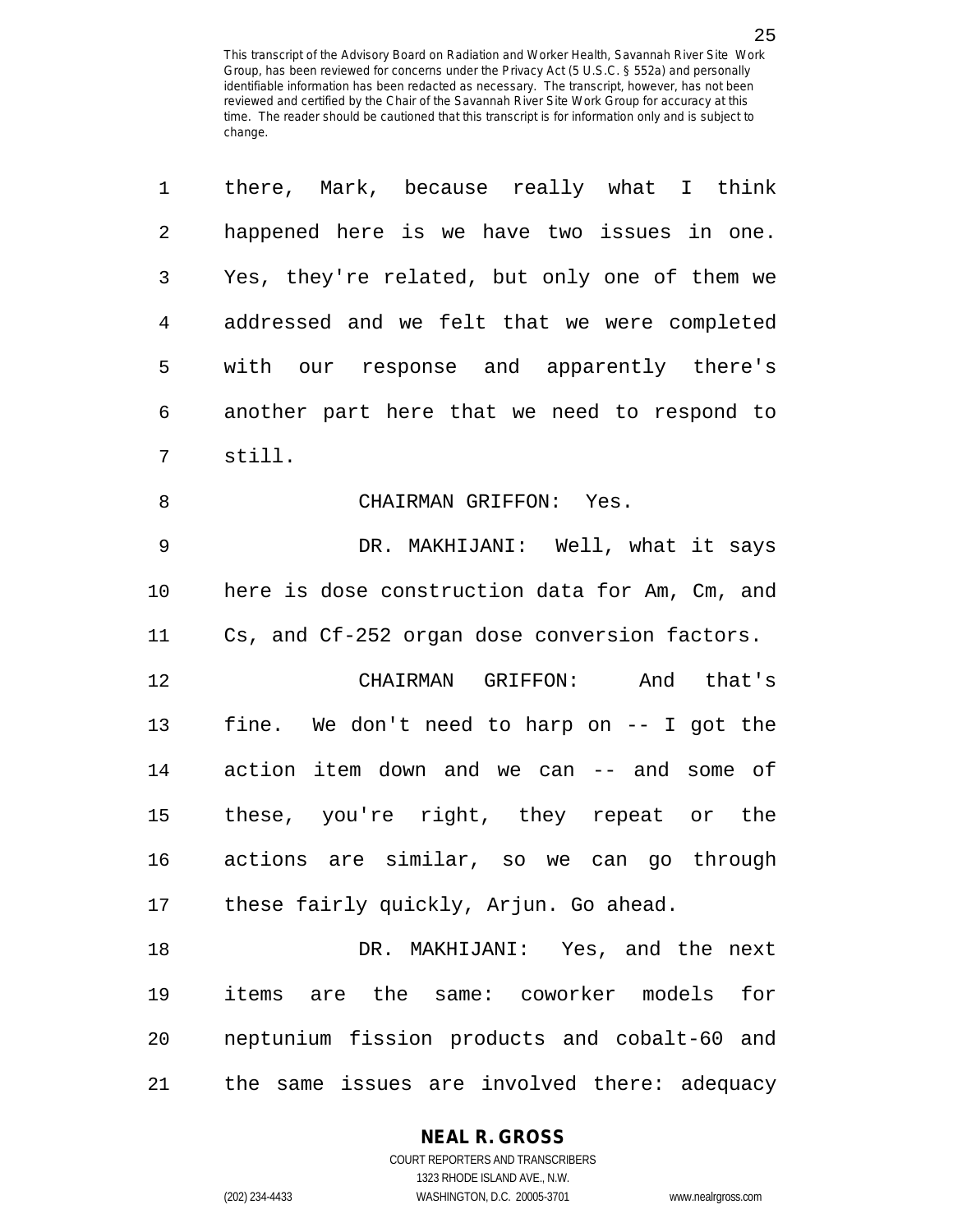1 of data and construction worker versus non-2 construction worker. A8 is the same. 3 DR. TAULBEE: This is Tim Taulbee 4 with NIOSH. 5 Mark, if you'd like, I can give 6 you a little bit of update on where we're at 7 with those coworker models. 8 CHAIRMAN GRIFFON: Sure, that 9 would be good. 10 DR. TAULBEE: We are currently 11 assessing the neptunium and fission products 12 including the cobalt-60 there. We had coded 13 all of the whole body count data from Savannah 14 River and we were working on the coworker 15 model when we discovered that there was some 16 data that was in a hard copy format that had 17 not been coded. 18 To make a long story short, not 19 all the whole body count data that was in 20 NOCTS had been coded, so we're currently going 21 through a recoding effort from that standpoint

**NEAL R. GROSS**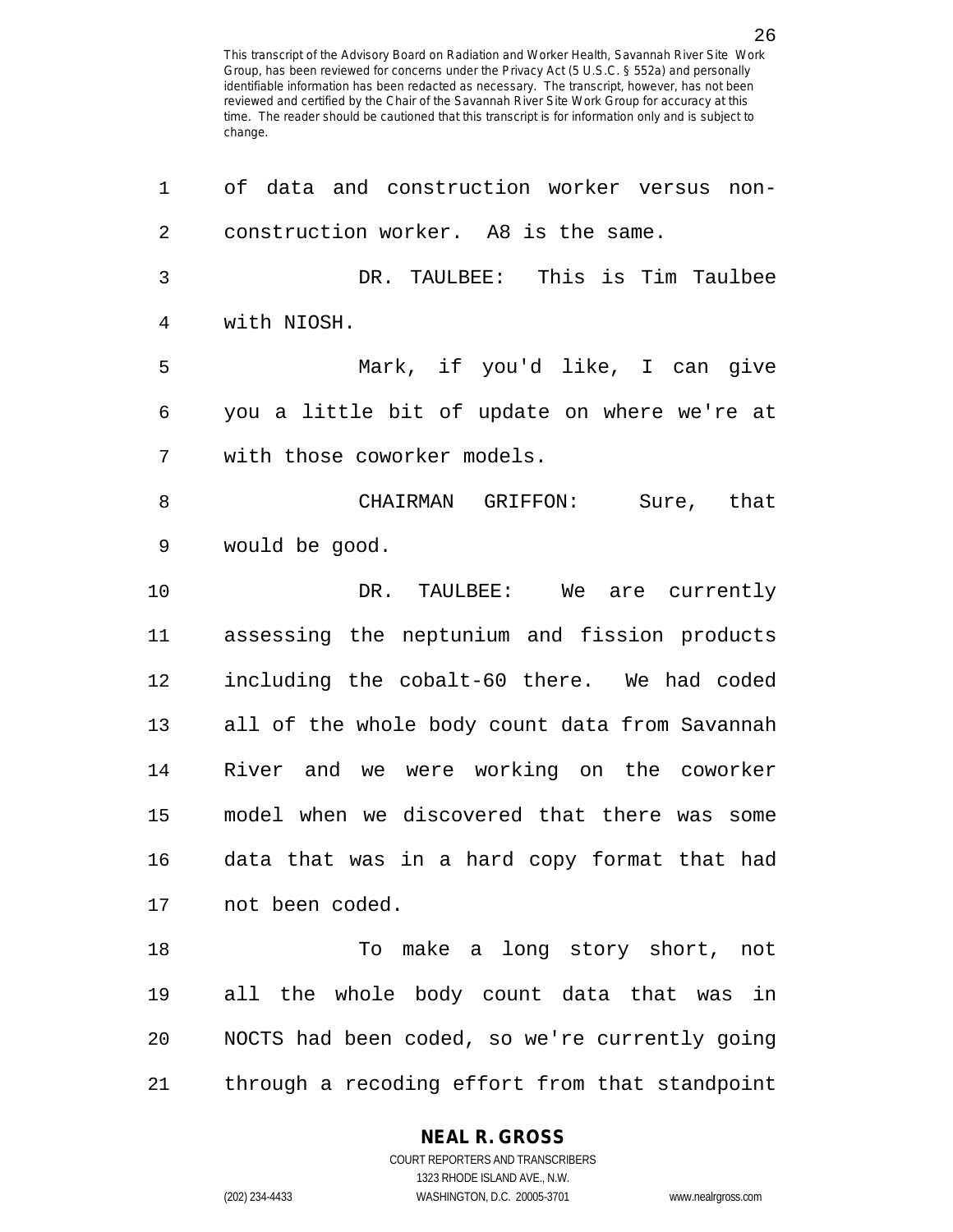| 1              | and once that's done, then we can begin to    |
|----------------|-----------------------------------------------|
| $\overline{2}$ | proceed with those coworker models.           |
| $\mathfrak{Z}$ | CHAIRMAN GRIFFON: Okay. And in                |
| 4              | the meantime you need to also be considering  |
| 5              | the data-adequacy question and the            |
| 6              | construction worker, non-construction worker, |
| 7              | but I won't harp on that, but can I ask Tim   |
| 8              | time lines on any of these? I know you        |
| 9              | offered some times before. I just want to get |
| 10             | a sense.                                      |
| 11             | DR. TAULBEE: My sense for this                |
| 12             | one, because of the recoding effort would be  |
| 13             | middle to late January.                       |
| 14             | CHAIRMAN GRIFFON: And when you                |
| 15             | say this one, it's all three: neptunium,      |
| 16             | fission products, cobalt?                     |
| 17             | DR. TAULBEE: Right, well, the                 |
| 18             | fission products and cobalt-60 are really     |
|                |                                               |
| 19             | combined together because of the whole body   |

21 CHAIRMAN GRIFFON: Right.

# **NEAL R. GROSS**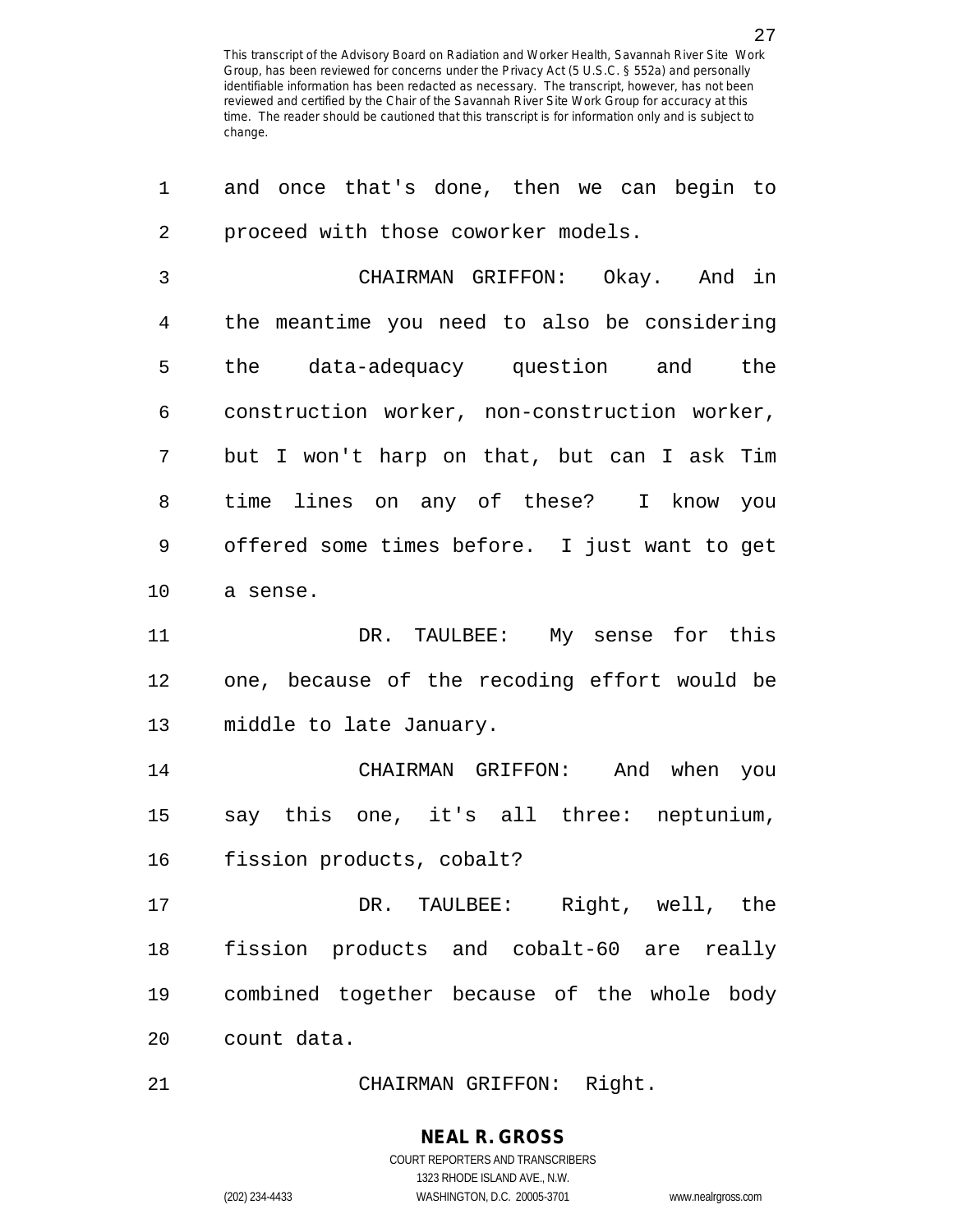| 1              | DR. TAULBEE: And the neptunium,                |
|----------------|------------------------------------------------|
| $\overline{2}$ | yes, along those same lines.                   |
| 3              | CHAIRMAN GRIFFON: I do want to                 |
| 4              | keep all of this in mind in terms of setting   |
| 5              | up our next meeting as well.                   |
| 6              | DR. TAULBEE: Yes, certainly. I                 |
| 7              | understand.                                    |
| 8              | CHAIRMAN GRIFFON: Thank you.                   |
| 9              | That brings us to -- did we do eight, Arjun,   |
| 10             | or is that separate?                           |
| 11             | DR. MAKHIJANI: Yes, eight is the               |
| 12             | same unless Tim has a separate update for      |
| 13             | that.                                          |
| 14             | DR. TAULBEE: I do have a separate              |
| 15             | update for that. Again, this is Tim Taulbee    |
| 16             | with NIOSH. In this particular case, we've     |
| 17             | done some additional investigation as to the   |
| 18             | magnitude of this particular work and we got a |
| 19             | report that's in draft and that's actually in  |
| 20             | comment resolution now that it's been drafted. |
| 21             | And we're now proposing to develop a coworker  |

**NEAL R. GROSS**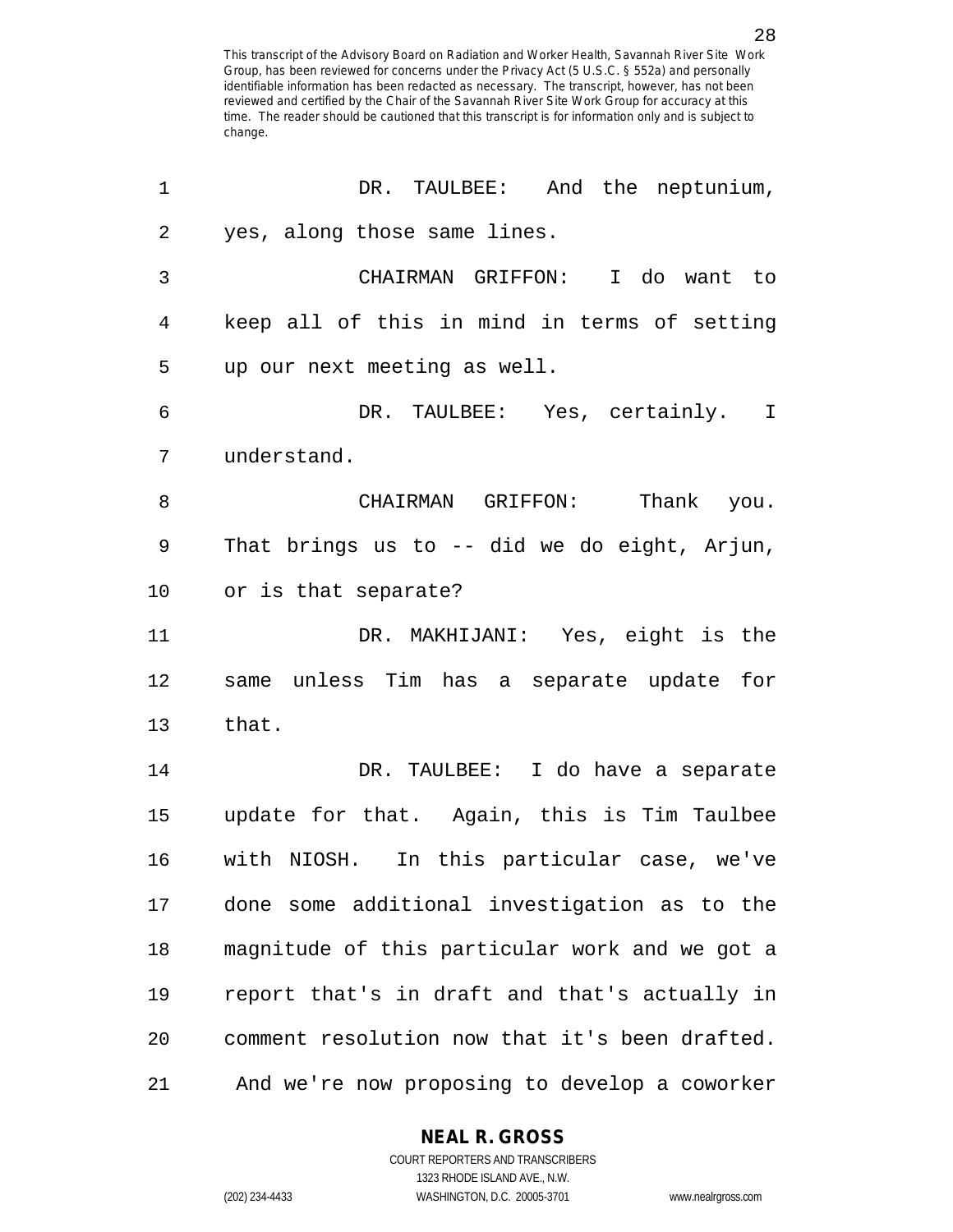1 model for this. Even though we have limited 2 polonium bioassay, we believe that virtually 3 everybody who was exposed to this material 4 during the short campaign was monitored for it 5 and we have their particular data. And this 6 is a case of a small number of workers and 7 we've cross-compared names versus the bioassay 8 roster that we have for polonium and 9 everything seems to match.

10 So again, this is a draft report 11 that will be coming. It's currently in 12 comment resolution. I expect that we'll have 13 this done early to mid-December is when we'd 14 be able to commit that to the Board.

15 CHAIRMAN GRIFFON: Can I ask -- 16 this is Mark Griffon, can I ask, Tim, if your 17 position is that you monitored everyone, is no 18 coworker model being proposed?

19 DR. TAULBEE: That's correct. 20 That's our current thoughts along this, but 21 please keep in mind this is a draft and that

# **NEAL R. GROSS**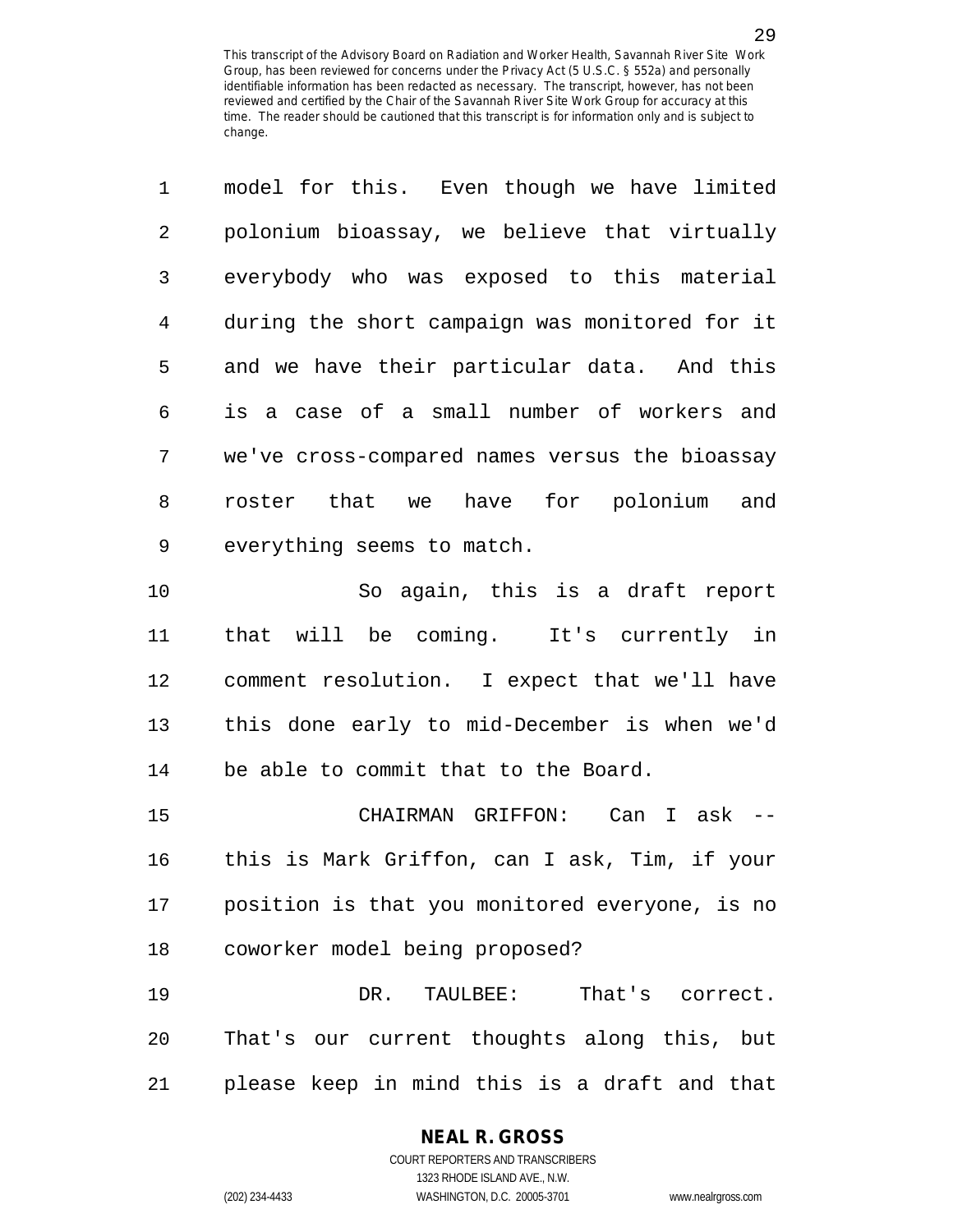1 could change once it goes through our comment 2 resolution internal here.

3 CHAIRMAN GRIFFON: Sure, and I'm 4 sure you're aware of past efforts in this 5 regard, so I'm sure Jim Neton and others have 6 talked to you about it, but it's always the 7 concern of, are you sure that everyone 8 involved in the particular campaign was being 9 monitored, including the maintenance people 10 that might have went through, others, you 11 know. 12 DR. TAULBEE: Yes, I understand.

13 CHAIRMAN GRIFFON: Anyway, keeping 14 that in mind.

15 DR. TAULBEE: Okay. Yes, sir.

16 CHAIRMAN GRIFFON: Item nine, 17 Arjun?

18 DR. MAKHIJANI: Yes, let me take 19 item nine in two pieces. NIOSH's response to 20 our review of TIB-75. And just to recall, our 21 review of TIB-75 had two pieces in it. One

> **NEAL R. GROSS** COURT REPORTERS AND TRANSCRIBERS

> > 1323 RHODE ISLAND AVE., N.W.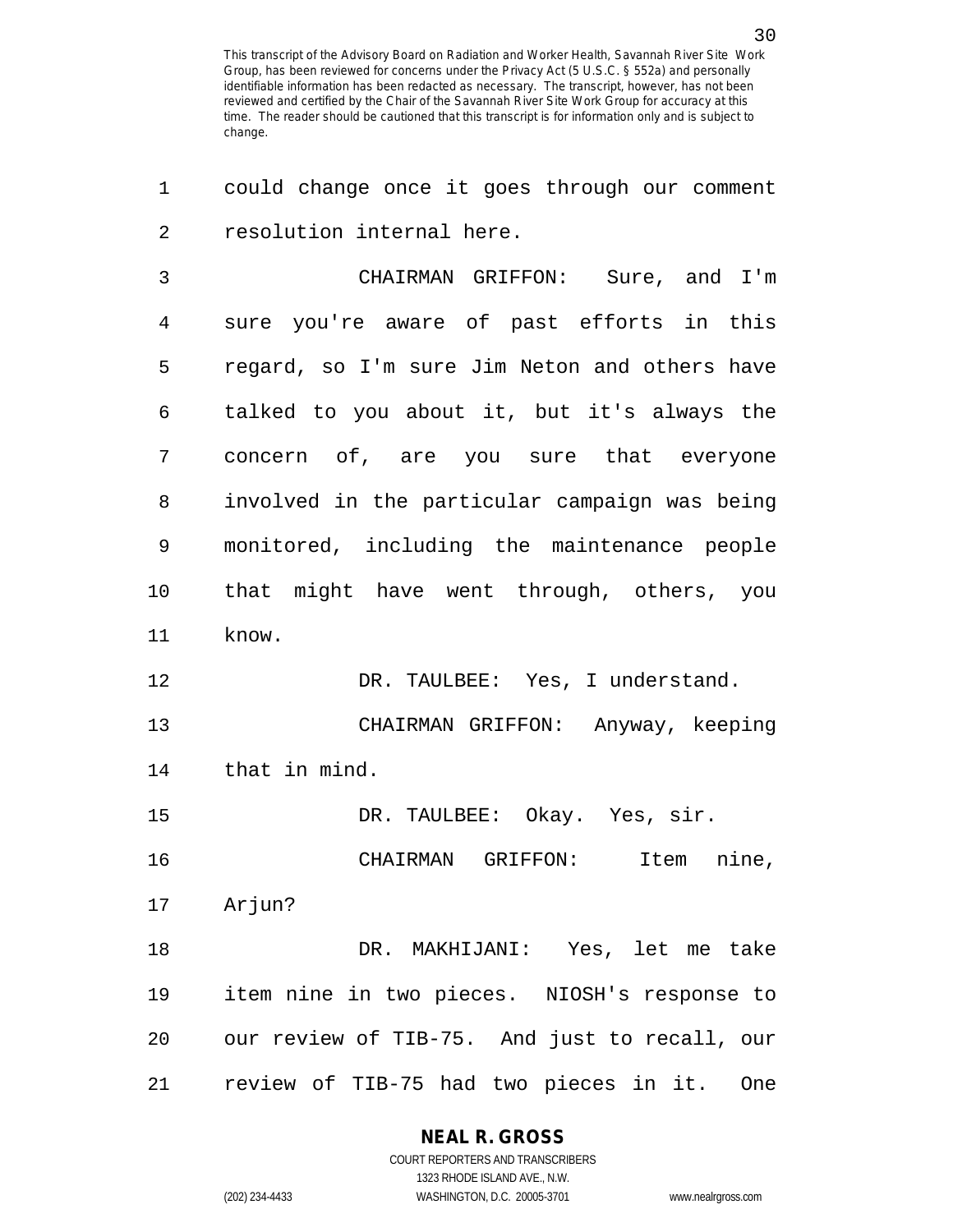| 1  | a technical information bulletin in<br>was<br>as |
|----|--------------------------------------------------|
| 2  | general where the assertion that claimant data   |
| 3  | representative of the whole worker<br>are        |
| 4  | population was examined and NIOSH's specific     |
| 5  | examples from various sites were gone over.      |
| 6  | And NIOSH has responded to that                  |
| 7  | piece of our analysis, but the time we were      |
| 8  | asked to review this was in the specific         |
| 9  | context of Savannah River because that was a     |
| 10 | part of the basis in the Evaluation Report of    |
| 11 | NIOSH saying that we can use this claimant       |
| 12 | data for construction-worker SEC at Savannah     |
| 13 | River site. So we have also examined that in     |
| 14 | review of TIB-75, but NIOSH<br>has<br>not<br>our |
| 15 | responded to that part.                          |
| 16 | is<br>the<br>that<br>it<br>And<br>reason         |
| 17 | relevant, not just for this matrix Issue 9,      |
| 18 | but for all the matrix issues that we've been    |
| 19 | discussing previously is that we found that      |

21 worker internal exposure would bound

20 the general proposition that non-construction

# **NEAL R. GROSS**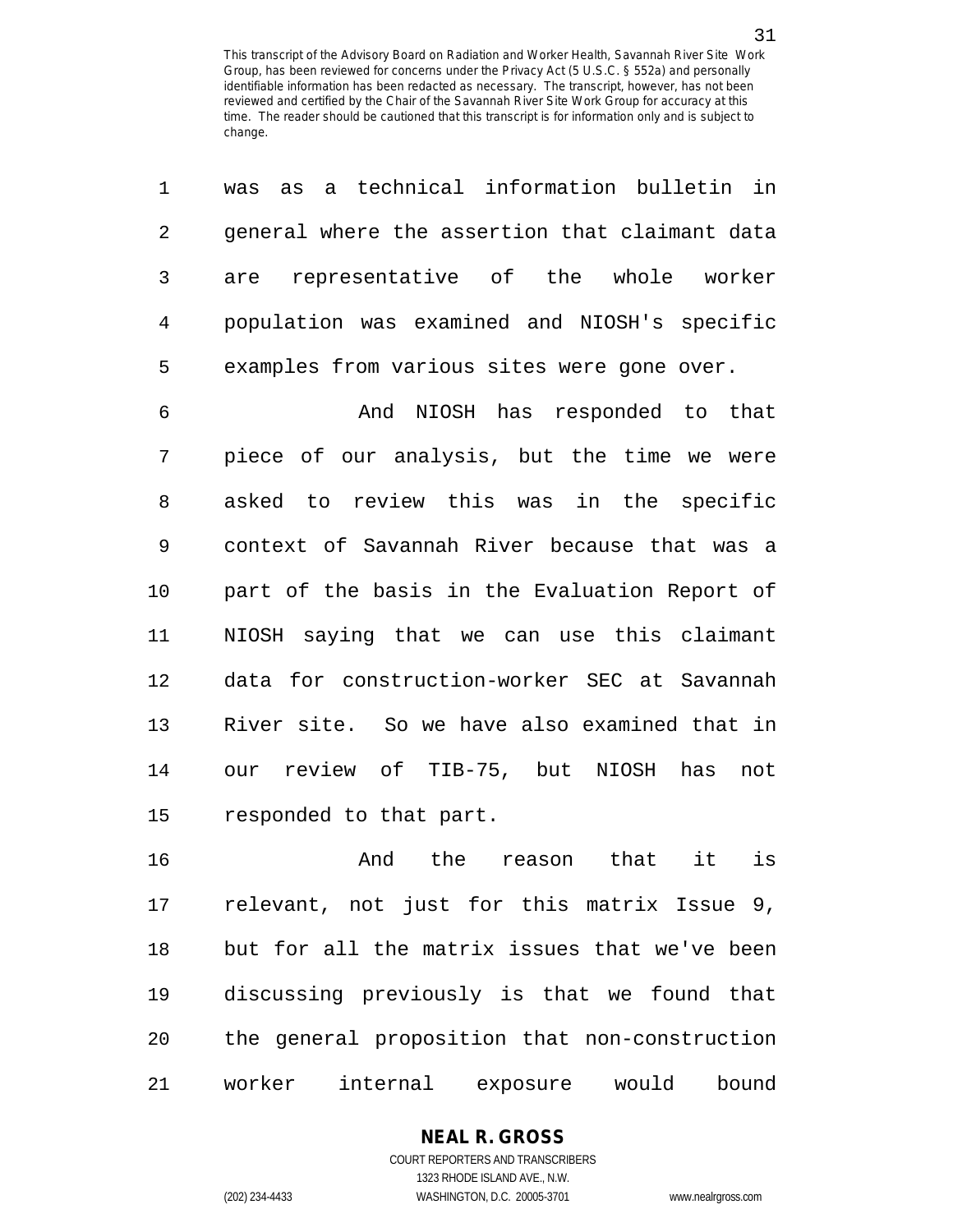|             | construction worker internal exposure was not  |
|-------------|------------------------------------------------|
| $2^{\circ}$ | It has a general proposition,<br>correct.      |
| 3           | although it does sometimes for some groups.    |
| 4           | And that you have to parse construction worker |
| 5           | data by area and job type because some job     |
| 6           | types have much lower exposure potential and   |
| 7           | some have much higher and some areas have much |
| 8           | higher.                                        |

9 If you do the ratio of 10 construction worker to non-construction worker 11 by area and job type, they're often quite a 12 bit more than one. We have not seen any 13 response to that, in general, not just in 14 relation to tritium. Tritium, we are 15 analyzing and there is a separate action item 16 on that for us.

17 DR. TAULBEE: Again, this is Tim 18 Taulbee with NIOSH. And this is an effort 19 that has been underway and I think in my 20 September email to you, Mark, I had indicated 21 that I expected this particular early stage, a

### **NEAL R. GROSS** COURT REPORTERS AND TRANSCRIBERS

1323 RHODE ISLAND AVE., N.W. (202) 234-4433 WASHINGTON, D.C. 20005-3701 www.nealrgross.com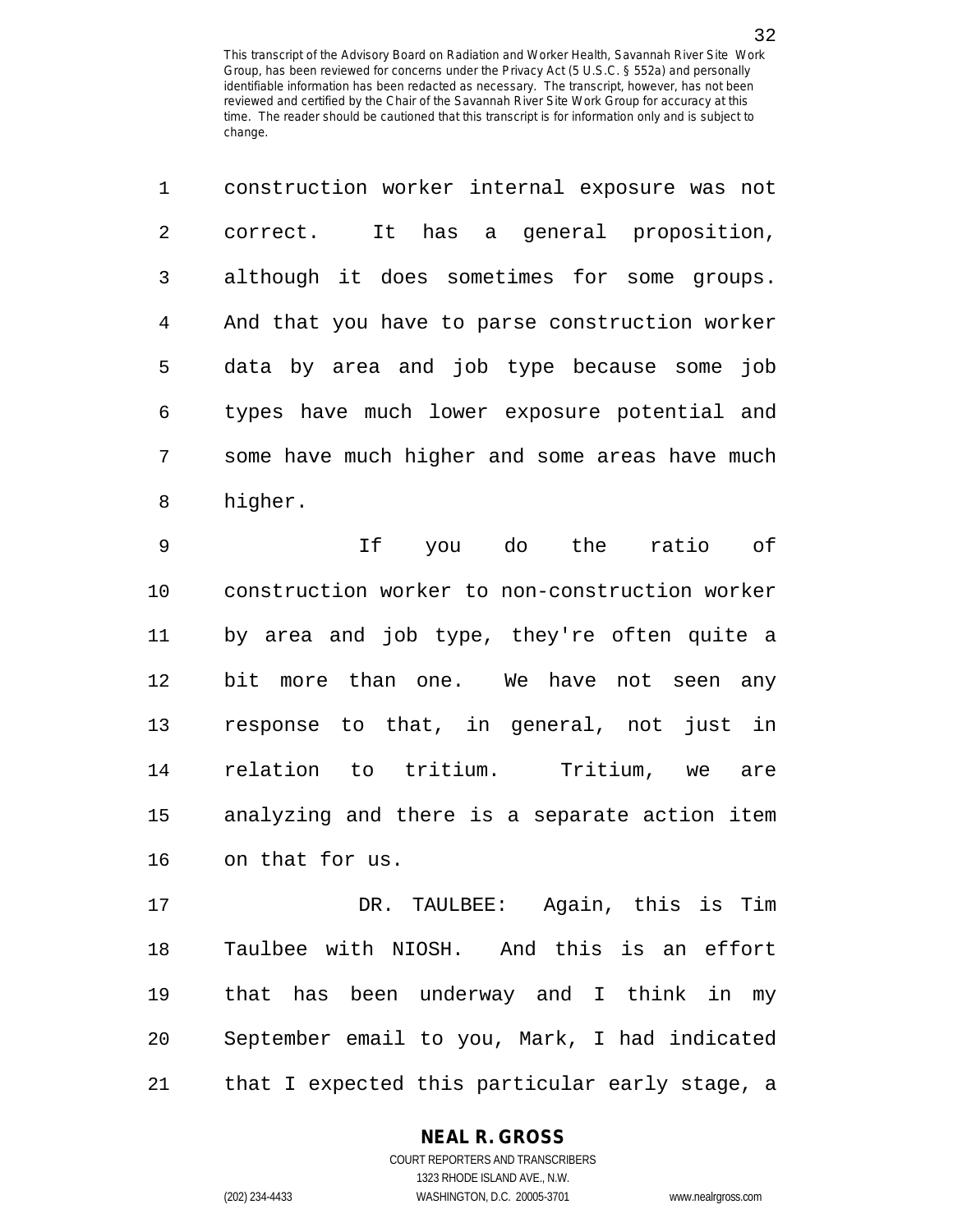1 first part of response to this particular 2 issue would be released by the end of October. 3 That has not happened, obviously. But we are 4 still working on that report and I do expect 5 that that report will be available by the end 6 of the month or early December. This 7 specifically addresses the construction trades 8 workers versus non-construction trades 9 workers, issues raised by SC&A in the context 10 of tritium at this point because that's where 11 we have the most data.

12 It's going to boil down to our 13 method of evaluating whether there's a 14 difference between the two populations and 15 what I'm going to be looking for is buy-in 16 from the Advisory Board that the method that 17 we've proposed to make this evaluation is 18 adequate, is appropriate and if you all agree 19 to that. Once that occurs, if you do agree 20 with it, then we can address the other issues 21 such as uranium and plutonium for construction

# **NEAL R. GROSS**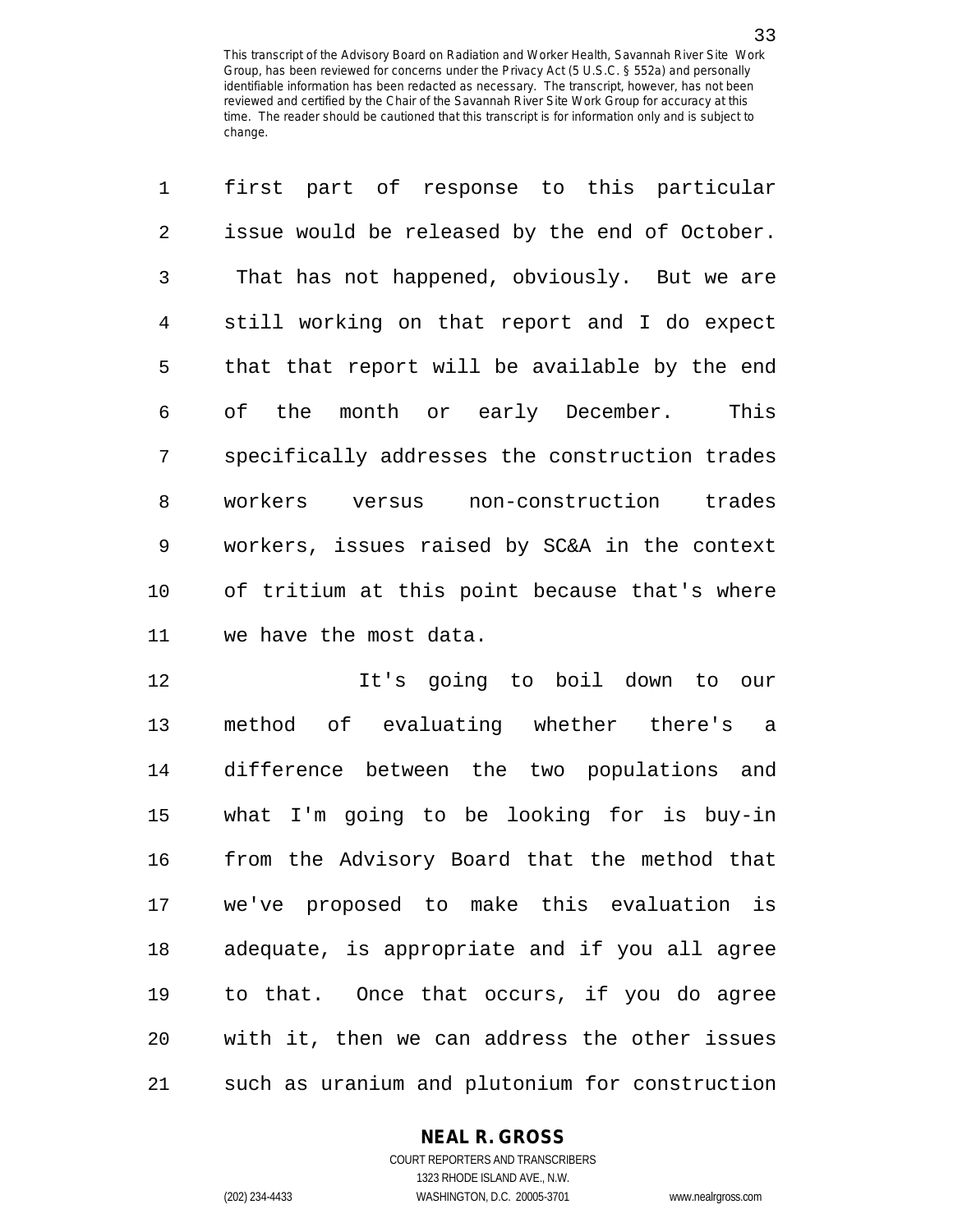| 1              | trades workers versus non-construction trades  |
|----------------|------------------------------------------------|
| 2              | workers. And it's really kind of -- I was      |
| 3              | hoping to have this report out earlier, but    |
| $\overline{4}$ | due to resources and priority issues, we've    |
| 5              | not been able to get that report out just yet. |
| 6              | DR. MAKHIJANI: I don't know that               |
| 7              | have crossed wires here, because I<br>we       |
| 8              | understood from our action items that you were |
| 9              | going to put up a larger tritium database and  |
| 10             | that we all agreed, as you mentioned, Tim,     |
| 11             | would hold off on the other<br>that<br>we      |
| 12             | radionuclides until we had looked at tritium   |
| 13             | and that it was for us to revisit our          |
| 14             | conclusions about tritium from the TIB-75      |
| 15             | review with this larger database which we have |
| 16             | done. Our review is now essentially complete.  |
| 17             | I have gone over it and it has either gone to  |
| 18             | the DOE or will go to the DOE in the next few  |
| 19             | days.                                          |
| 20             | And so are you doing a parallel                |

20 And so are you doing a parallel 21 sort of approach to this? We had suggested we

# **NEAL R. GROSS**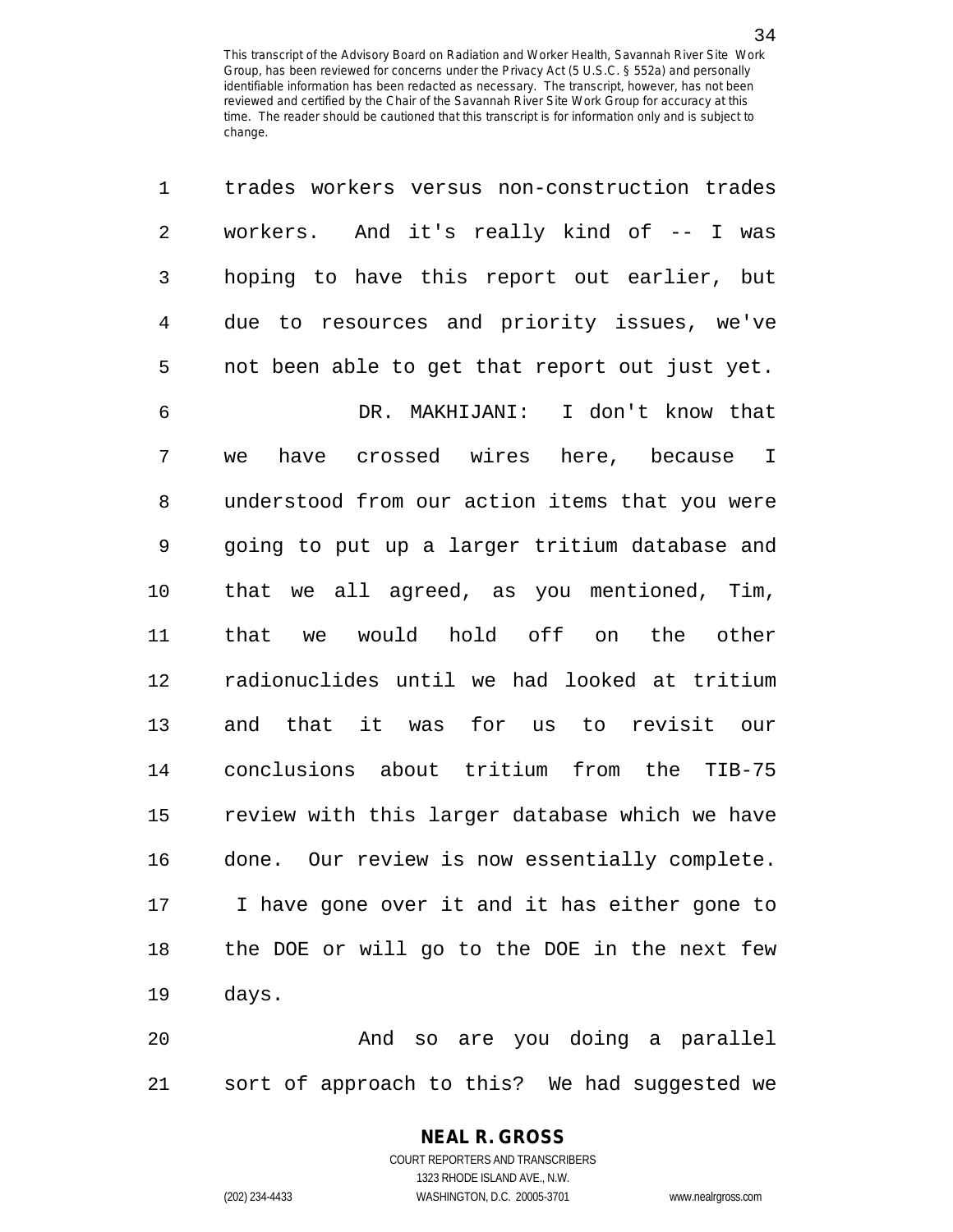| 1  | roll up all the reactor areas. We've done        |
|----|--------------------------------------------------|
| 2  | We've looked at whether the larger<br>that.      |
| 3  | database if we have the same conclusions or      |
| 4  | not as before and I can tell you that            |
| 5  | generally the conclusions are about the same.    |
| 6  | And we had some questions about the database,    |
| 7  | too.                                             |
| 8  | think this is<br>DR.<br>TAULBEE:<br>$\mathbf{I}$ |
| 9  | going to be an issue that's going to be a very   |
| 10 | lengthy discussion when we get your report and   |
| 11 | when you get ours, because I don't think our     |
| 12 | conclusions are matching.                        |
| 13 | MAKHIJANI: Right, right, but<br>DR.              |
| 14 | I thought that we were going to go first and     |
| 15 | then you would review that and now we'll have    |
| 16 | two sort of competing reports.<br>it<br>I mean   |
| 17 | doesn't matter to me, but that was my            |
| 18 | understanding is that we were reviewing the      |
| 19 | database that you would put up and that you      |
| 20 | would respond to that. But it's fine.            |
| 21 | Whatever Mark and the Work Group wants.          |

**NEAL R. GROSS**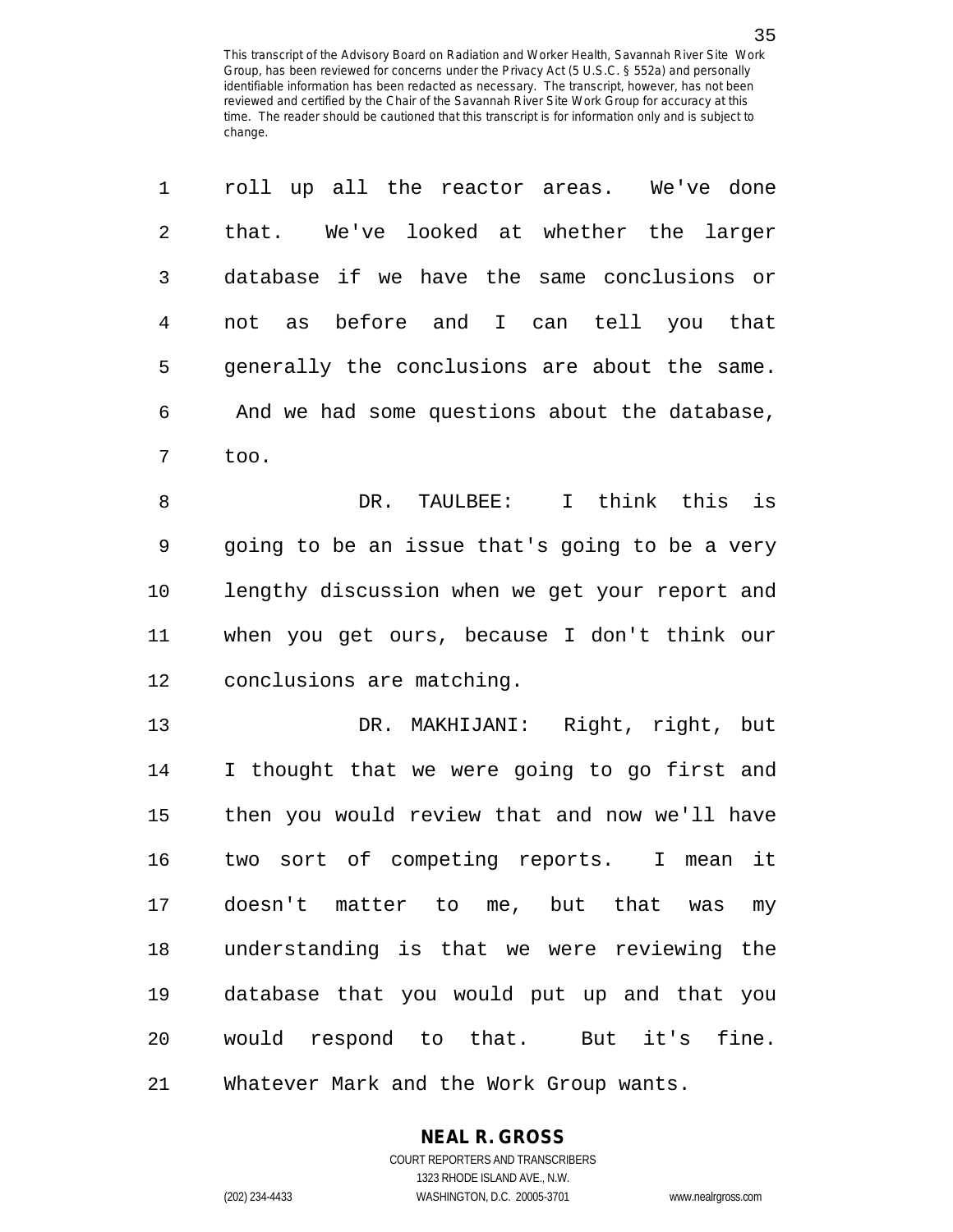| 1              | CHAIRMAN GRIFFON: Yes. I mean it              |
|----------------|-----------------------------------------------|
| $\overline{2}$ | seems like it's far along on both parts, so I |
| $\mathbf{3}$   | don't think we -- I think we should stay with |
| 4              | what we got right now.                        |
| 5              | DR. MAKHIJANI: Yes, right. Fair               |
| 6              | enough.                                       |
| 7              | CHAIRMAN GRIFFON: And do both in              |
| 8              | the meeting. So I have two actions that SC&A  |
| 9              | is completing. I guess it's in the final-     |
| 10             | review stage.                                 |
| 11             | DR. MAKHIJANI: It's done.                     |
| 12             | CHAIRMAN GRIFFON: And NIOSH will              |
| 13             | respond to the CW and NCW issue in a separate |
| 14             | response probably by early to mid-December,   |
| 15             | right?                                        |
| 16             | DR. TAULBEE: That's correct.                  |
| 17             | CHAIRMAN GRIFFON: Okay.                       |
| 18             | DR. MAKHIJANI: Okay.                          |
| 19             | CHAIRMAN GRIFFON: I think we can              |
| 20             | move on to ten, Arjun.                        |
| 21             | DR. MAKHIJANI:<br>Yes, okay.                  |

COURT REPORTERS AND TRANSCRIBERS 1323 RHODE ISLAND AVE., N.W. (202) 234-4433 WASHINGTON, D.C. 20005-3701 www.nealrgross.com

**NEAL R. GROSS**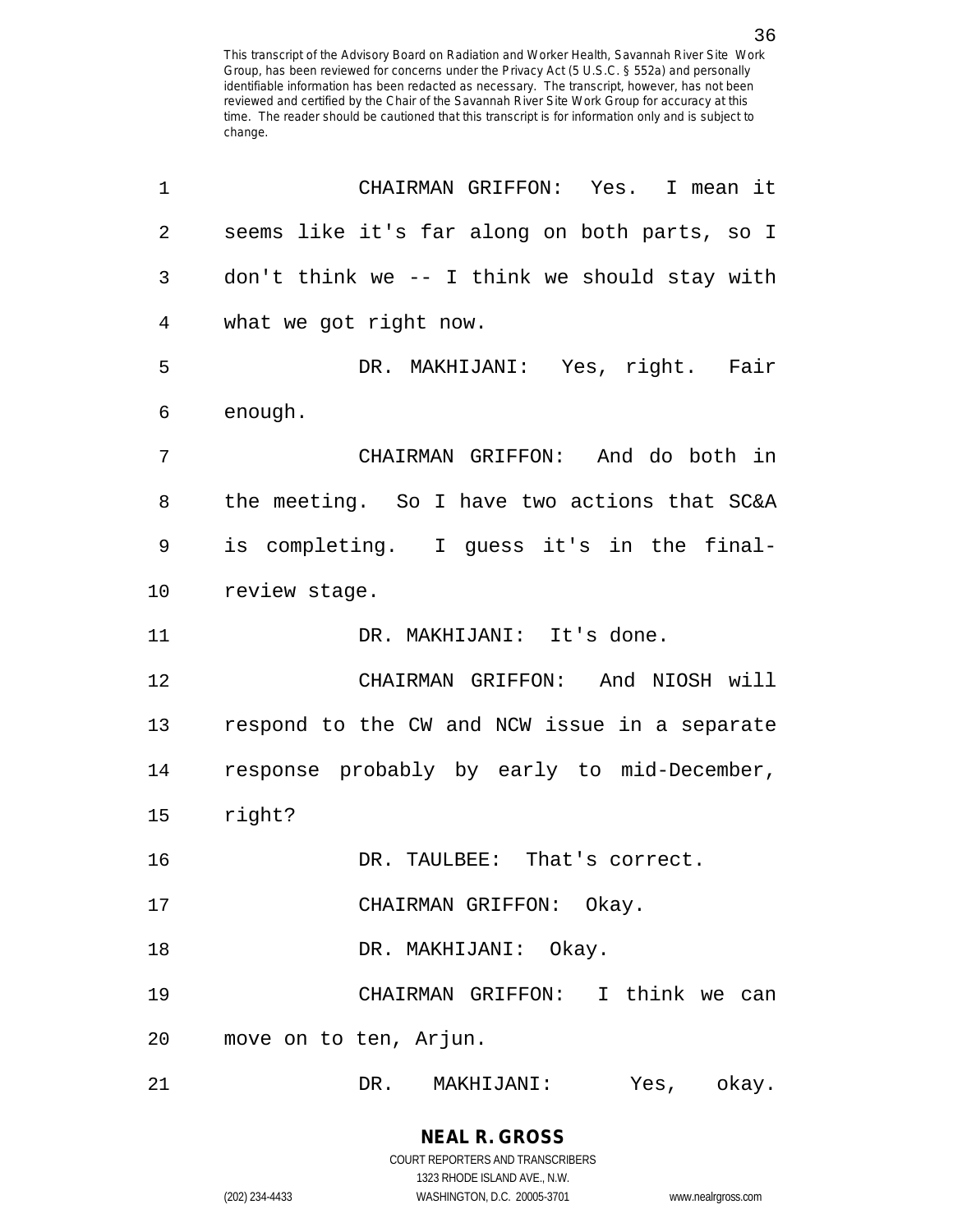| with NIOSH in a tritide-related document<br>review. Interviews have been cleared and they<br>are being finalized, reviewed by interviewees,<br>finalized. We were supposed to ask Joyce<br>about two specific tritides and their<br>solubility, lanthanum-nickel-aluminum tritide<br>and palladium-rhodium tritide, if I'm reading<br>right, and we couldn't find any<br>this<br>information about -- or data on the solubility<br>of these two tritides. We didn't look a whole<br>lot, but I consulted with Joyce and we had |
|--------------------------------------------------------------------------------------------------------------------------------------------------------------------------------------------------------------------------------------------------------------------------------------------------------------------------------------------------------------------------------------------------------------------------------------------------------------------------------------------------------------------------------|
|                                                                                                                                                                                                                                                                                                                                                                                                                                                                                                                                |
|                                                                                                                                                                                                                                                                                                                                                                                                                                                                                                                                |
|                                                                                                                                                                                                                                                                                                                                                                                                                                                                                                                                |
|                                                                                                                                                                                                                                                                                                                                                                                                                                                                                                                                |
|                                                                                                                                                                                                                                                                                                                                                                                                                                                                                                                                |
|                                                                                                                                                                                                                                                                                                                                                                                                                                                                                                                                |
|                                                                                                                                                                                                                                                                                                                                                                                                                                                                                                                                |
|                                                                                                                                                                                                                                                                                                                                                                                                                                                                                                                                |
|                                                                                                                                                                                                                                                                                                                                                                                                                                                                                                                                |
|                                                                                                                                                                                                                                                                                                                                                                                                                                                                                                                                |
|                                                                                                                                                                                                                                                                                                                                                                                                                                                                                                                                |
| nothing ready to hand so we're waiting for                                                                                                                                                                                                                                                                                                                                                                                                                                                                                     |
| NIOSH for this.                                                                                                                                                                                                                                                                                                                                                                                                                                                                                                                |
| On the dose reconstruction model,                                                                                                                                                                                                                                                                                                                                                                                                                                                                                              |
| were waiting for NIOSH to issue its dose<br>we                                                                                                                                                                                                                                                                                                                                                                                                                                                                                 |
|                                                                                                                                                                                                                                                                                                                                                                                                                                                                                                                                |

17 reconstruction report and hear how you 18 distinguish between CW and non-CW. We're not 19 saying it applies in all cases.

20 So that's where we are. We have 21 just this one action item outstanding that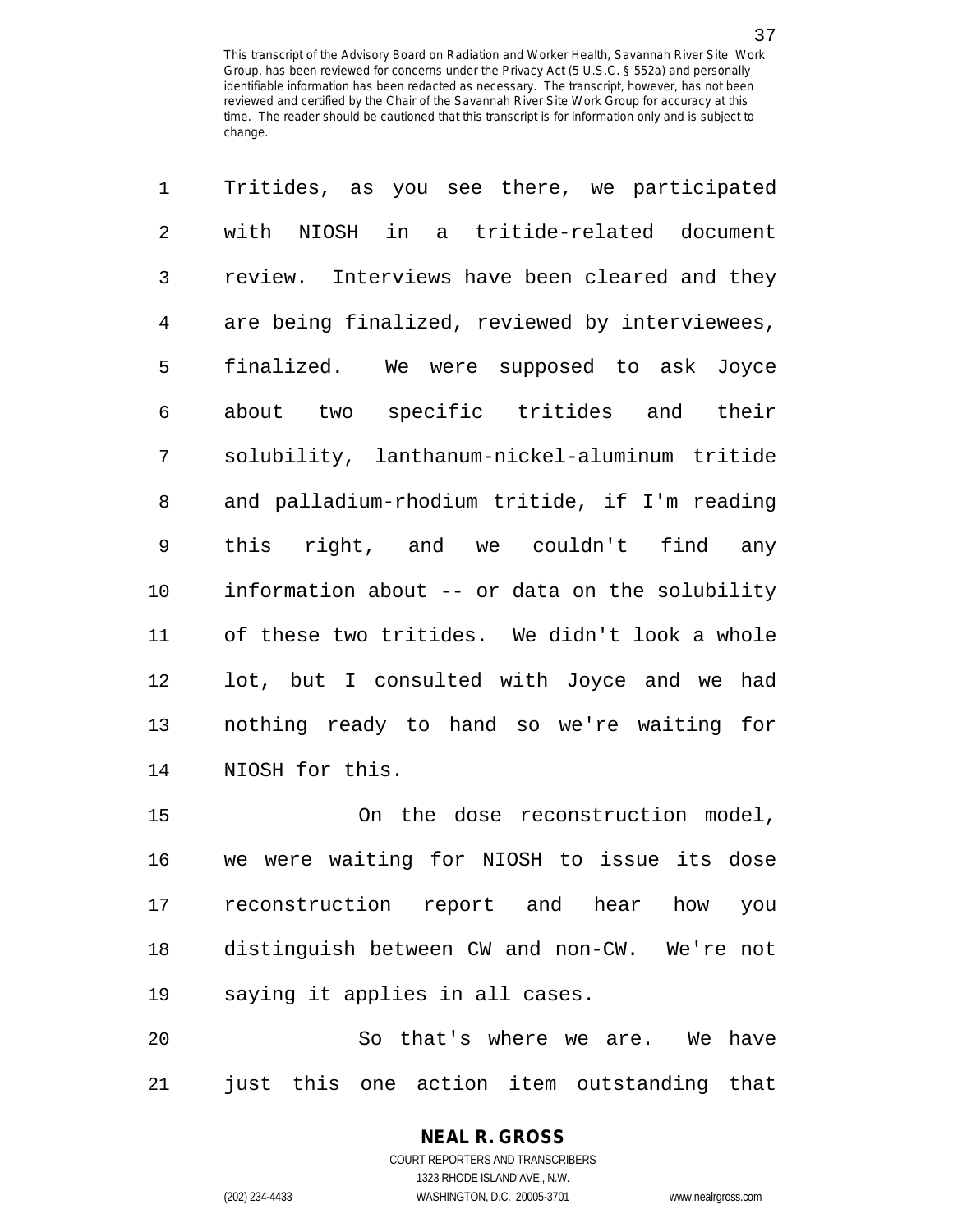1 interviewees have to still respond. There 2 will probably be another round of DOE review 3 after that.

4 DR. TAULBEE: Okay, this is Tim 5 Taulbee with NIOSH. We're at basically the 6 same, maybe a little bit farther behind than 7 you are with the interviews. We're still in 8 the process of documenting those and 9 finalizing them. We have not sent them back 10 to the interviewees for their review yet. And 11 I was surprised that you all have, but okay.

12 DR. MAKHIJANI: Well, you know, I 13 haven't talked to Kathy about this in a couple 14 of weeks, so that was my understanding. Kathy 15 did review this document before I sent it out. 16 It says they have not yet been reviewed by 17 interviewees. I can't tell from here if they 18 have gotten them, but I presume they have.

19 DR. TAULBEE: Okay. So once we 20 get ours documented, we'll send them back to 21 the interviewees, as well, to get them

#### **NEAL R. GROSS**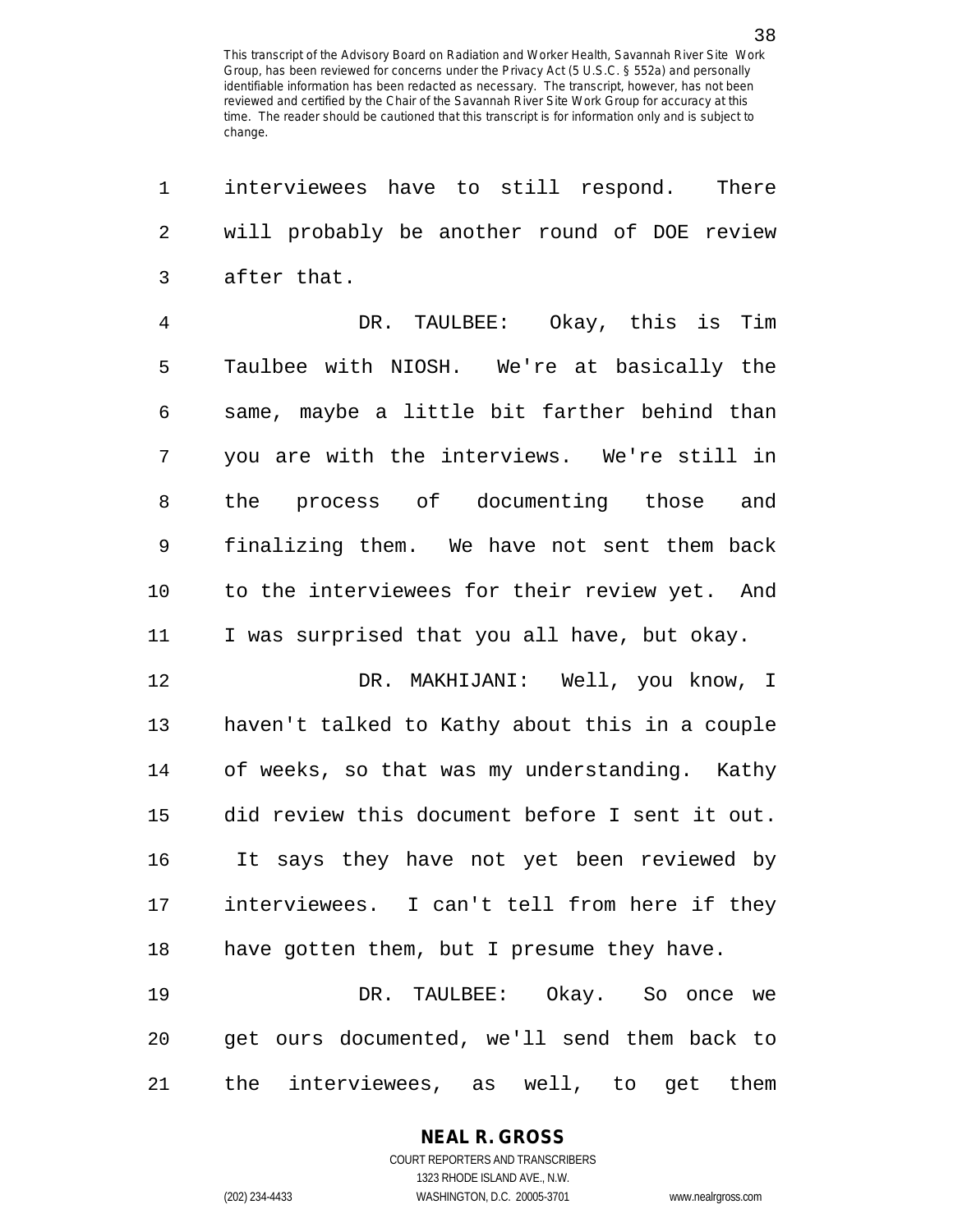1 finalized.

2 With regards to the two tritides 3 that are listed. I do have one update, Mark, 4 that you should be aware of on the lanthanum-5 nickel tritide. The Savannah River Site is 6 actually conducting a solubility study on that 7 particular material in conjunction with 8 Lovelace. And those results are expected by 9 the end of the year, at least that was their 10 schedule that I heard back in the August time 11 frame. Whether that occurs or not by the end 12 of the year, I don't know. I have not gotten 13 an update from the site, but they are actually 14 analyzing the lung solubility of that 15 particular material.

16 CHAIRMAN GRIFFON: Okay. And 17 Arjun, if I'm understanding item 2 correctly, 18 you might have said this while I was making 19 notes and I might have missed it, that you did 20 -- when you say SC&A has found no information  $21$ 

> **NEAL R. GROSS** COURT REPORTERS AND TRANSCRIBERS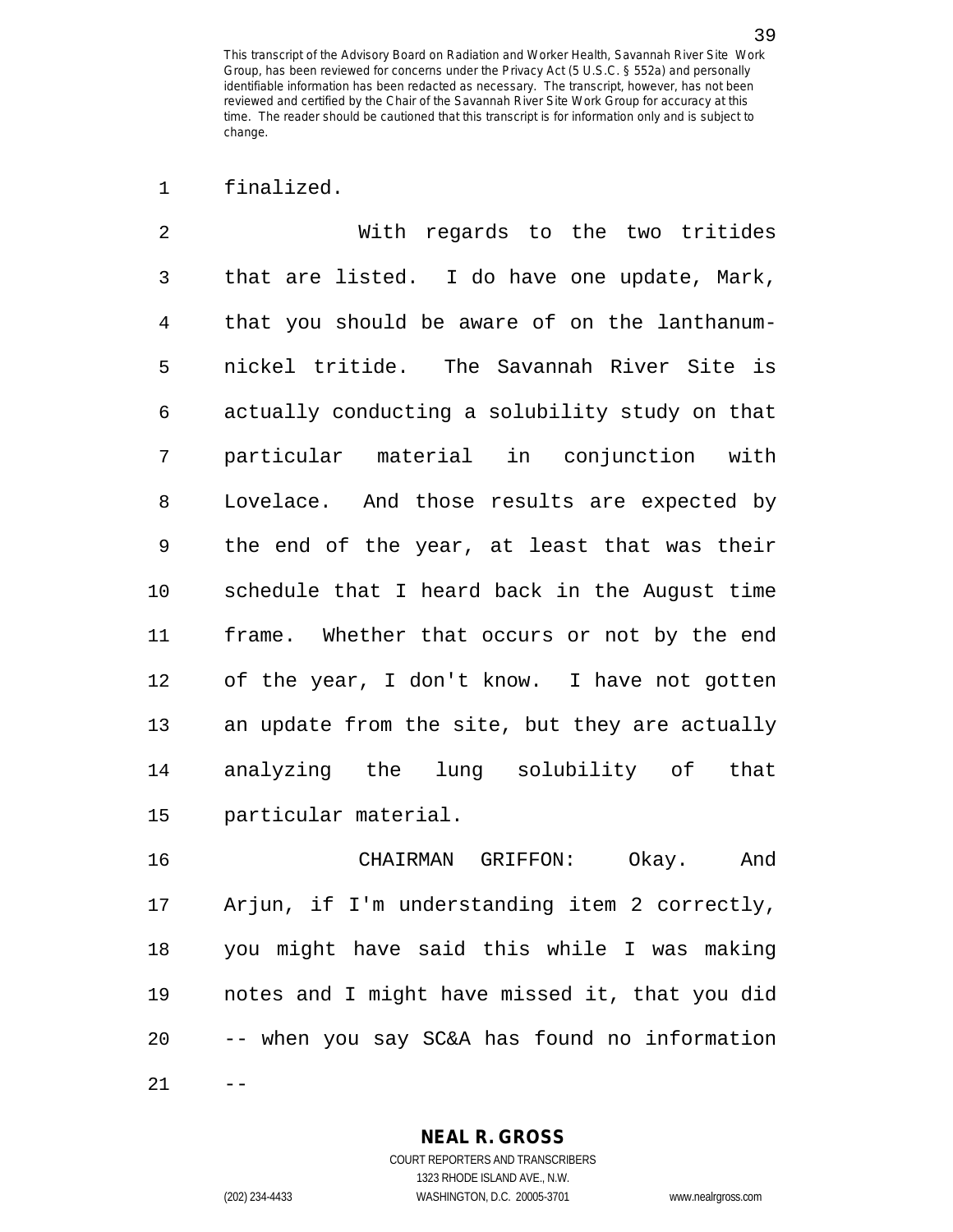1 DR. MAKHIJANI: I just asked 2 Joyce, you know. She is sort of our go-to 3 person on this, whether there's any ICRP data 4 and so on and she looked some and couldn't 5 find any. 6 CHAIRMAN GRIFFON: Okay, all 7 right. So I think that's pretty clear. The 8 actions there are pretty clear, right? 9 And the third item, Tim, the model 10 for tritides, obviously, is dependent on some 11 of this other work. Is that -- what is the 12 expectation with regard to your approach? 13 DR. TAULBEE: Our approach is, 14 once we get these interviews finalized, we'll 15 be writing up a report on the particular metal 16 tritide exposures at the Savannah River Site. 17 And I don't have a time line for that yet. 18 I'm kind of backlogged here a little bit with 19 the interviews and many of these other reports 20 we're trying to get out. So I don't have an 21 idea. My gut tells me it will be after the

> **NEAL R. GROSS** COURT REPORTERS AND TRANSCRIBERS

1323 RHODE ISLAND AVE., N.W. (202) 234-4433 WASHINGTON, D.C. 20005-3701 www.nealrgross.com

40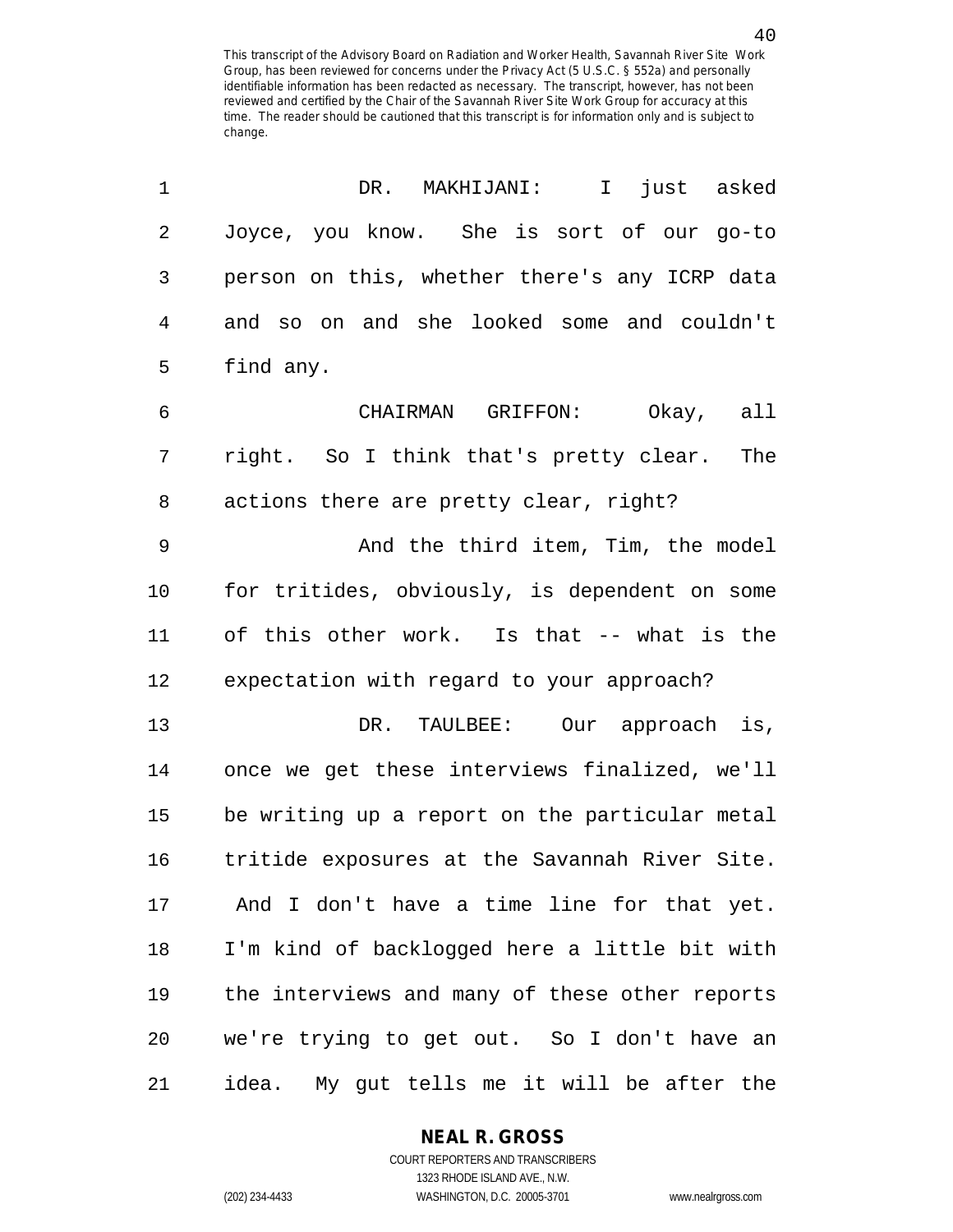1 February Board meeting before we would have 2 something resolved on metal tritides for 3 Savannah River. 4 In other words, given the time 5 lines -- 6 CHAIRMAN GRIFFON: No, that's 7 fine. I was just making notes. I wasn't 8 shocked or anything. 9 DR. TAULBEE: Okay. 10 CHAIRMAN GRIFFON: But you're not 11 necessarily waiting for this Savannah River 12 Lovelace study or is that a factor in this? 13 DR. TAULBEE: It is a little bit, 14 yes. Well, not really. 15 CHAIRMAN GRIFFON: If it's 16 available, you'll consider it, right, that 17 kind of thing? 18 DR. TAULBEE: That is correct, 19 yes. That is correct. That's a better way to 20 say it. I think once we make the interviews 21 available to the Board Members as well, I

**NEAL R. GROSS**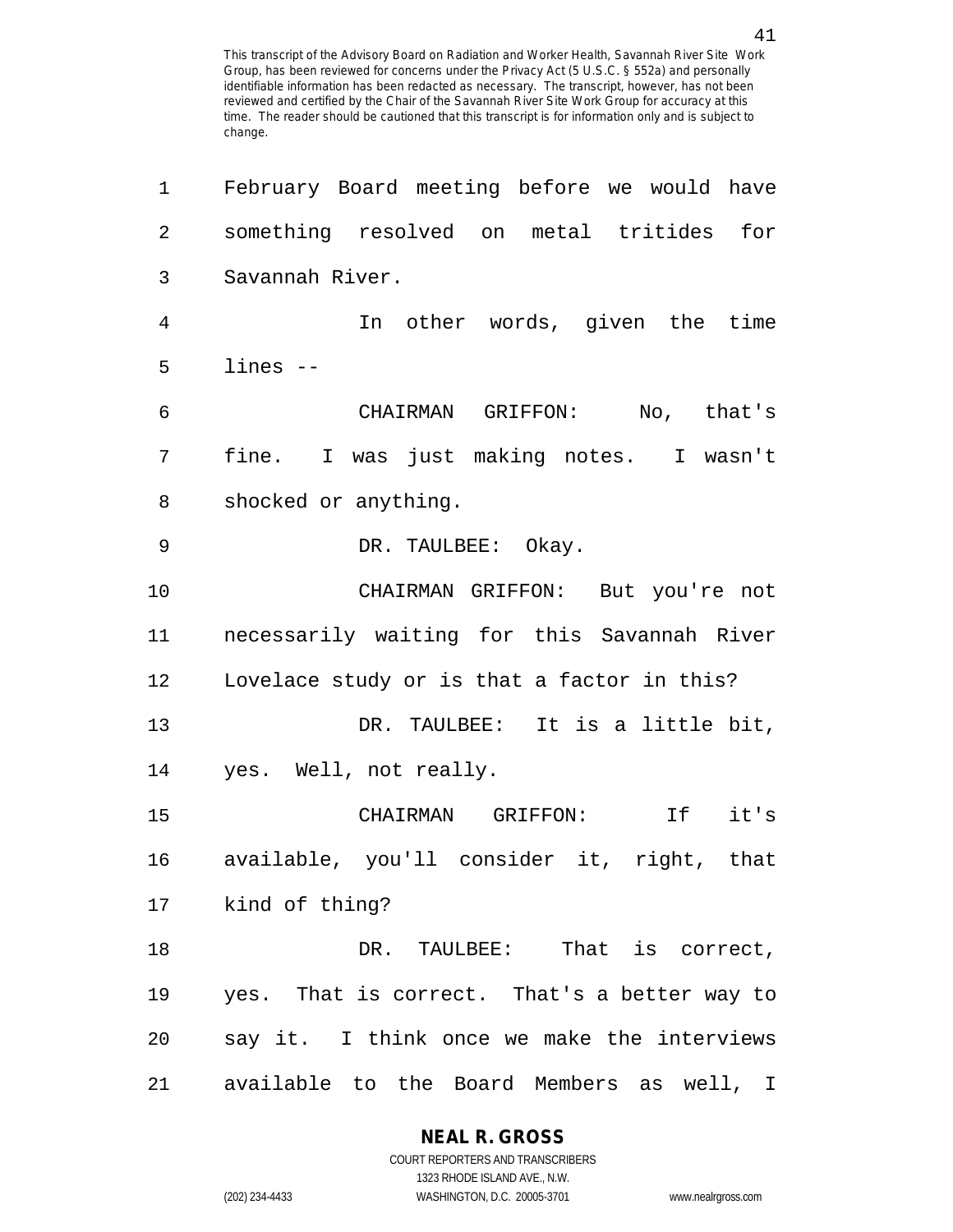| 1  | think you'll begin to get a little better      |
|----|------------------------------------------------|
| 2  | clear view of the exposure potential in        |
| 3  | dealing with these materials.                  |
| 4  | I know that Phil and Brad have                 |
| 5  | definitely heard all of the discussions that   |
| 6  | we had going on and so they have a really good |
| 7  | feel for these, I hope.                        |
| 8  | CHAIRMAN GRIFFON: Arjun, anything              |
| 9  | else to add on that one?                       |
| 10 | DR. MAKHIJANI: Sorry?                          |
| 11 | CHAIRMAN GRIFFON: Anything else                |
| 12 | to add on that item?                           |
| 13 | DR. MAKHIJANI: No, no, no.                     |
| 14 | CHAIRMAN GRIFFON: Okay, go ahead               |
| 15 | with Item 11.                                  |
| 16 | Item 11, well,<br>DR. MAKHIJANI:               |
| 17 | NIOSH has said that they're waiting for        |
| 18 | guidance from you. We have a partial list.     |
| 19 | It's stated here that they got much more than  |
| 20 | what you see here, other than what NIOSH has   |
| 21 | published. We'll send that to DOE for review   |

**NEAL R. GROSS**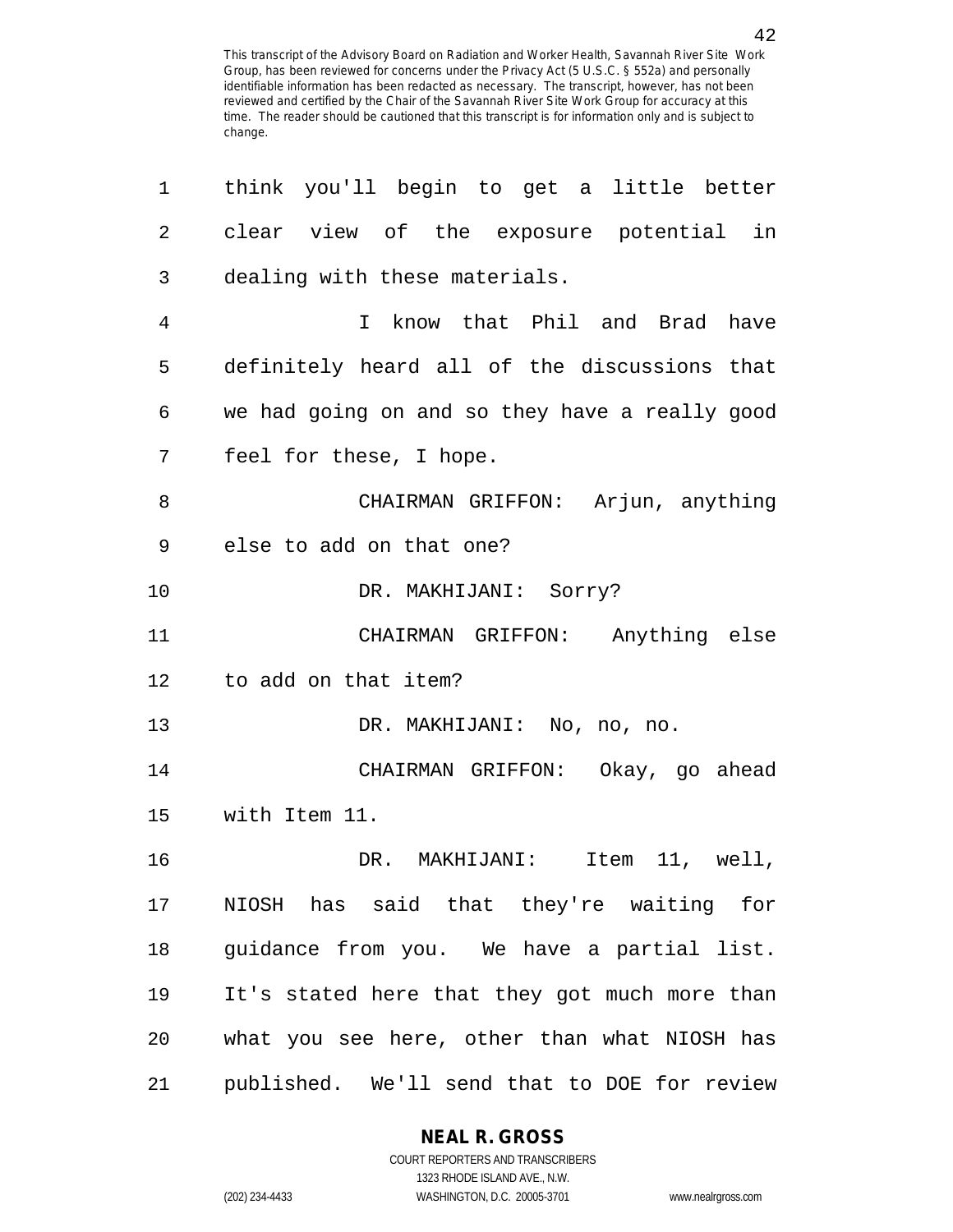| $\mathbf 1$ | by mid-November along with a whole bunch of   |
|-------------|-----------------------------------------------|
| 2           | other stuff, but basically we're waiting to   |
| 3           | hear from NIOSH about a dose reconstruction   |
| 4           | approach and they said they're waiting for    |
| 5           | Board guidance. So I don't know where we are  |
| 6           | on this.                                      |
| 7           | DR. TAULBEE: This is Tim Taulbee              |
| 8           | with NIOSH. I'd like to get some              |
| 9           | clarification here. What we had asked for was |
| 10          | from this list of all these radionuclides --  |
| 11          | CHAIRMAN GRIFFON: Arjun, can you              |
| 12          | mute when you're --                           |
| 13          | DR. MAKHIJANI: Yes, sorry.                    |
| 14          | CHAIRMAN GRIFFON: Thanks.                     |
| 15          | DR. TAULBEE: Okay. What we're                 |
| 16          | asking for clarification here is that we have |
| 17          | gross alpha analysis that was done for urine, |
| 18          | gross beta analysis and gamma as well and we  |
| 19          | have whole body count data. So what I'm       |
| 20          | asking for is these exotic radionuclides,     |
| 21          | which ones are you all concerned about that   |

#### **NEAL R. GROSS**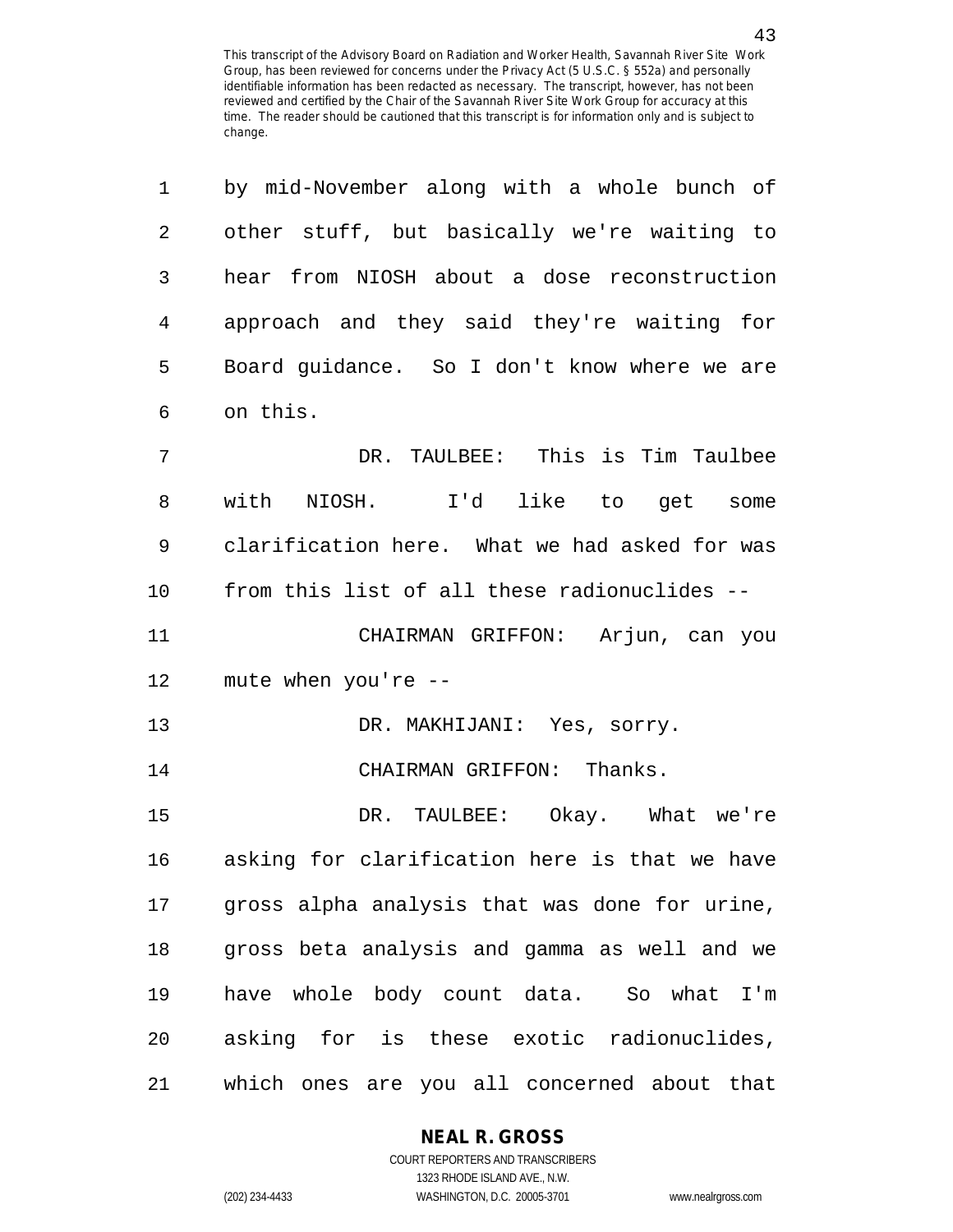| 1              | would not be covered by the bioassay methods   |
|----------------|------------------------------------------------|
| $\overline{2}$ | that were employed at the site? I'm not        |
| $\mathfrak{Z}$ | seeing any that are causing any concern to us, |
| 4              | so that's what I'm asking for your feedback    |
| 5              | on.                                            |
| 6              | CHAIRMAN GRIFFON: And I guess                  |
| 7              | that's really a question for SC&A. I'm not     |
| 8              | sure.                                          |
| 9              | DR. MAKHIJANI: You know, I don't               |
| 10             | know what extent of investigation we should    |
| 11             | do. To some extent, this is reminiscent to me  |
| 12             | of the Y-12 discussion that we had and Jim     |
| 13             | Neton is on the line. Y-12; it was said that   |
| 14             | there was no exposure potential and there may  |
| 15             | have been incidents in there, but they're all  |
| 16             | well documented and it turned out there was no |
| 17             | data. The SEC was partly based on that and it  |
| 18             | was the same kind of thing, half the periodic  |
| 19             | table was produced at Y-12. So this seems, at  |
| 20             | least on the surface, reminiscent of that      |
| 21             | discussion and there's also broader Board      |

1323 RHODE ISLAND AVE., N.W.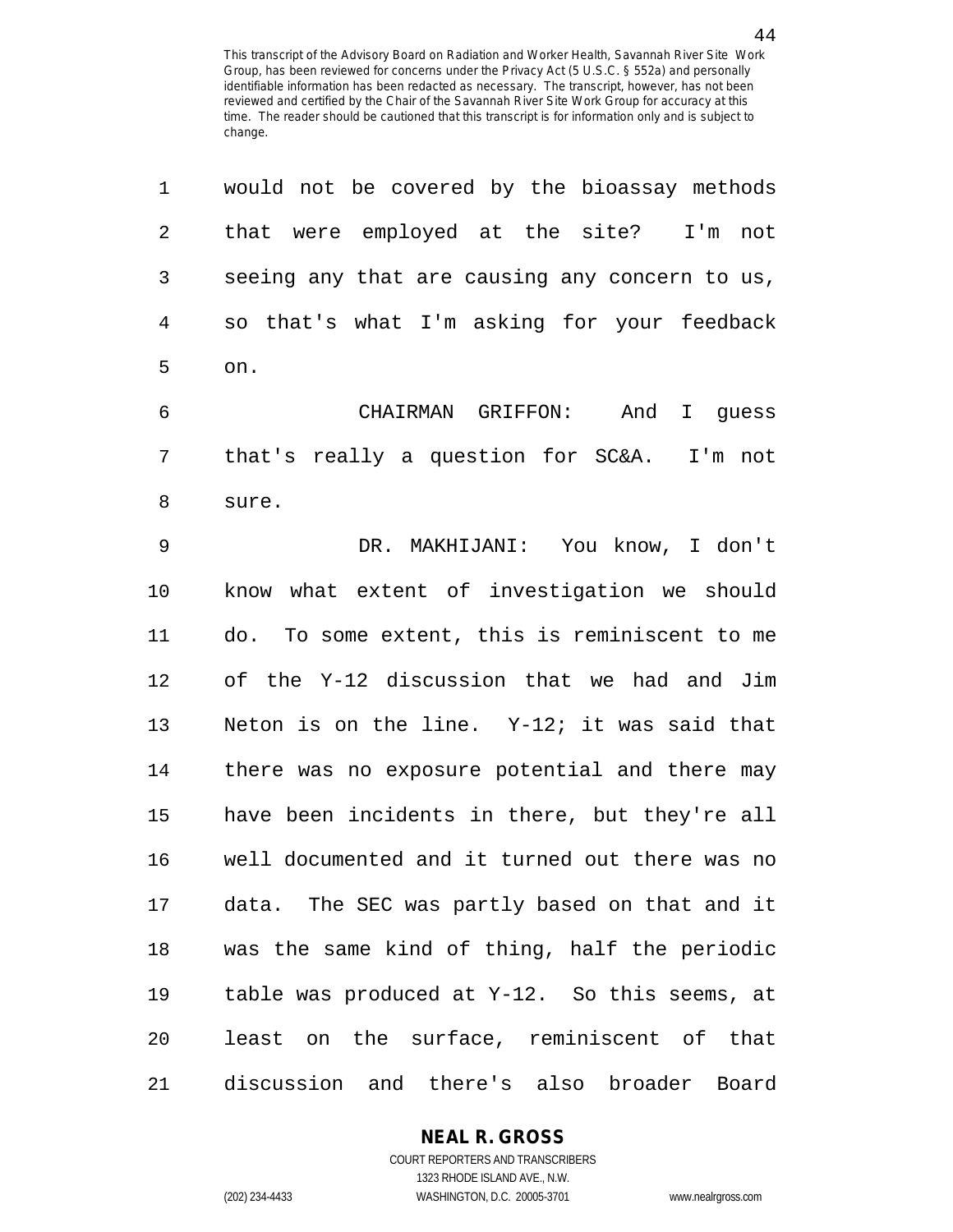| 1  | discussion, as you know, Mark. When you say    |
|----|------------------------------------------------|
| 2  | there's no exposure potential, what do you     |
| 3  | have to do to establish that? So if there's    |
| 4  | any guidance on what you want us to do, we're  |
| 5  | happy to do it. But there is a long list of    |
| 6  | radionuclides. We haven't seen data on it and  |
| 7  | I don't know -- I'm open to where you want to  |
| 8  | go with this or what you would like us to do.  |
| 9  | Hello? Hello?                                  |
| 10 | CHAIRMAN GRIFFON: Oh, I'm sorry.               |
| 11 | I put it back on mute instead of taking it     |
| 12 | off. I was saying this is the listing -- all   |
| 13 | of these radionuclides were sort of short-term |
| 14 | campaign whereas Savannah River was in the     |
| 15 | business of producing these nuclides, right?   |
| 16 | Is that correct?                               |
| 17 | DR. TAULBEE: This is Tim Taulbee.              |
| 18 | Yes, that's correct, they were producing       |
| 19 | these and they had bioassay for gross alpha.   |
| 20 | They had gross beta, mixed fission products    |
| 21 | and assay activation.                          |

1323 RHODE ISLAND AVE., N.W.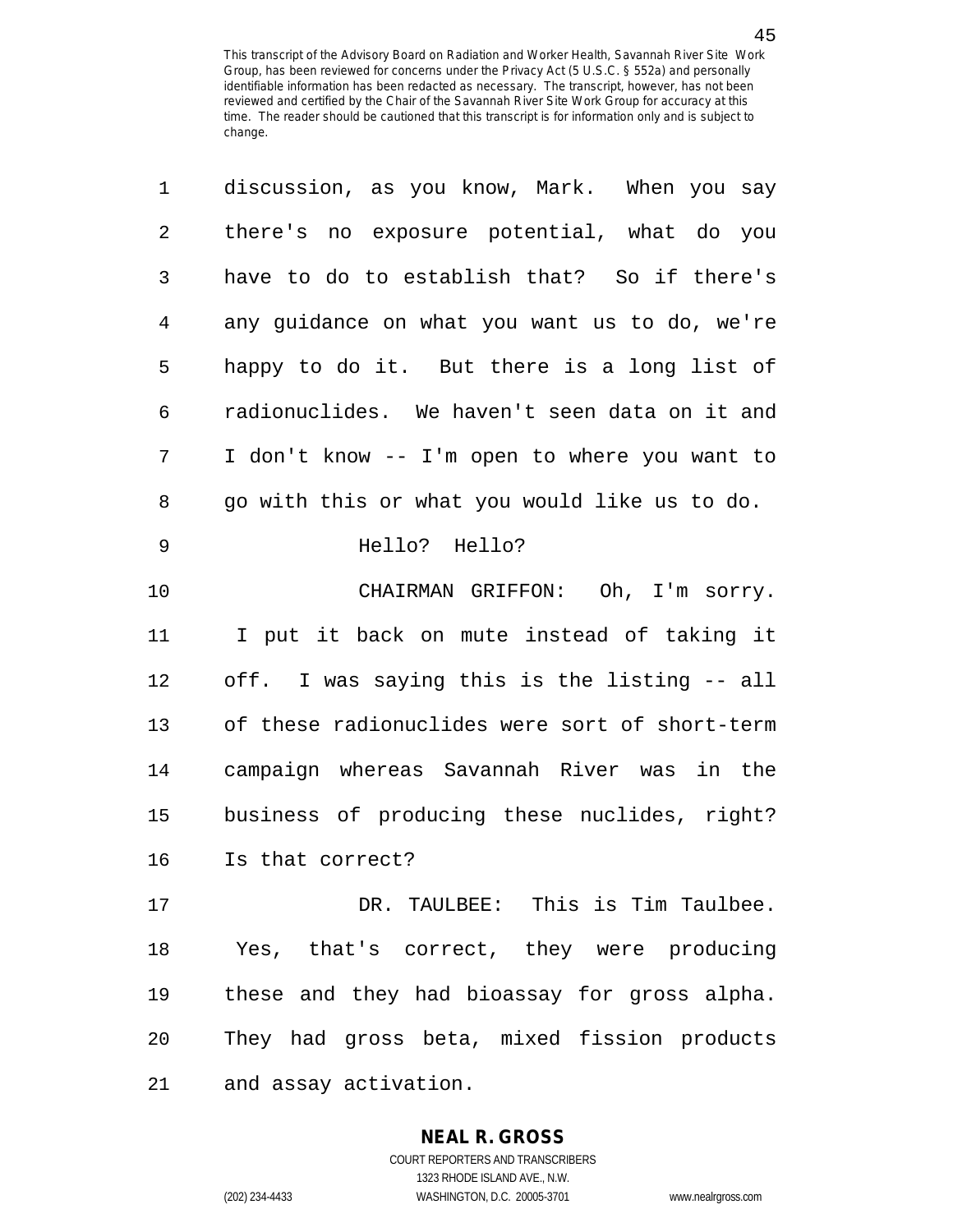| 1  | CHAIRMAN GRIFFON:<br>So<br>NIOSH's             |
|----|------------------------------------------------|
| 2  | position is that the general bioassay program, |
| 3  | even though they didn't have any nuclides      |
| 4  | specific necessarily for these, the general    |
| 5  | program would allow NIOSH to bound them using  |
| 6  | personal data, right?                          |
| 7  | DR. TAULBEE: That's correct.                   |
| 8  | CHAIRMAN GRIFFON: I quess, Arjun,              |
| 9  | that's where SC&A needs to weigh in.           |
| 10 | DR.<br>MAKHIJANI:<br>Okay,<br>my               |
| 11 | suggestion would be that it might be<br>more   |
| 12 | efficient for us to see how NIOSH is going to  |
| 13 | use that data because they haven't yet said    |
| 14 | how they're going to use the fission-product   |
| 15 | data to do dose reconstruction on construction |
| 16 | workers and maybe once we looked at that, we   |
| 17 | can comment at that time. There's work you     |
| 18 | want us to do now in terms of seeing whether - |
| 19 | - I mean fission product data, I imagine, are  |
| 20 | largely related to the reprocessing of waste   |
| 21 | tank operations and so on. If you want us to   |

1323 RHODE ISLAND AVE., N.W. (202) 234-4433 WASHINGTON, D.C. 20005-3701 www.nealrgross.com

46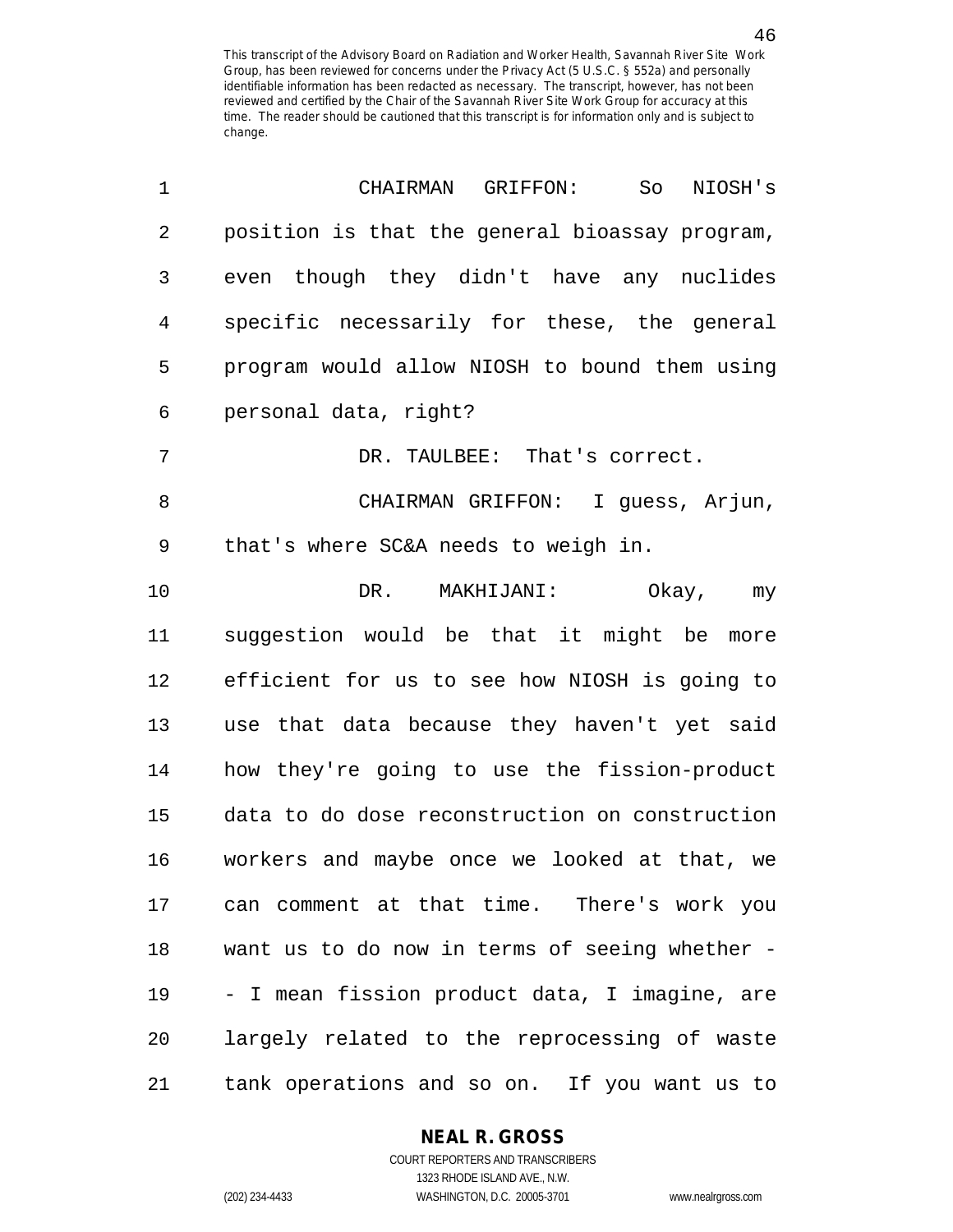| 1              | look at whether there's any overlap where      |
|----------------|------------------------------------------------|
| $\overline{2}$ | these radionuclides were worked on and where   |
| 3              | the fission product exposure might be, we can  |
| $\overline{4}$ | do that, but -- or we can wait until we see    |
| 5              | NIOSH's approach to fission products.          |
| 6              | And some of these are not fission              |
| 7              | products. I don't know where you go with       |
| 8              | that.                                          |
| 9              | CHAIRMAN GRIFFON: Clearly, some                |
| 10             | are not fission products, yes. I guess if you  |
| 11             | think it would clarify things, once you saw    |
| 12             | NIOSH's approach on fission products, would    |
| 13             | that be $-$                                    |
| 14             | DR. MAKHIJANI: I think for any of              |
| 15             | them, since NIOSH is saying we have a general, |
| 16             | unless I misunderstood, Tim, that we have a    |
| 17             | general sort of bioassay program. A few of     |
| 18             | these are repeats from radionuclides we        |
| 19             | already covered like cobalt and neptunium and  |
| 20             | so on. And many of them are in the middle of   |
| 21             | the periodic table, but some of them are not:  |

#### **NEAL R. GROSS**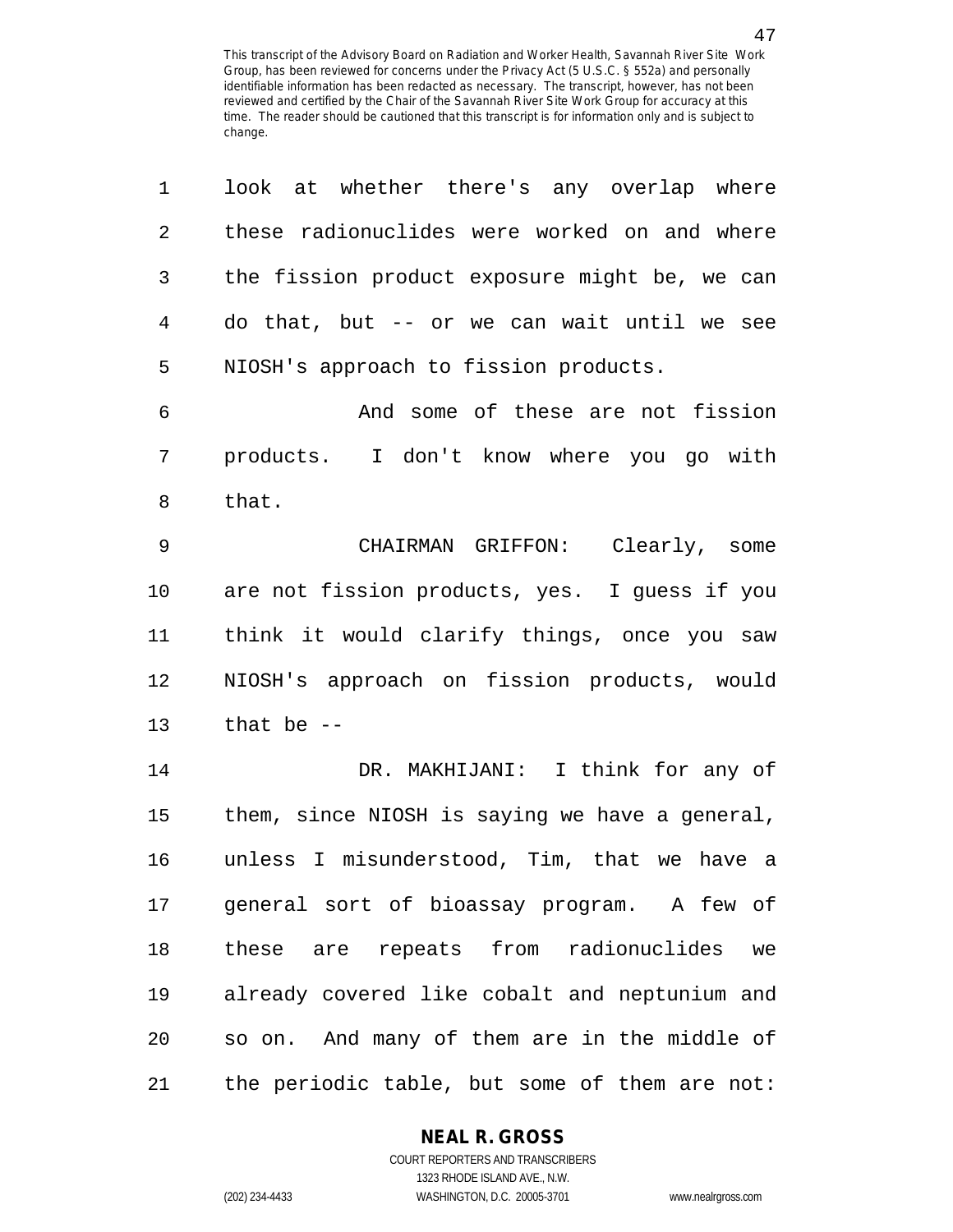1 iridium-192, protactinium-231, plutonium-238 2 and so on. 3 CHAIRMAN GRIFFON: I've got to say 4 most of the transuranic types were covered in 5 earlier issues, weren't they? 6 DR. MAKHIJANI: Yes, they are. 7 But not all. 8 CHAIRMAN GRIFFON: Not all, yes. 9 DR. MAKHIJANI: Americium-243m 10 would be one that's staring at me from this 11 list that's in front of me. 12 CHAIRMAN GRIFFON: And U-233, I 13 don't think that was -- 14 DR. MAKHIJANI: Yes, U-233, we 15 have covered that. 16 CHAIRMAN GRIFFON: Right. 17 DR. MAKHIJANI: Because we punted 18 on uranium for the moment until we look at 19 tritium. 20 CHAIRMAN GRIFFON: I mean I don't 21 know if you can in a short statement, Tim,

**NEAL R. GROSS**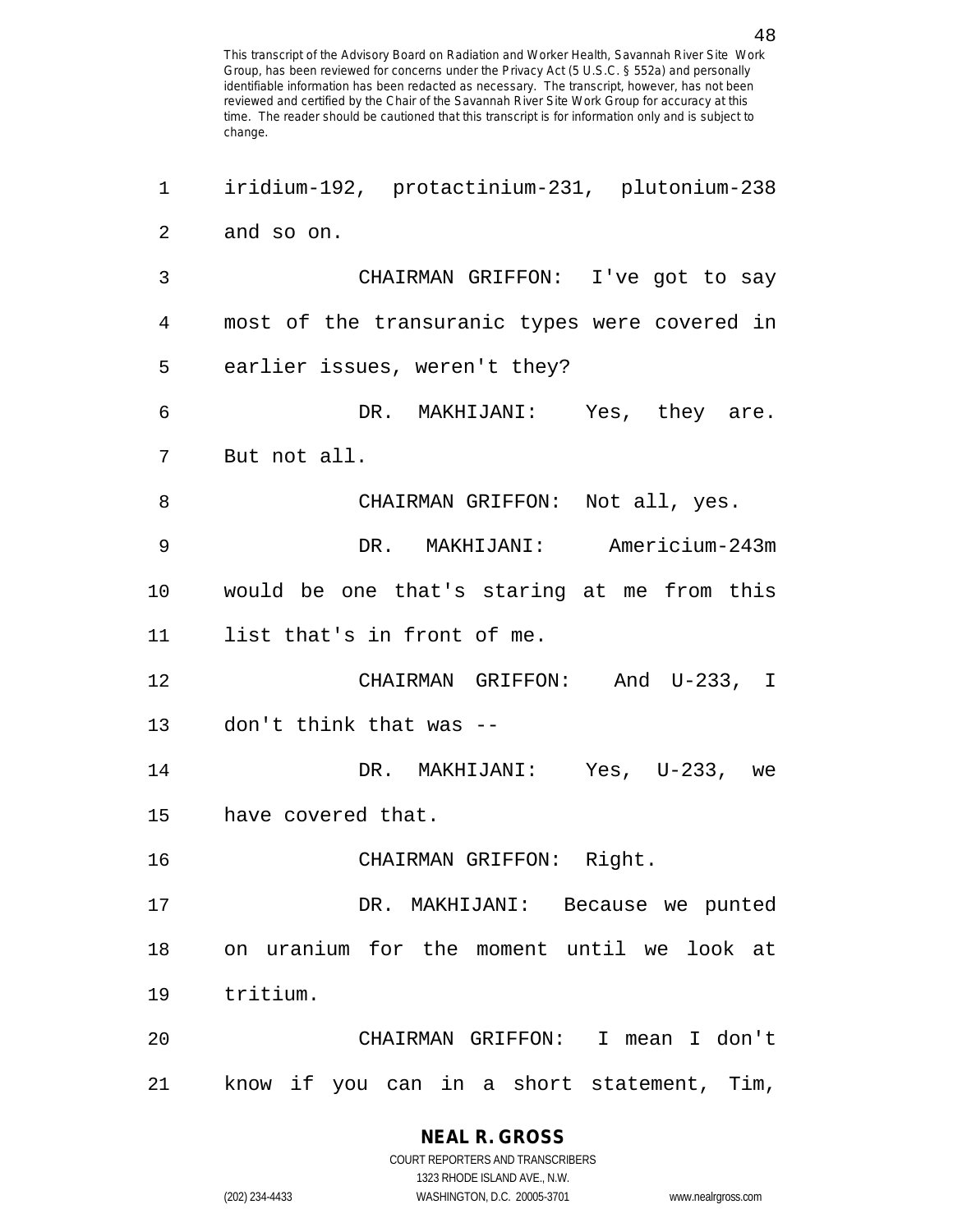| $\mathbf 1$ | possibly just describe how -- if you had a     |
|-------------|------------------------------------------------|
| 2           | situation where a worker were potentially      |
| 3           | exposed to one of these quote unquote exotics  |
| 4           | such as U-233, not listed in other areas of    |
| 5           | our actions, how that would be treated. I'm    |
| 6           | assuming that you would use gross alpha and    |
| 7           | then assume they had potential for several     |
| 8           | different nuclides and take the worst case for |
| 9           | internal dose. I'm not sure, though. Is that   |
| 10          | what we want to sort of get an answer on,      |
| 11          | Arjun, how --                                  |

12 DR. MAKHIJANI: Yes, I'm a little 13 worried about this because we've got a couple 14 of layers of problems here. We've got three 15 radionuclides that were produced in a 16 particular area of Savannah River site but 17 separate from the reprocessing plant and then 18 some of these went through some kind of 19 separations process to extract them and some 20 of them may not have. I'm not sure. I 21 haven't researched it.

## **NEAL R. GROSS**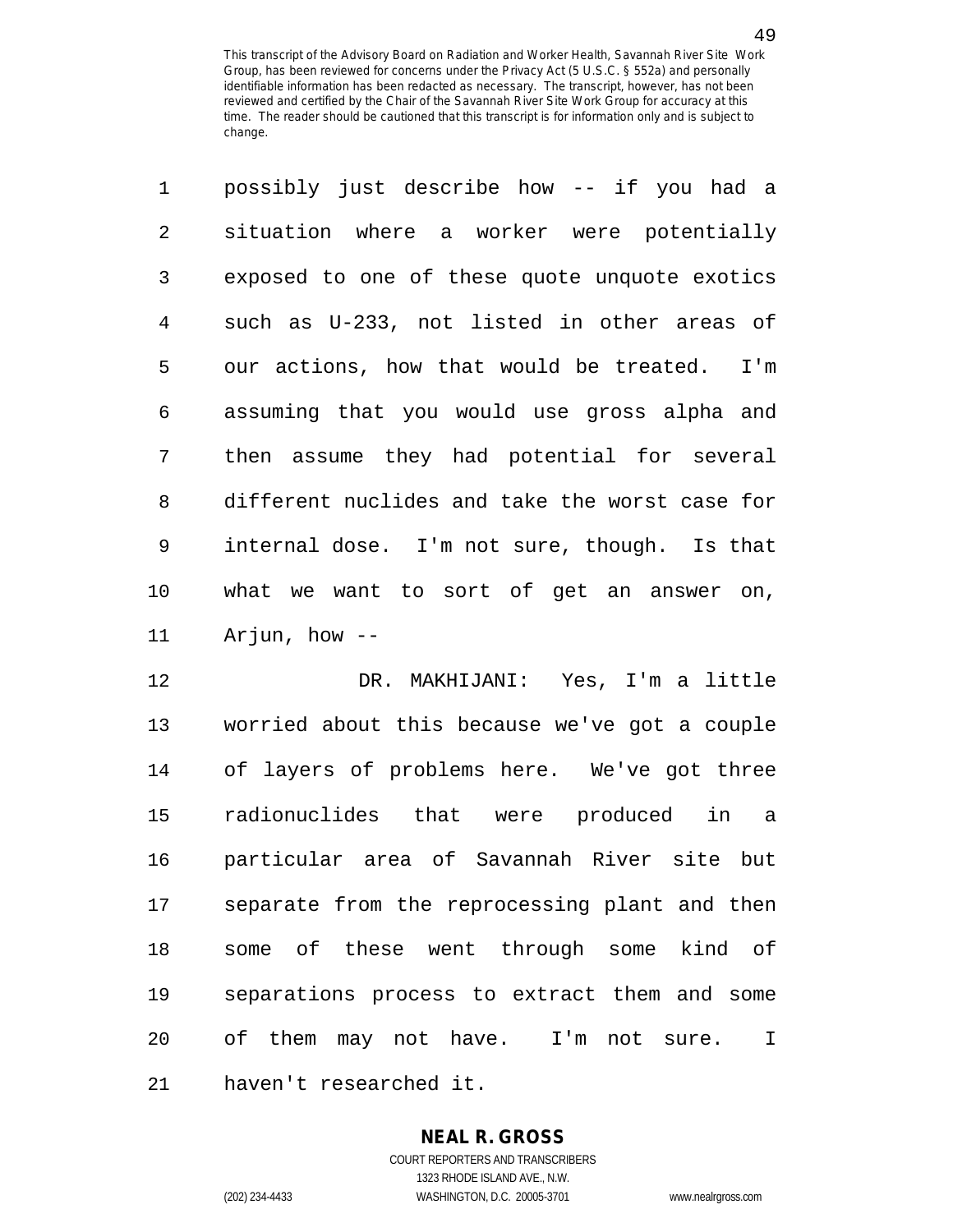| 1              | So the first thing to establish is             |
|----------------|------------------------------------------------|
| $\sqrt{2}$     | whether the workers who worked with these      |
| 3              | things, whether the bioassay data of fission   |
| $\overline{4}$ | products that's available or gross alpha,      |
| 5              | whatever, has anything to do with the workers  |
| 6              | who are handling these materials. So if they   |
| 7              | didn't -- and bioassay data is not applicable, |
| 8              | would not be applicable to these workers.      |
| 9              | The second thing is we have this               |
| 10             | big issue of construction worker versus non-   |
| 11             | construction worker data that, in this context |
| 12             | might be particularly difficult because you    |
| 13             | know, they were doing similar -- it's very     |
| 14             | clear that they were doing similar kinds of    |
| 15             | work and that their exposure potential was     |
| 16             | comparable, sometimes less, sometimes<br>more  |
| 17             | than nonconstruction workers, DuPont workers.  |
| 18             | CHAIRMAN GRIFFON: Here's what I                |
| 19             | want to ask --                                 |
| 20             | DR. MAKHIJANI: I don't know where              |
| 21             | we go with that. I'm open to whatever your     |

**NEAL R. GROSS** COURT REPORTERS AND TRANSCRIBERS

1323 RHODE ISLAND AVE., N.W.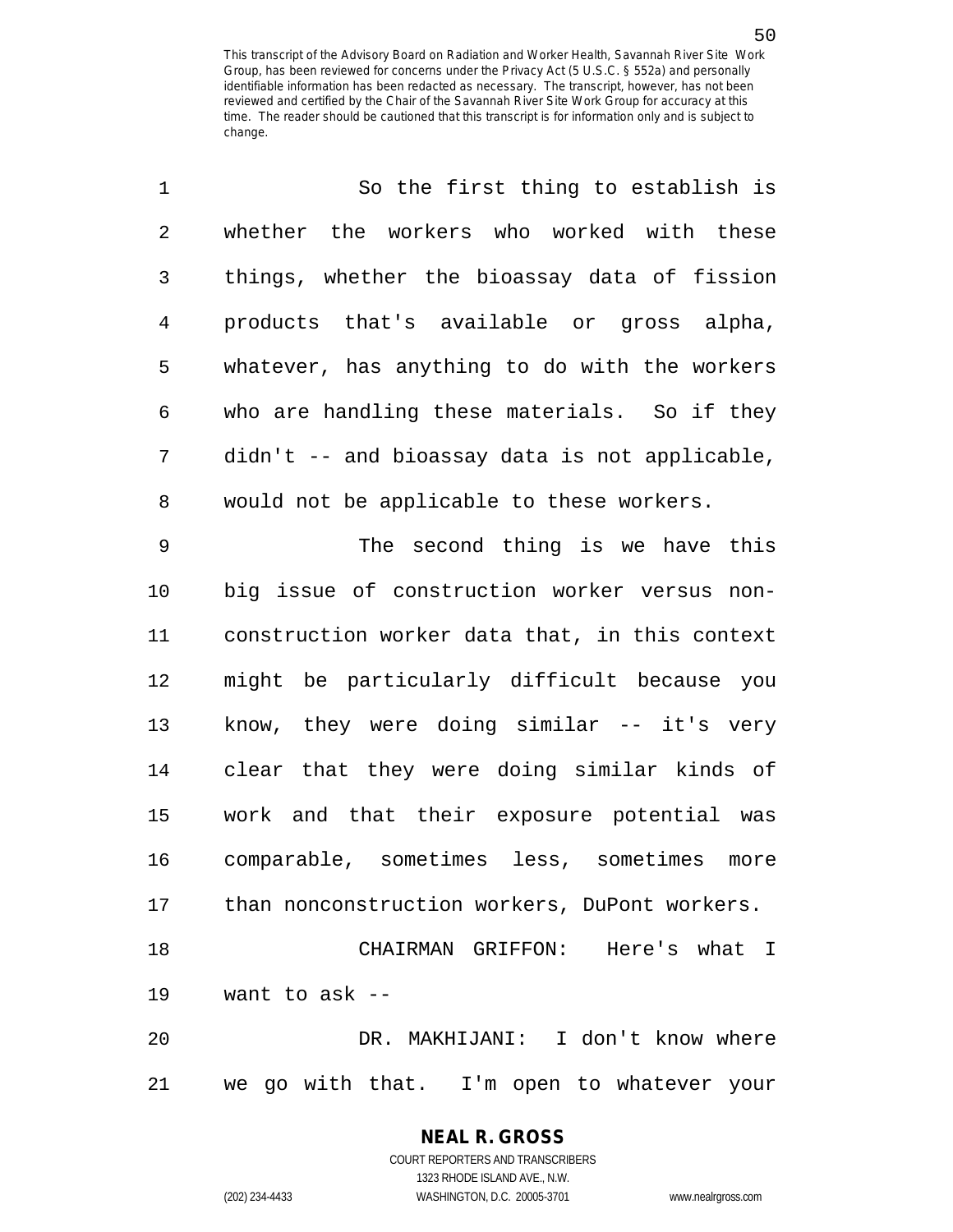51

1 guidance is.

| 2  | CHAIRMAN GRIFFON: Here's what I                  |
|----|--------------------------------------------------|
| 3  | like to have, Arjun. My feeling is that          |
| 4  | possibly SC&A should take a closer look at       |
| 5  | this and if you could, it might be in the        |
| 6  | original report it got much more granularity,    |
| 7  | I'm not sure. But if you can go through this     |
| 8  | list and sort of edit it because some of these   |
| 9  | are already addressed in other areas of our --   |
| 10 | DR. MAKHIJANI: Okay, sure.                       |
| 11 | CHAIRMAN GRIFFON: But then also                  |
| 12 | give more -- if it's not in your original        |
| 13 | report, provide a little more granularity, at    |
| 14 | least some examples if one of these other        |
| 15 | isotopes like U-233; if it was in a particular   |
| 16 | production area, give a little<br>more           |
| 17 | specificity on why you $-$ - I think part of the |
| 18 | finding has to point to the issue of you don't   |
| 19 | think it can be reconstructed with the data      |
| 20 | available. So I think you have to sort of --     |
| 21 | it might be in your original report. I'm not     |

#### **NEAL R. GROSS** COURT REPORTERS AND TRANSCRIBERS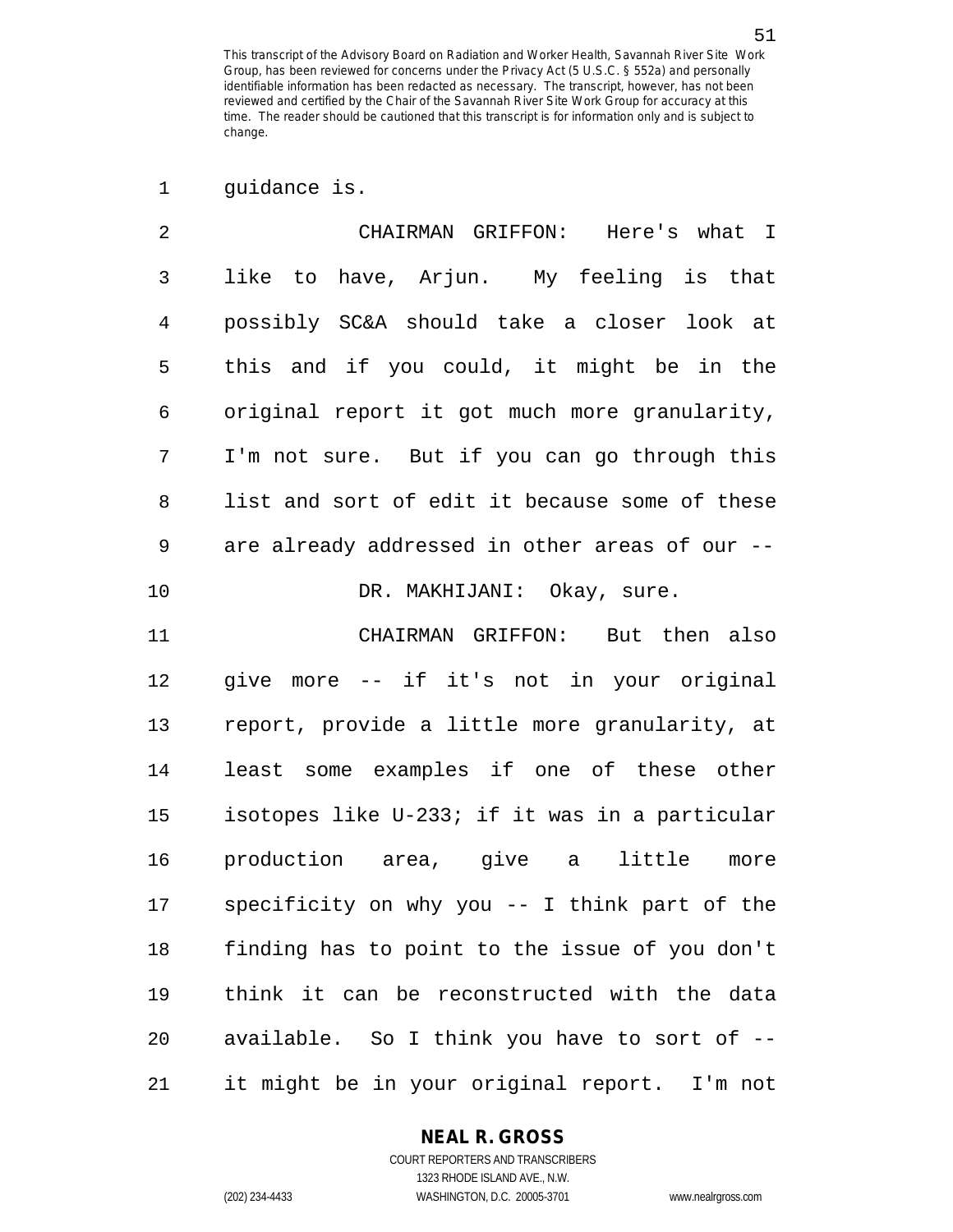1 sure.

| $\overline{2}$ | DR. MAKHIJANI: It's not. There's              |
|----------------|-----------------------------------------------|
| 3              | no report on dose reconstruction aspects for  |
| $\overline{4}$ | exotics. We're just compiling a list to see   |
| 5              | what might have been produced, when, what     |
| 6              | documents are part of the database. We        |
| 7              | haven't done anything more than that. It's    |
| 8              | just very, very minimal.                      |
| $\mathsf 9$    | CHAIRMAN GRIFFON: Let me ask you              |
| 10             | to edit the list a little bit, and to the     |
| 11             | extent you can, provide a little more         |
| 12             | specificity about some of the concerns,       |
| 13             | whether these were like short-term things --  |
| 14             | DR. MAKHIJANI: Could I request                |
| 15             | we see from Tim why he thinks that<br>that    |
| 16             | fission -- or NIOSH, why they think that      |
| 17             | fission product data is applicable to so many |
| 18             | of these things and whether they were viewed  |
| 19             | in the same main areas for a fission product? |

20 We can do that, that's fine. That's not a 21 problem, but normally we respond to NIOSH when

#### **NEAL R. GROSS**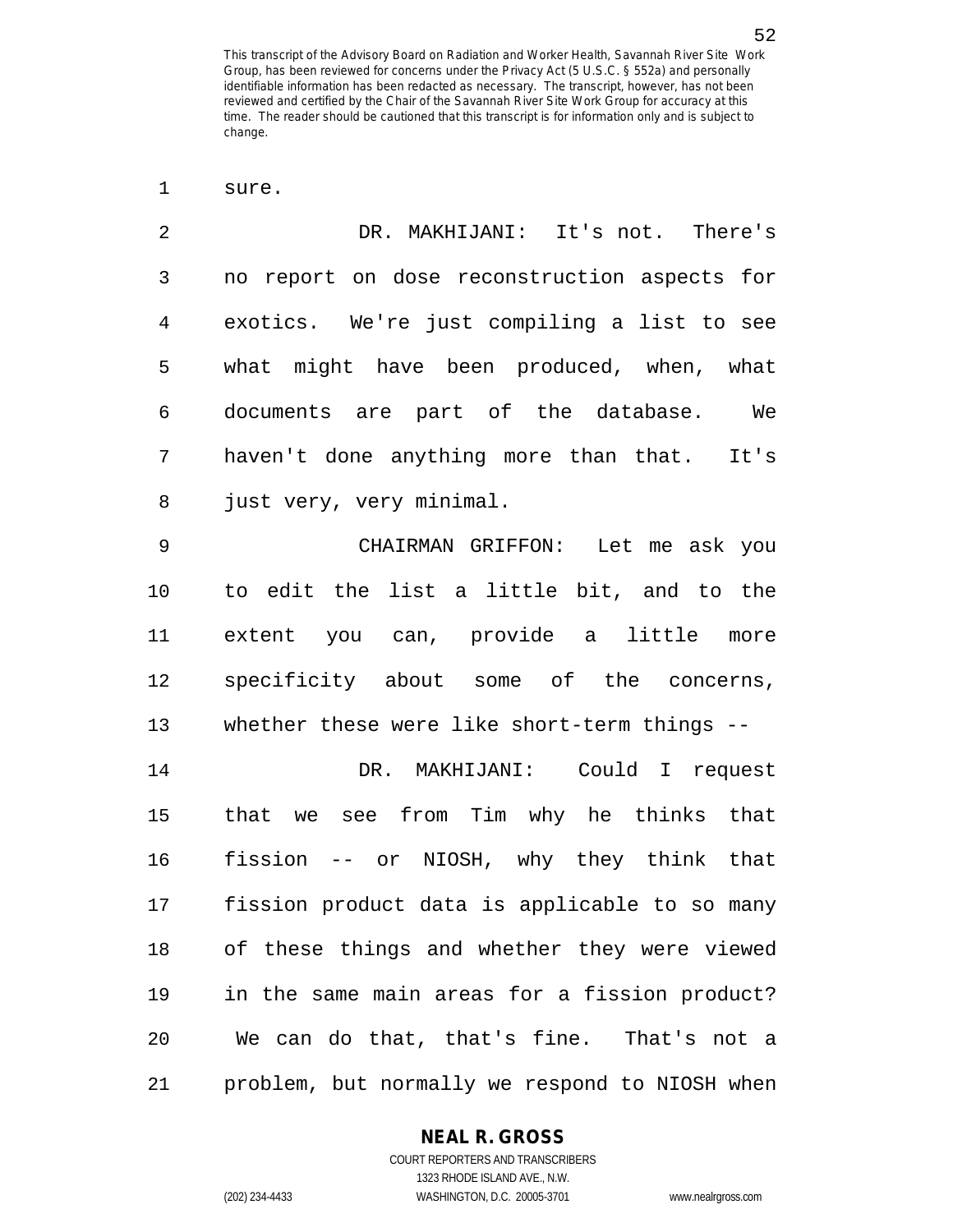| 1  | they say how they're going to do this. The    |
|----|-----------------------------------------------|
| 2  | concern is we haven't seen that.              |
| 3  | CHAIRMAN GRIFFON: They are going              |
| 4  | to provide the fission product report for the |
| 5  | other item, right?                            |
| 6  | DR. MAKHIJANI: Right, right.                  |
| 7  | CHAIRMAN GRIFFON: If you can do               |
| 8  | this in the meantime, it may not answer the   |
| 9  | question, but it might move the ball a little |
| 10 | down the road.                                |
| 11 | DR. MAKHIJANI: Sure, we can do                |
| 12 | that.                                         |
| 13 | MEMBER GIBSON: Hey, Mark.                     |
| 14 | CHAIRMAN GRIFFON: Yes, go ahead,              |
| 15 | Tim.                                          |
| 16 | MEMBER GIBSON: This is Mark.                  |
| 17 | CHAIRMAN GRIFFON: Oh, Mark, hi.               |
| 18 | MEMBER GIBSON: This issue we're               |
| 19 | talking about sounds really familiar, almost  |
| 20 | similar to what went on at Mound when we had  |
| 21 | problems there with the bioassay program      |

**NEAL R. GROSS**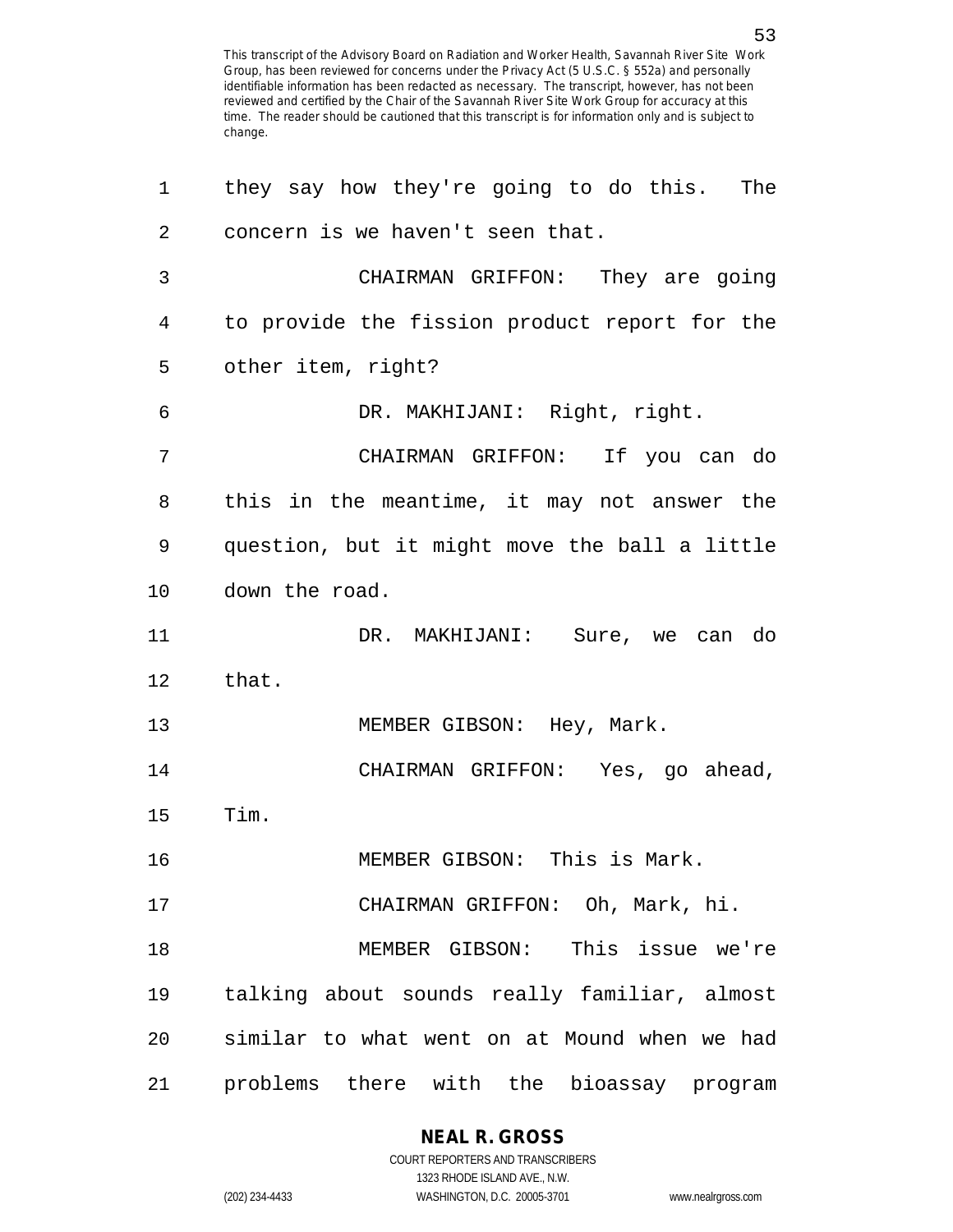| 1              | during the production years.<br>Is<br>that     |
|----------------|------------------------------------------------|
| $\overline{2}$ | basically what we're talking about, where they |
| $\mathbf{3}$   | just tried to use bioassay sampling and didn't |
| $\overline{4}$ | look at the specific isotope?                  |
| 5              | CHAIRMAN GRIFFON: Yes, I think                 |
| 6              | the question is, you know, these people were   |
| 7              | under a general bioassay program and there is  |
| 8              | data, but will it sort of -- can NIOSH use     |
| 9              | this for these particular campaigns of exotics |
| 10             | that intermittently occurred over the years.   |
| 11             | I guess that's the question, Mike. Yes. So     |
| 12             | it has some similarity to some of the Mound    |
| 13             | stuff. Same kind of issue, but I don't think   |
| 14             | we're far enough along to figure out the       |
| 15             | specifics.                                     |
| 16             | MEMBER GIBSON: Right.<br>$\mathbf{I}$<br>just  |
| 17             | wanted to say I'm very interested in this      |
| 18             | issue, too.                                    |
| 19             | CHAIRMAN GRIFFON: Yes. Okay.                   |
| 20             | MEMBER GIBSON: Thanks.                         |
| 21             | CHAIRMAN GRIFFON: Thank you.                   |

**NEAL R. GROSS** COURT REPORTERS AND TRANSCRIBERS 1323 RHODE ISLAND AVE., N.W.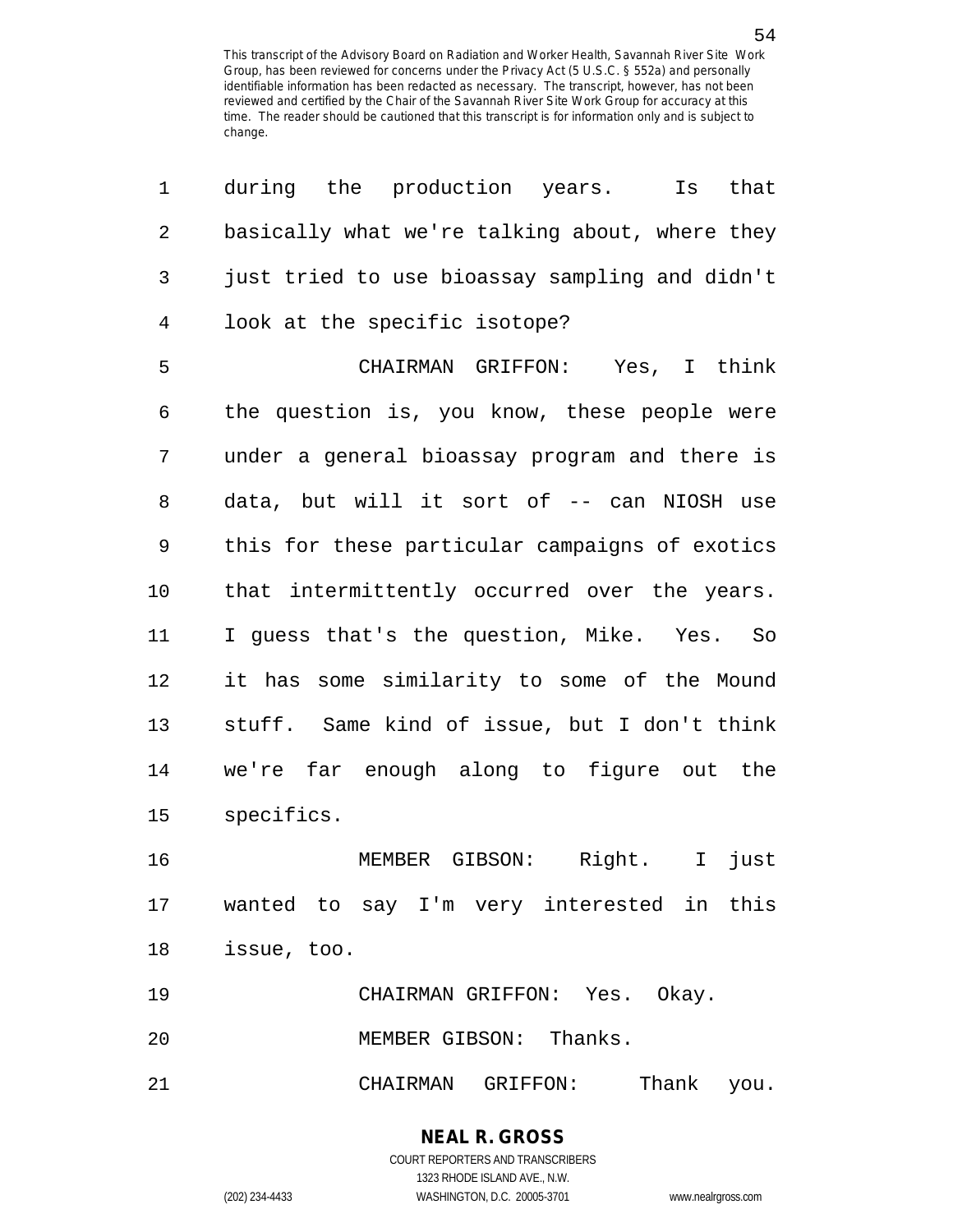| 1              | Let's go on to 12, Arjun, if you could.      |
|----------------|----------------------------------------------|
| $\overline{2}$ | DR. MAKHIJANI: I was on mute.                |
| 3              | Number 12 is the incidents question. Just a  |
| $\overline{4}$ | second. Internal dose incidents. We have --  |
| 5              | have we sent -- did we send you a list of    |
| 6              | incidents or this at DOE right now? Let me   |
| 7              | see. No, our internal report is complete. I  |
| 8              | will send you a list.                        |
| $\mathsf 9$    | The short of it is that we found             |
| 10             | many incidents and we agree that they're not |
| 11             | all in the Special Hazards Investigation     |
| 12             | Index, but there are also other repositories |
| 13             | of incidents and we found that none are      |
| 14             | complete. And in fact, year to year there's  |
| 15             | lots of incidents that were not recorded and |
| 16             | that confirms what people have said in       |
| 17             | interviews. It also addresses part of what   |
| 18             | Bob Warren had been saying which is sort of  |
| 19             | the additional item at the end of this list. |
| 20             | CHAIRMAN GRIFFON: Just to stick              |
| 21             | to the action.                               |

1323 RHODE ISLAND AVE., N.W.

(202) 234-4433 WASHINGTON, D.C. 20005-3701 www.nealrgross.com

55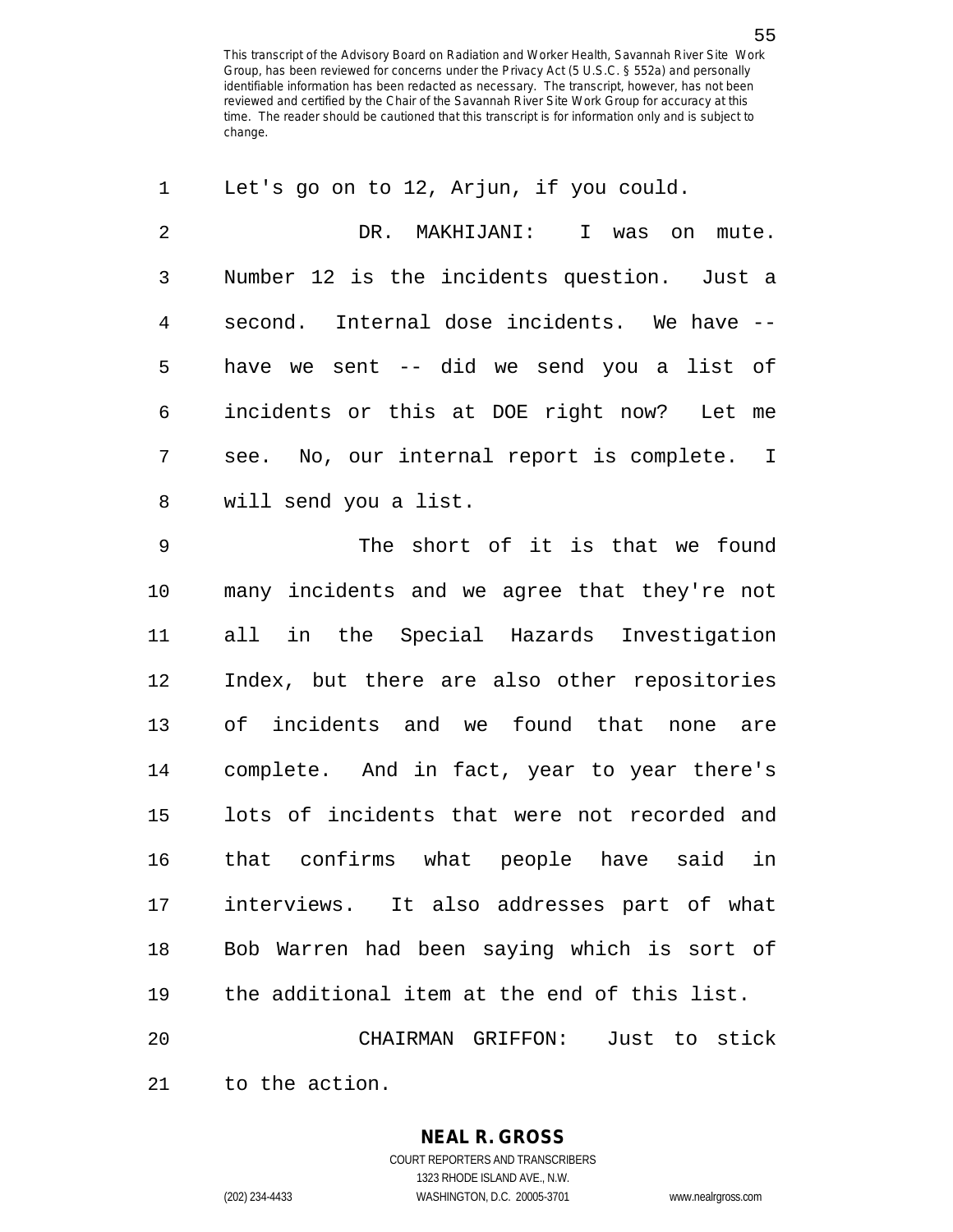| 1  | DR. MAKHIJANI: So the action item             |
|----|-----------------------------------------------|
| 2  | is that this report is essentially ready and  |
| 3  | it will go to the DOE for review soon and     |
| 4  | NIOSH will get it and the issue will be how   |
| 5  | are we going to reconstruct doses.            |
| 6  | CHAIRMAN GRIFFON: Do you think in             |
| 7  | three weeks or so it should be through DOE?   |
| 8  | DR. MAKHIJANI: Yes, this is                   |
| 9  | essentially complete.                         |
| 10 | DR. TAULBEE: This is Tim Taulbee.             |
| 11 | Just for my own clarification, you've written |
| 12 | report where you've identified<br>some<br>a   |
| 13 | incidents and a discussion of this particular |
| 14 | $i$ ssue $-$                                  |
| 15 | DR. MAKHIJANI: Yes.                           |
| 16 | DR. TAULBEE: -- and you're going              |
| 17 | to be sending that to us. Okay.               |
| 18 | MAKHIJANI: Yes, and we not<br>DR.             |
| 19 | only identify incidents, we've also<br>gone   |
| 20 | through documentation as to whether there are |
| 21 | databases where data<br>and documents<br>that |

**NEAL R. GROSS**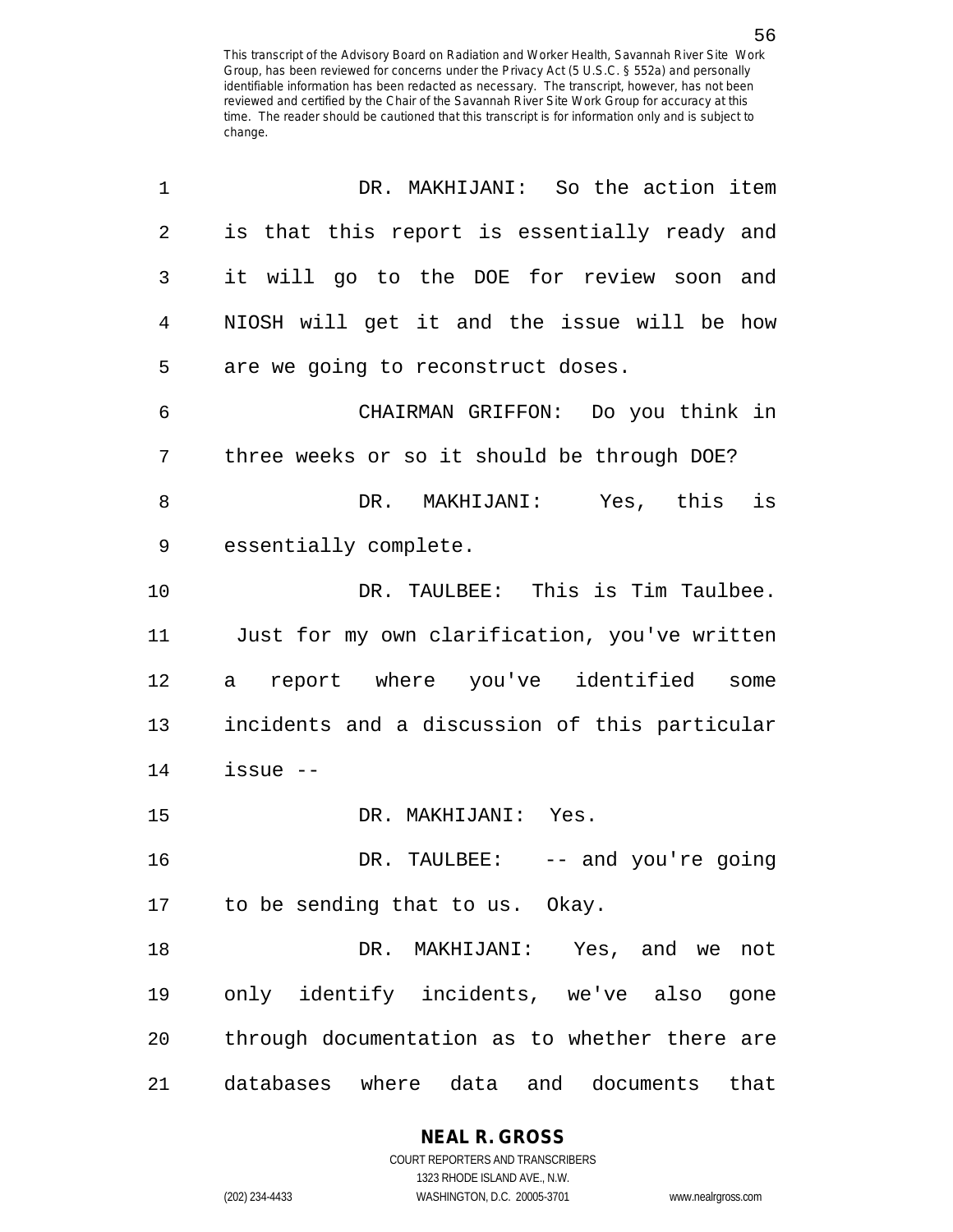| $\mathbf 1$    | indicate whether incident compilations are    |
|----------------|-----------------------------------------------|
| $\overline{2}$ | complete or not. And as indicated here, at    |
| $\mathfrak{Z}$ | least in the early years through to the mid-  |
| $\overline{4}$ | '60s or early '70s, incidents don't appear to |
| 5              | be complete.                                  |
| 6              | CHAIRMAN GRIFFON: And we'll save              |
| 7              | our discussion on that.                       |
| 8              | DR. MAKHIJANI: Exactly.                       |
| $\mathsf 9$    | CHAIRMAN GRIFFON: Whether the                 |
| 10             | current versions will bound -- incorporate    |
| 11             | these or bound these or -- yes, okay.         |
| 12             | DR. MAKHIJANI: Now this report                |
| 13             | has been sent to the Work Group. The next     |
| 14             | matrix Item 13, report was sent to the Work   |
| 15             | Group on July 21st. We were asked to review   |
| 16             | whether we were making consistent statements  |
| 17             | with what our analysis of TIB-52 had been and |
| 18             | our statements in the context of a Savannah   |
| 19             | River SEC. We found that it didn't change any |
| 20             | position, that our statements had been pretty |
| 21             | consistent and we sent that report along to   |

1323 RHODE ISLAND AVE., N.W.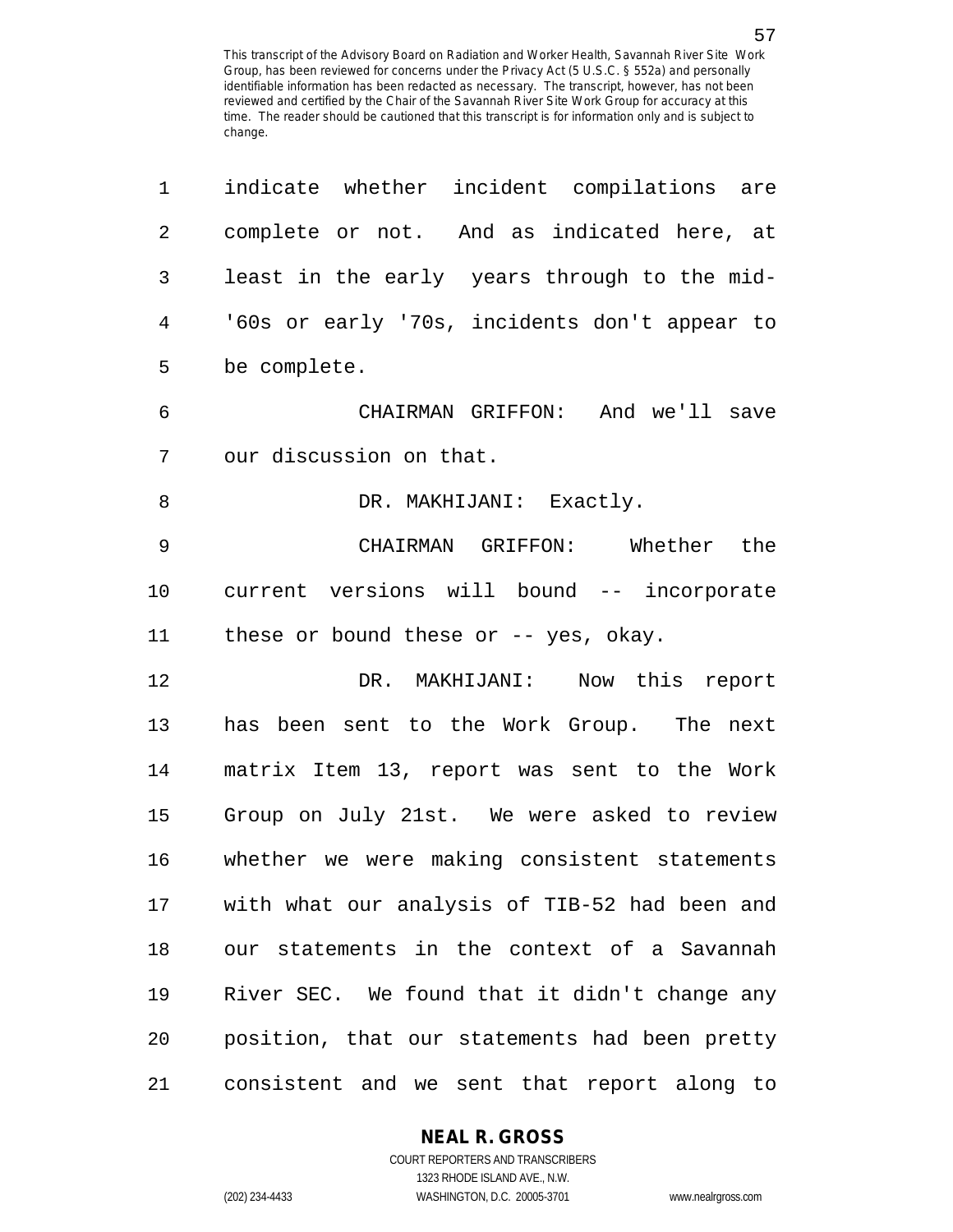| 1              | the Work Group.                                |
|----------------|------------------------------------------------|
| $\overline{2}$ | As part of this item, there's also             |
| 3              | logbook review. We have finished the<br>a      |
| 4              | verification review of the four logbooks that  |
| 5              | Tim talked about and that is currently in      |
| 6              | internal review. I got that from Bob Barton    |
| 7              | two days ago, something like that.             |
| 8              | CHAIRMAN GRIFFON: So it should be              |
| 9              | completed early for DOE?                       |
| 10             | DR. MAKHIJANI: Yes. It is done.                |
| 11             | There was a fair amount of work to be done     |
| 12             | and we had to go through a long QA check and   |
| 13             | that is all complete now and we'll be sending  |
| 14             | that to DOE pretty soon.                       |
| 15             | Tim, anything<br>CHAIRMAN GRIFFON:             |
| 16             | to add there, clarify?                         |
| 17             | DR. TAULBEE: The only thing that               |
| 18             | I have to add is that there is a revision to   |
| 19             | OTIB-52 that is in the works. It's currently   |
| 20             | in comment resolution and so that's where that |
| 21             | one's at. So there will be a revision to       |

**NEAL R. GROSS**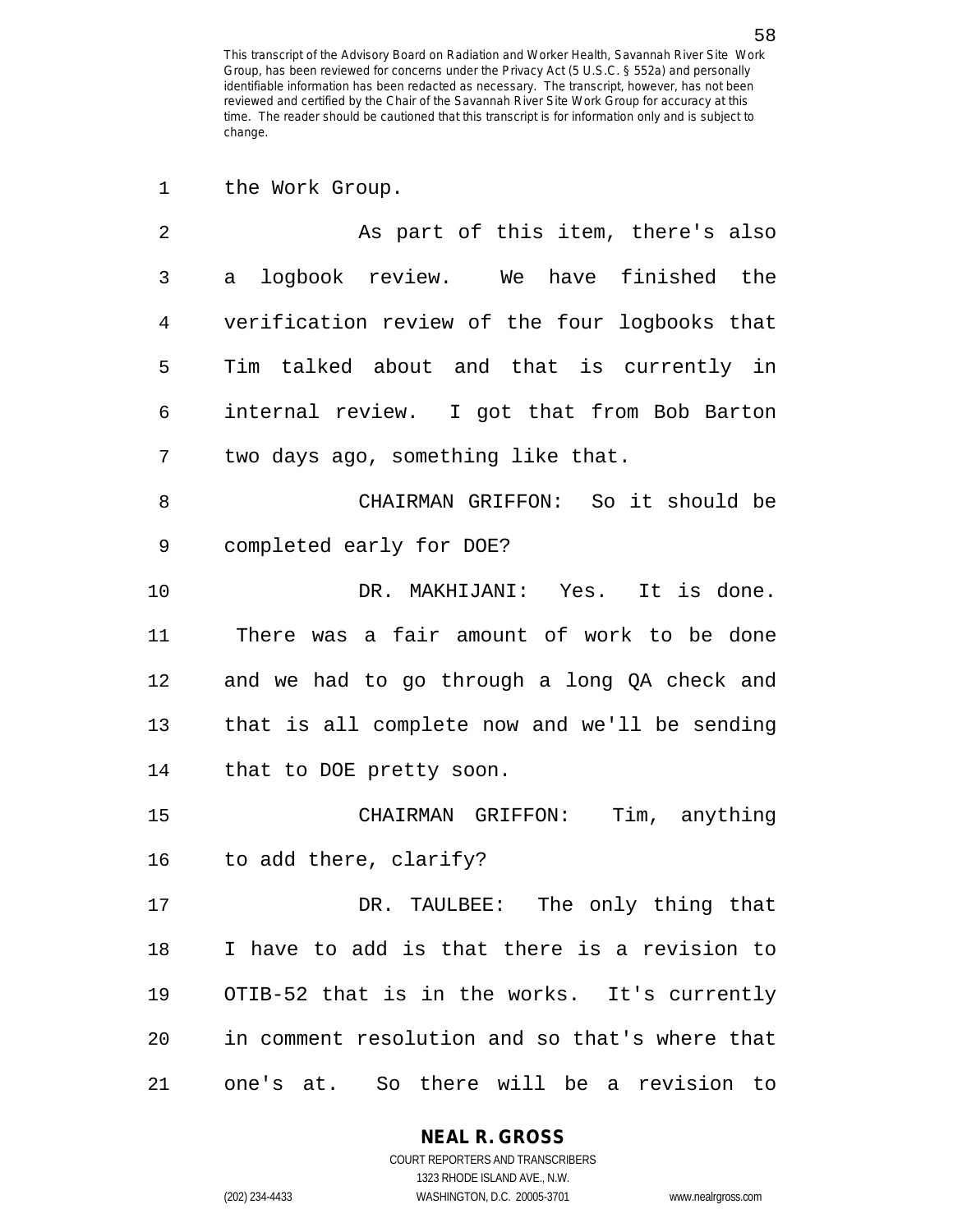1 OTIB-52.

| $\mathfrak{D}$ | Can you notify<br>CHAIRMAN GRIFFON:           |
|----------------|-----------------------------------------------|
| 3              | SC&A when that's complete? Because I think    |
| 4              | SC&A should probably -- well, I'm not sure    |
| 5              | whether this falls under Procedures Review or |
| 6              | whatever, but it definitely overlaps with     |
| 7              | this. I think you need to review it in the    |
| 8              | context of Savannah River SEC.                |

9 DR. TAULBEE: Right.

10 DR. MAKHIJANI: That's the only 11 context we've been looking at it here. 12 There's a statement about plutonium bioassay 13 data from the Savannah River site that has 14 been the subject of a separate review, by us 15 on Savannah River site in the course of this 16 work. A little bit earlier, maybe April, 17 earlier this year.

18 CHAIRMAN GRIFFON: So I put that 19 the third action of NIOSH is completing our 20 revision of TIB-52 and SC&A will review it 21 when available in the context of SRS SEC.

## **NEAL R. GROSS**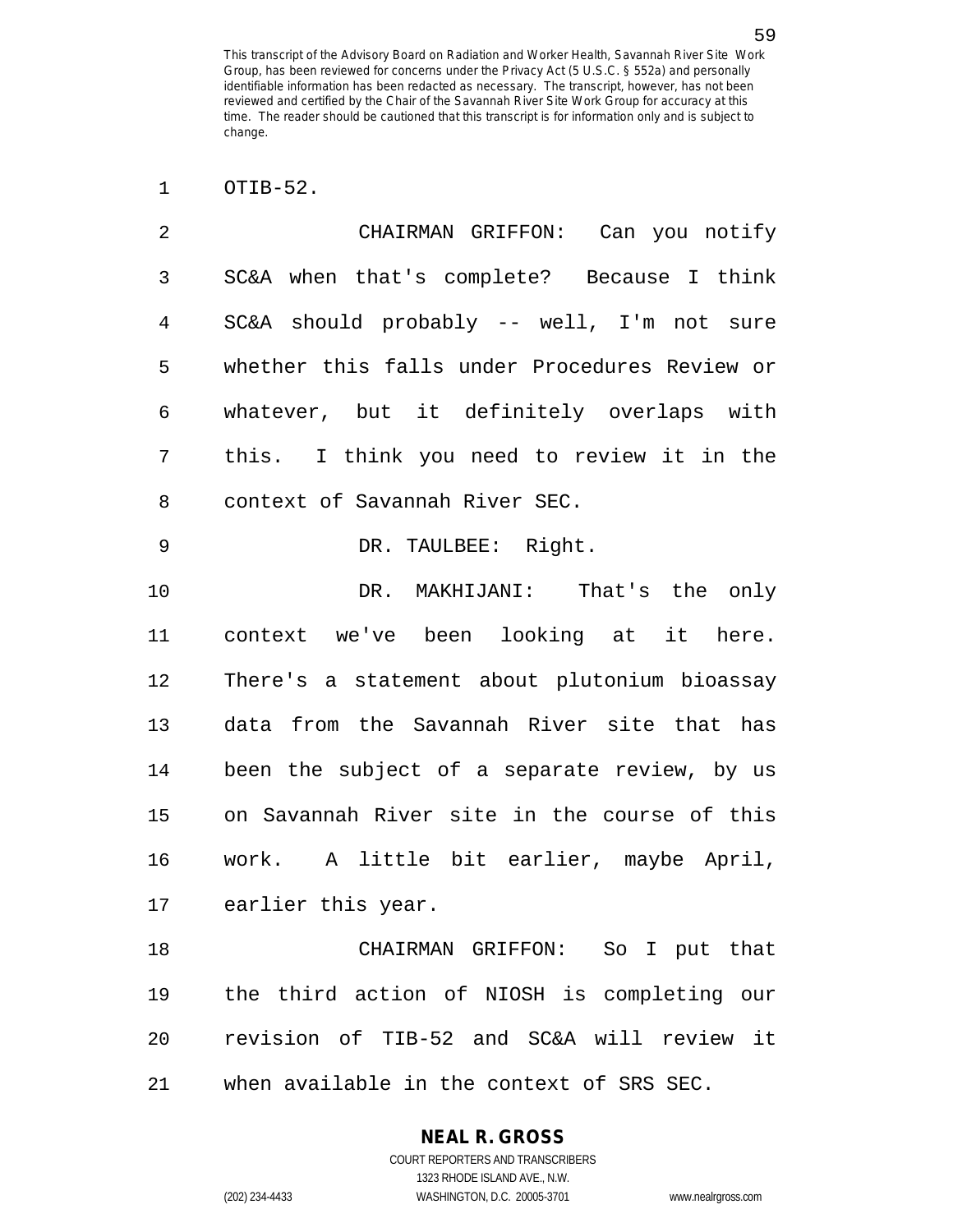| $\mathbf{1}$ | DR. MAKHIJANI: Right. Open-pan                 |
|--------------|------------------------------------------------|
| 2            | burning. NIOSH is compiling air data and we    |
| 3            | looked at this briefly from the point of view  |
| 4            | of construction workers versus<br>$non-$       |
| 5            | construction workers and have -- we've gotten  |
| 6            | no formal action item on this pending and I've |
| 7            | reported our brief sort of findings on this    |
| 8            | update, and we hope that NIOSH will address    |
| 9            | these issues as it proceeds with its air       |
| 10           | monitoring data review.                        |

11 DR. TAULBEE: This is Tim Taulbee 12 with NIOSH. Yes, we do have, again, the draft 13 report that is in the beginning stages of 14 comment resolution, let's put it that way. I 15 have seen it, but there's some more work that 16 needs to be done on that. And it does address 17 most of the issues that you've listed here, 18 but there's a new one that you issued that it 19 doesn't address and I'm not sure if you want, 20 Mark, if you want SC&A to expand upon it. And 21 that's the issue of the external exposure

#### **NEAL R. GROSS**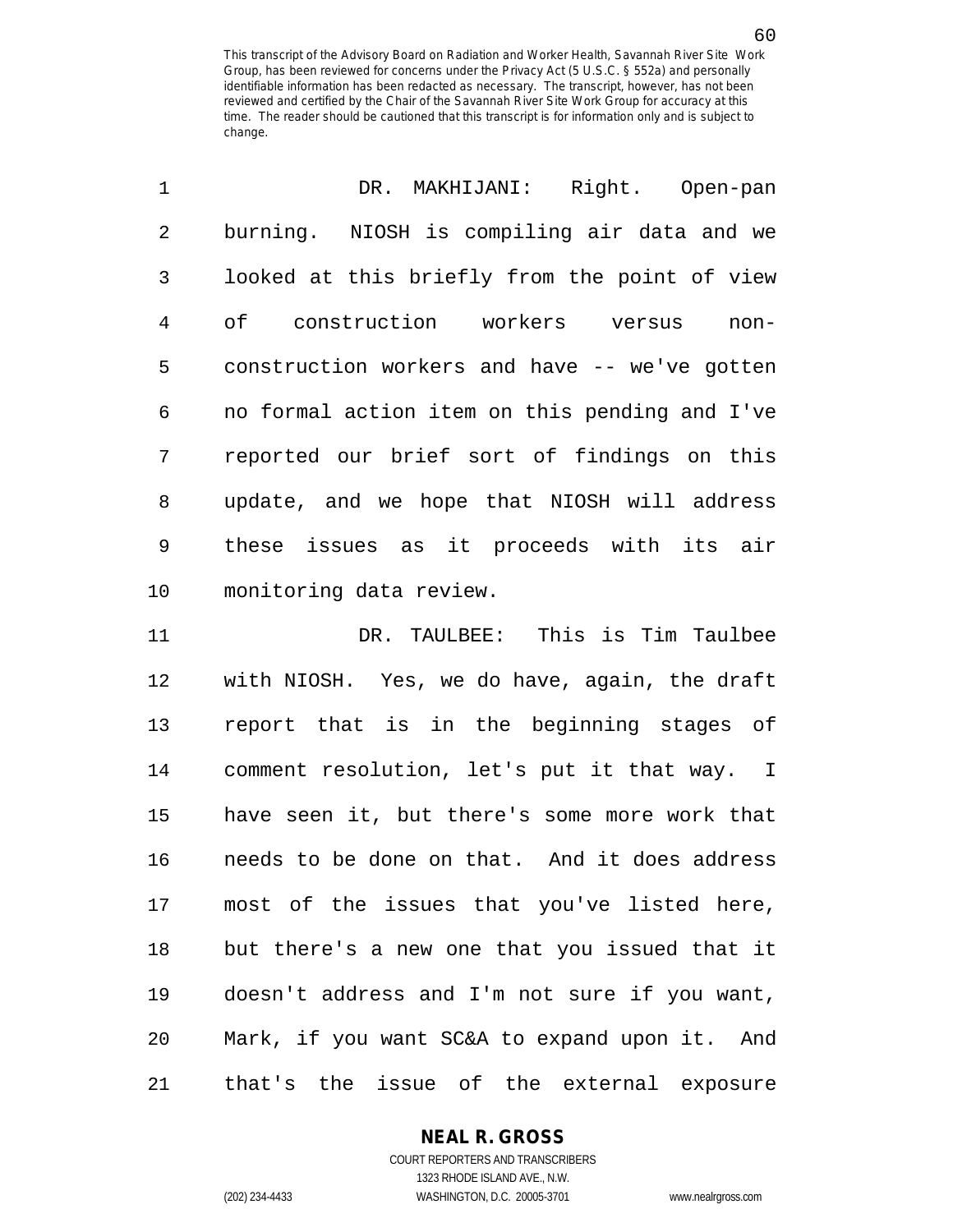1 geometry of some of the workers around the 2 burning ground area.

3 Our initial response was just upon 4 the internal side for open-pan burning of 5 contaminated solvents and the analysis of that 6 air data. So that's all that's in this 7 current report and that was all we were going 8 to do at this point.

9 I guess my preference, Mark, if 10 you're agreeable to this, would be to let us 11 issue our report and then if SC&A, who I'm 12 sure will be reviewing this report, would like 13 to introduce other comments or something along 14 the external exposure at that time, they can 15 elaborate on what it is and then we'll address 16 it from that standpoint, but I'd like to try 17 and issue the report as it is instead of 18 trying to expand the scope of the current 19 report, if that's agreeable, Mark?

20 CHAIRMAN GRIFFON: Yes, I think 21 that makes sense, especially if you're in the

#### **NEAL R. GROSS**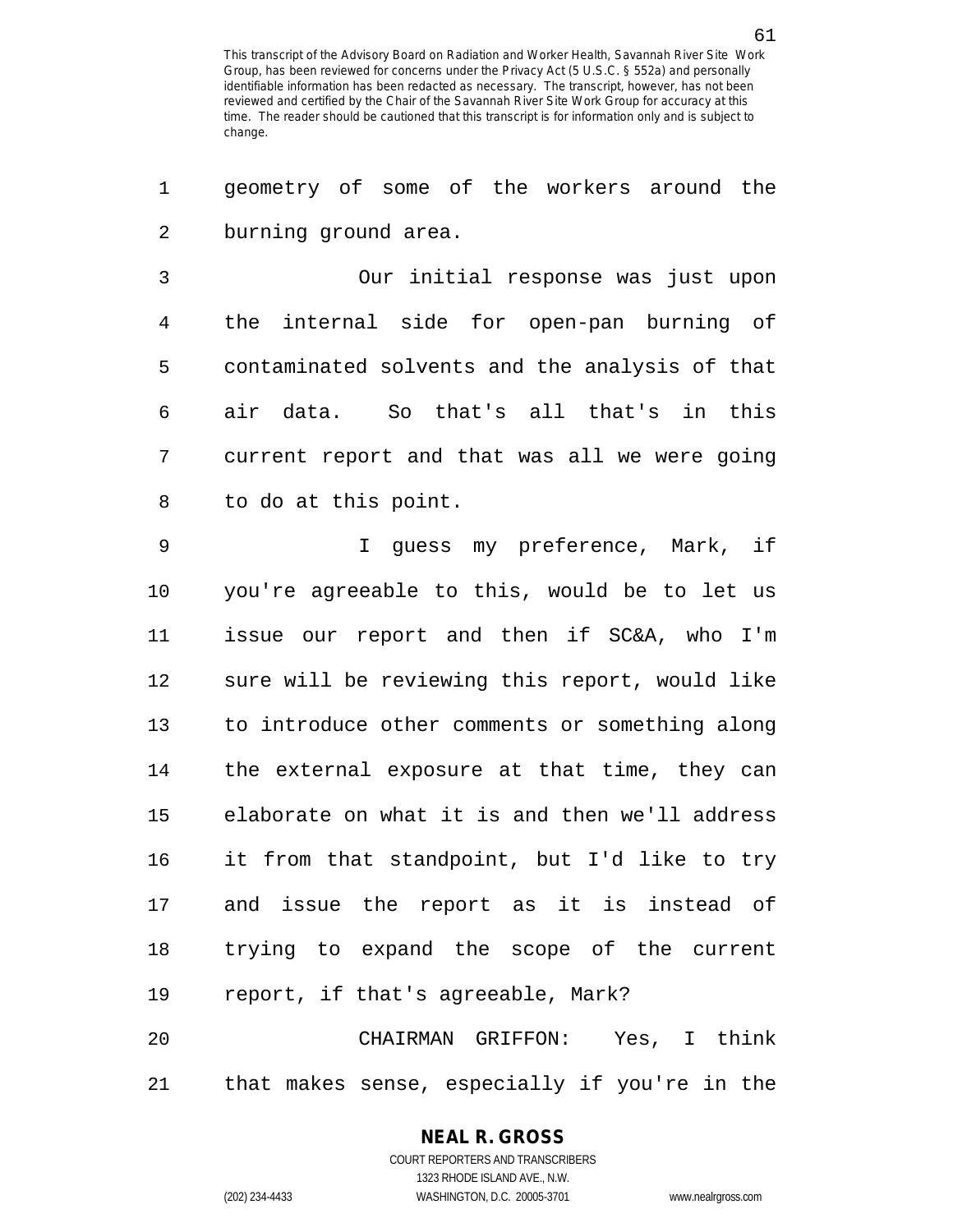| $\mathbf{1}$   | final stages of review of the drafts, right?            |
|----------------|---------------------------------------------------------|
| $\overline{2}$ | DR. TAULBEE: Yes.                                       |
| 3              | CHAIRMAN GRIFFON: So I think we'd                       |
| 4              | rather see it than hold it up, you know.                |
| 5              | DR. MAKHIJANI: Yes, Mark.<br>$\mathbf I$                |
| 6              | agree with that, too. This external exposure,           |
| 7              | it just came up in the course of just looking           |
| 8              | at these documents. It was some pretty                  |
| 9              | graphic documents about the transport of this           |
| 10             | waste. So I mentioned it for the sake of                |
| 11             | completeness, but I think since NIOSH already           |
| 12             | is looking at geometry in the context of                |
| 13             | another matrix item, this piece -- we'll                |
| 14             | review the Burning Ground piece and put this            |
| 15             | in there, but the external exposure piece               |
| 16             | probably better be dealt with in the context            |
|                | 17 of path modeling probably. Yes, it's<br>$\mathsf{a}$ |
| 18             | geometry issue.                                         |
| 19             | CHAIRMAN GRIFFON: Can I just                            |
| 20             | clarify that one, Arjun. Can we drop the                |

21 external geometry issue from this item,

# **NEAL R. GROSS**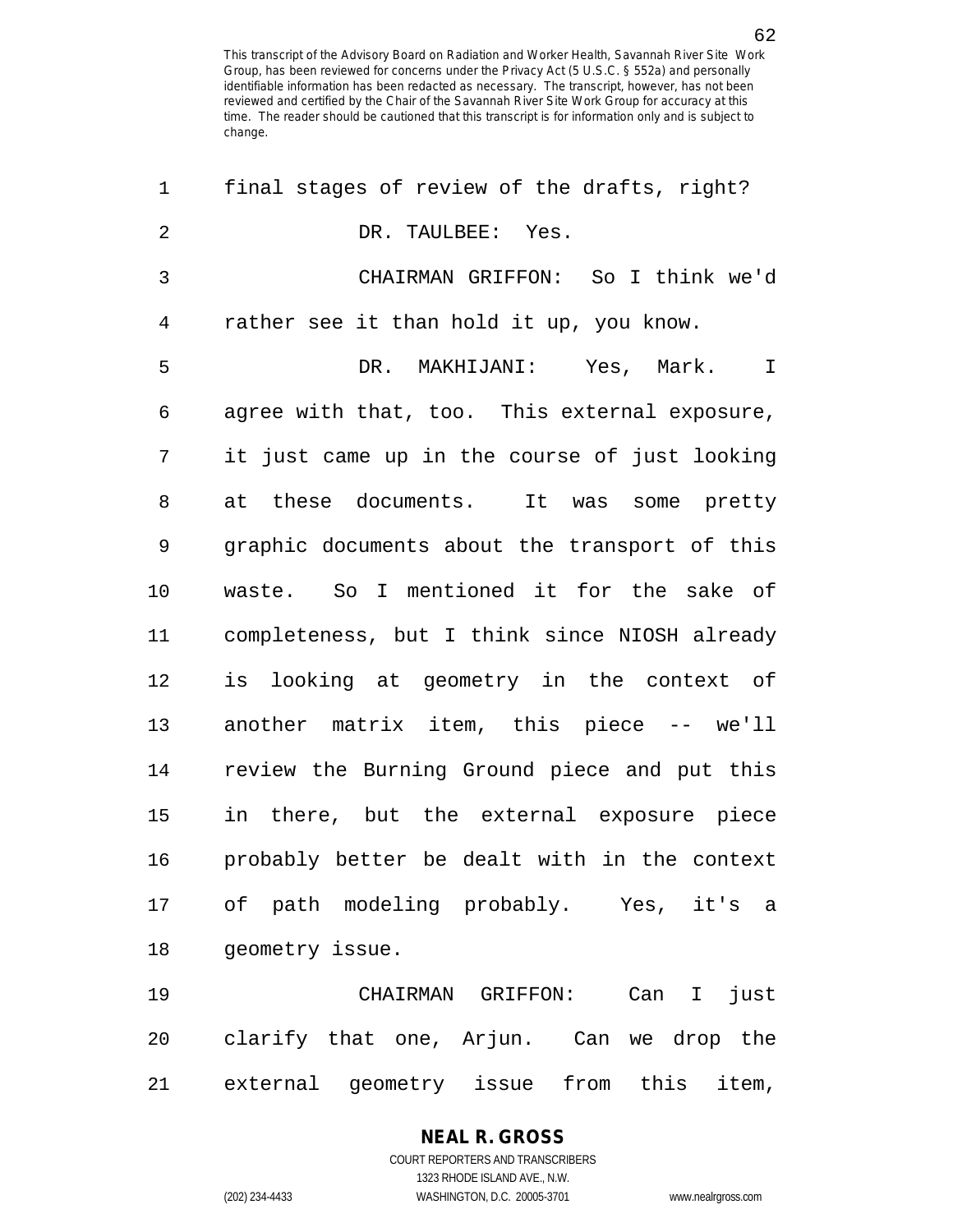| 1  | assuming that it's going to be addressed in    |
|----|------------------------------------------------|
| 2  | the other section?                             |
| 3  | DR. MAKHIJANI: Yes, I think it                 |
| 4  | might actually be more efficient to do that.   |
| 5  | I just put it here because it came up in this  |
| 6  | context and I think it might be more efficient |
| 7  | to put the external exposure geometry in the   |
| 8  | text, in the Burning Ground in the other item. |
| 9  | CHAIRMAN GRIFFON: If you're                    |
| 10 | agreeable, I think that would work.            |
| 11 | DR. MAKHIJANI: That's fine with                |
| 12 | me.                                            |
| 13 | CHAIRMAN GRIFFON: Is that okay,                |
| 14 | Tim? Does it make sense?                       |
| 15 | DR. TAULBEE: Yes, it does.                     |
| 16 | CHAIRMAN GRIFFON: Okay. Go ahead               |
|    | 17 to item 15.                                 |
| 18 | DR. MAKHIJANI: Well, 15 and 16,                |
| 19 | we've been talking about this<br>ICP           |
| 20 | implications. Here we are -- this is an item   |
| 21 | on the tritium report. We've been talking      |

**NEAL R. GROSS** COURT REPORTERS AND TRANSCRIBERS

1323 RHODE ISLAND AVE., N.W. (202) 234-4433 WASHINGTON, D.C. 20005-3701 www.nealrgross.com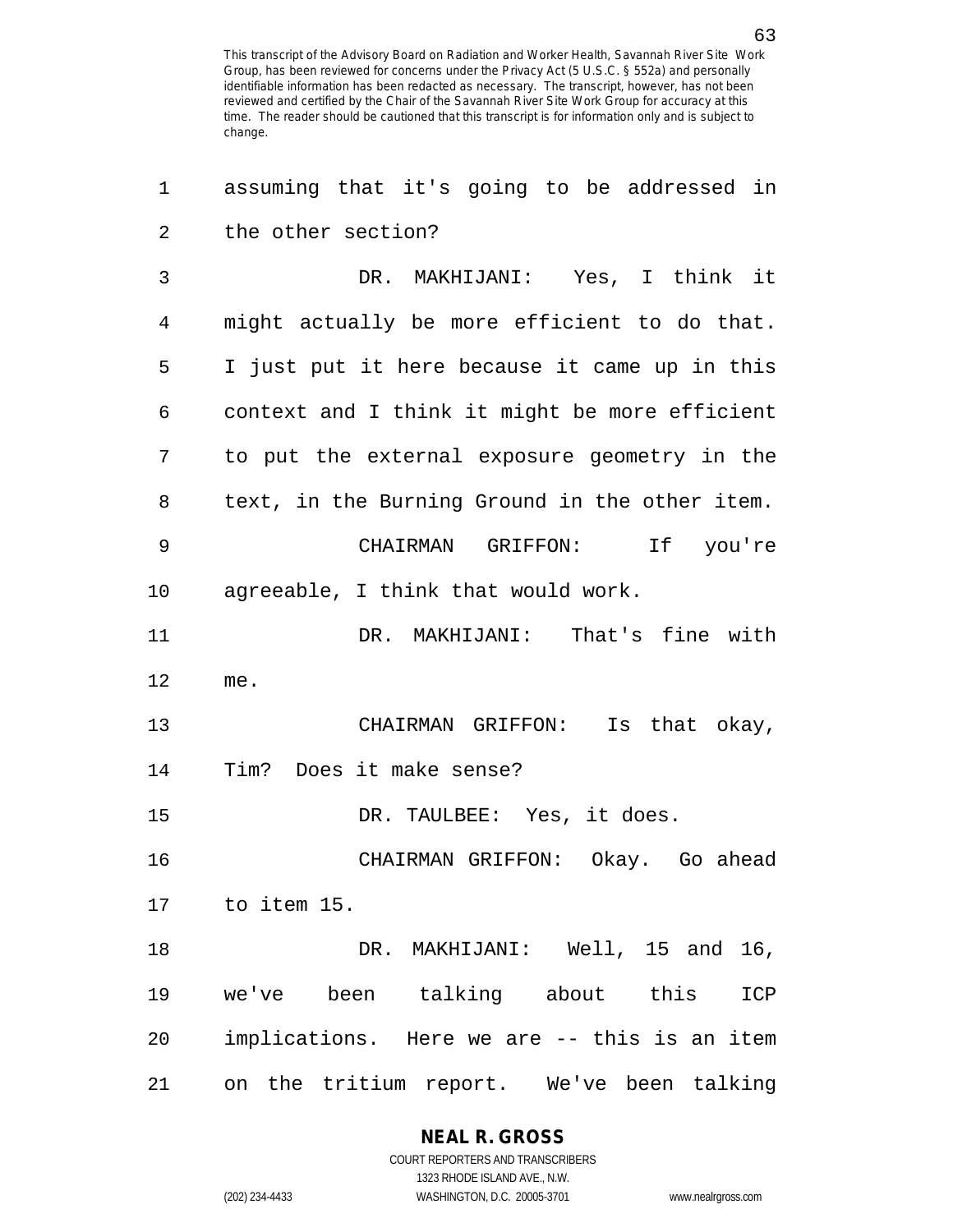| 1  | about tritium and uranium and data adequacy    |
|----|------------------------------------------------|
| 2  | and we agreed to do tritium first and we have  |
| 3  | done some of the preliminary or substantive    |
| 4  | status in giving to you there. I believe it    |
| 5  | is at the DOE for review right now or may be   |
| 6  | going in the next day or two.                  |
| 7  | DR. TAULBEE: And as I mentioned,               |
| 8  | Mark, again, this is Tim Taulbee at NIOSH. As  |
| 9  | I mentioned our report should be coming end of |
| 10 | this month, early December, most likely early  |
| 11 | December, given the Thanksgiving holiday.      |
| 12 | CHAIRMAN GRIFFON: Okay, so those               |
| 13 | are in review and should be early<br>both      |
| 14 | December, right?                               |
| 15 | DR. TAULBEE: Yes.                              |
| 16 | DR. MAKHIJANI: And then the next               |
| 17 | two items, neutron dose reconstruction, and I  |
| 18 | don't believe we have anything from NIOSH on   |
| 19 | that.                                          |
| 20 | TAULBEE: That is correct.<br>DR.               |
| 21 | The 1962 -- let's see, start with Issue 17.    |

# 64

COURT REPORTERS AND TRANSCRIBERS 1323 RHODE ISLAND AVE., N.W. (202) 234-4433 WASHINGTON, D.C. 20005-3701 www.nealrgross.com

**NEAL R. GROSS**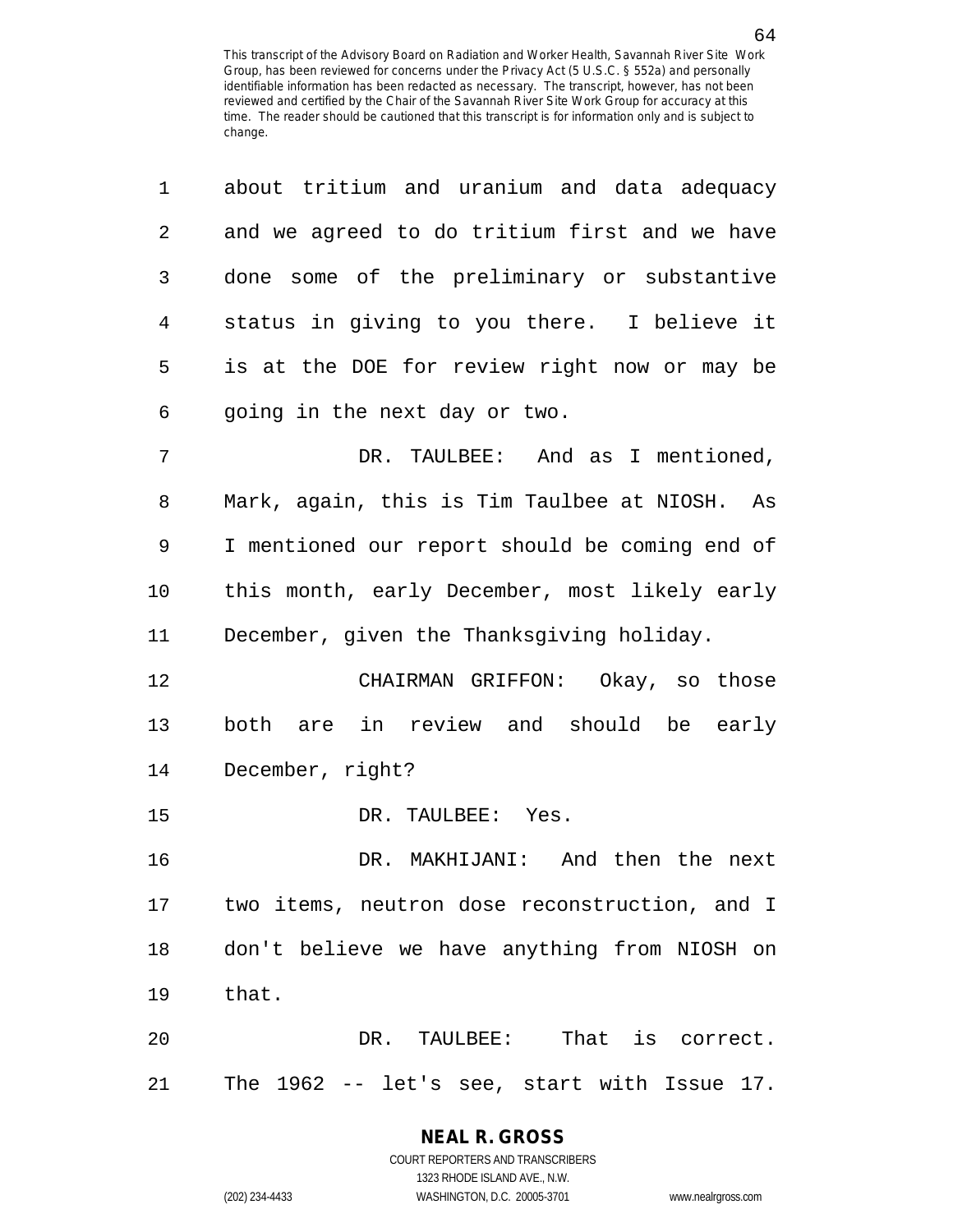| $\mathbf 1$    | Prior to '61, again, this is one that's been  |
|----------------|-----------------------------------------------|
| $\overline{2}$ | pushed out, unfortunately, but we're looking  |
| 3              | at the -- post the February Board meeting     |
| $\overline{4}$ | before we'll have anything to you all. The    |
| 5              | '62 to '71 time period, this would be matrix  |
| 6              | issue 18. I do hope to get a draft, actually  |
| 7              | a report out to the Board in early January    |
| 8              | concerning that particular issue. But I don't |
| 9              | have any clearer date other than that at this |
| 10             | time.                                         |
| 11             | CHAIRMAN GRIFFON: Okay. I think               |
| 12             | we can go ahead on to Issue 19.               |
| 13             | DR. MAKHIJANI:<br>Nineteen.<br>Yes,           |
| 14             | this was a reactor incident question where a  |
| 15             | worker had mentioned there was an incident in |
| 16             | the Heavy Water Components Reactor. We looked |
| 17             | quite a bit for evidence of this. We didn't   |
| 18             | find any. We went back to the worker to see   |

COURT REPORTERS AND TRANSCRIBERS 1323 RHODE ISLAND AVE., N.W. (202) 234-4433 WASHINGTON, D.C. 20005-3701 www.nealrgross.com

**NEAL R. GROSS**

19 if we could get more specific information. He

20 didn't have any more information and so we

21 requested reactor investigation lists to see

65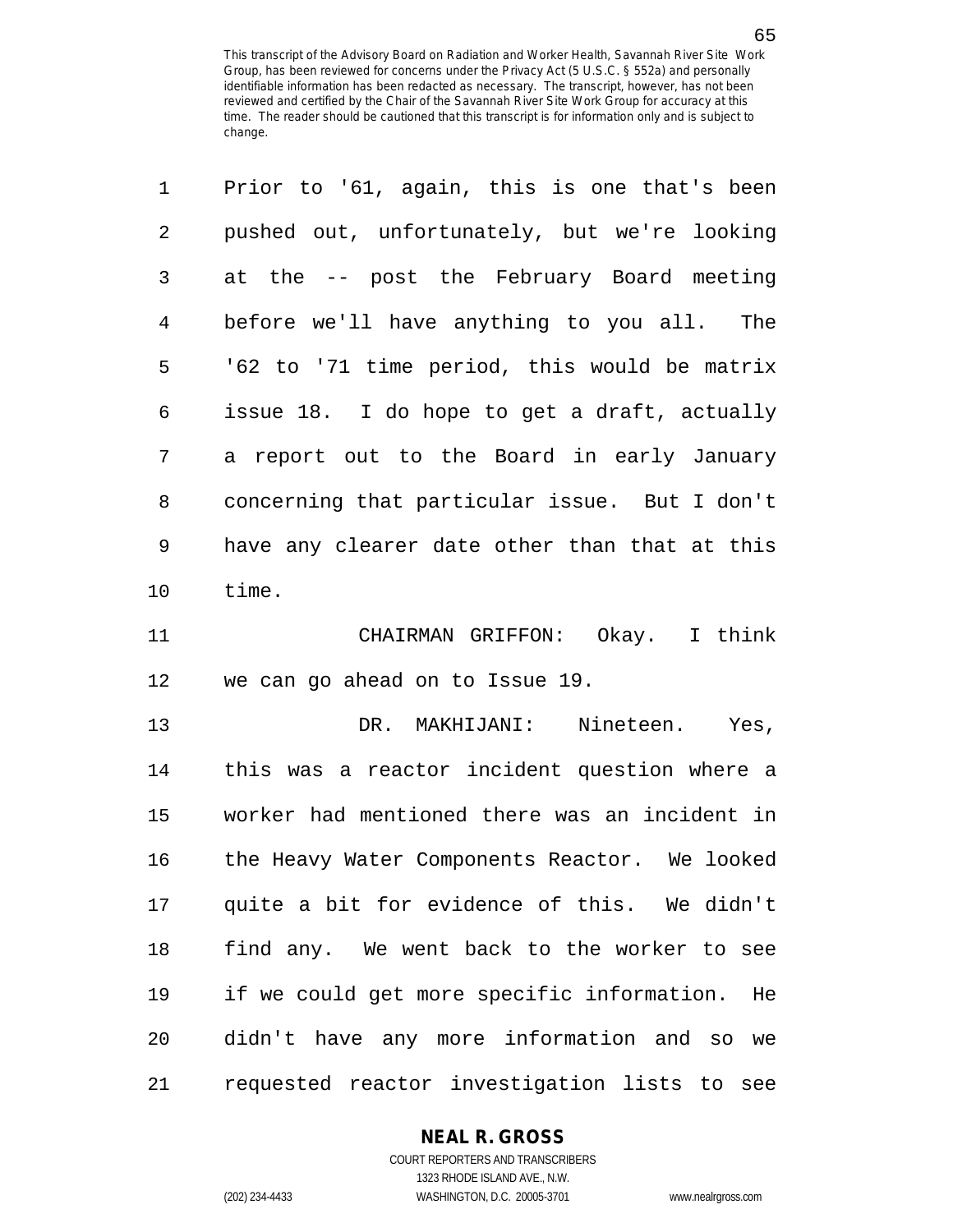| $\mathbf 1$    | if we could find something, but basically, we     |
|----------------|---------------------------------------------------|
| $\overline{2}$ | didn't find anything. If the Work Group would     |
| 3              | like to give us more direction as to how much     |
| 4              | to pursue this and what to do with it, because    |
| 5              | it's not clear to us how much more to pursue      |
| 6              | this.                                             |
| 7              | CHAIRMAN GRIFFON: And so -- I'm                   |
| 8              | sorry, the interview didn't really give you       |
| 9              | any leads, is that what --                        |
| 10             | DR. MAKHIJANI: Yes. There was                     |
| 11             | some specific information, a crack in the core    |
| 12             | of a Heavy Water Components Test Reactor and      |
| 13             | we didn't find any accident corresponding to      |
| 14             | this description. We have no date.                |
| 15             | CHAIRMAN GRIFFON: This isn't the                  |
| 16             | one -- I mean, I remember when we did the         |
|                | 17 tour, one was mentioned there was a crack, but |
| 18             | I don't think it was this reactor.                |
| 19             | DR. MAKHIJANI: Yes, I mean I                      |
| 20             | found a couple of documents indicating a          |
| 21             | reactor named just like this, just from           |

## **NEAL R. GROSS**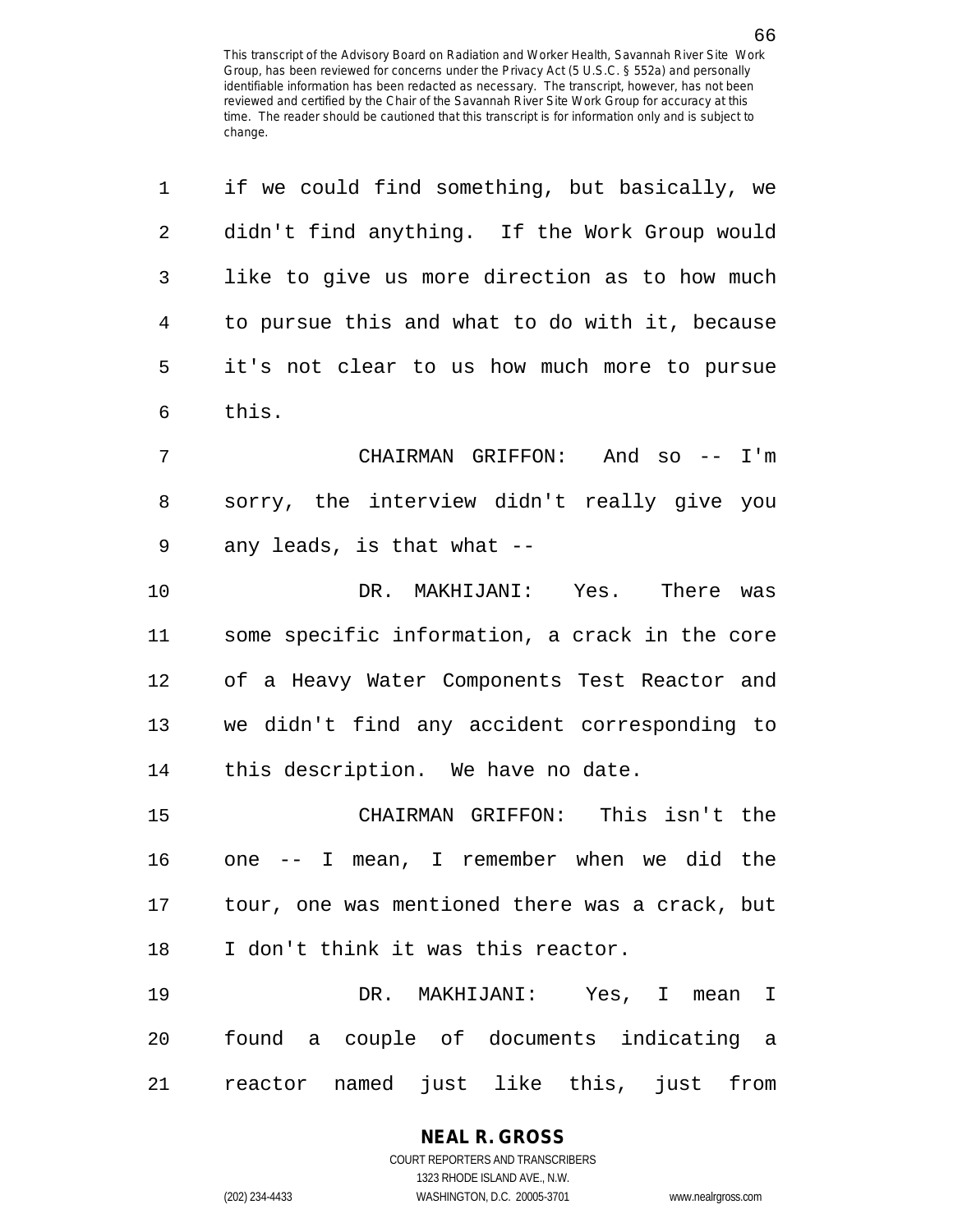| 1              | memory. I haven't written a<br>report or       |
|----------------|------------------------------------------------|
| $\overline{2}$ | anything on this since essentially we came up  |
| 3              | with no firm documentation about what might    |
| $\overline{4}$ | have happened.                                 |
| 5              | It seems like a<br>CHAIRMAN GRIFFON:           |
| 6              | fairly big accident that would be pretty well  |
| 7              | documented and known of, you know?             |
| 8              | DR.<br>MAKHIJANI: Yes, so maybe                |
| 9              | we'll just wait to see what we get, if we get  |
| 10             | anything more from Savannah River Site records |
| 11             | about reactor investigations, to see if we can |
| 12             | find anything and let it be pending for now.   |
| 13             | CHAIRMAN GRIFFON: Yes, was this                |
| 14             | mentioned in the petition or did just came up  |
| 15             | afterwards?                                    |
| 16             | DR. MAKHIJANI: No, this came up                |
| 17             | in the interviews that we did in January of    |
| 18             | last year in Augusta, if I remember right.     |
| 19             | CHAIRMAN GRIFFON: But in the                   |
| 20             | interview there weren't enough specifics to    |
| 21             | really --                                      |

**NEAL R. GROSS** COURT REPORTERS AND TRANSCRIBERS

1323 RHODE ISLAND AVE., N.W.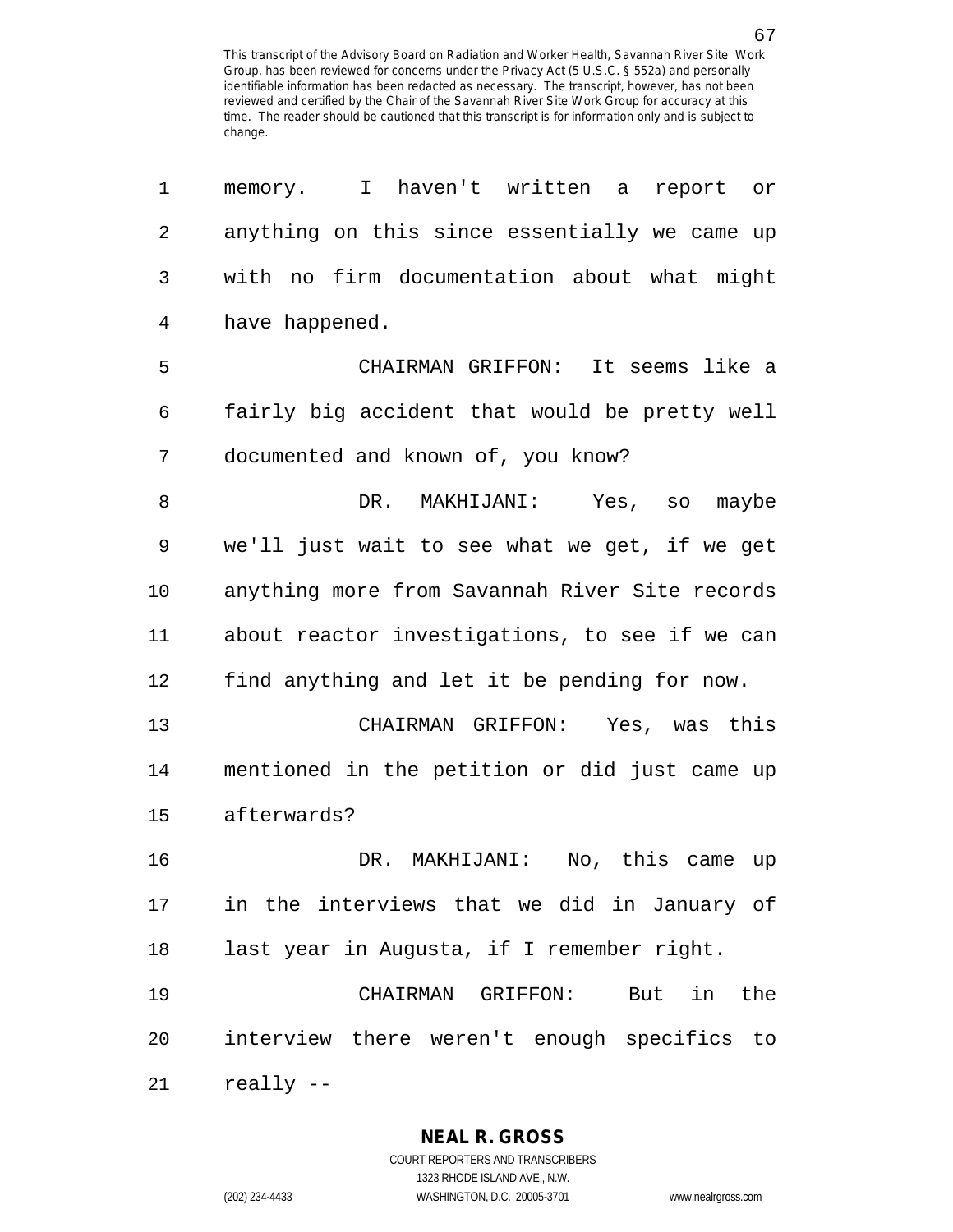| 1              | DR. MAKHIJANI: That's right. So                |
|----------------|------------------------------------------------|
| $\overline{2}$ | we did go back to the worker and ask if we     |
| 3              | could get more specifics. They told us what    |
| 4              | they remembered.                               |
| 5              | CHAIRMAN GRIFFON: I'm just asking              |
| 6              | to the extent we can close this, NIOSH, in     |
| 7              | your research, Tim, have you guys run across   |
| 8              | any such incident that would fit this          |
| 9              | description?                                   |
| 10             | DR. TAULBEE: Not for HWCTR, the                |
| 11             | Heavy Water Components Test Reactor, no, we    |
| 12             | have not. We did run into some information of  |
| 13             | the R Reactor, part of why it was shut down so |
| 14             | early was there was some cracking, not in the  |
| 15             | core, but in the vessel itself that was        |
| 16             | causing leaks. But that's as close as what I   |
| 17             | can get to something like this of a crack that |
| 18             | was causing problems, but that wasn't this     |
| 19             | reactor. That was our reactor.                 |
| 20             | CHAIRMAN GRIFFON: That's the one               |

21 we saw in our tour, right?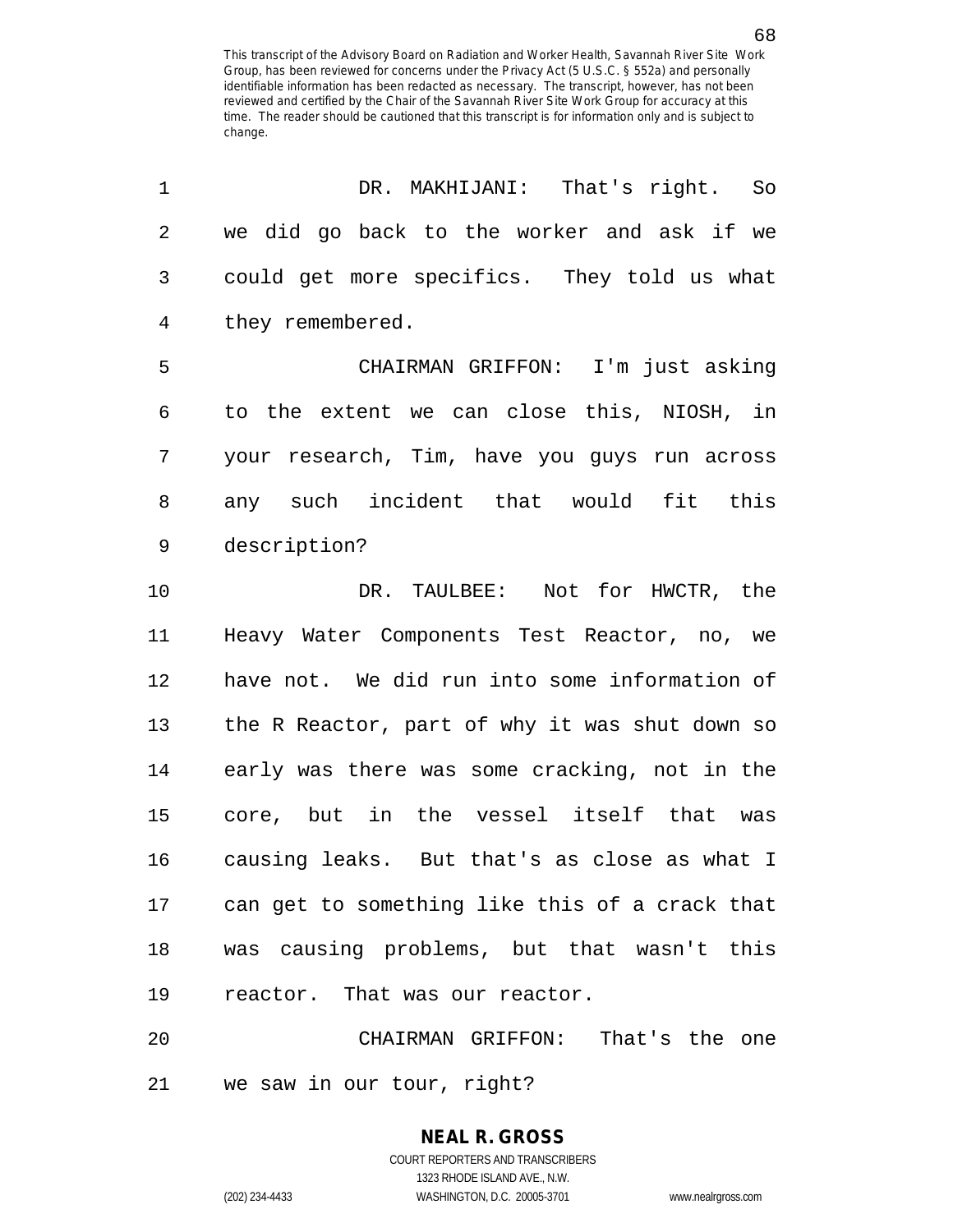1 DR. TAULBEE: No, we saw C Reactor 2 in our tour. 3 CHAIRMAN GRIFFON: Okay. I 4 remember hearing something about a crack in a 5 vessel. It wasn't the core itself. 6 DR. MAKHIJANI: So my suggestion 7 is this be kind of tentatively closed and 8 until we hear from reactor investigations, 9 unless you want us to do more work. I can't 10 imagine what that would be. 11 CHAIRMAN GRIFFON: Yes, I don't 12 know. It's kind of a dead-end thing. 13 Tentatively closed, I agree. 14 DR. MAKHIJANI: Okay, next NIOSH 15 developing the model on external geometry and 16 I see I've put the burning ground item in 17 here, too, so it's in two places. I'll just 18 delete it from the other place. 19 CHAIRMAN GRIFFON: Thank you. 20 DR. MAKHIJANI: And so we were 21 waiting to see NIOSH's model.

# **NEAL R. GROSS**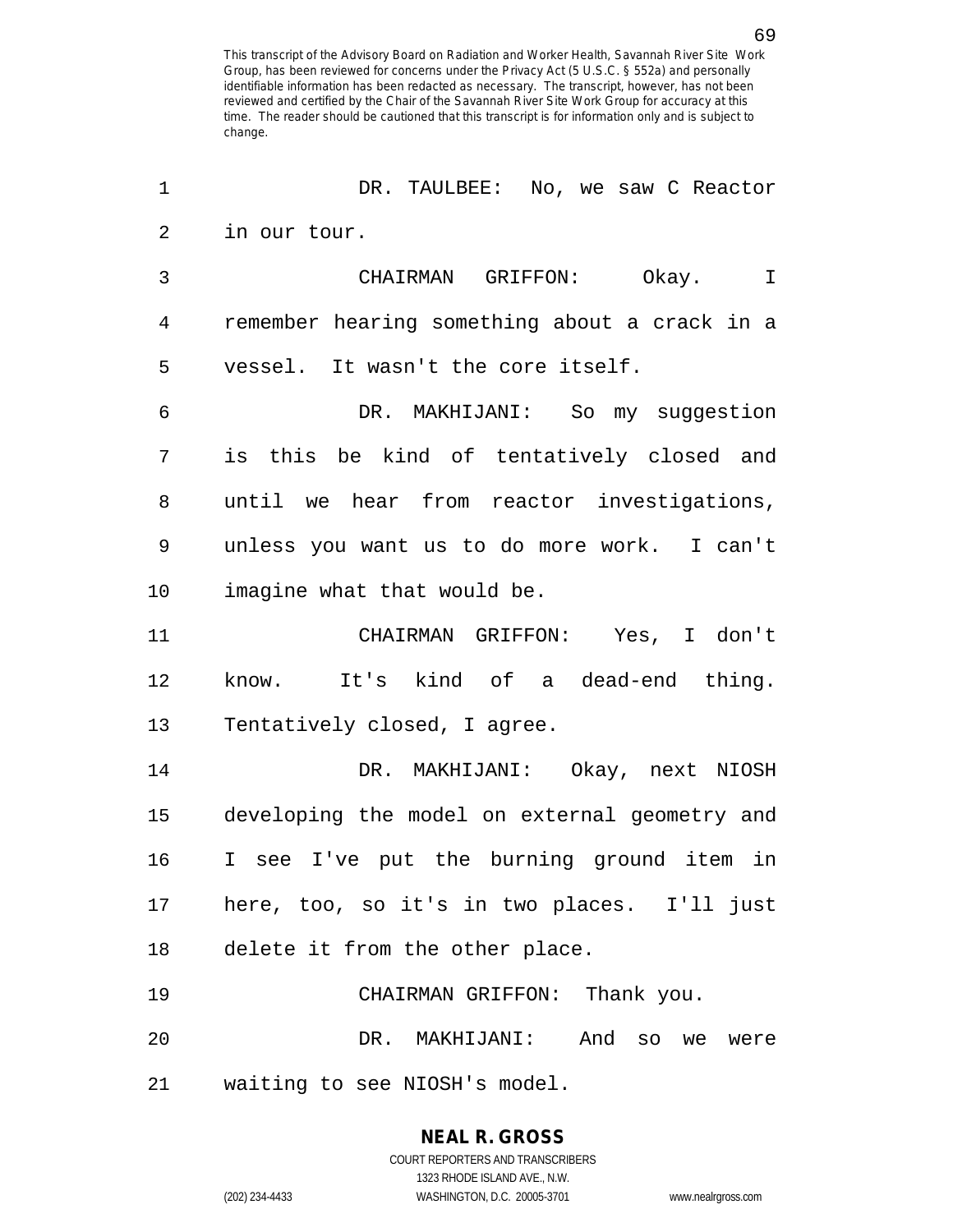| 1  | DR. TAULBEE: Again, this is --                |
|----|-----------------------------------------------|
| 2  | wait a minute, I'm sorry. This is Issue 20,   |
| 3  | right? This is the exposure geometry for the  |
| 4  | tank farm, okay. Where we're at with this     |
| 5  | one, is again we have a draft report that's   |
| 6  | written. It's in comment resolution at this   |
| 7  | time. It has been significantly delayed. I    |
| 8  | had expected it to be out at the beginning of |
| 9  | or about the mid part of October, but it's    |
| 10 | going to take a little longer due to staffing |
| 11 | and priorities.                               |
| 12 | CHAIRMAN GRIFFON:<br>So<br>any                |
| 13 | expectation?                                  |
| 14 | DR. TAULBEE: My expectation is                |
| 15 | that I'm hoping early December, but most      |
| 16 | likely January.                               |
| 17 | CHAIRMAN GRIFFON: And Tim, I                  |
| 18 | think I might be stating the obvious, but it  |
| 19 | would assume that you didn't consider the     |
| 20 | burning ground --                             |
|    |                                               |

21 DR. TAULBEE: No, we did not.

#### **NEAL R. GROSS** COURT REPORTERS AND TRANSCRIBERS 1323 RHODE ISLAND AVE., N.W.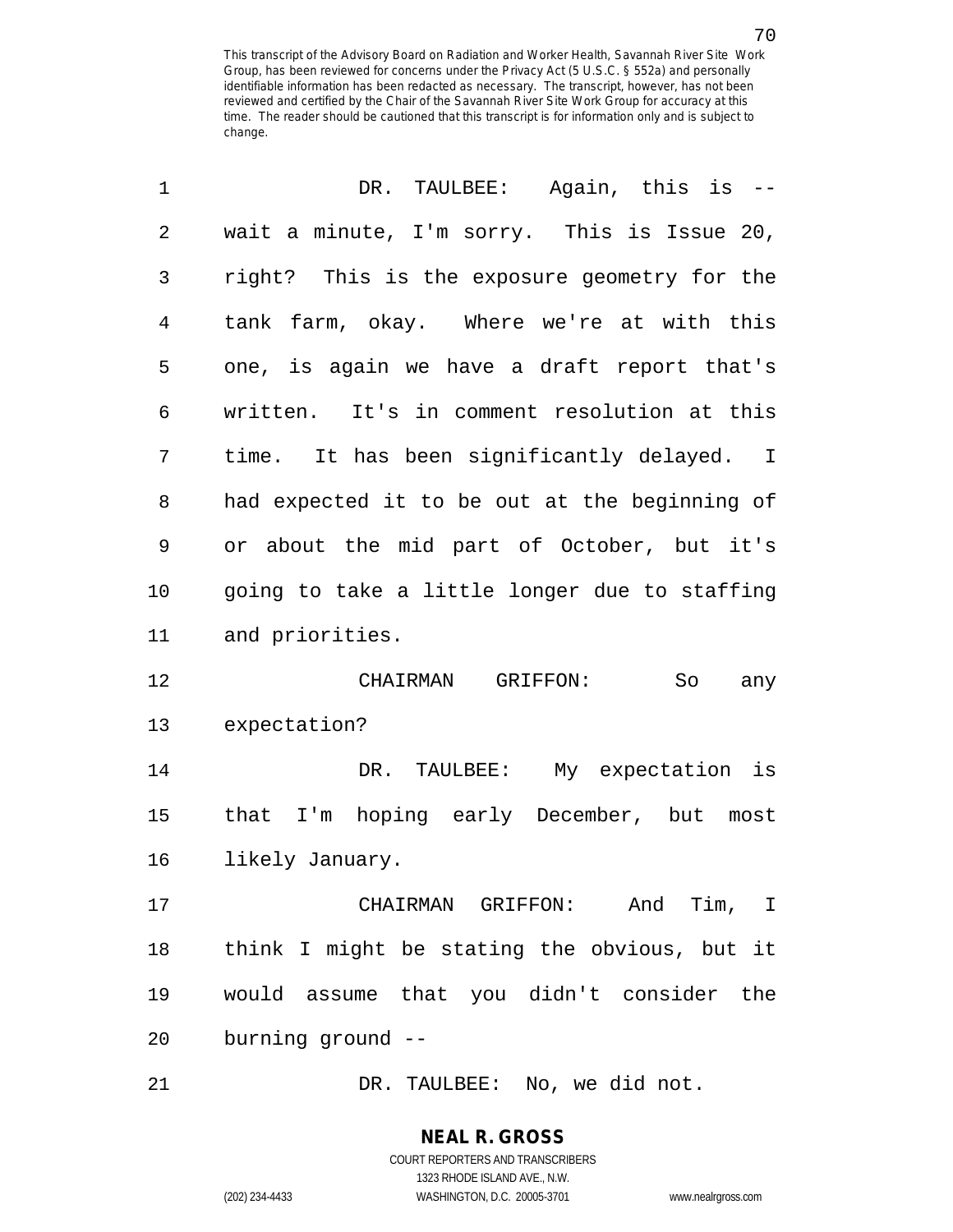| 1              | DR. MAKHIJANI: You know, what I                |
|----------------|------------------------------------------------|
| 2              | can do, Mark -- sorry, Tim.                    |
| 3              | DR. TAULBEE: May I go ahead?                   |
| $\overline{4}$ | DR. MAKHIJANI: Yes, what I can                 |
| 5              | do, you know, I can put the documents where we |
| 6              | found this in a folder and send you an email   |
| 7              | and Mark and send the Work Group an email and  |
| 8              | you can see where this item came from and take |
| 9              | it where you would like.                       |
| 10             | CHAIRMAN GRIFFON: Okay, and it                 |
| 11             | may end up we can track it as a separate item  |
| 12             | or say that it was adequately addressed in the |
| 13             | response to 20 if that turns out to be true,   |
| 14             | you know. Is that okay on a path forward,      |
| 15             | Tim?                                           |
| 16             | DR. TAULBEE: Yes, that sounds                  |
| 17             | fine. I'm hoping that the sooner you can get   |
| 18             | us that information, the better.               |
| 19             | DR. MAKHIJANI: Before the end of               |
| 20             | the week, I'll create a folder and send you an |
| 21             | email.                                         |

**NEAL R. GROSS** COURT REPORTERS AND TRANSCRIBERS 1323 RHODE ISLAND AVE., N.W.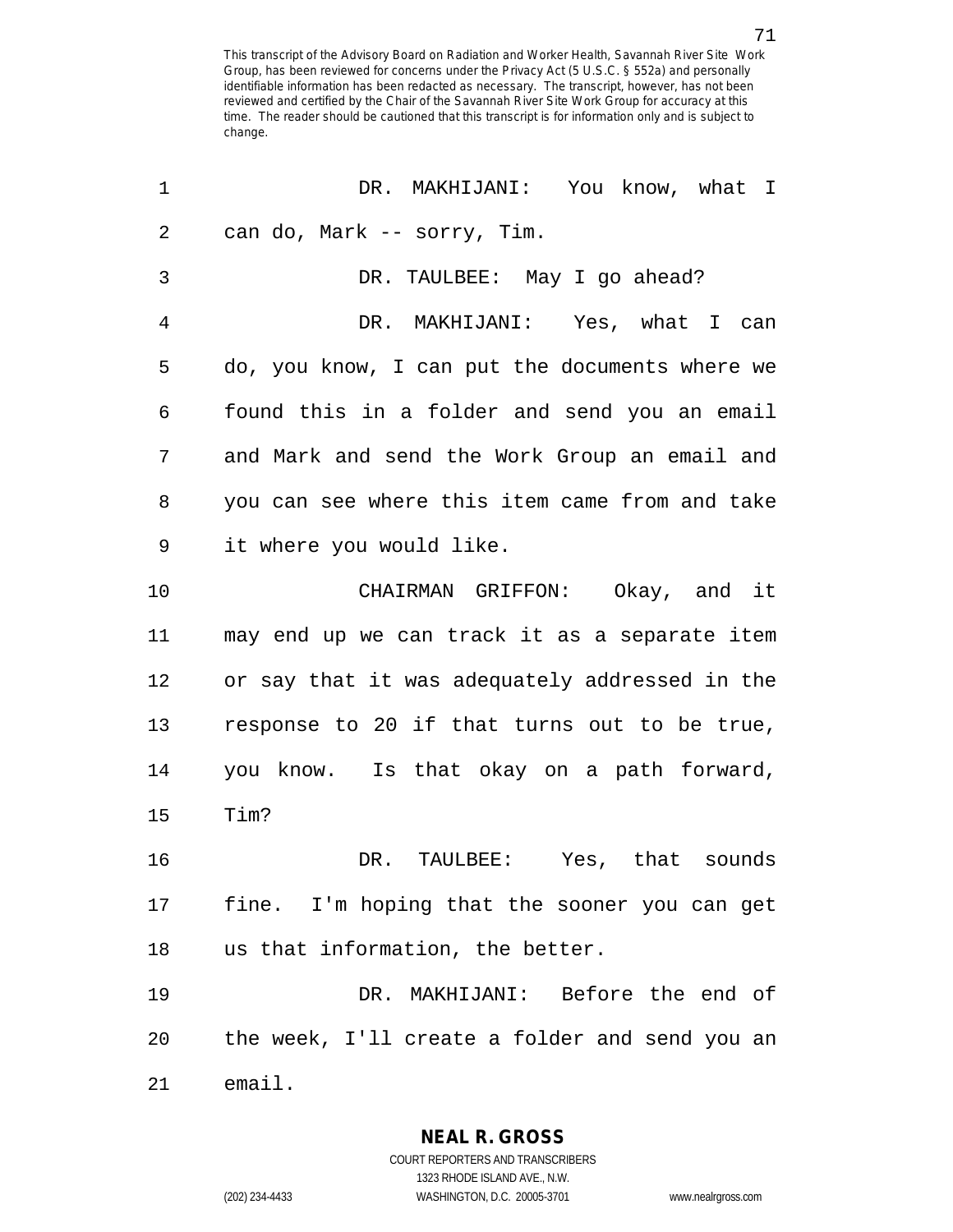| 1              | CHAIRMAN GRIFFON: Okay, thank                  |
|----------------|------------------------------------------------|
| $\overline{2}$ | you. Put that as an action that SC&A will put  |
| 3              | info related to Burning Ground area.           |
| 4              | DR. MAKHIJANI: Yes.                            |
| 5              | CHAIRMAN GRIFFON: Okay.                        |
| 6              | DR. MAKHIJANI: Next item is                    |
| 7              | external adequacy. We've resolved this         |
| 8              | through HPAREH and OTIB-62 to review and a     |
| 9              | number of other things, so we don't this an    |
| 10             | SEC issue, at least we have no issue with      |
| 11             | external data adequacy, so far as dose         |
| 12             | reconstruction feasibility is concerned.       |
| 13             | CHAIRMAN GRIFFON:<br>The only                  |
| 14             | hesitancy I have here is I'm not sure the Work |
| 15             | Group closed this as an SEC issue.             |
| 16             | DR. MAKHIJANI: Sorry, I think we               |
| 17             | closed this as an SEC issue on the 5th of May. |
| 18             | I'll have to go back and see.                  |
| 19             | CHAIRMAN GRIFFON: I just wanted                |
| 20             | to check the transcripts, but if that's the    |
| 21             | case, at the very least we have concurrence    |

**NEAL R. GROSS**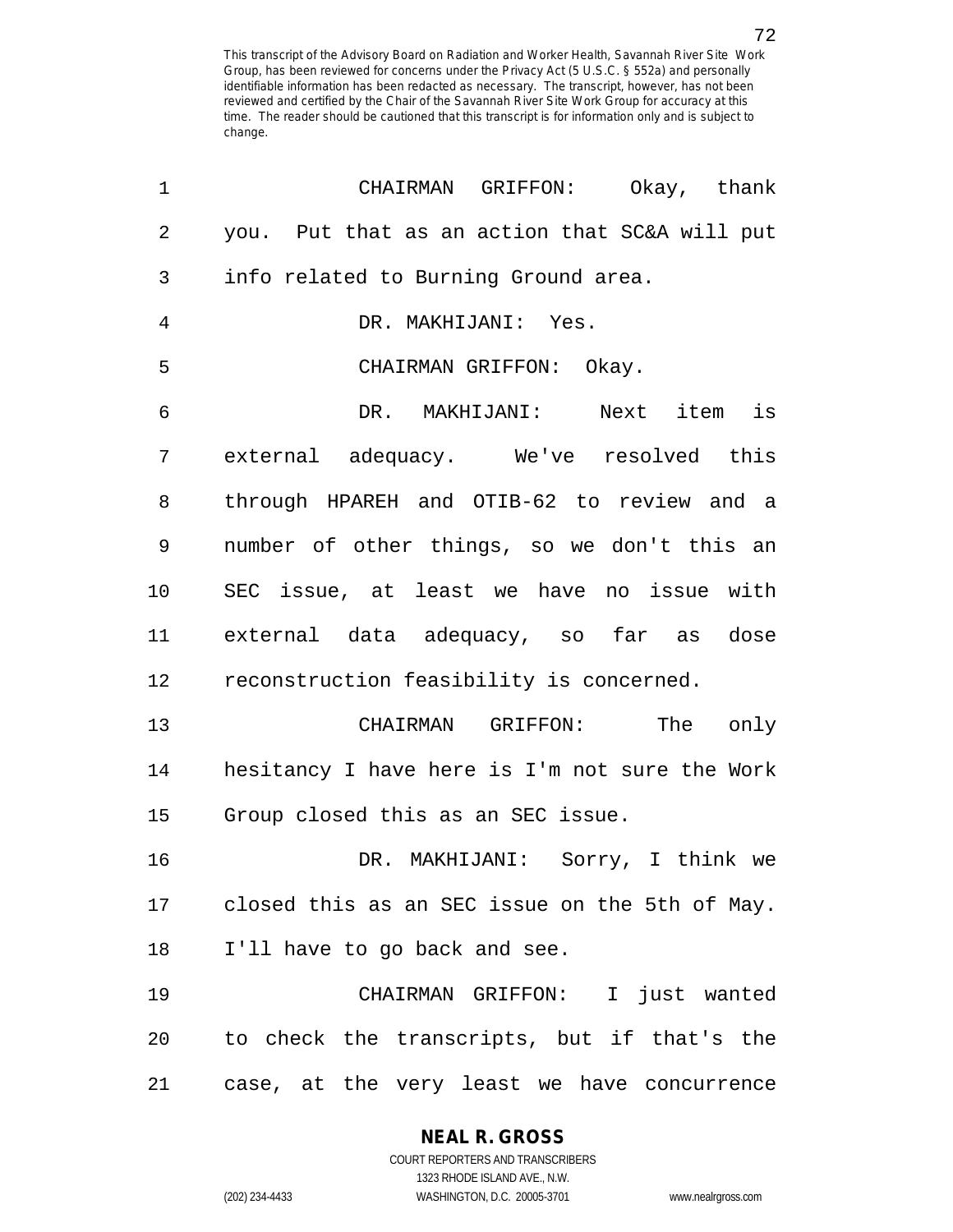| 1              | from $SC&A$ that it's --                       |
|----------------|------------------------------------------------|
| $\overline{2}$ | DR. MAKHIJANI: Yes, we don't                   |
| 3              | believe --                                     |
| 4              | CHAIRMAN GRIFFON: Face-to-face, I              |
| 5              | would just ask that we check in again on that  |
| 6              | and make sure the Work Group is all okay with  |
| 7              | SC&A and NIOSH's outcome.                      |
| 8              | Okay $--$                                      |
| 9              | DR. MAKHIJANI: And I'll look in                |
| 10             | the transcript and try to send you, if there's |
| 11             | a piece, I'll send you a page reference.       |
| 12             | CHAIRMAN GRIFFON: Okay. And then               |
| 13             | 22 and 23?                                     |
| 14             | DR. MAKHIJANI: We did that. We                 |
| 15             | posted the interviews of the summary on the O: |
| 16             | drive on the 20th of June. And 24, there's no  |
| 17             | action item recorded. And 25 has been merged   |
| 18             | with 14. So that's the end of the -- other     |
| 19             | than these additional matters --               |
| 20             | CHAIRMAN GRIFFON: Twenty-two and               |
| 21             | 23, you posted these interview summaries and   |

1323 RHODE ISLAND AVE., N.W.

(202) 234-4433 WASHINGTON, D.C. 20005-3701 www.nealrgross.com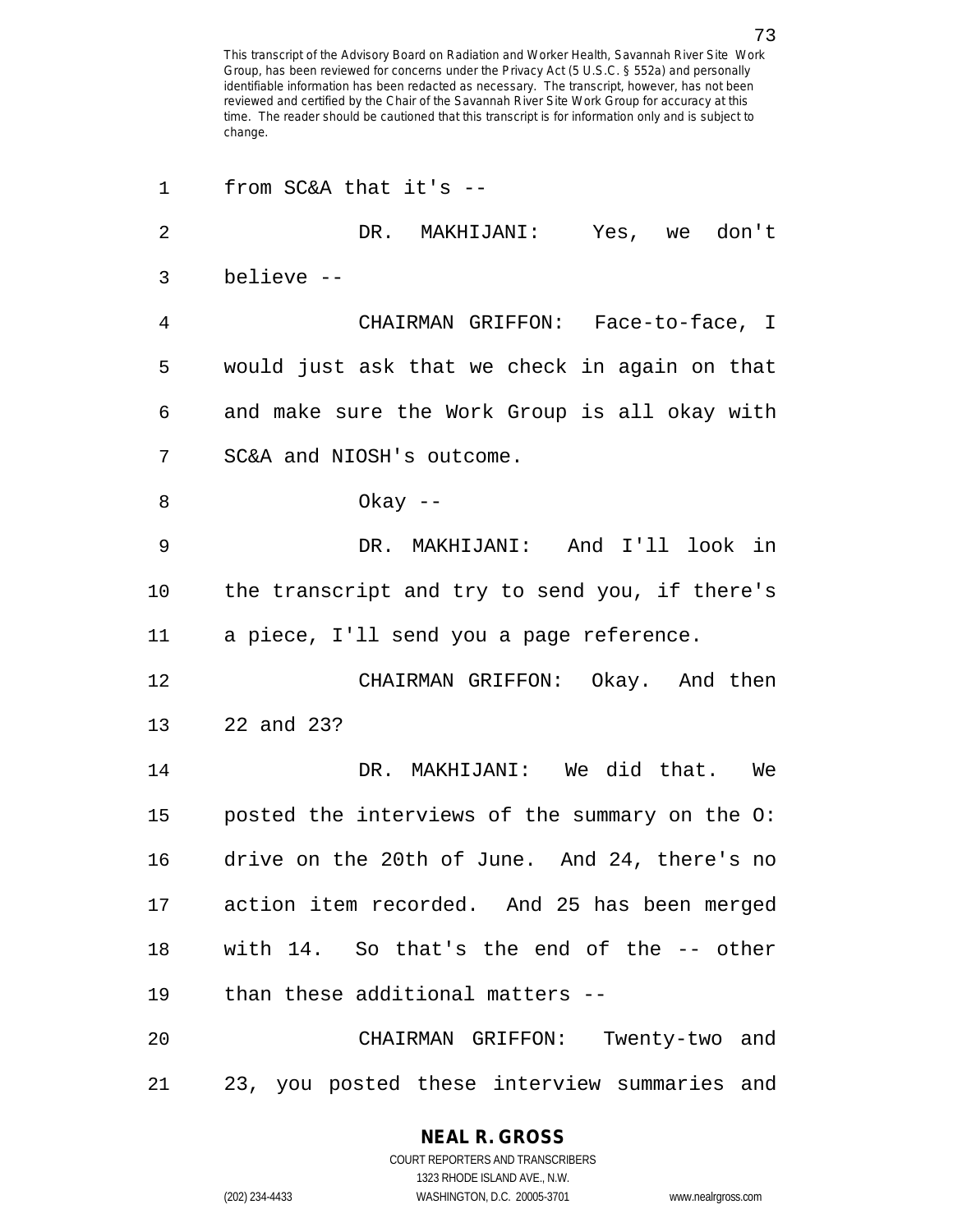| 1              | is that as far as we got with that?            |
|----------------|------------------------------------------------|
| $\overline{2}$ | DR. MAKHIJANI:<br>I mean<br>really             |
| 3              | using the interview summaries in our own       |
| 4              | analysis as you heard me kind of sprinkle      |
| 5              | through my comments here and you'll see that   |
| 6              | in our reviews also, but since we also refer   |
| 7              | to these interviews, we've been asked to post  |
| 8              | interview summaries and we did that.           |
| 9              | CHAIRMAN GRIFFON: But I mean, are              |
| 10             | all these issues raised by the petitioners     |
| 11             | addressed in separate actions in our matrix or |
| 12             | do we need --                                  |
| 13             | DR. MAKHIJANI:<br>There is a                   |
| 14             | spreadsheet, this is from memory from some     |
| 15             | time ago, but there's also a spreadsheet that  |
| 16             | is posted there with the petitioner items, if  |
| 17             | I recall correctly.                            |
| 18             | CHAIRMAN GRIFFON: Okay, can I ask              |
| 19             | that you just provide us, Arjun, with a review |
| 20             | of those items? Now that the interviews are    |
| 21             | posted and everybody can look them over, can   |

### **NEAL R. GROSS**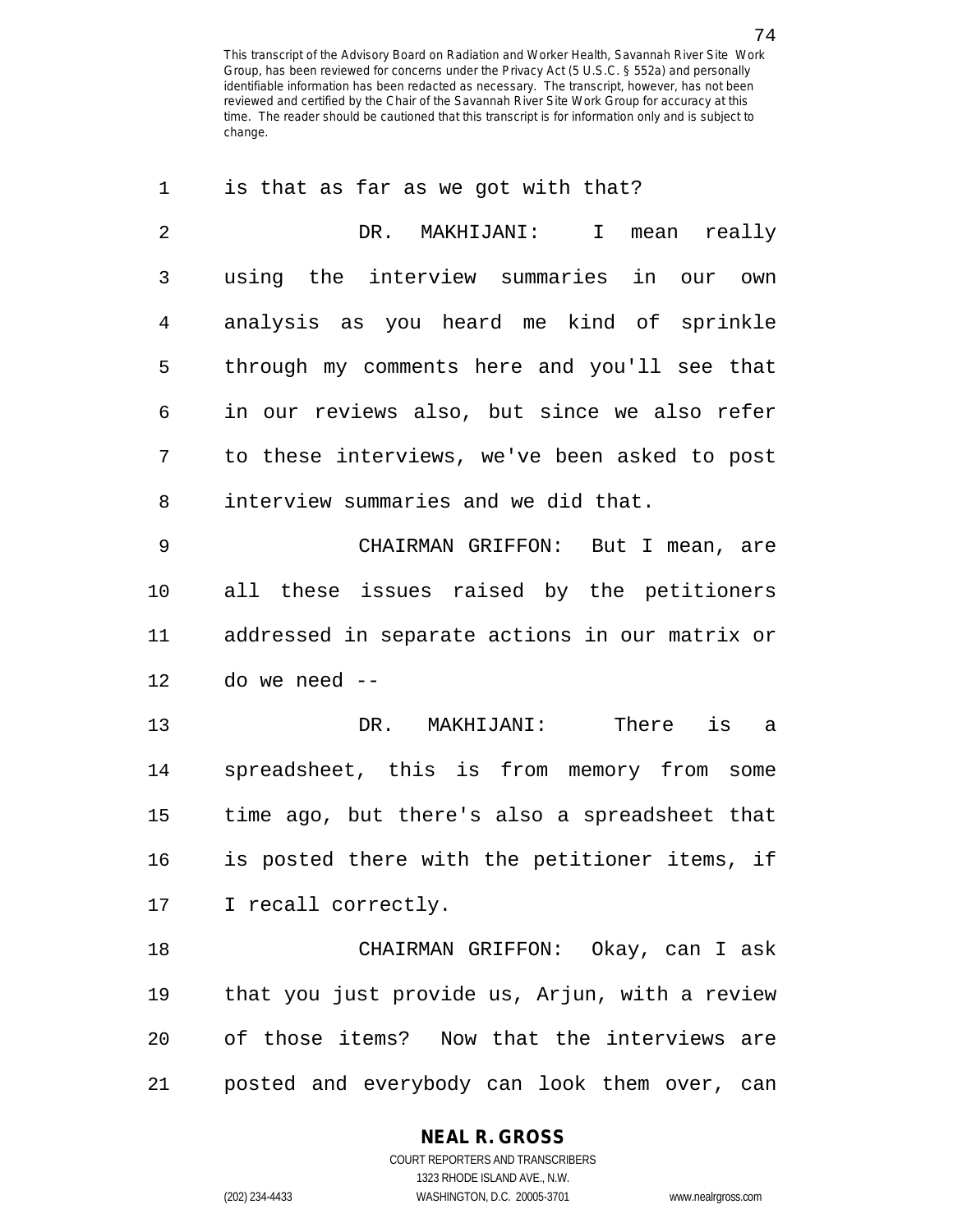1 you provide us with a -- just run through 2 those items raised by the petitioner and make 3 sure that we've addressed them in our matrix 4 here. 5 DR. MAKHIJANI: I believe we have, 6 actually. And I'll send you something in 7 writing about that. This is also connected 8 with the next item. I will do that. 9 CHAIRMAN GRIFFON: These are 10 issues that we need to address, so we want to 11 make sure we don't miss any. Okay. 12 DR. MAKHIJANI: Initially, we were 13 going to do a longer report until it got -- 14 you know, we decided to do it in pieces and we 15 compiled that petitioner-issued list in that 16 context. Yes, you're right. We will do that. 17 CHAIRMAN GRIFFON: Just provide a 18 memo report. 19 DR. MAKHIJANI: Yes. Sure. So 20 the next two items, 24 and 25, there's 21 nothing.

1323 RHODE ISLAND AVE., N.W.

(202) 234-4433 WASHINGTON, D.C. 20005-3701 www.nealrgross.com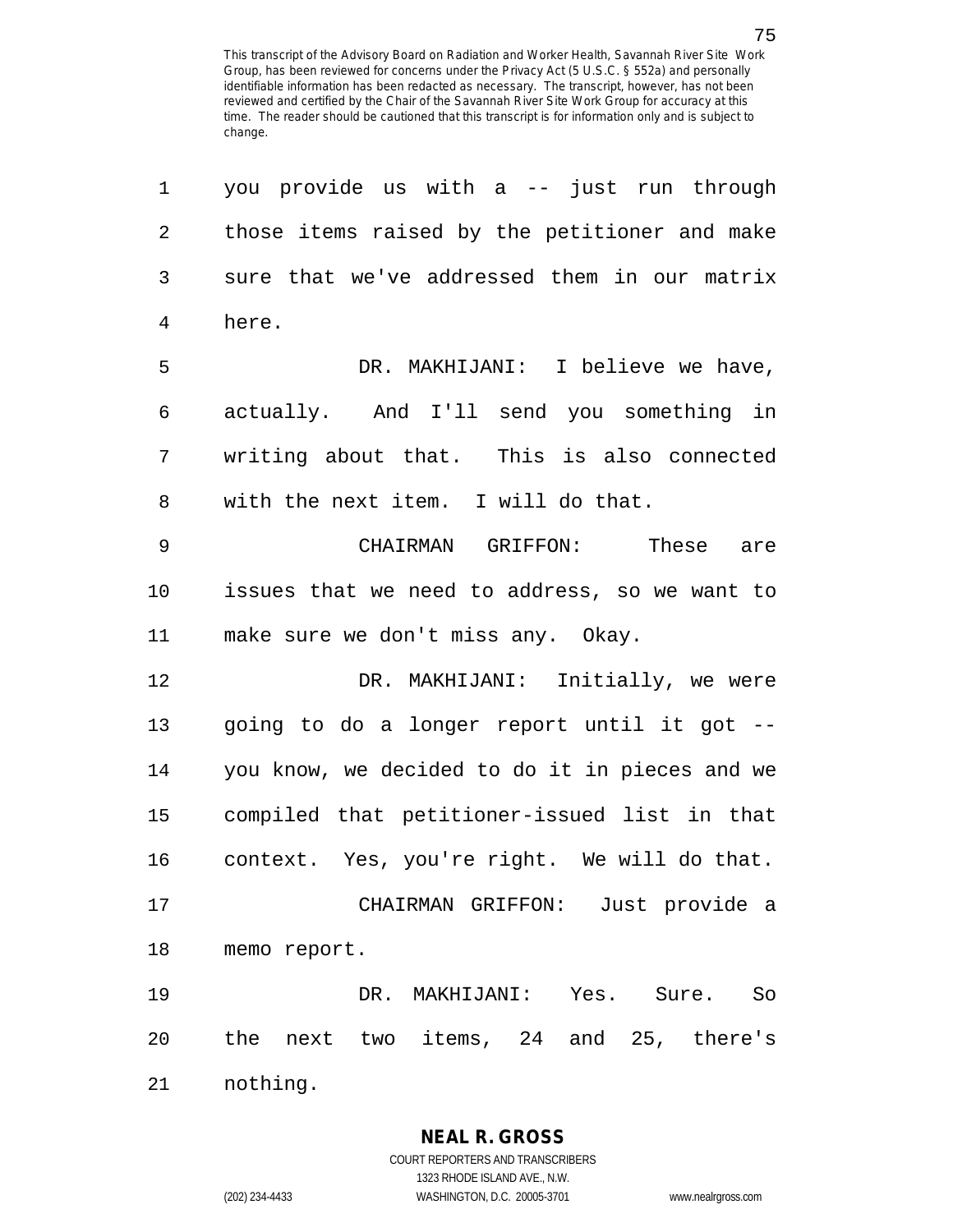| 1  | CHAIRMAN GRIFFON: And can I ask               |
|----|-----------------------------------------------|
| 2  | on 24, I know there was no action from SC&A.  |
| 3  | I'm assuming there was no action for NIOSH,   |
| 4  | but where does the issue stand? Can you just  |
| 5  | flesh that out?                               |
| 6  | DR. MAKHIJANI: To my memory, I                |
| 7  | think this matrix item has become merged with |
| 8  | all the other internal dose items because a   |
| 9  | lot of those actually have to do with early   |
| 10 | work, you know, thorium work, neptunium work, |
| 11 | although neptunium might have gone on.        |
| 12 | So I don't know -- let me look at             |
| 13 | the matrix item to see --                     |
| 14 | CHAIRMAN GRIFFON: If it goes                  |
| 15 | away, just let us know and we'll just delete  |
| 16 | it.                                           |
| 17 | DR. MAKHIJANI: Why don't I review             |
| 18 | it to see if it goes away and maybe NIOSH can |
| 19 | review it too. Let me see what the full       |
| 20 | matrix item says. I have the matrix here.     |
| 21 | CHAIRMAN GRIFFON: Okay.                       |

**NEAL R. GROSS** COURT REPORTERS AND TRANSCRIBERS

1323 RHODE ISLAND AVE., N.W.

(202) 234-4433 WASHINGTON, D.C. 20005-3701 www.nealrgross.com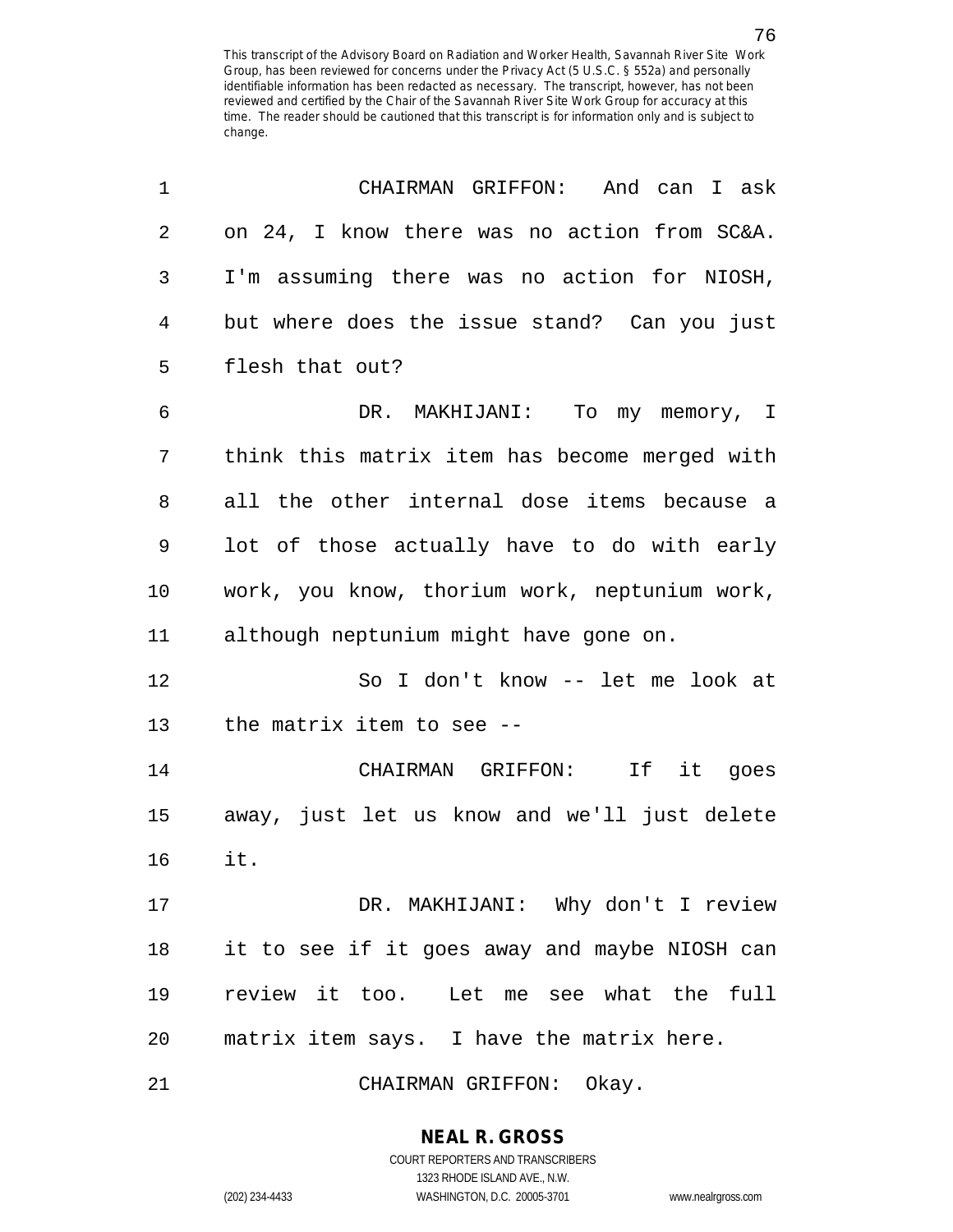| 1              | DR. MAKHIJANI: Yes, I actually                  |
|----------------|-------------------------------------------------|
| $\overline{2}$ | think this item is covered in the other items,  |
| 3              | but I'll send you something more formal about   |
| 4              | that.                                           |
| 5              | CHAIRMAN GRIFFON: That's fine.                  |
| 6              | And 25 is covered in 14, right?                 |
| 7              | DR. MAKHIJANI: That's right, it's               |
| 8              | the same item.                                  |
| 9              | CHAIRMAN GRIFFON: I'm going to                  |
| 10             | make that go away in our future discussions.    |
| 11             | DR. MAKHIJANI: Okay.                            |
| 12             | CHAIRMAN GRIFFON: Yes.<br>All                   |
| 13             | right.                                          |
| 14             | DR. MAKHIJANI: And then there was               |
| 15             | -- Bob Warren provided us -- he's the claimant  |
| 16             | representative, and I believe he's on the line  |
| 17             | -- provided us with some documents and there    |
| 18             | was also some claimant information and we have  |
| 19             | not reviewed the issues relating to the         |
| 20             | specific claimants since we believe that was    |
| 21             | outside of our scope in this SEC review.<br>But |

**NEAL R. GROSS**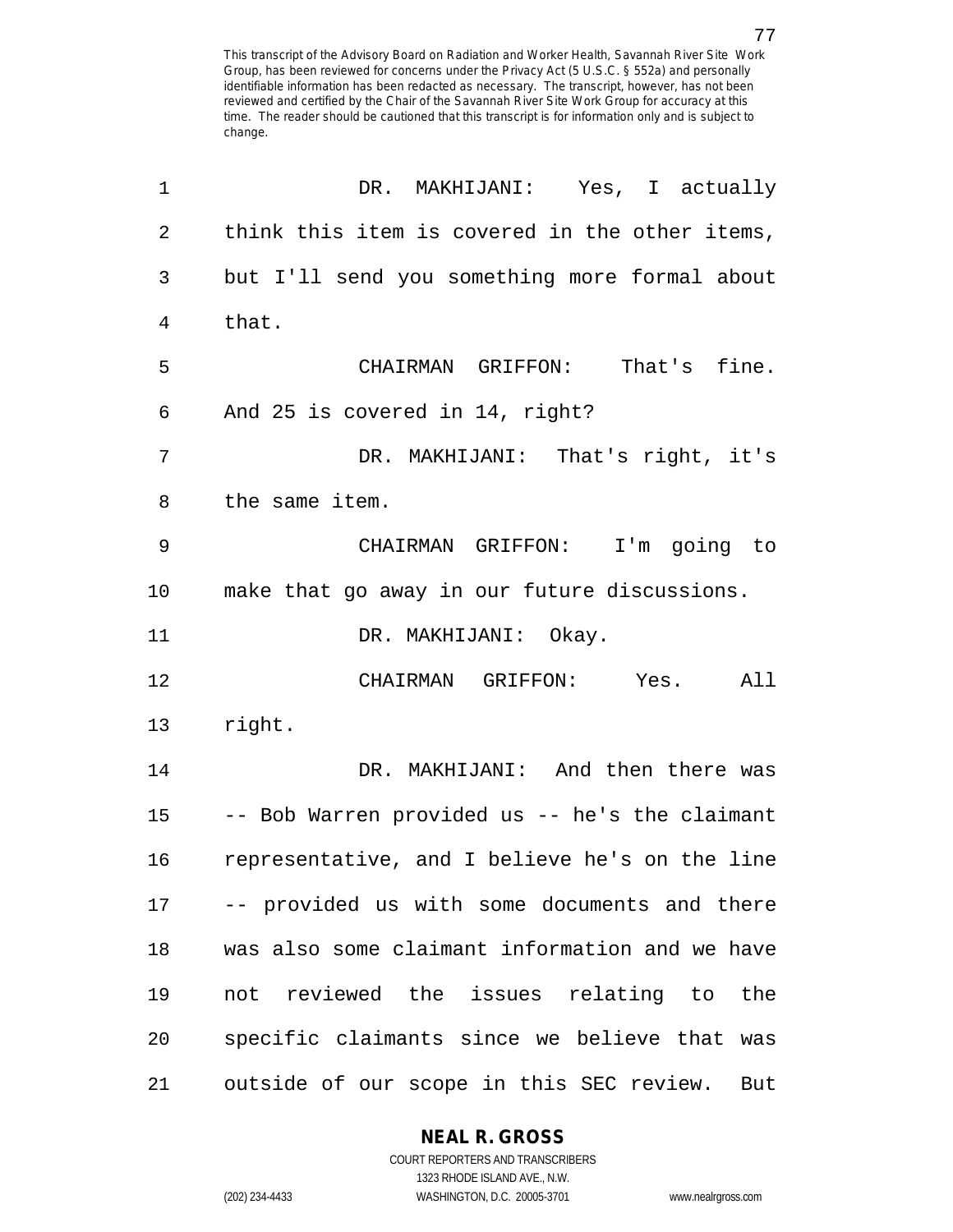| $\mathbf 1$    | we have reviewed the other documents and we    |
|----------------|------------------------------------------------|
| $\overline{2}$ | also reviewed the minutes of the NIOSH         |
| 3              | Outreach meeting to which Bob Warren referred  |
| 4              | to see whether the issues were covered in the  |
| 5              | other matrix items.                            |
| 6              | And basically, I believe that they             |
| 7              | are, a lot of them have to do with incidents   |
| 8              | and whether incidents have been properly       |
| 9              | recorded. Some of them have to do with non-    |
| 10             | construction workers versus construction       |
| 11             | workers. And some of them have to do with why  |
| 12             | non-construction workers were excluded.<br>Now |
| 13             | that last piece, you know, is not -- it's      |
| 14             | basically a NIOSH, OCAS, DCAS decision. And    |
| 15             | we're not reviewing that except as we come up  |
| 16             | with non-construction worker issues that are   |
| 17             | related to construction workers, according to  |
| 18             | the direction from last time.                  |
| 19             | don't believe that we need to<br>$\top$        |
| 20             | add any new matrix items and if you would      |

21 like, I can send you a memorandum of our

**NEAL R. GROSS** COURT REPORTERS AND TRANSCRIBERS

1323 RHODE ISLAND AVE., N.W.

78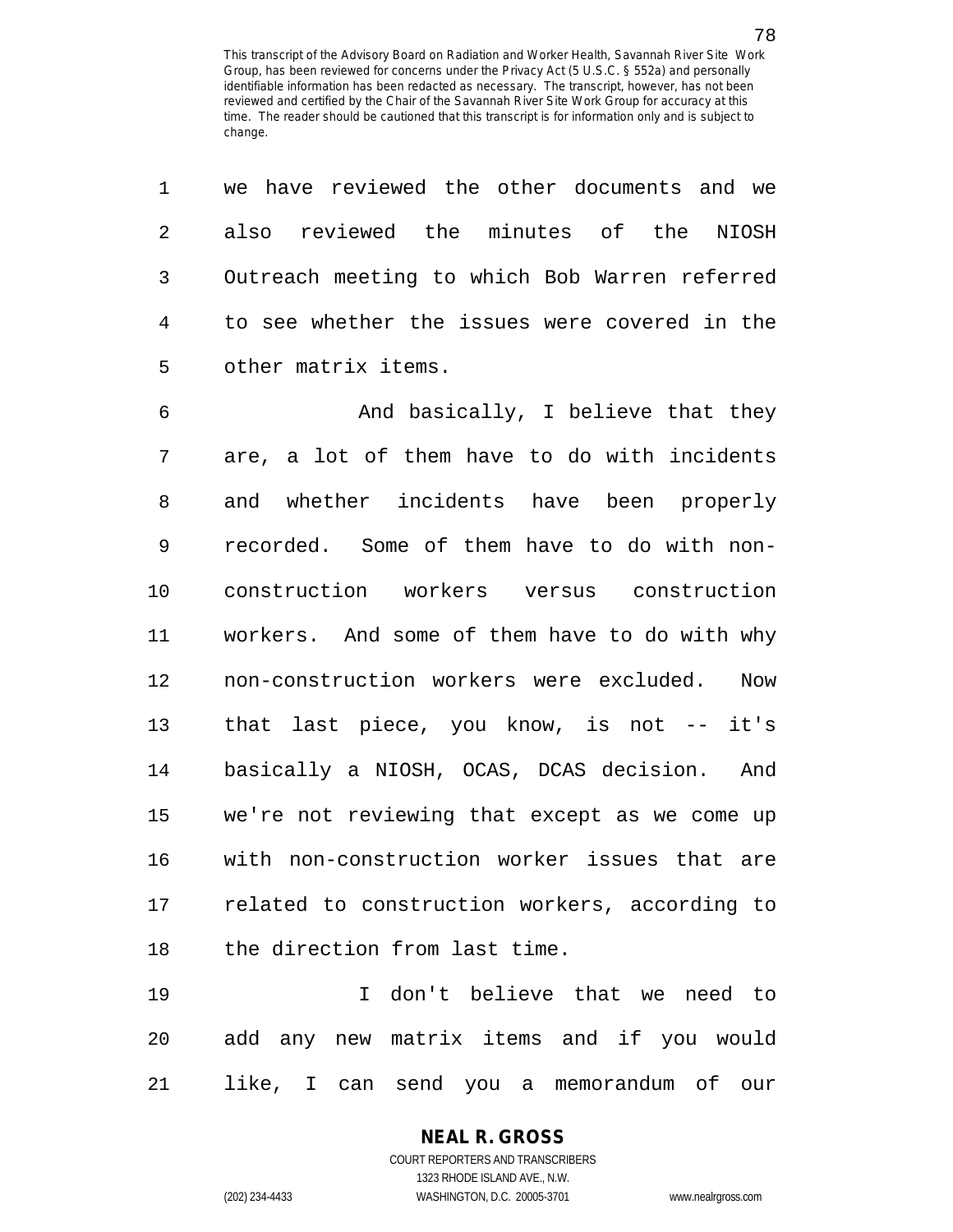| 1              | review of these items. We do have quite a bit  |
|----------------|------------------------------------------------|
| $\overline{2}$ | of work that we did on this. It was done       |
| $\mathfrak{Z}$ | mostly by Kathy Demers. I'd be happy to send   |
| $\overline{4}$ | you something in writing.                      |
| 5              | CHAIRMAN GRIFFON: I think that                 |
| 6              | would be appropriate. Did you post this? You   |
| 7              | say comments were entered into a spreadsheet   |
| 8              | for easier tracking and sorting. Is this       |
| 9              | available to --                                |
| 10             | DR. MAKHIJANI: This, we have not.              |
| 11             | We have not posted anything like this. This    |
| 12             | has been an internal review just to give you a |
| 13             | report and an update and to seek your guidance |
| 14             | as to where to go next.                        |
| 15             | We'll just kind of review                      |
| 16             | everything and clean it up and make sure it's  |
| 17             | readable by third parties and then post it.    |
| 18             | And I'll send you a memo.                      |
| 19             | CHAIRMAN GRIFFON: The memo<br>and              |
| 20             | your spreadsheet I think would be useful.      |
| 21             | DR.<br>Yes, I will do<br>MAKHIJANI:            |

**NEAL R. GROSS** COURT REPORTERS AND TRANSCRIBERS

1323 RHODE ISLAND AVE., N.W. (202) 234-4433 WASHINGTON, D.C. 20005-3701 www.nealrgross.com

79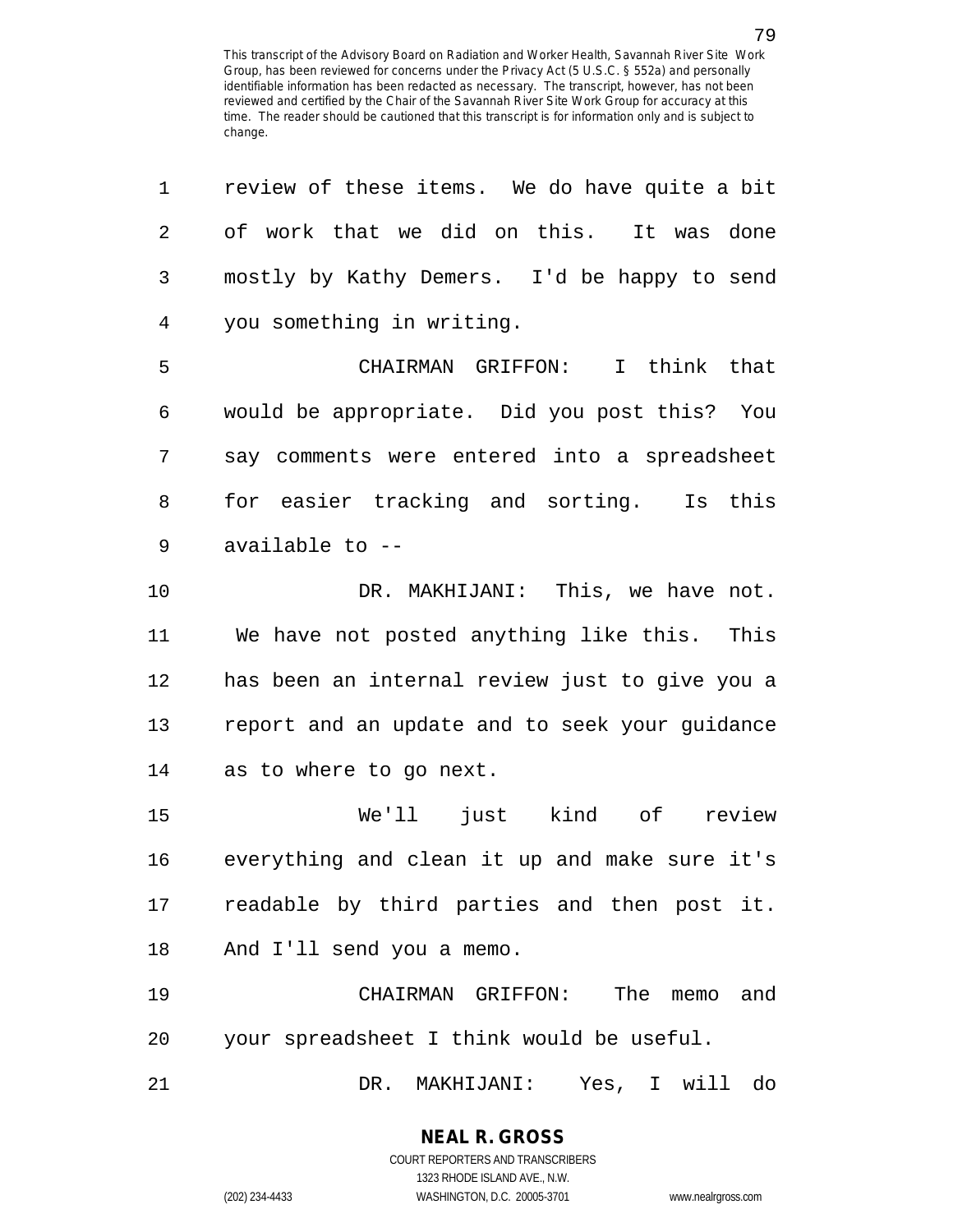| 1  | that.                                          |
|----|------------------------------------------------|
| 2  | MR. KATZ: Arjun, this is Ted.                  |
| 3  | The materials that were submitted, are they    |
| 4  | already posted on the Site Research Database?  |
| 5  | DR. MAKHIJANI: You know, I think               |
| 6  | so, but I will have to ask. I'm not sure,      |
| 7  | Ted.                                           |
| 8  | MR. KATZ: Okay, because that                   |
| 9  | probably should be done in conjunction with    |
| 10 | this.                                          |
| 11 | CHAIRMAN GRIFFON: Agreed.                      |
| 12 | DR. MAKHIJANI: Yes, sure.                      |
| 13 | CHAIRMAN GRIFFON: I mean this                  |
| 14 | sort of goes along with 22 and 23, but it was  |
| 15 | sort of additional comments, right, beyond the |
| 16 | original piece.                                |
| 17 | DR. MAKHIJANI: Right. A lot of                 |
| 18 | it is actually around matrix Item 12 about     |
| 19 | incidents and matrix Item 13 about             |
| 20 | construction workers versus non-construction   |
| 21 | workers.                                       |

**NEAL R. GROSS** COURT REPORTERS AND TRANSCRIBERS

1323 RHODE ISLAND AVE., N.W. (202) 234-4433 WASHINGTON, D.C. 20005-3701 www.nealrgross.com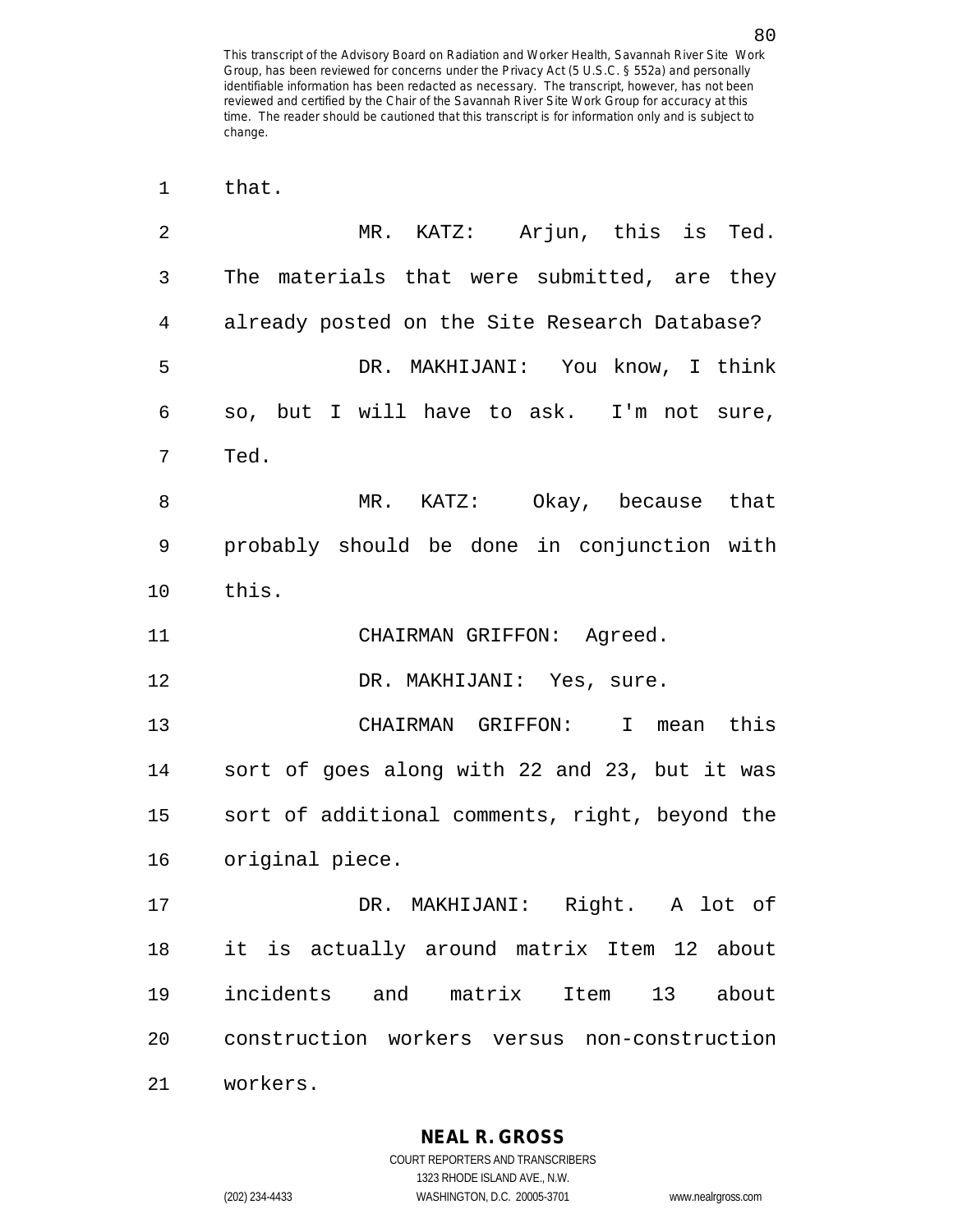| 1              | CHAIRMAN GRIFFON: Okay.                          |
|----------------|--------------------------------------------------|
| $\overline{2}$ | DR. MAKHIJANI: But you'll see                    |
| 3              | that in the memo I sent you.                     |
| 4              | CHAIRMAN GRIFFON: All right.                     |
| 5              | That will be good. We need to make sure $-$ - if |
| 6              | the Work Group or SC&A are not covered in        |
| 7              | other items, we need to address those            |
| 8              | separately, so that will be good to see a        |
| $\mathsf 9$    | formal follow up on that.                        |
| 10             | Is there anything we missed just                 |
| 11             | as far as the status updates, Arjun or Tim?      |
| 12             | DR. MAKHIJANI: I don't think so.                 |
| 13             | DR. TAULBEE: This is Tim. No, I                  |
| 14             | don't think so. I think that covers it.          |
| 15             | CHAIRMAN GRIFFON: I guess the                    |
| 16             | only thing I would draw attention -- this came   |
| 17             | up yesterday in our Fernald meeting. We did a    |
| 18             | similar thing. I know that at the last full      |
| 19             | Board meeting, we had heard some public          |
| 20             | comment of how many Work Group meetings we've    |
| 21             | had at the Savannah River Site and how long      |

**NEAL R. GROSS**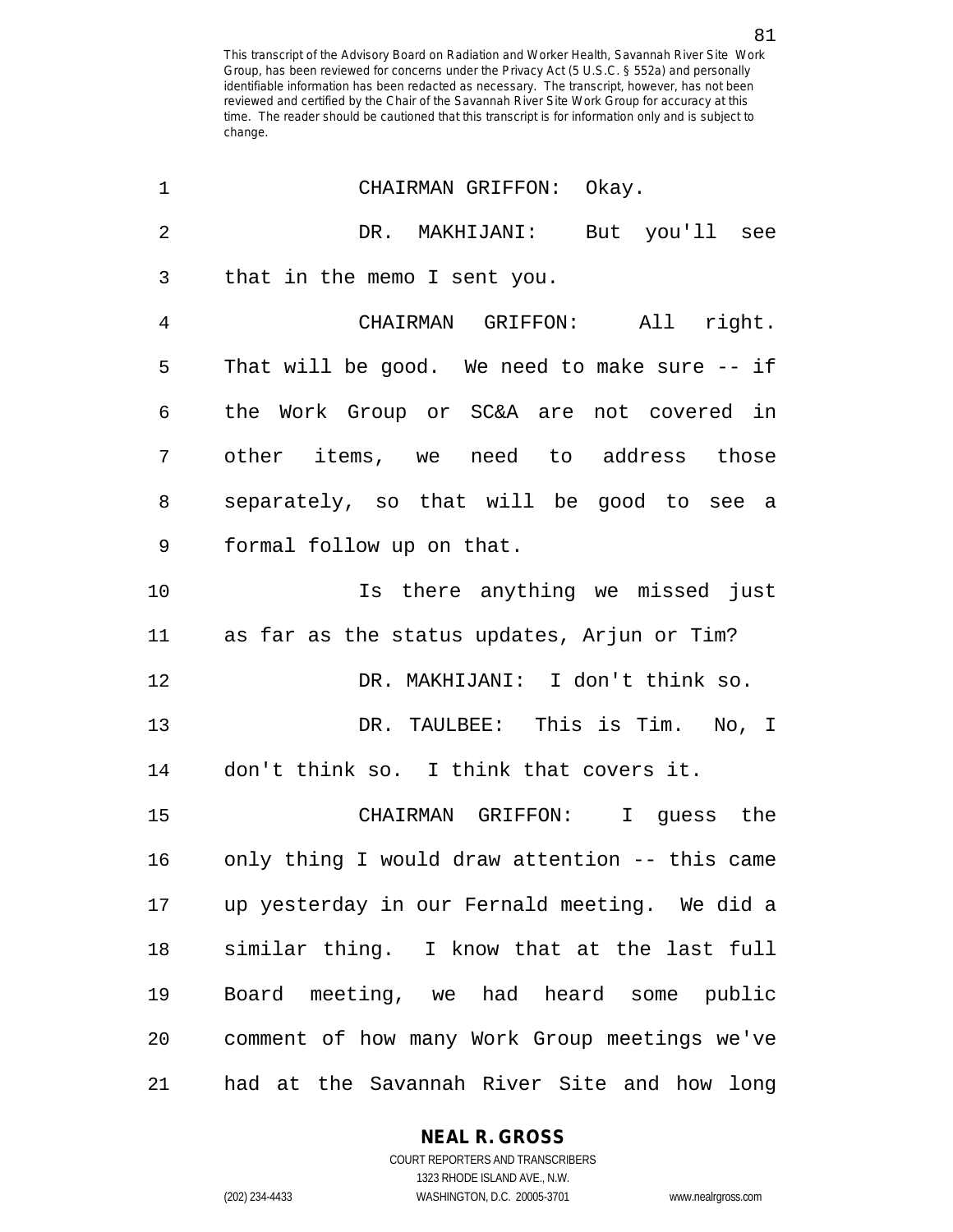1 this has gone on.

2 I know I'm not telling anyone 3 anything they don't know already, but we do 4 have petitioners that are, I'm sure, quite 5 anxious to have resolution to this. So I 6 think we really need to try to push for a 7 face-to-face meeting to resolve many and/or 8 all these issues in the near future. I'm a 9 little concerned that some are definitely 10 going to push out beyond the next February 11 meeting it seems, but I do want to try to 12 schedule something. And I'm not sure what 13 time frame we should look at. I think we 14 should go for a meeting before the next full 15 Board meeting, possibly in mid- to late 16 January with the awareness that some of these 17 issues may not be ready by then. I don't know 18 what others think on that?

19 DR. MAKHIJANI: Mark, the latter 20 part of January and early part of February is 21 going to be -- is very, very uncertain for me.

#### **NEAL R. GROSS**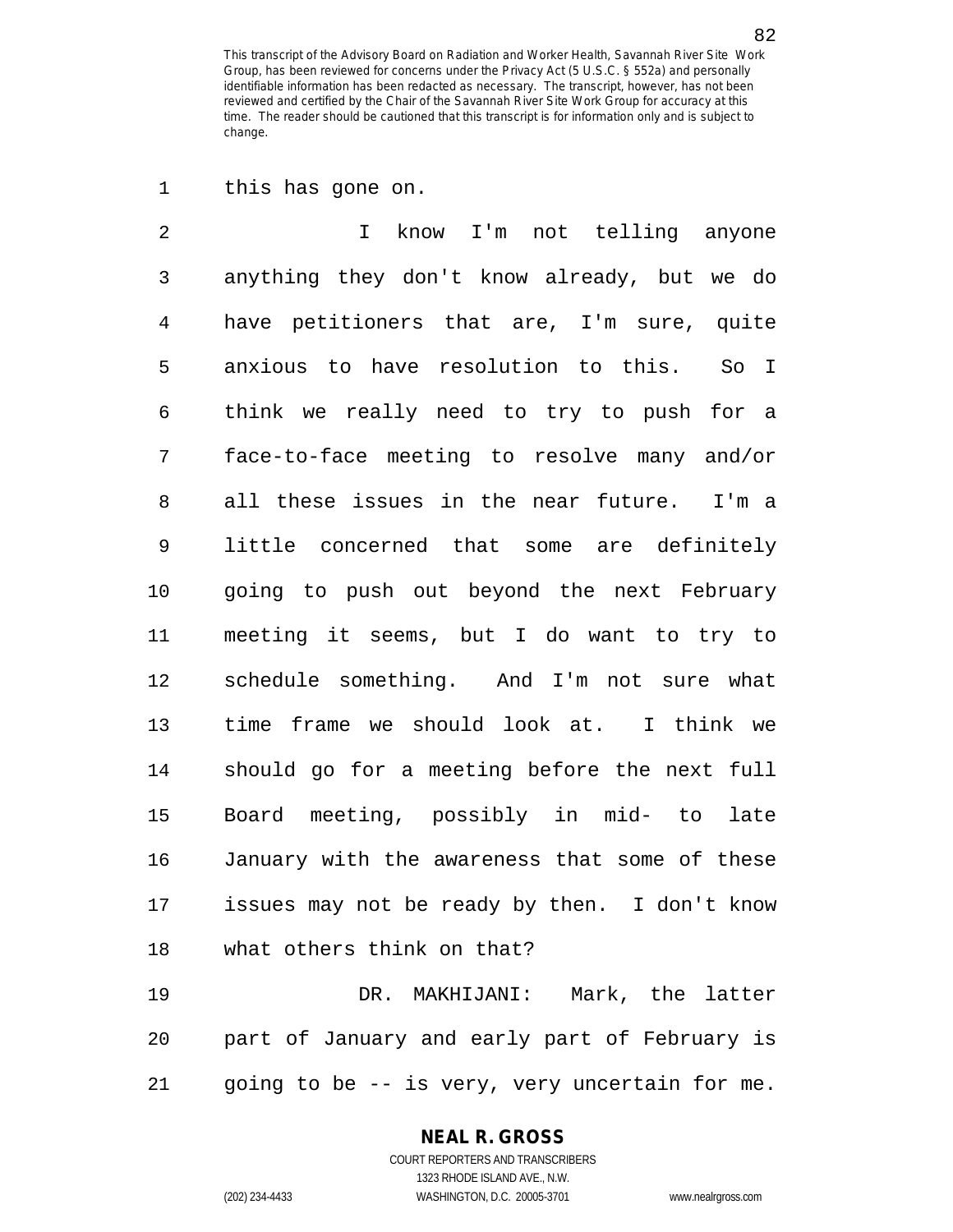| 1  | I would prefer the first part of January, the  |
|----|------------------------------------------------|
| 2  | latter part of February.                       |
| 3  | CHAIRMAN GRIFFON: I would say --               |
| 4  | how about middle January or early-to-mid? I    |
| 5  | don't think early is good.                     |
| 6  | DR. MAKHIJANI: Actually, January               |
| 7  | is a horrible month for me, but you know,      |
| 8  | because the second week of January is also     |
| 9  | booked. I have the first week of January. I    |
| 10 | could do it in the second week of January,     |
| 11 | third week of January starting the 18th.       |
| 12 | CHAIRMAN GRIFFON: So you could do              |
| 13 | it the third week?                             |
| 14 | DR. MAKHIJANI: Yes. The problem                |
| 15 | is my schedule for the last half of January is |
| 16 | uncertain, but I guess I'll work around the    |
| 17 | Working Group.                                 |
| 18 | Tim, any<br>CHAIRMAN GRIFFON:                  |
| 19 | thoughts on that from NIOSH's standpoint?      |
| 20 | DR. TAULBEE: From my availability              |
| 21 | standpoint, the third week of January is good  |

### **NEAL R. GROSS**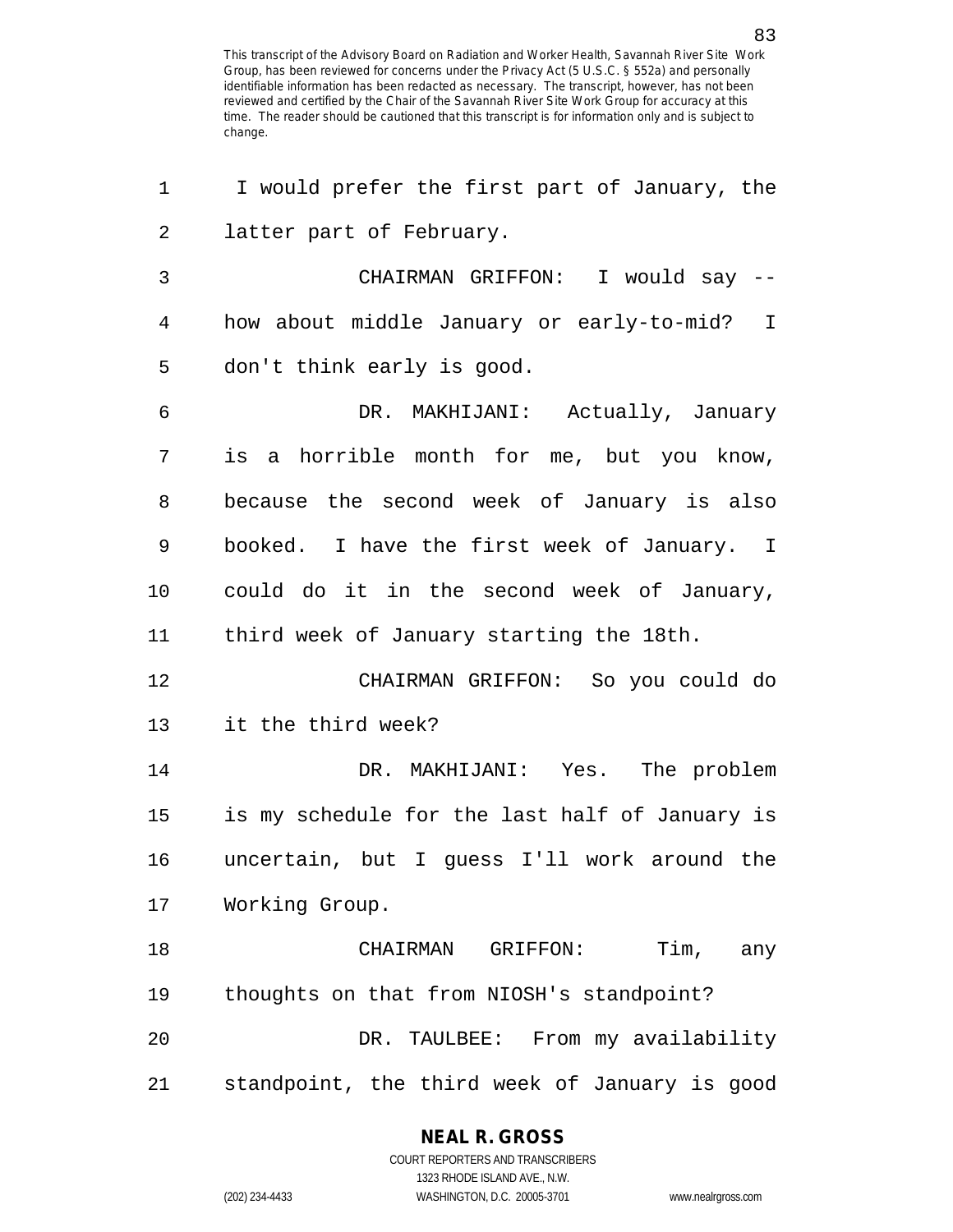| 1  | until Friday of that week, so Tuesday,           |
|----|--------------------------------------------------|
| 2  | Wednesday, Thursday of that week. Also, the      |
| 3  | first and second week of January is fine. I'm    |
| 4  | kind of like Arjun, the end of January and the   |
| 5  | first of February is already booked for me.      |
| 6  | CHAIRMAN GRIFFON: And from the --                |
| 7  | I mean what I gather from our discussion, a      |
| 8  | lot of your actions will be complete by then.    |
| 9  | There might be a few exceptions, but a large     |
| 10 | degree of the work you expect to have            |
| 11 | responses on these issues, right, by then?       |
| 12 | DR. TAULBEE: That's correct.                     |
| 13 | CHAIRMAN GRIFFON: I don't want to                |
| 14 | schedule when we're not going to be ready to     |
| 15 | have some fruitful discussion.                   |
| 16 | DR. TAULBEE: From my list, Mark,                 |
| 17 | it looks like the tritium analysis that we'd     |
| 18 | have, as well as Arjun would have SC&A's         |
| 19 | response of that so that can be a lengthy        |
| 20 | discussion, I'm quite certain, as well as we     |
| 21 | had the polonium report that will be out.<br>The |

**NEAL R. GROSS**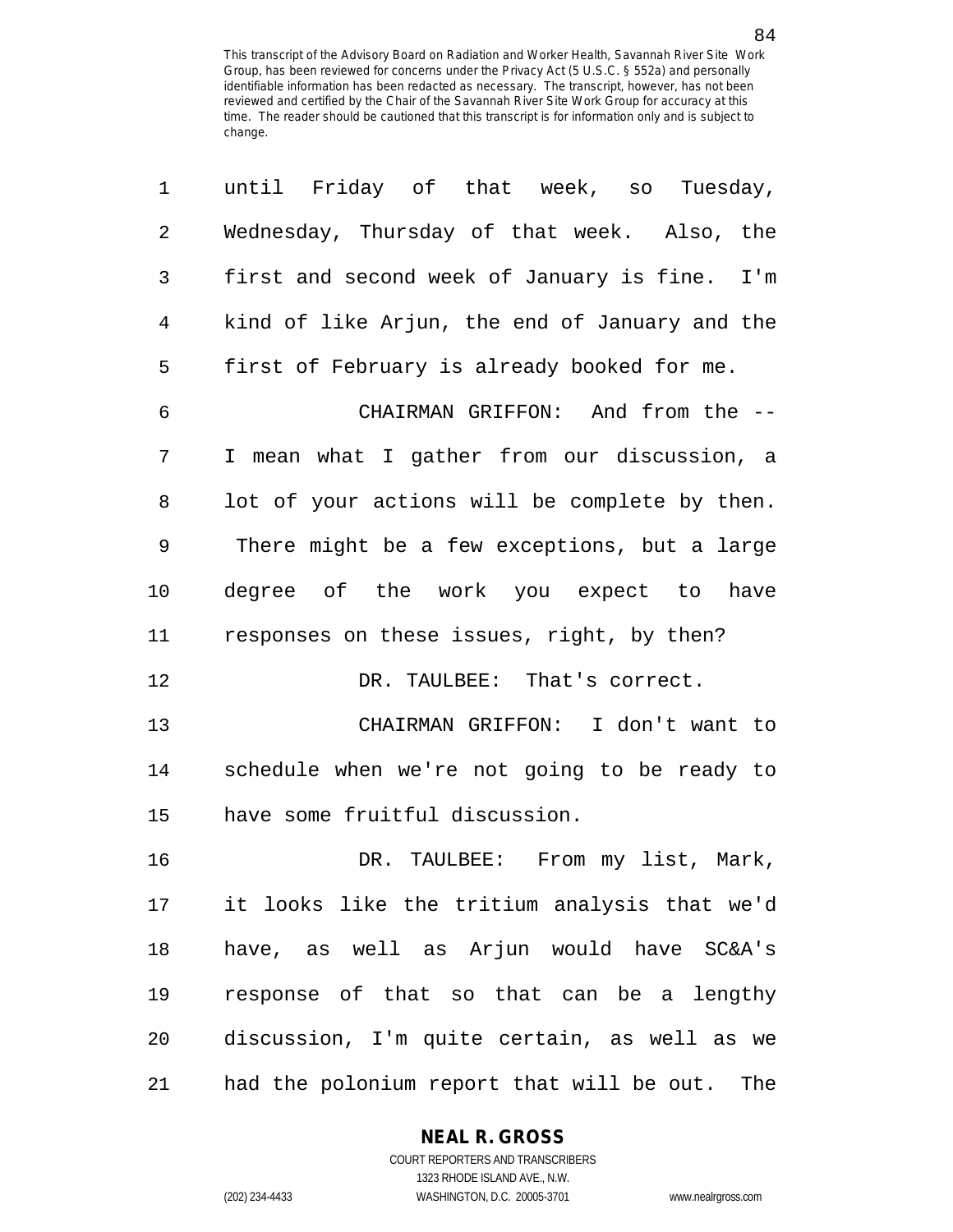| 1  | Burning Grounds should be out by then as well. |
|----|------------------------------------------------|
| 2  | And I'm hoping the exposure geometry as well,  |
| 3  | and these again, I'm targeting early January   |
| 4  | so if you were to schedule the 18th, 19th, or  |
| 5  | 20th, the Work Group should have a few weeks   |
| 6  | to at least have read them and we can go over  |
| 7  | them and begin to address questions on them.   |
| 8  | DR. MAKHIJANI: And you'll also                 |
| 9  | have our thorium report and tritium report.    |
| 10 | CHAIRMAN GRIFFON:<br>How about                 |
| 11 | January 17th? Does that work?                  |
| 12 | DR. MAKHIJANI: That's Martin                   |
| 13 | Luther King Day.                               |
| 14 | CHAIRMAN GRIFFON: Oh, it is.                   |
| 15 | That's right. How about January 18th?          |
| 16 | DR. TAULBEE: That works fine for               |
| 17 | me.                                            |
| 18 | CHAIRMAN GRIFFON: How about Work               |
| 19 | Group members? Is there anything else          |
| 20 | scheduled on that day, I should ask too?       |
| 21 | $MR$ .<br>January 18th is okay.<br>KATZ:       |

**NEAL R. GROSS** COURT REPORTERS AND TRANSCRIBERS

1323 RHODE ISLAND AVE., N.W.

(202) 234-4433 WASHINGTON, D.C. 20005-3701 www.nealrgross.com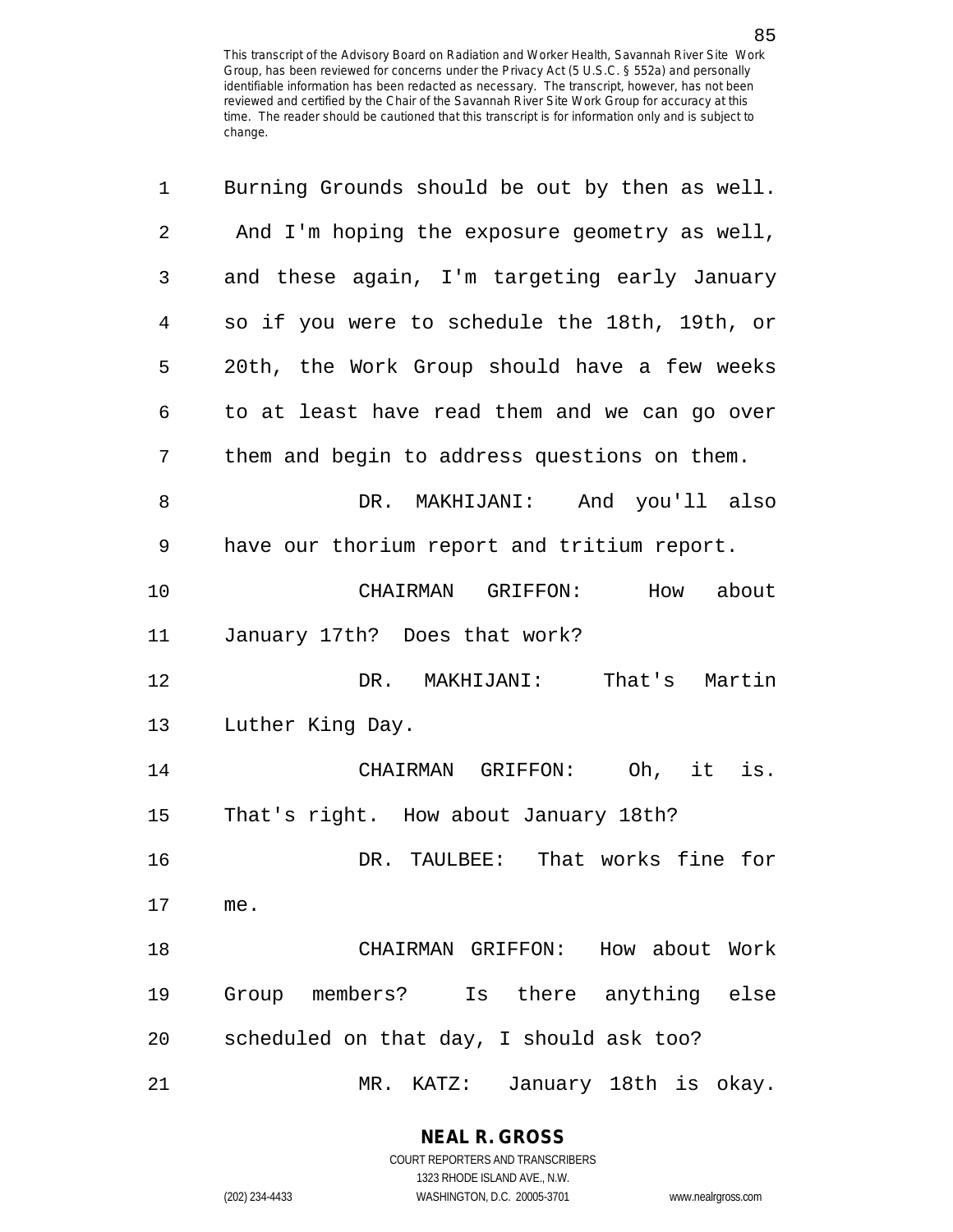| 1  | It just means people will travel on Martin |
|----|--------------------------------------------|
| 2  | Luther King Day, but that's fine.          |
| 3  | MEMBER LOCKEY: Mark, what day is           |
| 4  | that?                                      |
| 5  | CHAIRMAN GRIFFON: It's a Tuesday.          |
| 6  | MEMBER LOCKEY: Tuesday isn't a             |
| 7  | good day for me because I have clinic.     |
| 8  | CHAIRMAN GRIFFON: How about                |
| 9  | January 20th?                              |
| 10 | MEMBER LOCKEY: That's a --                 |
| 11 | MR. KATZ: Thursday.                        |
| 12 | MEMBER LOCKEY: Hold on a second,           |
| 13 | let me check.                              |
| 14 | CHAIRMAN GRIFFON: This will be in          |
| 15 | your backyard, Jim.                        |
| 16 | Is everybody else okay with that           |
| 17 | day?                                       |
| 18 | The 20th works for<br>DR. TAULBEE:         |
| 19 | This is Tim Taulbee.<br>me.                |
| 20 | MEMBER LOCKEY: The 20th is good.           |
| 21 | CHAIRMAN GRIFFON:<br>It's good.<br>Is      |

**NEAL R. GROSS** COURT REPORTERS AND TRANSCRIBERS

1323 RHODE ISLAND AVE., N.W.

(202) 234-4433 WASHINGTON, D.C. 20005-3701 www.nealrgross.com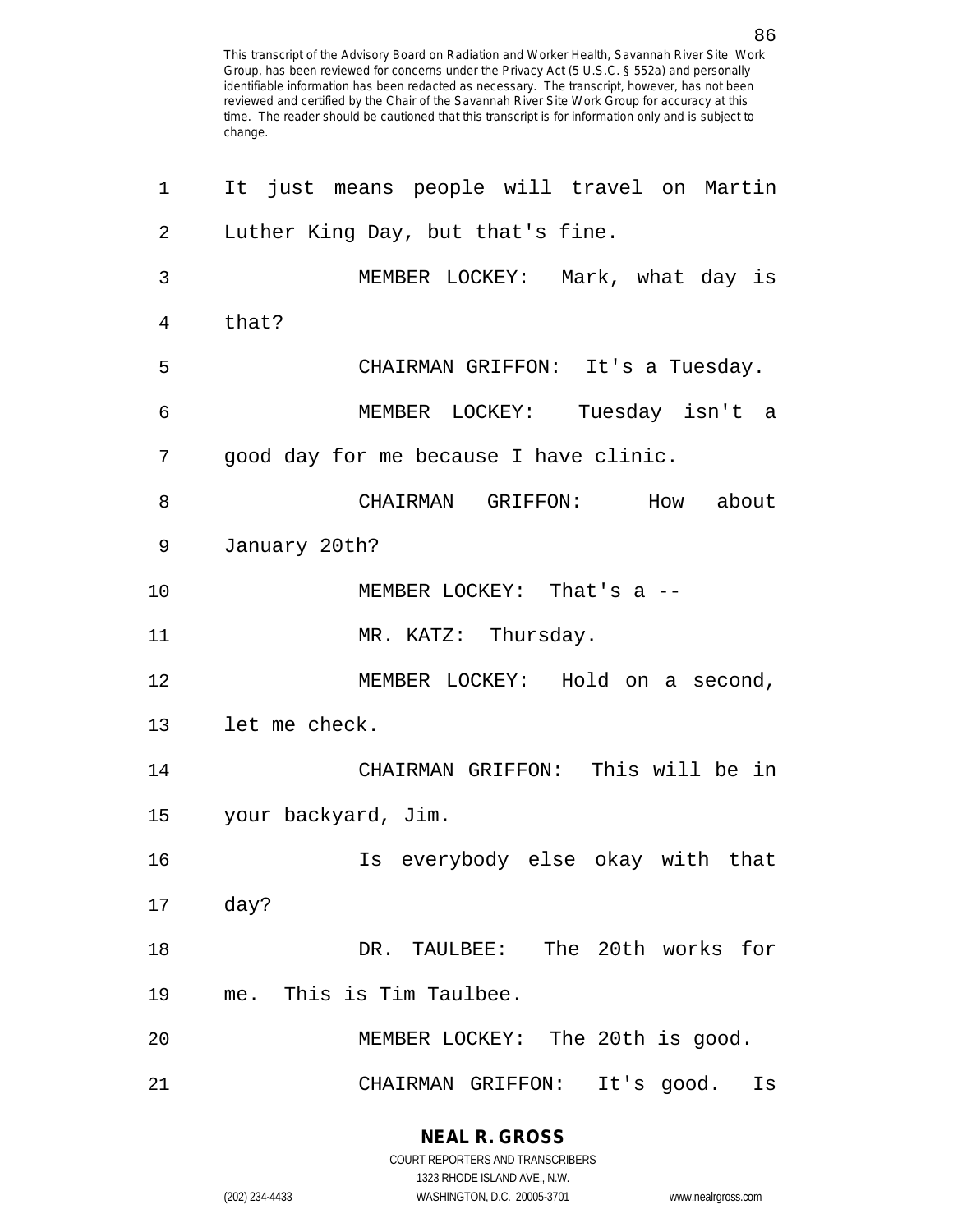| 1              | it still okay with you, Arjun?                 |
|----------------|------------------------------------------------|
| $\overline{2}$ | DR. MAKHIJANI: Yes. It's pushing               |
| 3              | my envelope, but that's fine.                  |
| $\overline{4}$ | CHAIRMAN GRIFFON: Let's save the               |
| 5              | 20th and I will check in in early January on   |
| 6              | the actions and if it looks like we're not     |
| 7              | there, we may push this back, but I really     |
| 8              | want to try to push on this because, as we     |
| 9              | know, it's been going on for a long time.      |
| $10 \,$        | Anything else, Ted?                            |
| 11             | MR. KATZ: No, that's good. Mark,               |
| 12             | that sounds good. I was just going to say it   |
| 13             | seems pretty clear from the amount of material |
| 14             | that we have that's going to be delivered and  |
| 15             | then won't be delivered, but will be delivered |
| 16             | soon. We're going to need certainly two full   |
| 17             | meetings anyway, so my only question is if you |
| 18             | want to try to book a meeting now for after    |
| 19             | the February Board meeting or do you just want |
| 20             | to wait and see where we get with that first   |
| 21             | meeting?                                       |

**NEAL R. GROSS** COURT REPORTERS AND TRANSCRIBERS

1323 RHODE ISLAND AVE., N.W. (202) 234-4433 WASHINGTON, D.C. 20005-3701 www.nealrgross.com

87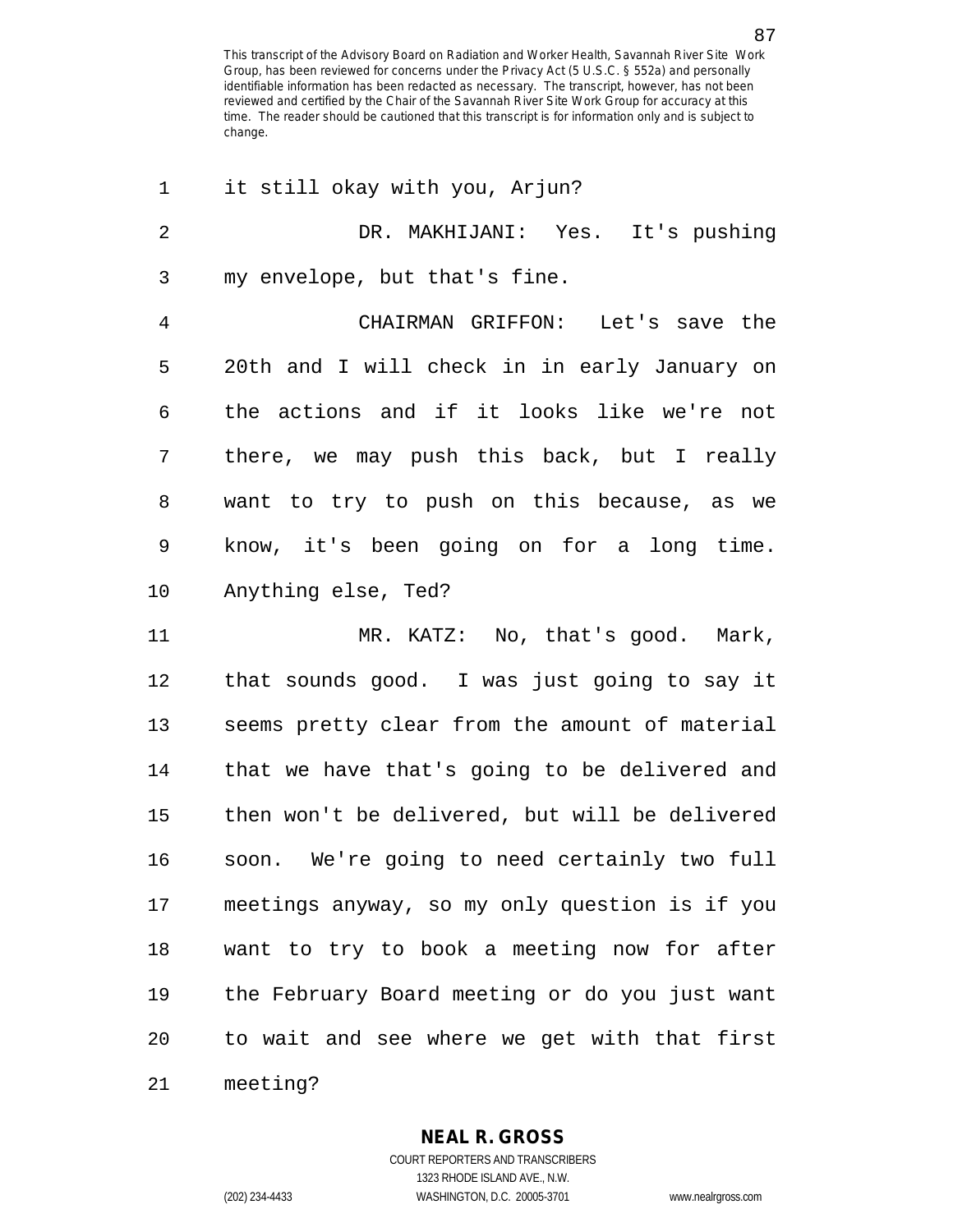| $\mathbf 1$ | CHAIRMAN GRIFFON: I'm having a                 |
|-------------|------------------------------------------------|
| 2           | little trouble booking that far out.<br>I'm    |
| 3           | afraid to schedule something that later is a   |
| 4           | conflict. I'd like to just stick with that     |
| 5           | one.                                           |
| 6           | The last thing I would like to say             |
| 7           | for our conference call here is I know the     |
| 8           | petitioner took time out of their day to dial  |
| 9           | in, so if you have any comments, understanding |
| 10          | that this was sort of status call. There will  |
| 11          | be much more substance at the meeting to       |
| 12          | discuss. If you have any comments for the      |
| 13          | record now, I would give you the opportunity   |
| 14          | to make those, either Mr. Warren or<br>Mr.     |
| 15          | Anderson.                                      |
| 16          | This is Bob Warren.<br>MR. WARREN:             |
| 17          | We still are looking at -- we'd like to see    |
| 18          | the definitions of construction worker because |
| 19          | this is really important. If it's only done    |
| 20          | for construction workers who work in the       |
| 21          | subcontractors in the trade, or whether it was |

**NEAL R. GROSS**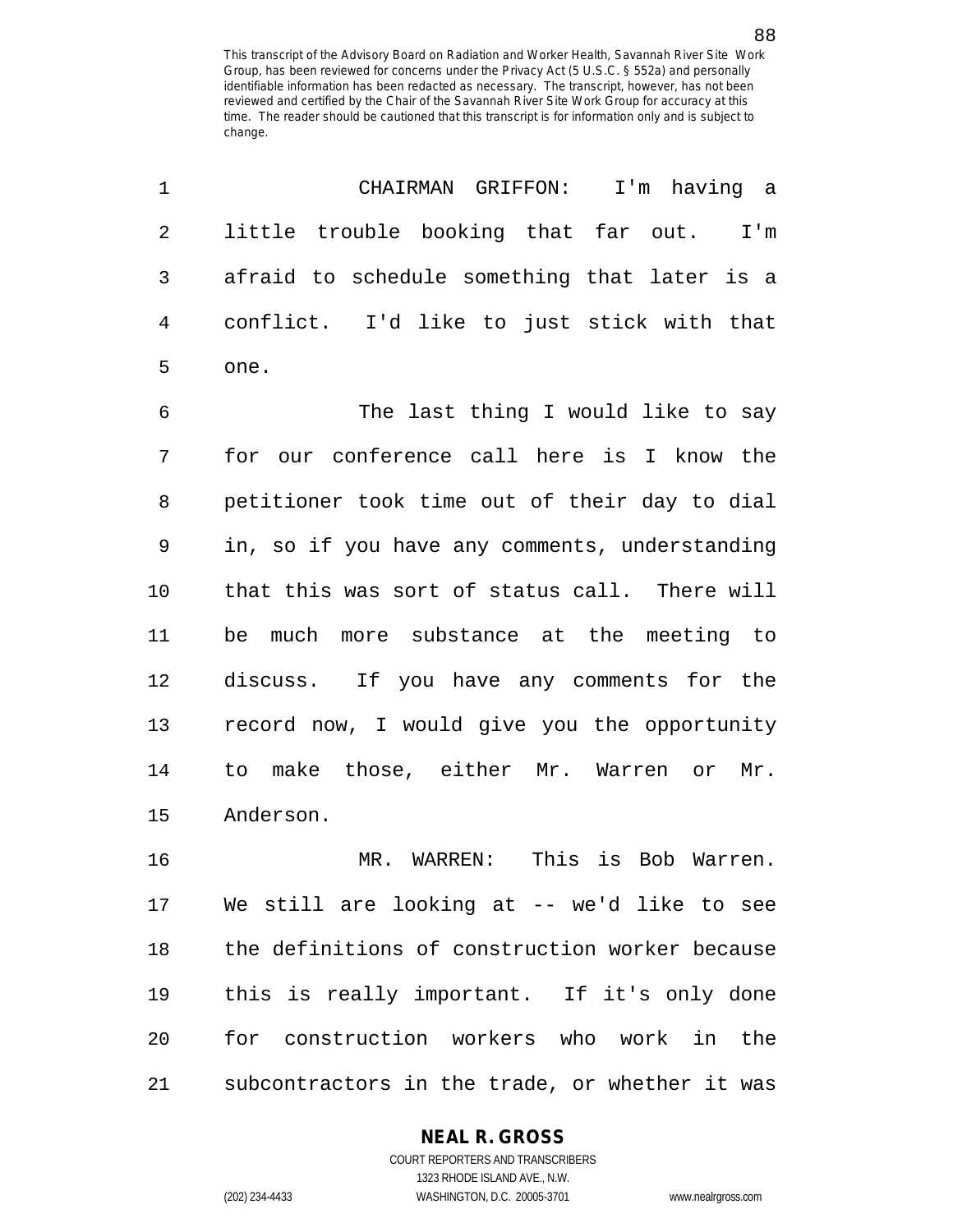| 1              | done, classify the workers in the front who    |
|----------------|------------------------------------------------|
| $\overline{2}$ | are doing construction. So that would be       |
| 3              | helpful if somebody would give us how they're  |
| 4              | going to do that.                              |
| 5              | CHAIRMAN GRIFFON:<br>That's a good             |
| 6              | point: clarification of how NIOSH is defining  |
| 7              | construction work.                             |
| 8              | Tim, I think this is better                    |
| 9              | addressed when we start to talk about the      |
| 10             | construction work that follows, right?         |
| 11             | DR. TAULBEE: This is Tim Taulbee,              |
| 12             | you're really breaking up there, Mark, due to  |
| 13             | other interference. Could you repeat that,     |
| 14             | please?                                        |
| 15             | CHAIRMAN GRIFFON: I was saying                 |
| 16             | that the point is an important one, I think,   |
| 17             | the definition of construction workers, but I  |
| 18             | think you might want to address that when we   |
| 19             | discuss coworker models and whether they bound |
| 20             | construction workers. I think Mr. Warren is    |
| 21             | asking about how it's defined, whether it's    |

#### **NEAL R. GROSS**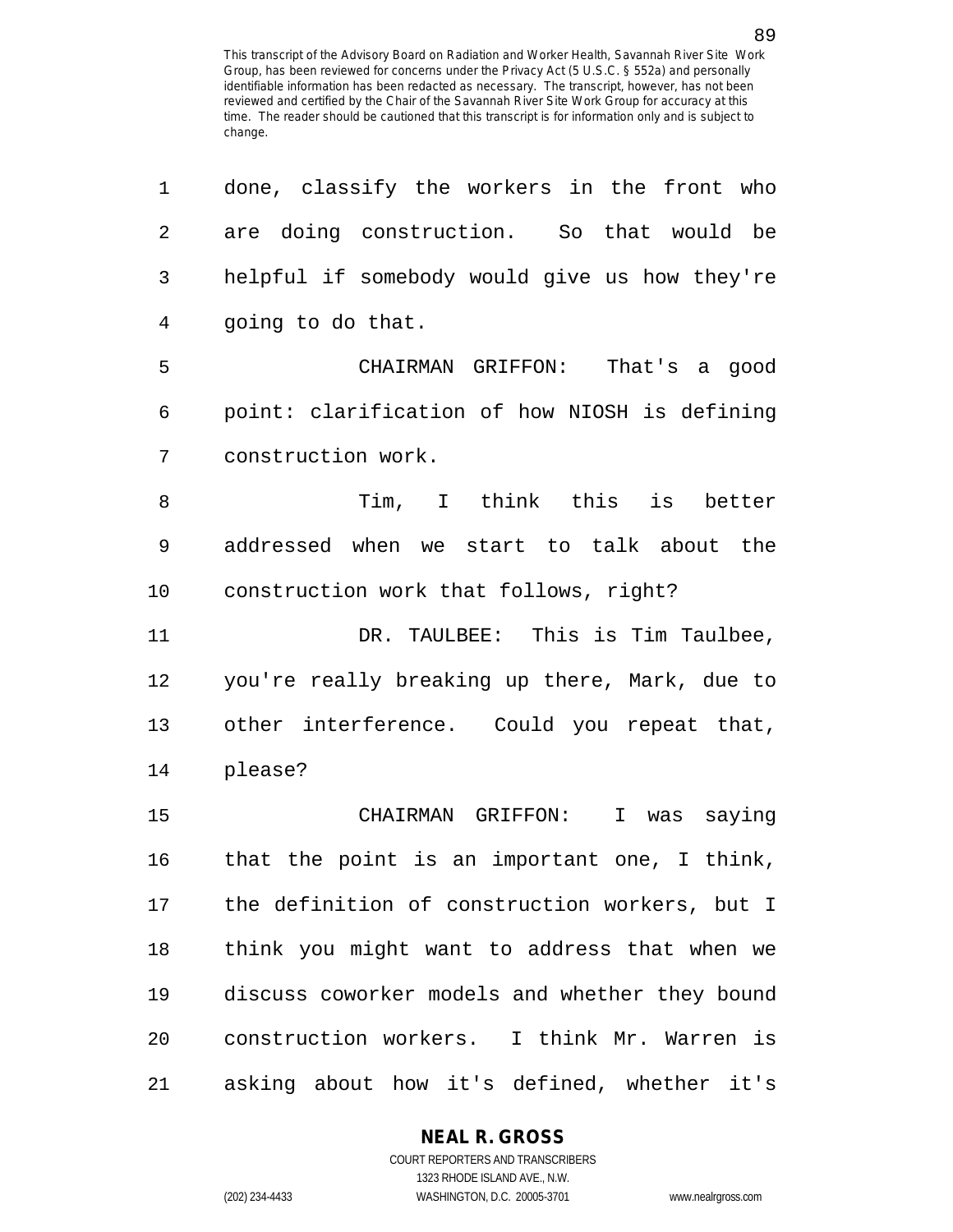1 subcontractors or whether it's -- is it 2 getting into those -- is it DuPont, the DuPont 3 workers as well? 4 DR. TAULBEE: I concur. I think 5 our analysis paper, as well as the tritium 6 analysis paper will help address that and we 7 can certainly go into more details on that 8 particular issue when we discuss that in 9 January. But it does include, it's not just 10 the construction trades or, what do I want to 11 say, the construction trades coming out of the 12 union shops. We also included the DuPont 13 construction trades workers that would be 14 doing more maintenance and so forth. 15 Back in August, we've since -- 16 I've posted up on the Advisory Board's 17 directory under our -- I think it's your O: 18 drive, a description of the -- of who we 19 included in those construction trades. I'm 20 looking at it here as I'm speaking here to

21 make sure that it did get posted up there.

### **NEAL R. GROSS**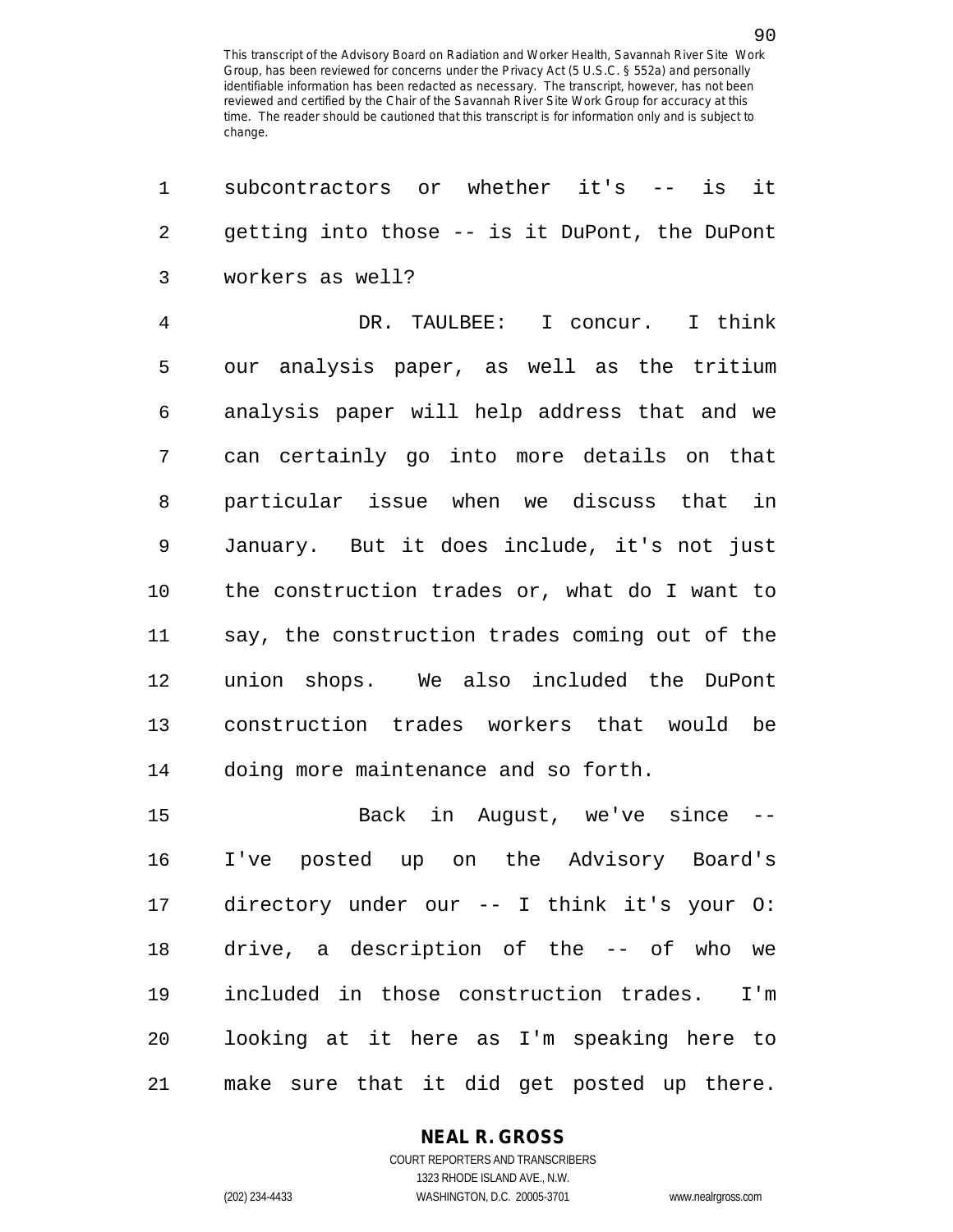1 But do you remember seeing anything like that, 2 Mark?

3 CHAIRMAN GRIFFON: You know, I may 4 have seen it, but is it on -- you're saying 5 it's on the publicly accessible?

6 DR. TAULBEE: No, not the publicly 7 assessable one. This would be the one 8 internal for you and the Advisory Board DCAS 9 documents, and it's the tritium description, 10 the description of the tritium files.

11 CHAIRMAN GRIFFON: I do remember 12 asking for this and I'm sure I looked at it a 13 while ago, but I'll look at it again. I'll 14 need to look at it again.

15 DR. TAULBEE: Okay.

16 CHAIRMAN GRIFFON: Is there any 17 portion of that that -- or will that -- this 18 report that you're going to provide for the 19 Work Group for the next face-to-face meeting, 20 that, I assume, will be cleared for the public 21 and the petitioner will be able to see that

### **NEAL R. GROSS**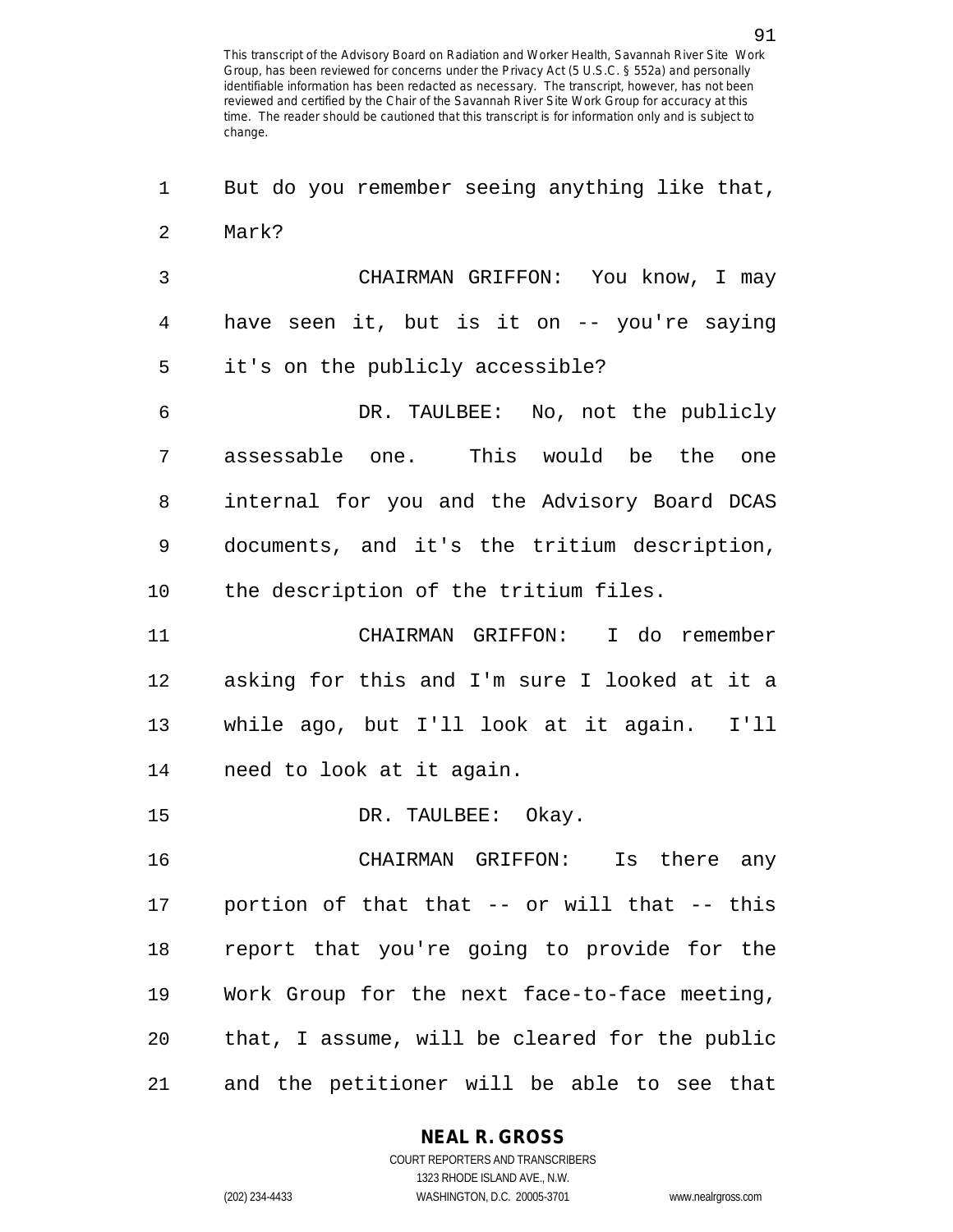1 and see these definitions better? Is that 2 true or not?

3 DR. TAULBEE: It's currently not 4 true, but we could possibly add these job 5 titles to that as an appendix. We've got them 6 listed there and we can certainly add an 7 appendix to the report. It's not quite 8 finalized yet, but I will caution you that 9 this report is rather lengthy. The text 10 version of it is about 22 pages or so, but 11 when you add in all of the additional data and 12 analysis that was done, it balloons to about 13 350 pages. So it's a pretty big document.

14 CHAIRMAN GRIFFON: If you think 15 the description is clear without adding 16 another appendix with exact job titles, then 17 that's fine. I'll leave it up to your 18 judgment, but you understand the concern. 19 DR. TAULBEE: Yes, sir. 20 MR. KATZ: This is Ted. Isn't

21 there a way to just provide this information

### **NEAL R. GROSS**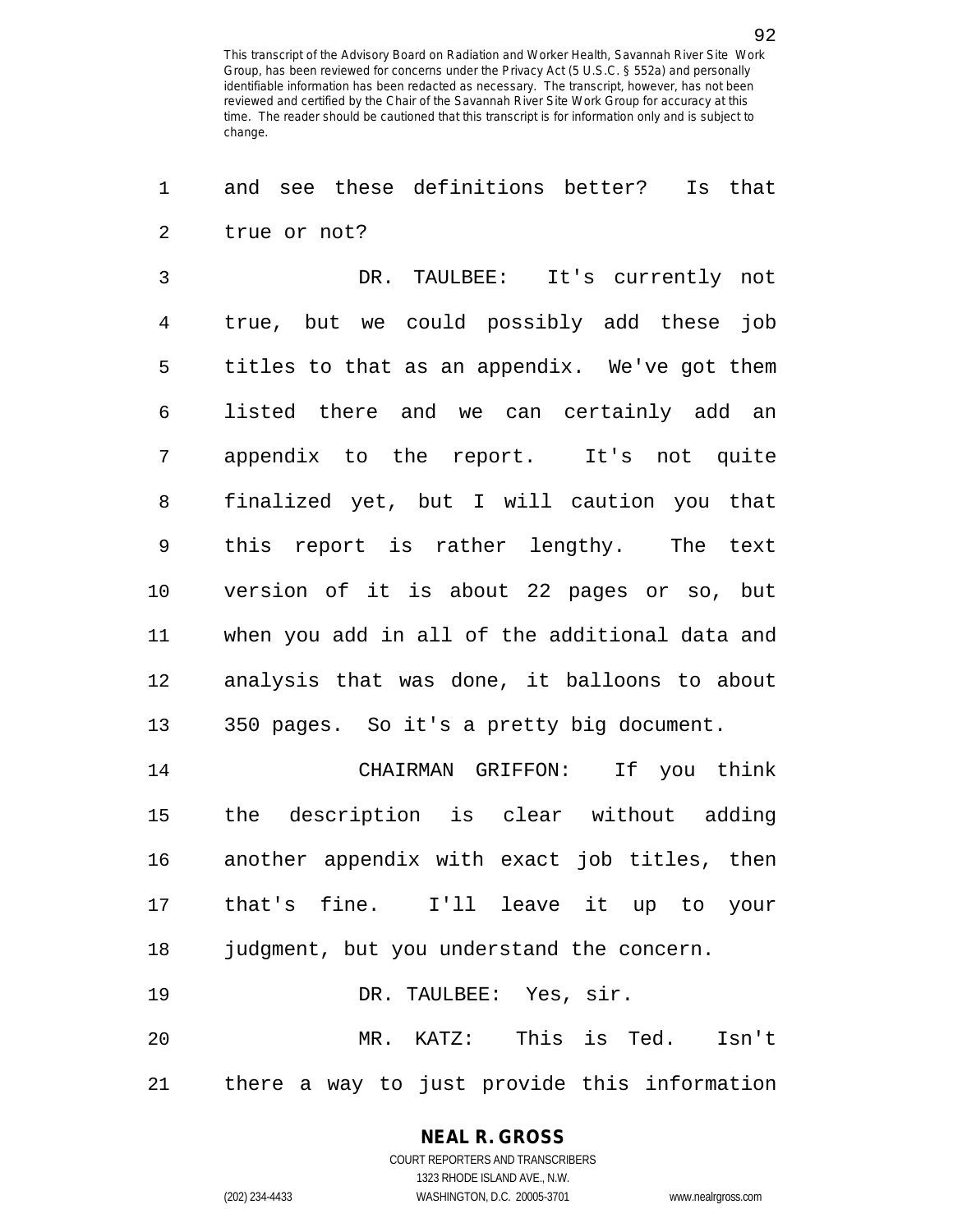1 more simply to Mr. Warren? Does it really 2 have to be integrated into some larger report? 3 It seems like a relatively straightforward 4 question. 5 CHAIRMAN GRIFFON: Tim, I guess -- 6 MR. KATZ: I'm not asking you -- 7 DR. TAULBEE: You're asking me. I 8 don't know. Perhaps we could. I just hadn't 9 -- I don't know. 10 CHAIRMAN GRIFFON: If that's 11 possible, that might be good, too. That's a 12 specific question that I think needs to be 13 understood and transparent. I think everybody 14 needs to know how that is being defined and 15 some assurance that the workers, that they're 16 concerned about in the original petition, how 17 they're being handled. 18 DR. TAULBEE: Okay. 19 CHAIRMAN GRIFFON: At least 20 consider that and see if you can respond in a 21 separate response, maybe directly to that

## **NEAL R. GROSS**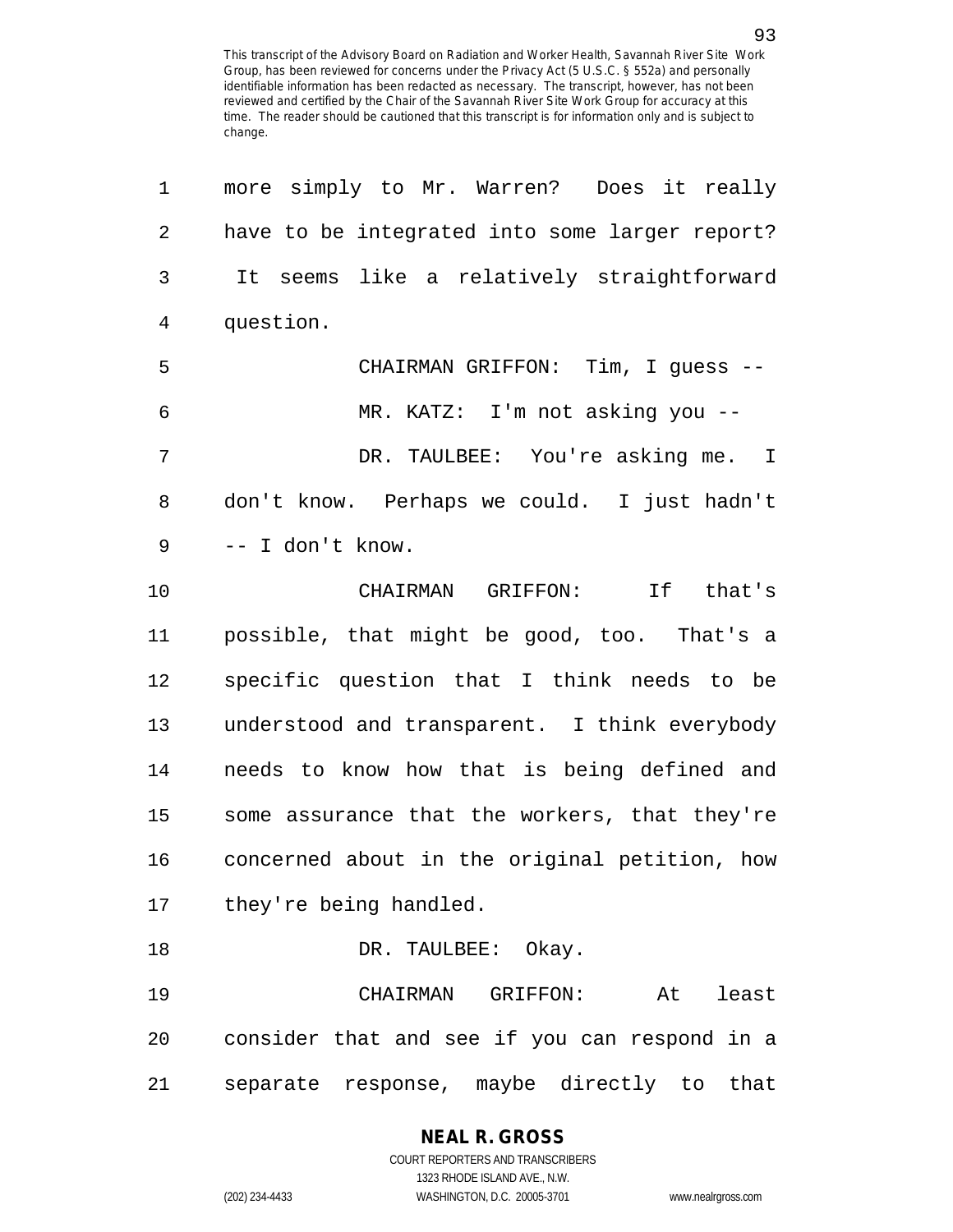| 1      | issue and then it wouldn't bring the other     |
|--------|------------------------------------------------|
| 2      | report size up to 300 pages or whatever.       |
| 3      | DR. TAULBEE: Okay.                             |
| 4      | CHAIRMAN GRIFFON: Anything else                |
| 5      | for Mr. Warren or Mr. Henderson.               |
| 6      | PUBLIC PARTICIPANT: Can any of                 |
| 7      | the public be allowed to speak?                |
| 8      | CHAIRMAN GRIFFON: Yes, yes.                    |
| 9      | PUBLIC PARTICIPANT: I'd like to                |
| 10     | speak up concerning many matters that have     |
| 11     | been spoken here today.                        |
| 12     | CHAIRMAN GRIFFON: Can you just                 |
|        | 13 give your name?                             |
| 14     | PUBLIC PARTICIPANT: Quite                      |
| 15     | frankly, I've been working for these cases for |
| 16     | the last ten years. We have claimants who      |
| 17     | have been waiting for awardments for ten       |
| $18\,$ | years, walking around with cancer in their     |
| 19     | $body$ --                                      |
| 20     | CHAIRMAN GRIFFON: Can I just --                |
| 21     | PUBLIC PARTICIPANT: I want to go               |

COURT REPORTERS AND TRANSCRIBERS 1323 RHODE ISLAND AVE., N.W. (202) 234-4433 WASHINGTON, D.C. 20005-3701 www.nealrgross.com

**NEAL R. GROSS**

94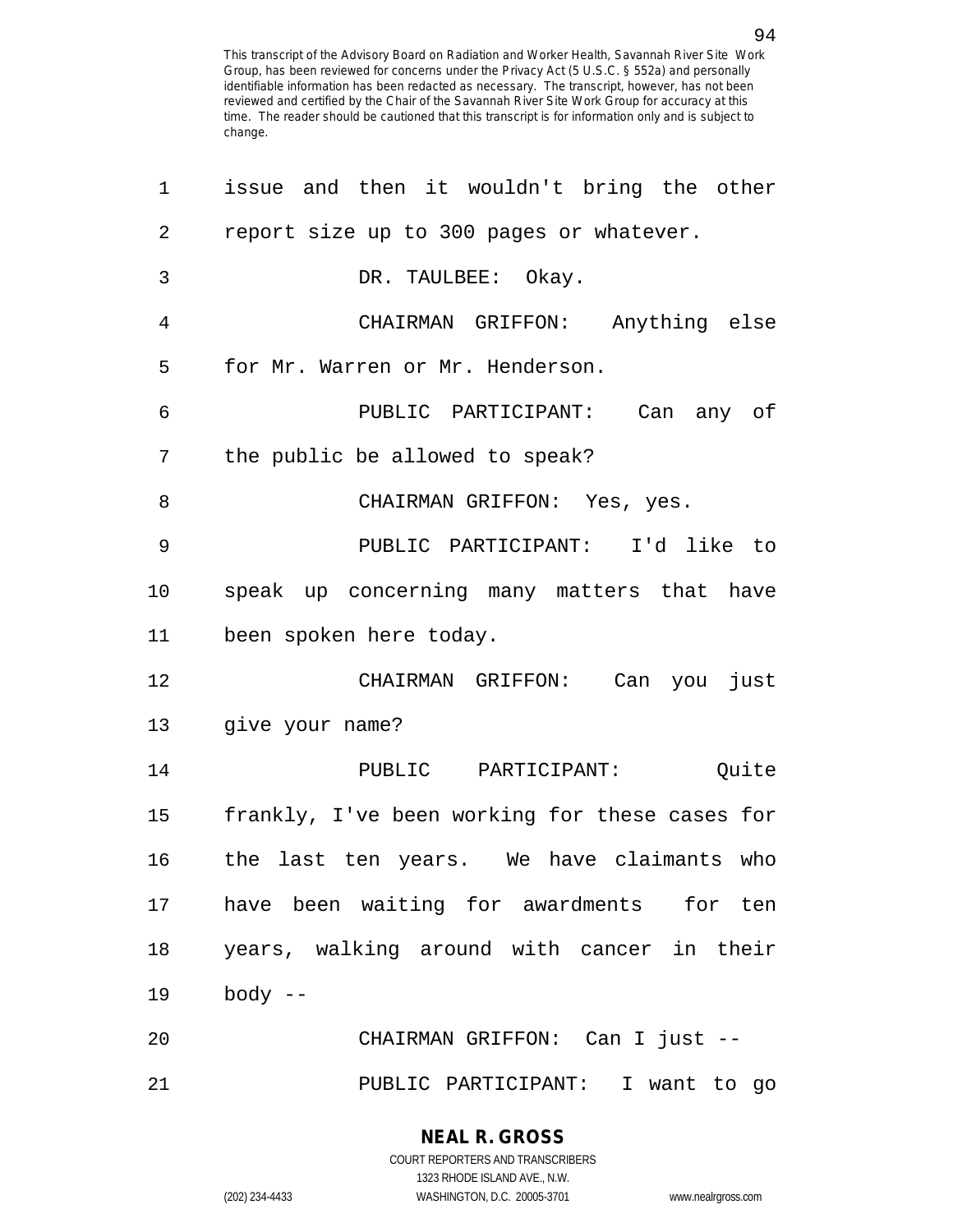1 ahead and just explain some things here. 2 You're talking about incidents. You're talking 3 about you don't have clarifications of the 4 elements. Basically, the amounts the geometry 5 of those elements and how those are workable. 6 Concerning your IMBA software, I am concerned 7 that many people, claimants, those who worked 8 in the line of duty from the 1950s on up have 9 actually not had fair or fairness in all of 10 their cases due to the fact that we look at 11 these from the epidemiology side. We look at 12 them from the geometry side. We look at them 13 from the elements to the tissues to the 14 disease. We look at them from the toxins that 15 causes the individuals under the Worker's 16 Compensation law and yet many of these 17 claimants have been waiting ten years or 18 longer.

19 And here you're discussing that 20 you don't even have the variables. You don't 21 actually have the findings of exotic nuclides

### **NEAL R. GROSS**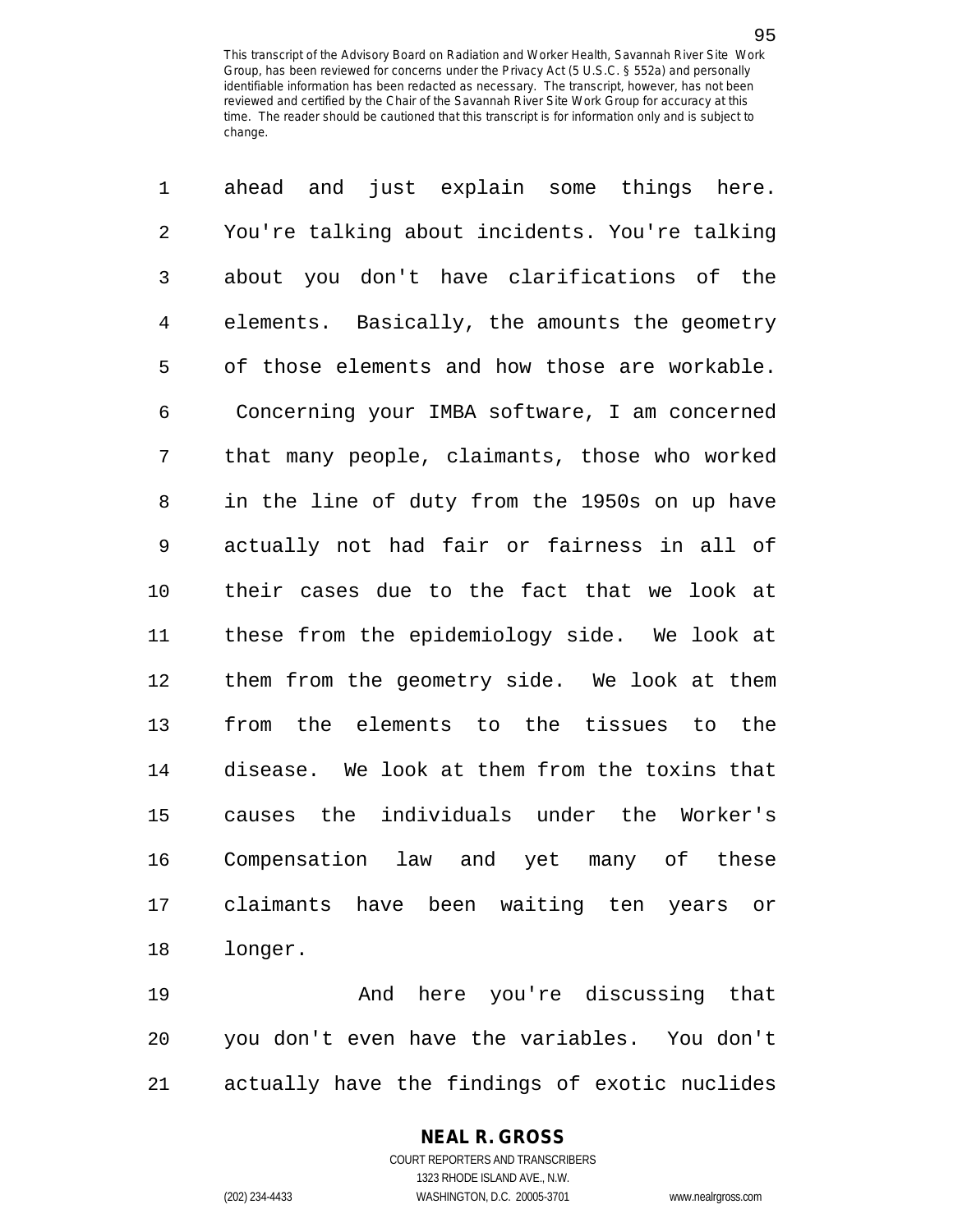| $\mathbf{1}$ | which you're talking about. You don't have   |
|--------------|----------------------------------------------|
| 2            | the findings concerning many of the elements |
| 3            | that should be completed probably years ago  |
| 4            | from Savannah River Site and I have their    |
| 5            | bible which I call the site bible, it's the  |
| 6            | Site Technical Document. I have every piece  |
| 7            | of law. I have over, I would imagine, 600    |
| 8            | TIBs and PERs and every day there's a change |
| 9            | in this and a change in that. And there's a  |
| 10           | conference here. And there's a conference    |
| 11           | there.                                       |

12 But the claimants sit back and 13 they receive nothing but denial, denial, 14 denial, denial. These people, some of them 15 have been hit with plutonium, uranium, 16 celsium, cesium, californium. I know every 17 element. I can go through the book and tell 18 you these people have been hit. They have 19 received these diseases from their employment, 20 yet they sit back and they have to wait and 21 wait for you all to hold these type of

#### **NEAL R. GROSS** COURT REPORTERS AND TRANSCRIBERS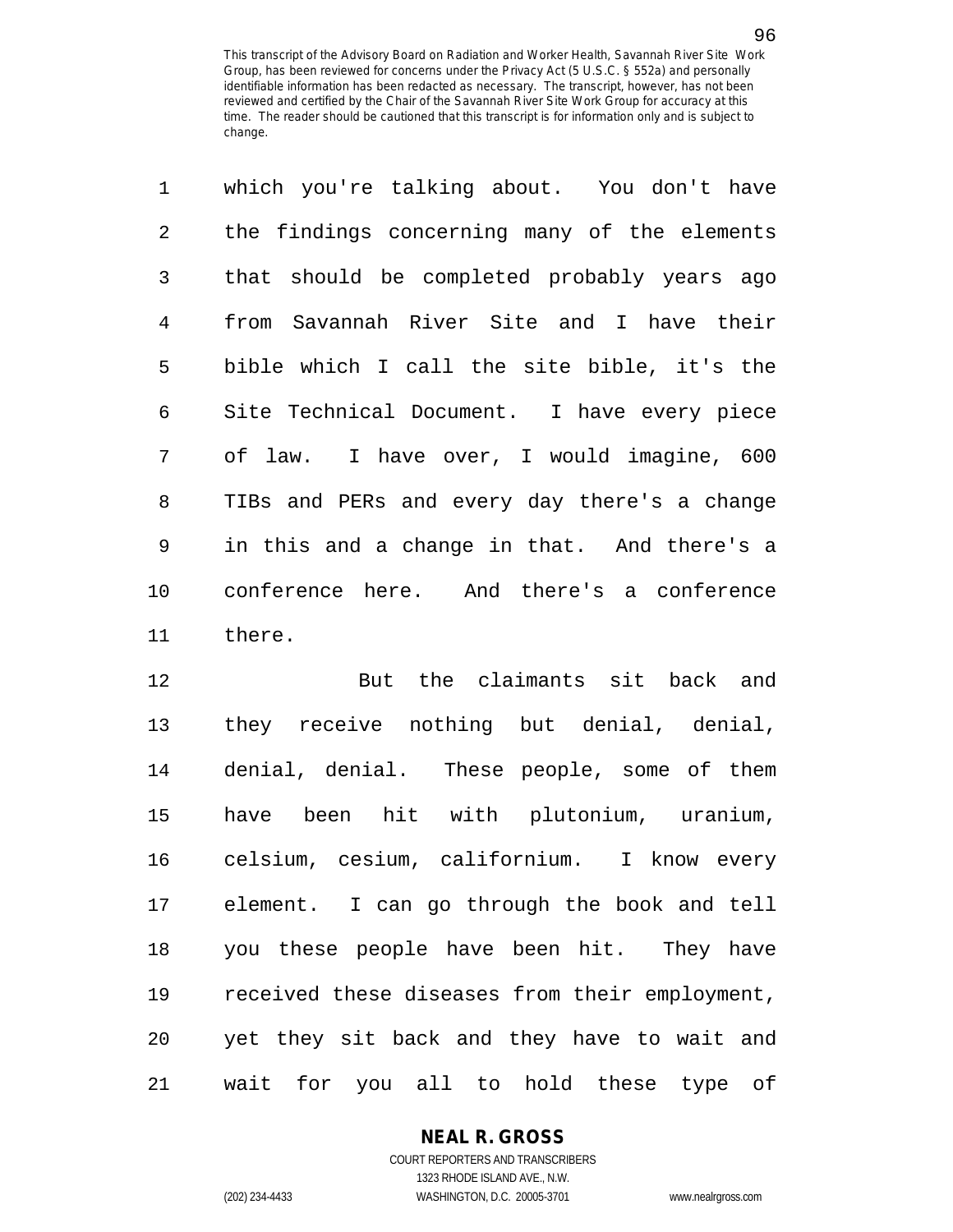1 conferences which I've been to many, 2 especially in Augusta. And concerning the 3 fact that these exposures to these claimants 4 were actually in those dosimetry records when 5 I calculate when you do your dosimetry 6 records, I go back in behind and then I go 7 back on the individual records of those 8 claimants and to the Site Technical Document 9 and through all of the PERS, TIBs, you name 10 it, I go through all of these things. And the 11 correlation between the two normally comes up 12 what I have which would be way above the 13 contamination levels of what you give the 14 claimant.

15 Because of ALARA and because of 16 IMBA, and so you take a scenario of someone 17 being hit with certain parameters, you are 18 able to lower the rate of radiation 19 contamination that the individuals receive and 20 so to get to a 50 percent causation is almost 21 an impossibility. And then under Worker's

> **NEAL R. GROSS** COURT REPORTERS AND TRANSCRIBERS

> > 1323 RHODE ISLAND AVE., N.W.

(202) 234-4433 WASHINGTON, D.C. 20005-3701 www.nealrgross.com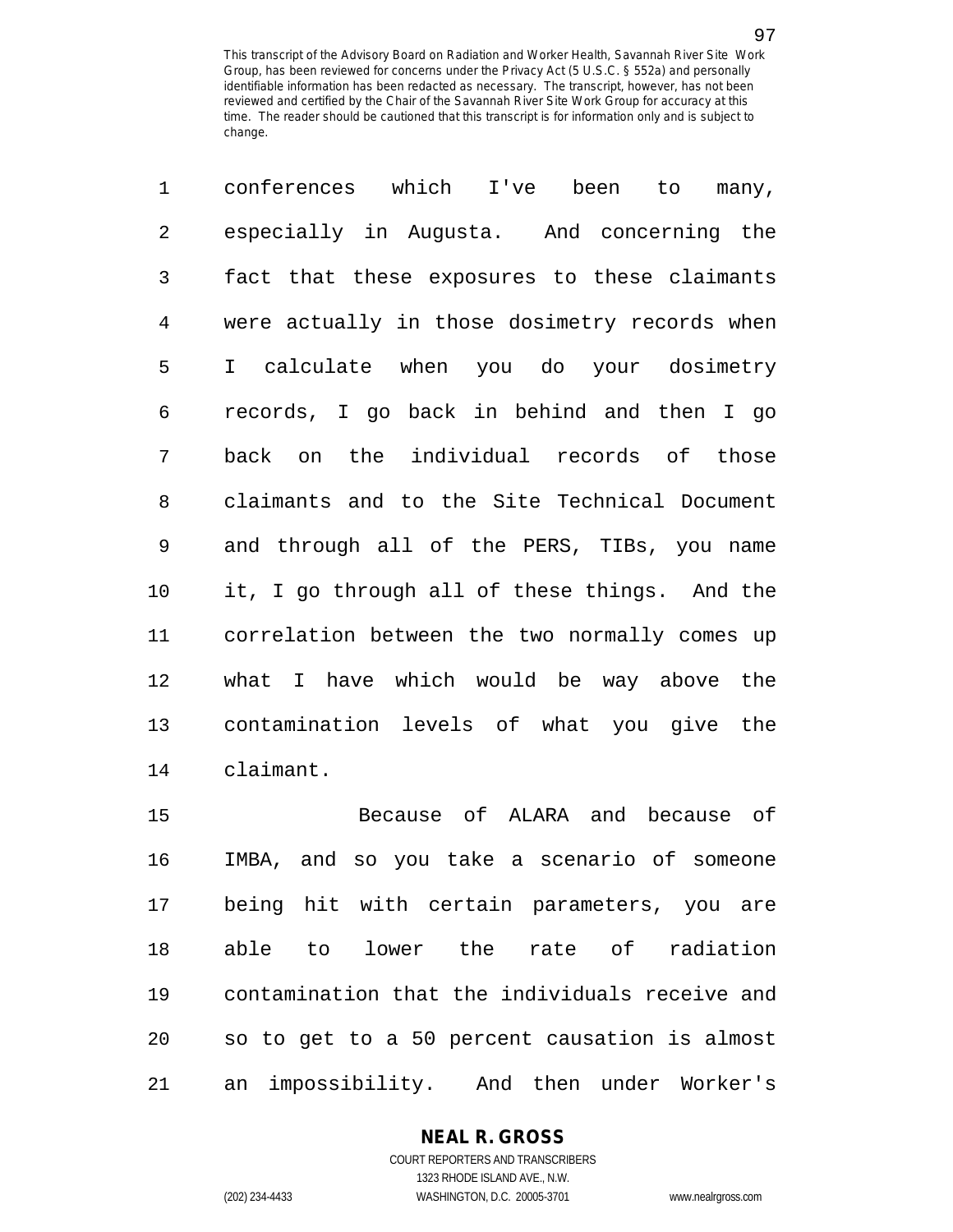| $\mathbf 1$    | Compensation of the SBM which has all the      |
|----------------|------------------------------------------------|
| $\overline{2}$ | toxic substances that the individual was hit   |
| 3              | with that would produce a disease for          |
| 4              | awardment, it doesn't make a difference what   |
| 5              | you turn over to you all in any form or        |
| 6              | fashion. The ball game gets changed. Every     |
| 7              | time you think you have won the ball game, a   |
| 8              | curve ball is thrown your way under a TIB or a |
| 9              | PER under the S plutonium ruling and the same  |
| $10 \,$        | thing. Many of them were upped on the S        |
| 11             | plutonium ruling and many of them were lowered |
| 12             | under the S plutonium ruling.                  |
|                |                                                |

13 So it's a catch-22 and the 14 claimants are dying. Their families are 15 watching them die and here we sit talking on 16 the phone, a bunch of jargon, God forgive me, 17 but it is jargon, because you sit here and the 18 money that's paying your salaries to me should 19 be going to the claimants.

20 So that's what I wanted to say 21 today. I have many people, many people who

## **NEAL R. GROSS** COURT REPORTERS AND TRANSCRIBERS

1323 RHODE ISLAND AVE., N.W. (202) 234-4433 WASHINGTON, D.C. 20005-3701 www.nealrgross.com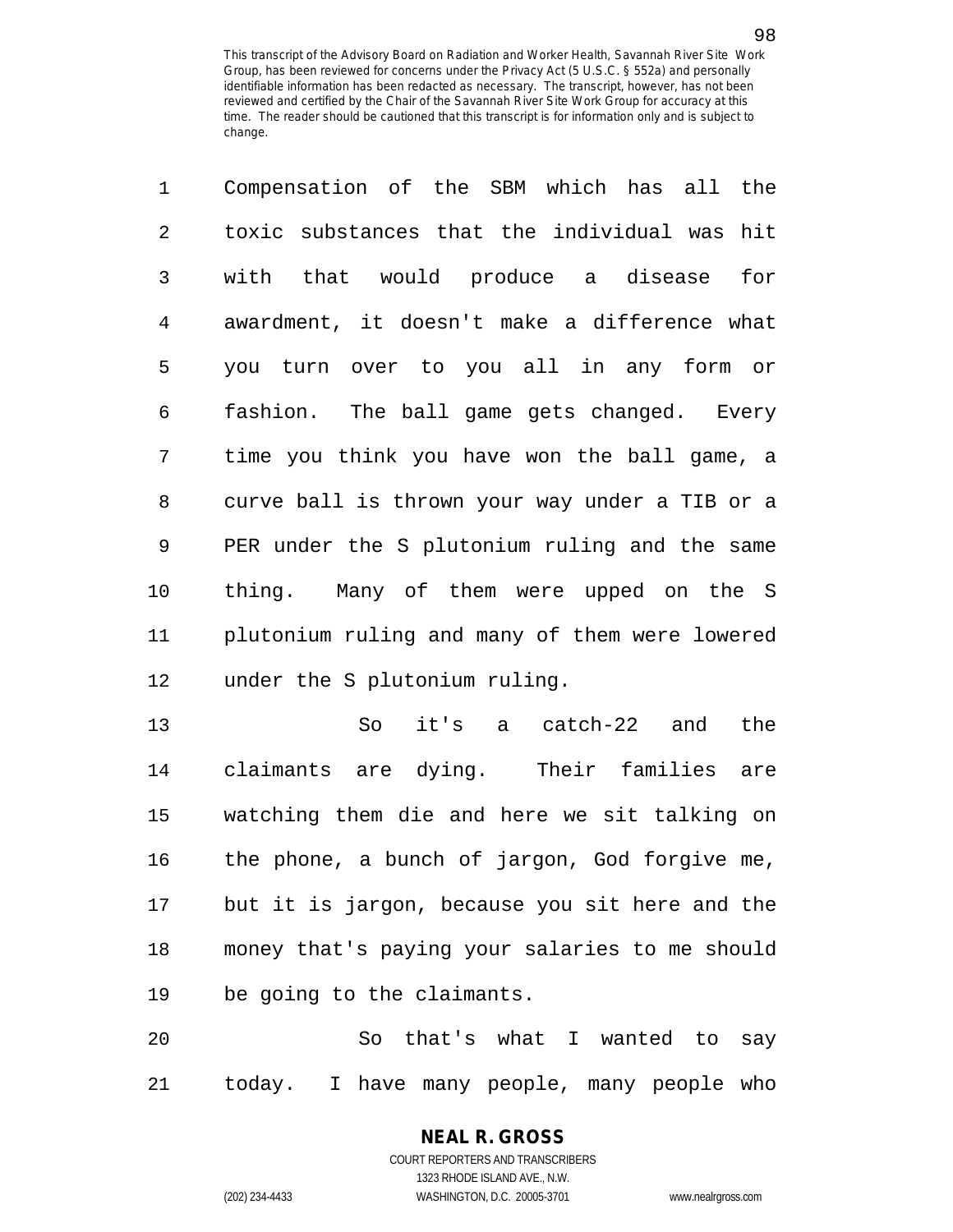| $\mathbf{1}$ | have worked with me and we have gone through   |
|--------------|------------------------------------------------|
| 2            | these things with fine-toothed combs and it's  |
| 3            | as if whatever we find, no matter how you      |
| 4            | document it, down to the letter of the law     |
| 5            | with the Is and the Ts crossed, it comes to no |
| 6            | fruition for the claimants. Denial, denial,    |
| 7            | denial.                                        |

8 And so I think you really need to 9 look into what you are doing here at these 10 conferences and how you all are putting this 11 out to the public because there are public 12 people, there are people on these lines 13 listening and to me to sit here and say well, 14 you really don't know about this and you 15 really don't know about that, well, then the 16 dose reconstructions could not actually be 17 valid dose reconstructions. If you do not 18 have concerning the tritium, the plutonium, 19 the celsium, the cesium, the californium, you 20 don't have actual data for certain years, 21 coworker under trade workers, non-trade

# **NEAL R. GROSS**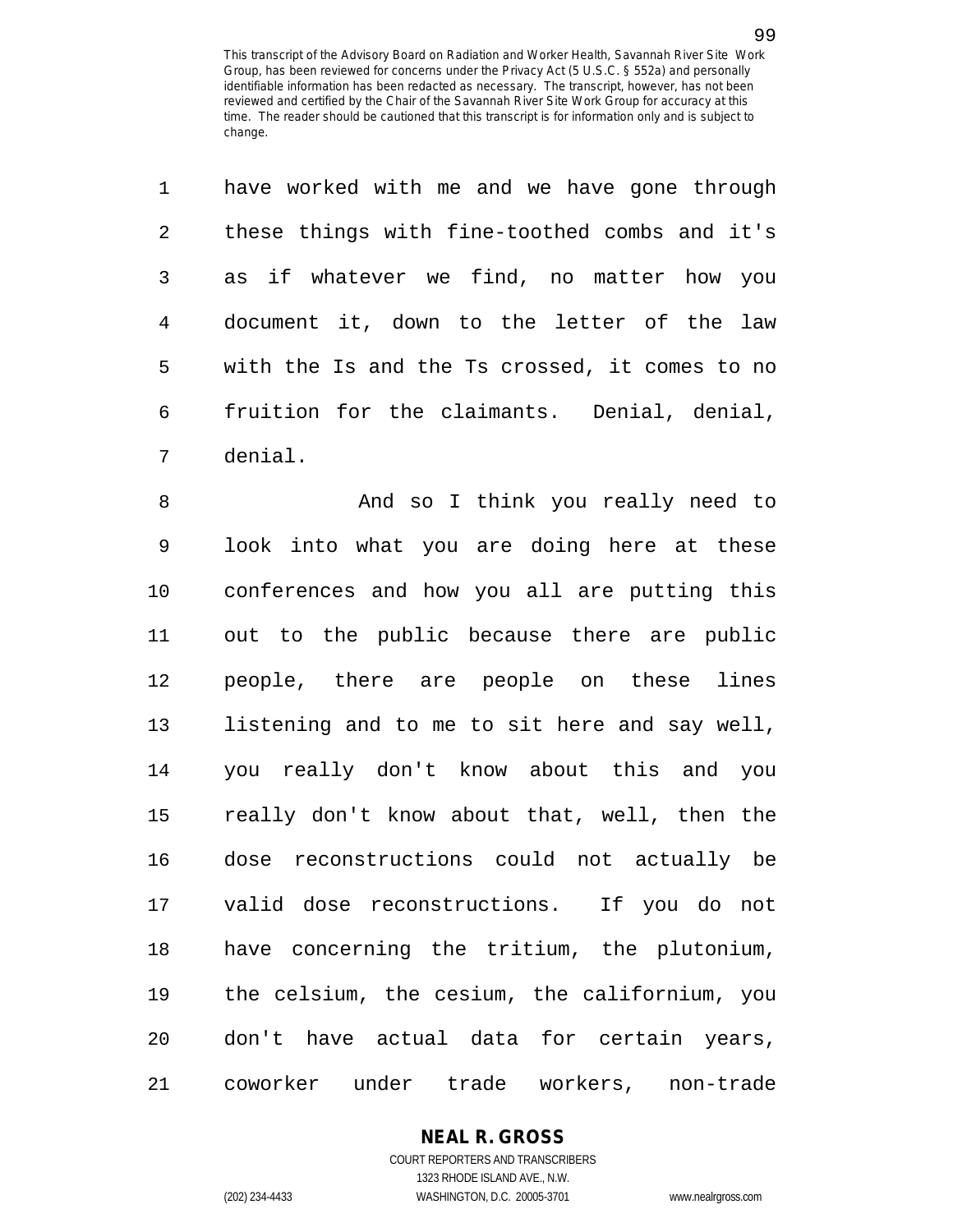1 workers, whatever, then no dose reconstruction 2 can actually be a valid dose reconstruction. 3 I just wanted to make those 4 comments and I can tell you right now I am for 5 the claimants. They are literally sitting in 6 denial many of them. Every time something is

7 returned, it is a denial, a denial, a denial. 8 I don't care. I've had people that have 9 actually had plutonium in a building so 10 contaminated that they know exactly how they 11 got hit -- incident. Little Hector. 12 Everybody knows about Little Hector. You all 13 may not know about Little Hector, but we all 14 know about Little Hector, and so there's 15 things there that perhaps you all don't know 16 that we know and that claimants know. And 17 many of these old, 80-year-old widows, they 18 are terrified to even speak about what 19 happened on the Site to their husbands who 20 didn't come home for two or three days and 21 then when they did send them home, they came

**NEAL R. GROSS**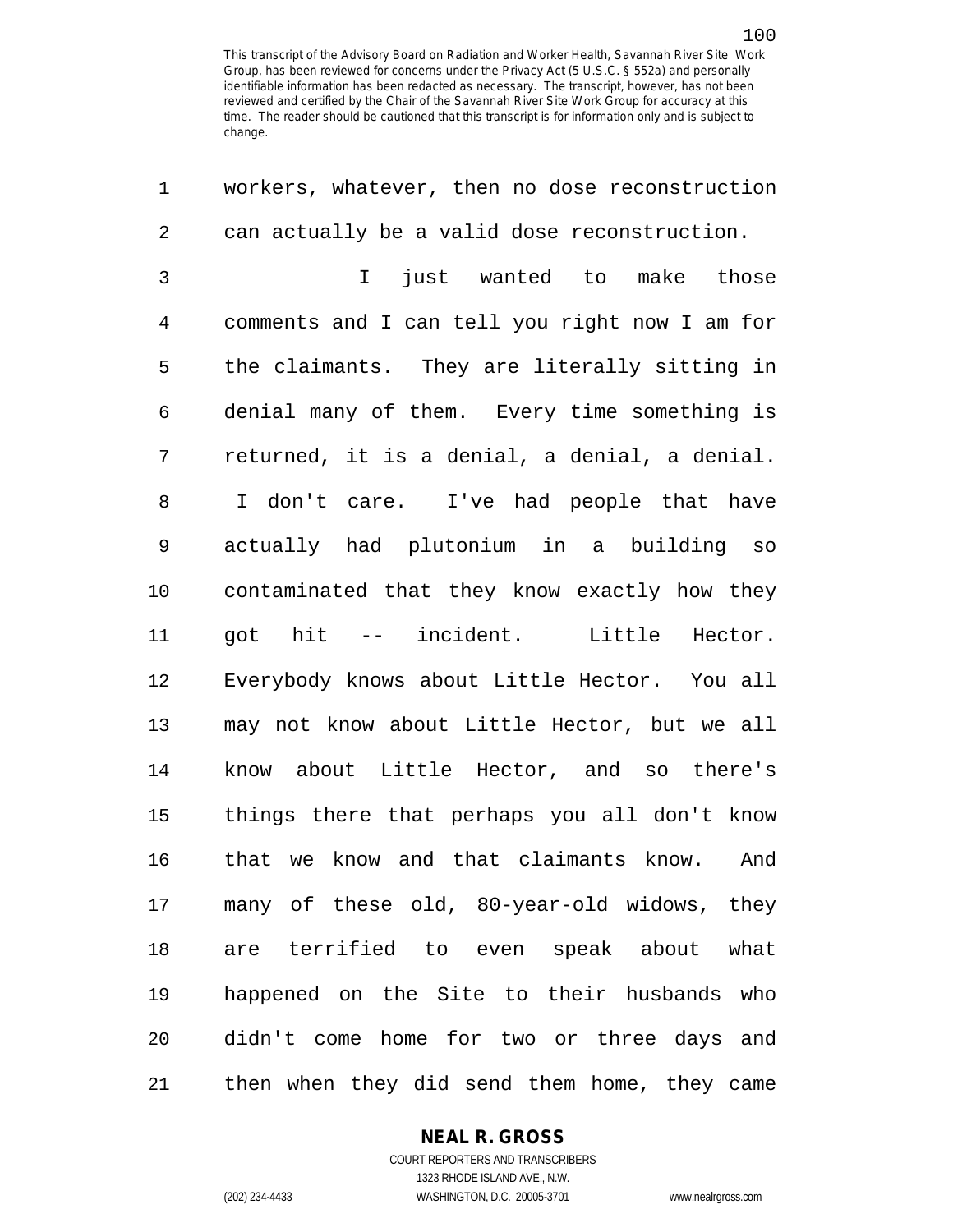| 1              | home in such a way that some of them actually  |
|----------------|------------------------------------------------|
| $\sqrt{2}$     | didn't live very long afterwards. They won't   |
| $\mathfrak{Z}$ | even hardly talk because they were afraid who  |
| $\overline{4}$ | was going to come to their front door.         |
| 5              | It's a very sad thing to<br>have               |
| 6              | someone in that type of mindset this<br>many   |
| 7              | years after their husbands worked at Savannah  |
| 8              | River Site. But I'm quite telling you today,   |
| 9              | to sit here and hear you all say this and that |
| 10             | about your databases and your geometry and I   |
| 11             | do your chemistry and I do your geometry and I |
| 12             | go through the epidemiology. I go through      |
| 13             | NIOSH and DOE and DOL and cases being lost and |
| 14             | things of that nature. There's so much that    |
| 15             | actually you all need to look into -- that I   |
| 16             | believe the claimants have a right to take     |
| 17             | their hearts before Congress and let them know |
| 18             | what is going on because I have just numerous, |
| 19             | numerous people who say this is unfair. Maybe  |
| 20             | this was to create jobs. This wasn't for the   |
| 21             | claimants, because the claimants aren't        |

#### **NEAL R. GROSS** COURT REPORTERS AND TRANSCRIBERS

1323 RHODE ISLAND AVE., N.W. (202) 234-4433 WASHINGTON, D.C. 20005-3701 www.nealrgross.com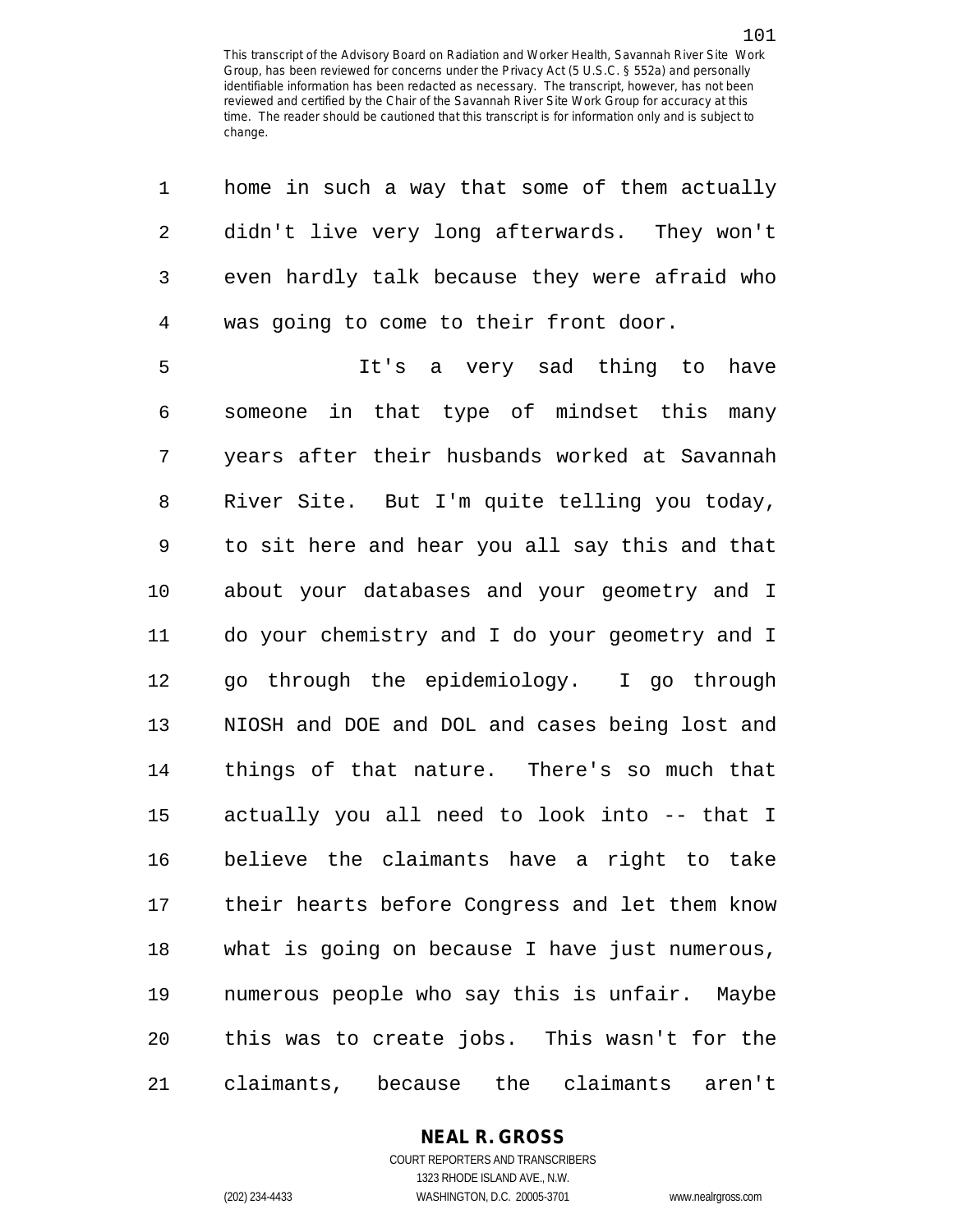1 getting the money. I can quite frankly tell 2 you that.

3 The claimants are not being 4 reparated. They're getting denial, denial, 5 denial. And when I see their dose 6 reconstructions, I know exactly what they're 7 hit with. When you put them in IMBA, it's 8 quite different when you put a dose 9 reconstruction through IMBA, believe me.

10 CHAIRMAN GRIFFON: Okay.

11 PUBLIC PARTICIPANT: I just wanted 12 to make my comments. Thank you very much.

13 CHAIRMAN GRIFFON: Thank you, and 14 I appreciate and I do appreciate your 15 frustration and all the claimants waiting on 16 this. We have raised this a couple of times 17 of the timeliness, but we also --

18 PUBLIC PARTICIPANT: Well, many of 19 the claimants have waited ten years. First 20 filers who should not be actually -- they 21 should be grandfathered back to what the

**NEAL R. GROSS**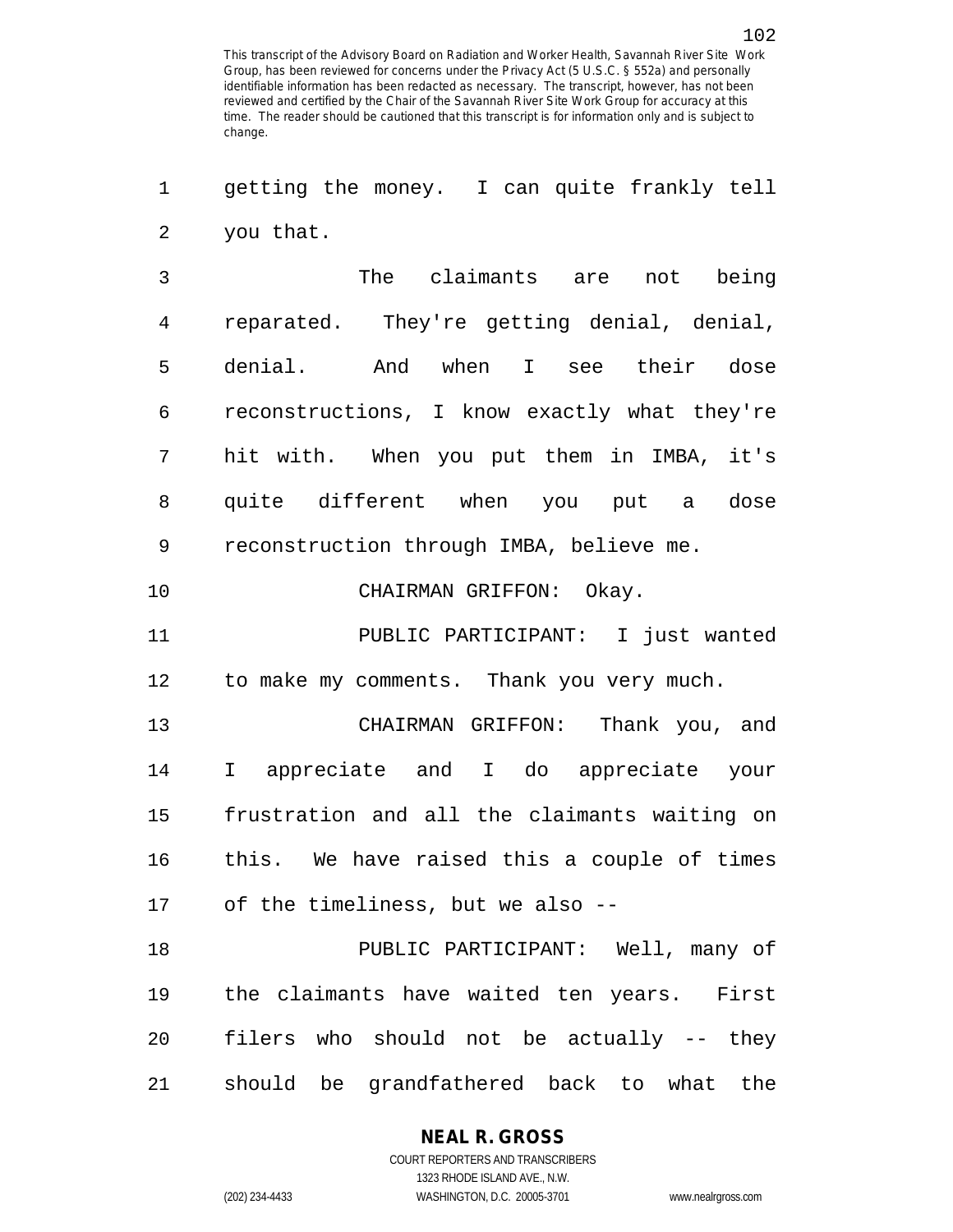1 original -- under the CFR 81 and 82 and the 2 CFR 30, Worker's Compensation. All of these 3 things that you look at them and when the 4 claimants came in, they came in with knowledge 5 of knowing there would be reparations for them 6 because they would receive a disease or had a 7 disease, cancer, in the line of duty which 8 would have to come up to a 50 percent 9 causation which the burden of proof was put 10 back on the claimants to bring that -- to be 11 able. They had to do all of it. They had to 12 get medical records. They had to do 13 everything. The very knowledge of them having 14 to do this, someone with cancer going back and 15 having to get all of this from their 16 physicians, their doctors. 17 CHAIRMAN GRIFFON: We do

18 appreciate your comment.

19 PUBLIC PARTICIPANT: I'm sure you 20 do.

21 CHAIRMAN GRIFFON: It is a

COURT REPORTERS AND TRANSCRIBERS 1323 RHODE ISLAND AVE., N.W.

**NEAL R. GROSS**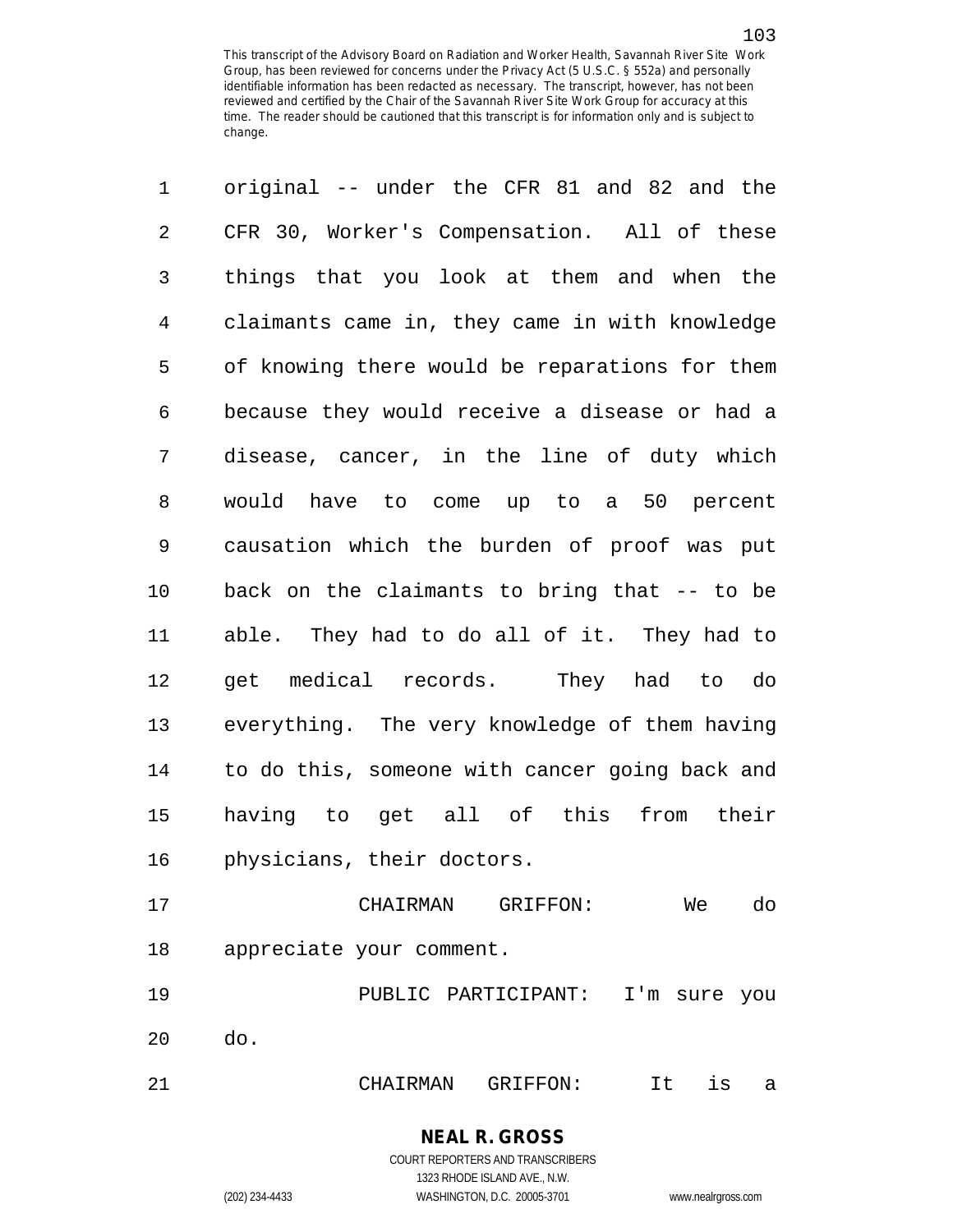1 complicated matter, but --

| $\overline{2}$ | PUBLIC PARTICIPANT:<br>No, it                  |
|----------------|------------------------------------------------|
| 3              | shouldn't be complicated. It is actually A,    |
| 4              | B, C, D. It is the work area to the element,   |
| 5              | actually the tissue to the disease to the      |
| 6              | reparation. It's a very simple A, B, C, D, E.  |
| 7              | CHAIRMAN GRIFFON: Okay.                        |
| 8              | PUBLIC PARTICIPANT: It's not as                |
| 9              | hard as you all are making it. You're making   |
| 10             | it where the claimant cannot receive their     |
| 11             | awardment because when you change amount on an |
| 12             | element that maybe in 1954 might have been 4.7 |
| 13             | when you were hit with plutonium and then      |
| 14             | later down the road you can change that to     |
| 15             | maybe 1.5 on a dose reconstruction, then that  |
| 16             | claimant can<br>never get to 50 percent        |
| 17             | causation.                                     |
| 18             | There is a lowering amount of                  |
| 19             | those elements where you can't get there.      |
| 20             | I'll take the scenario, a woman, both of her   |
| 21             | breasts removed, had a 47.17 percent by S      |

**NEAL R. GROSS**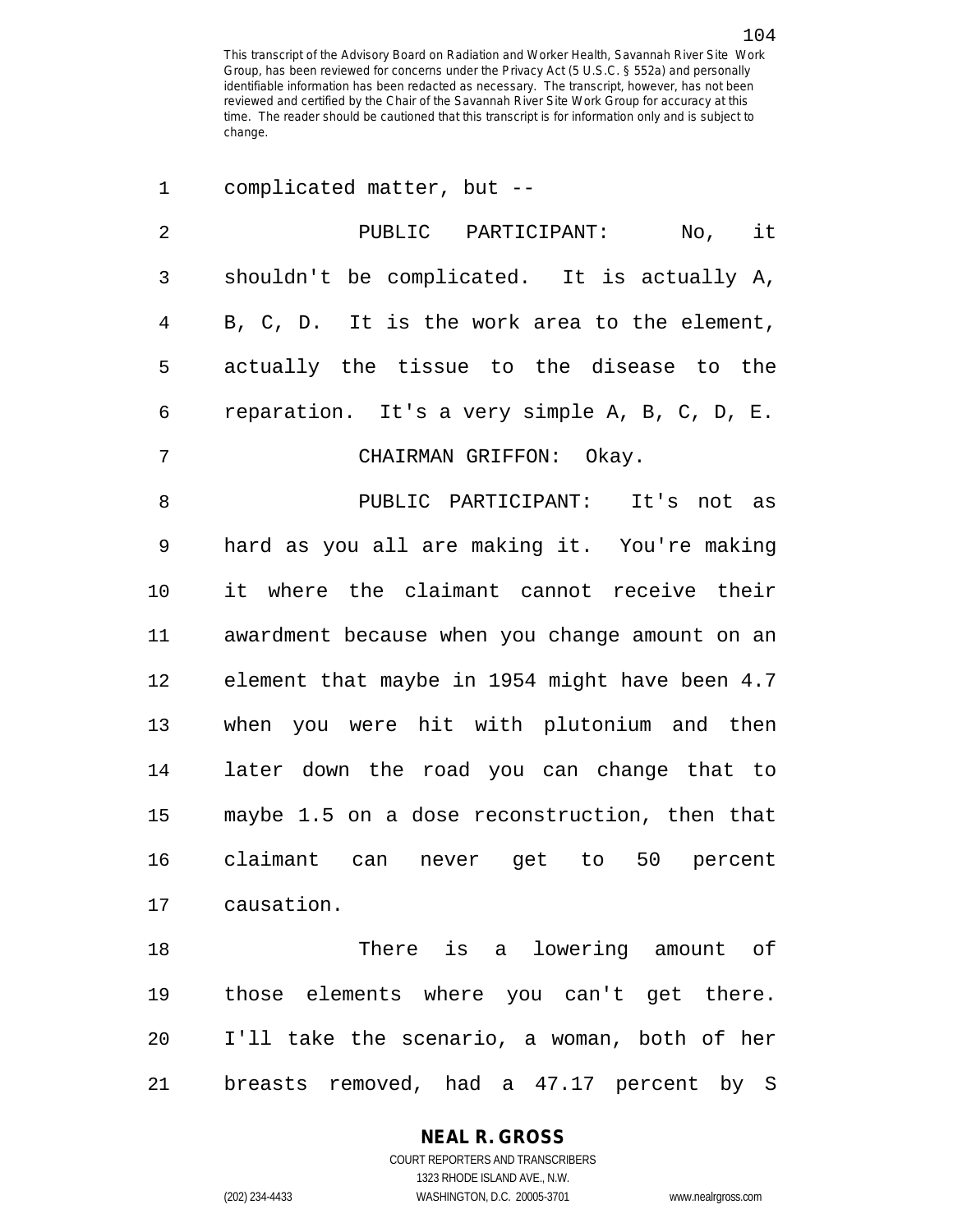|   | plutonium. The woman comes back and loses at  |
|---|-----------------------------------------------|
| 2 | 47.01 percent. Both breasts have been         |
| 3 | removed. Cancer. Been there since the         |
| 4 | inception of the plant from the '50s. Been in |
| 5 | every building. Been in every reactor. Been   |
| 6 | contaminated to the limit. No<br>reparation.  |
|   | Denial.                                       |

8 This is what I'm saying, sir, 9 these claimants need to take this before 10 Congress. They need to be made aware of what 11 is going on. Congress needs to be made aware 12 that these claimants are suffering. They are 13 dying and they are not receiving money.

14 **And I think this is what they** 15 should do. They should take it up with the 16 Congress or a federal court because under the 17 present system, they get lost. The cases get 18 lost. The claimants' cases can't be found. 19 Or you get the wrong case, so, sir, there's 20 many things here that need to be looked into 21 and maybe you need to get a team that will

### **NEAL R. GROSS**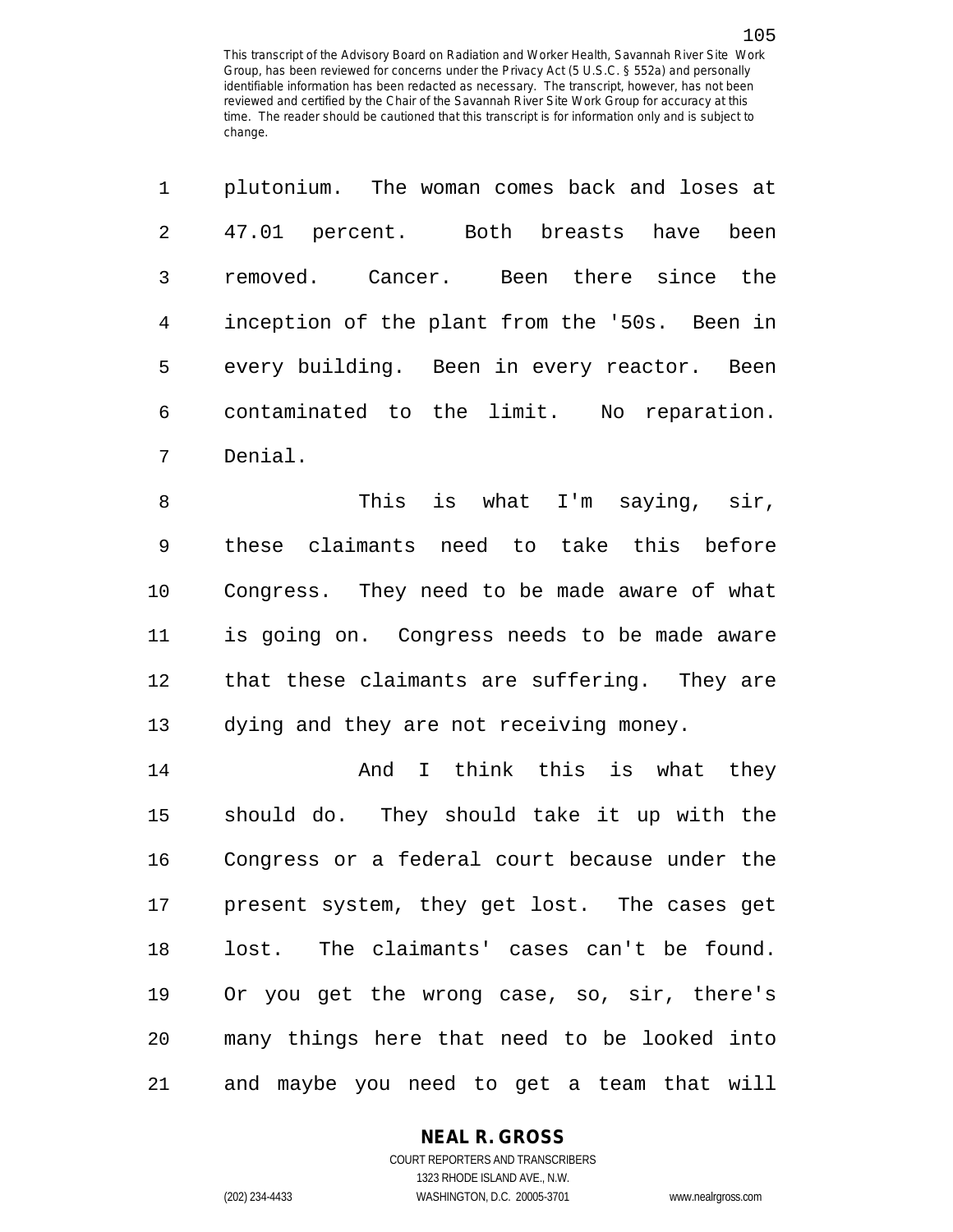| 1              | actually go in and research why hasn't         |
|----------------|------------------------------------------------|
| $\sqrt{2}$     | Savannah River plant claimants -- it has been  |
| 3              | put in for a special cohort facility, that has |
| $\overline{4}$ | been denied. That petition has been in for     |
| 5              | quite some time. In fact, two petitions and    |
| 6              | people have been waiting and waiting and       |
| 7              | waiting and they're dying. They're dying.      |
| 8              | CHAIRMAN GRIFFON:<br>I appreciate              |
| 9              | the $--$                                       |
| 10             | PUBLIC PARTICIPANT: You all need               |
| 11             | to look into your all's heart as you sit here  |
| 12             | and say well, my date, the 17th, is not a good |
| 13             | date for me. And my date of February 15th      |
| 14             | isn't a good day for me. Well, guess what? A   |
| 15             | denial in a letter is not a good date for      |
| 16             | anybody and everybody is getting their         |
| 17             | denials. Denials.                              |
| 18             | CHAIRMAN GRIFFON:<br>I appreciate              |
| 19             | your comments.                                 |
| 20             | Now I think<br>PUBLIC PARTICIPANT:             |
| 21             | you have to look into your hearts and go back  |

## **NEAL R. GROSS**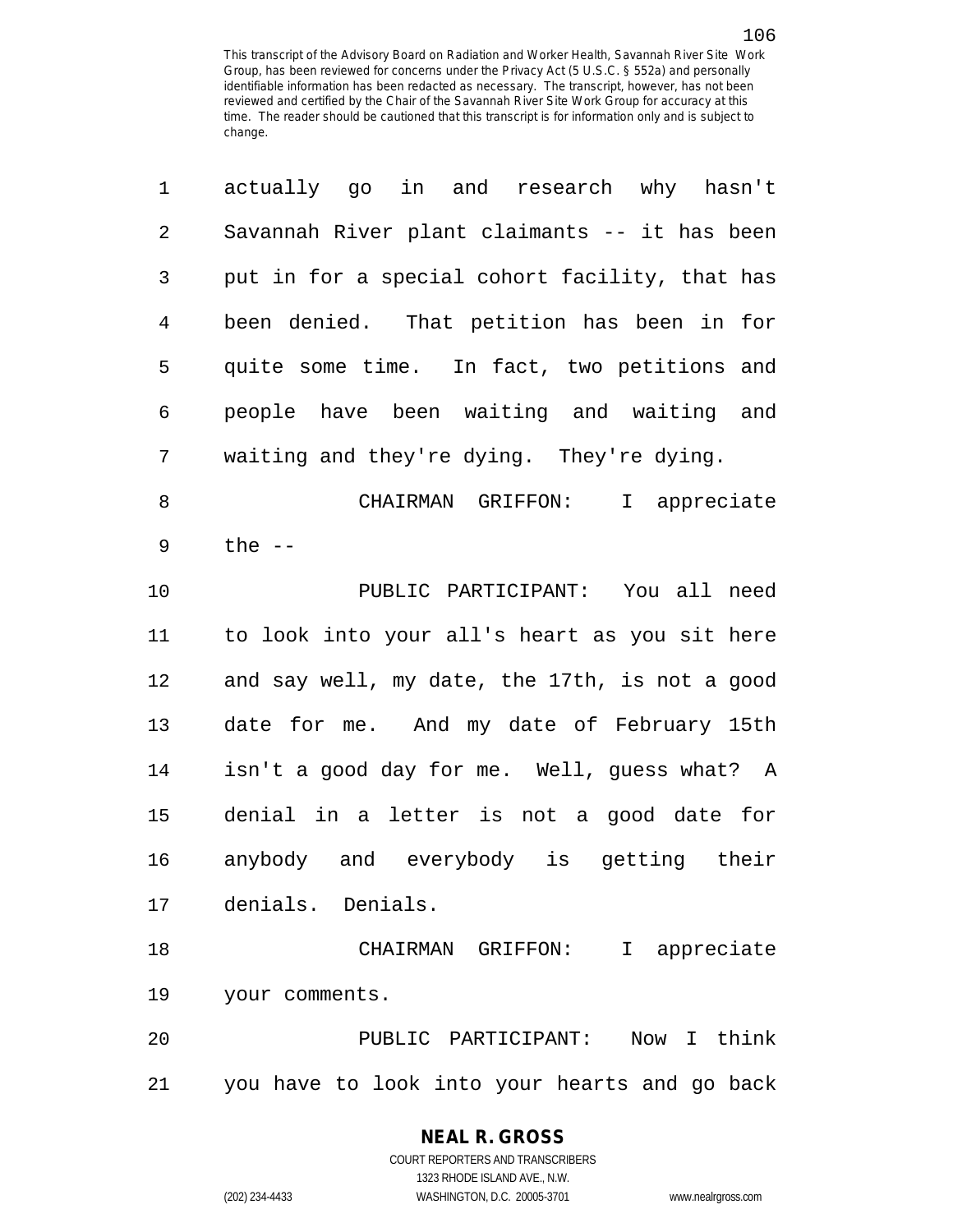1 to the Board -- 2 CHAIRMAN GRIFFON: We are going 3 back to the Board and we will discuss 4 timeliness. 5 PUBLIC PARTICIPANT: Ten years, 6 sir -- 7 CHAIRMAN GRIFFON: Very, very 8 concerned. 9 PUBLIC PARTICIPANT: -- is a lot 10 of time for people to wait to first filers. 11 These are first filers, sir, ten years. 12 CHAIRMAN GRIFFON: Yes, I 13 understand. 14 PUBLIC PARTICIPANT: Ten years. 15 CHAIRMAN GRIFFON: I understand. 16 PUBLIC PARTICIPANT: Hearing after 17 hearing after hearing. 18 CHAIRMAN GRIFFON: Listen, we will 19 be in Augusta again in February. 20 PUBLIC PARTICIPANT: I shall be 21 there, sir.

1323 RHODE ISLAND AVE., N.W.

(202) 234-4433 WASHINGTON, D.C. 20005-3701 www.nealrgross.com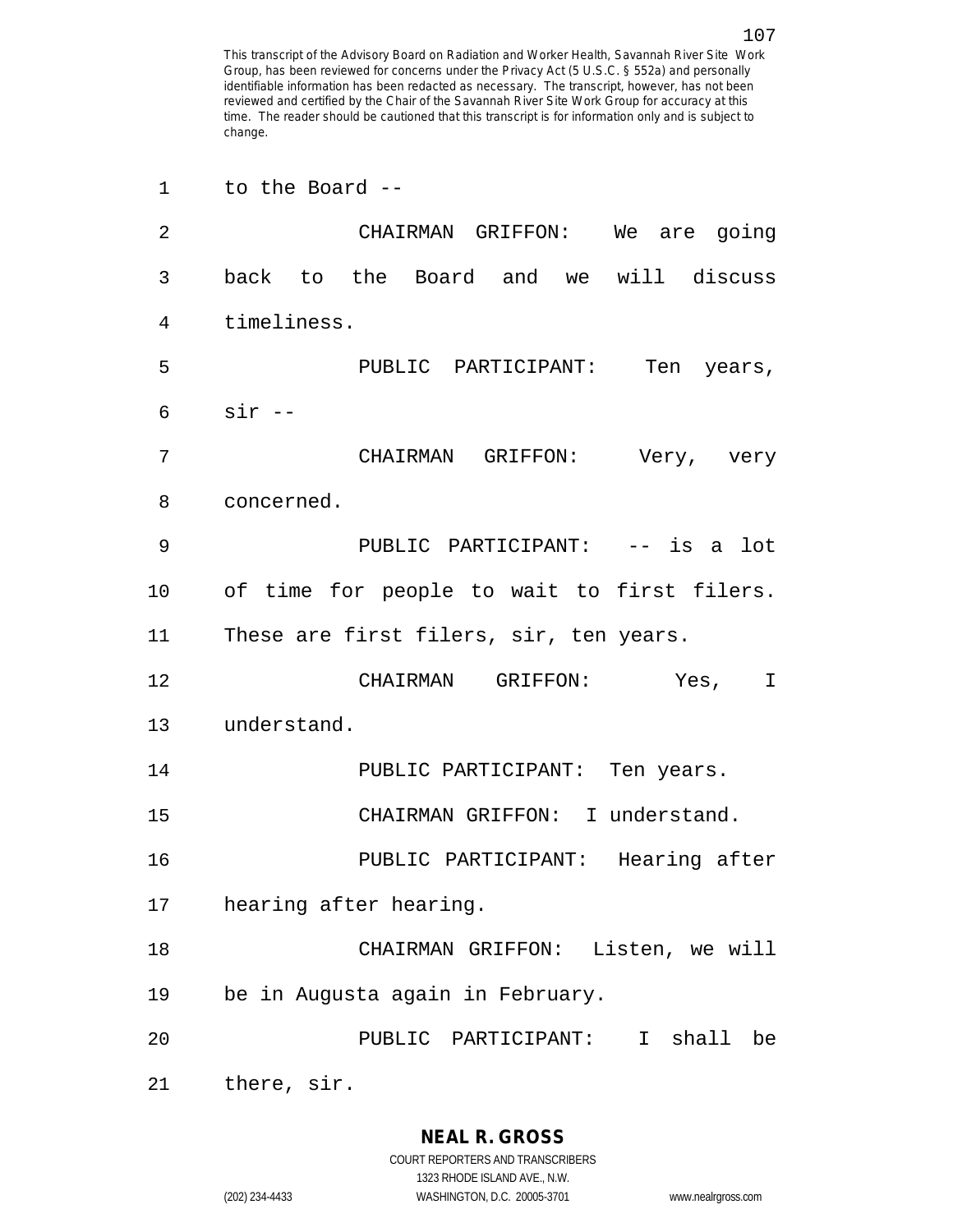| 1              | CHAIRMAN GRIFFON: And we hope to              |
|----------------|-----------------------------------------------|
| $\overline{2}$ | see you there.                                |
| 3              | PUBLIC PARTICIPANT: I will be                 |
| 4              | there. I will be there.                       |
| 5              | CHAIRMAN GRIFFON: We hope to have             |
| 6              | more answers on Savannah River by then as     |
| 7              | well. I appreciate --                         |
| 8              | PUBLIC PARTICIPANT: I don't think             |
| 9              | you'll have the answers, sir. I think you'll  |
| 10             | get more jargon out like you are right now,   |
| 11             | sir. So, have a wonderful day.                |
| 12             | COURT REPORTER: This is the court             |
| 13             | reporter. Could the last speaker please       |
| 14             | identify herself?                             |
| 15             | CHAIRMAN GRIFFON: I didn't catch              |
| 16             | her name either.                              |
| 17             | MR. KATZ: That's okay. That's                 |
| 18             | voluntary on her part. She's not required to  |
| 19             | identify herself.                             |
| 20             | CHAIRMAN GRIFFON: All right. Any              |
| 21             | other comments, otherwise, we'll adjourn this |

# **NEAL R. GROSS**